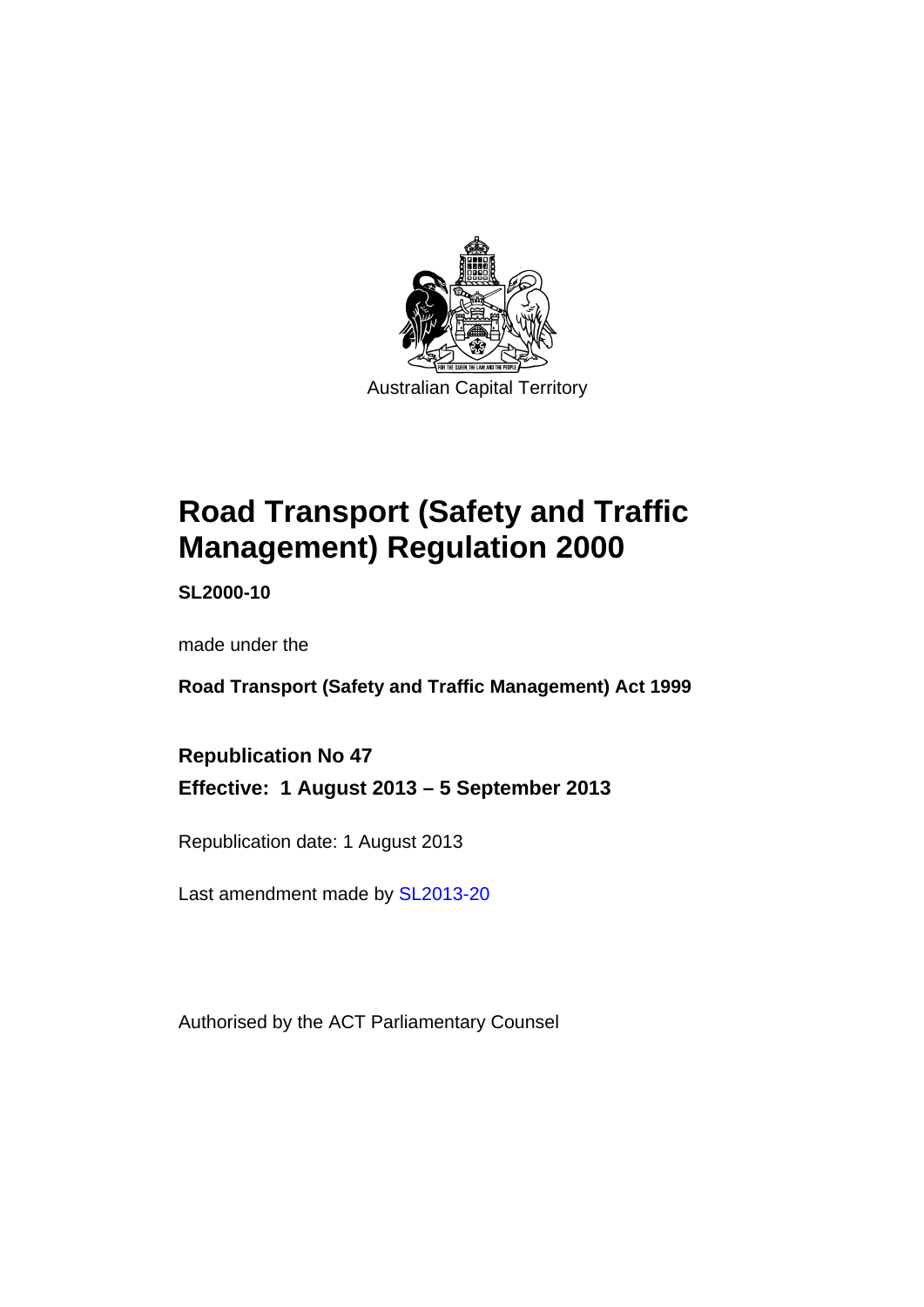## **About this republication**

#### **The republished law**

This is a republication of the *Road Transport (Safety and Traffic Management) Regulation 2000*, made under the *Road Transport (Safety and Traffic Management) Act 1999* (including any amendment made under the *[Legislation Act 2001](http://www.legislation.act.gov.au/a/2001-14)*, part 11.3 (Editorial changes)) as in force on 1 August 2013*.* It also includes any commencement, amendment, repeal or expiry affecting this republished law to 1 August 2013.

The legislation history and amendment history of the republished law are set out in endnotes 3 and 4.

#### **Kinds of republications**

The Parliamentary Counsel's Office prepares 2 kinds of republications of ACT laws (see the ACT legislation register at [www.legislation.act.gov.au](http://www.legislation.act.gov.au/)):

- authorised republications to which the *[Legislation Act 2001](http://www.legislation.act.gov.au/a/2001-14)* applies
- unauthorised republications.

The status of this republication appears on the bottom of each page.

#### **Editorial changes**

The *[Legislation Act 2001](http://www.legislation.act.gov.au/a/2001-14)*, part 11.3 authorises the Parliamentary Counsel to make editorial amendments and other changes of a formal nature when preparing a law for republication. Editorial changes do not change the effect of the law, but have effect as if they had been made by an Act commencing on the republication date (see *[Legislation Act 2001](http://www.legislation.act.gov.au/a/2001-14)*, s 115 and s 117). The changes are made if the Parliamentary Counsel considers they are desirable to bring the law into line, or more closely into line, with current legislative drafting practice.

This republication includes amendments made under part 11.3 (see endnote 1).

#### **Uncommenced provisions and amendments**

If a provision of the republished law has not commenced, the symbol  $\mathbf{U}$  appears immediately before the provision heading. Any uncommenced amendments that affect this republished law are accessible on the ACT legislation register [\(www.legislation.act.gov.au](http://www.legislation.act.gov.au/)). For more information, see the home page for this law on the register.

#### **Modifications**

If a provision of the republished law is affected by a current modification, the symbol  $\mathbf{M}$ appears immediately before the provision heading. The text of the modifying provision appears in the endnotes. For the legal status of modifications, see the *[Legislation Act 2001](http://www.legislation.act.gov.au/a/2001-14)*, section 95.

#### **Penalties**

At the republication date, the value of a penalty unit for an offence against this law is \$110 for an individual and \$550 for a corporation (see *[Legislation Act 2001](http://www.legislation.act.gov.au/a/2001-14)*, s 133).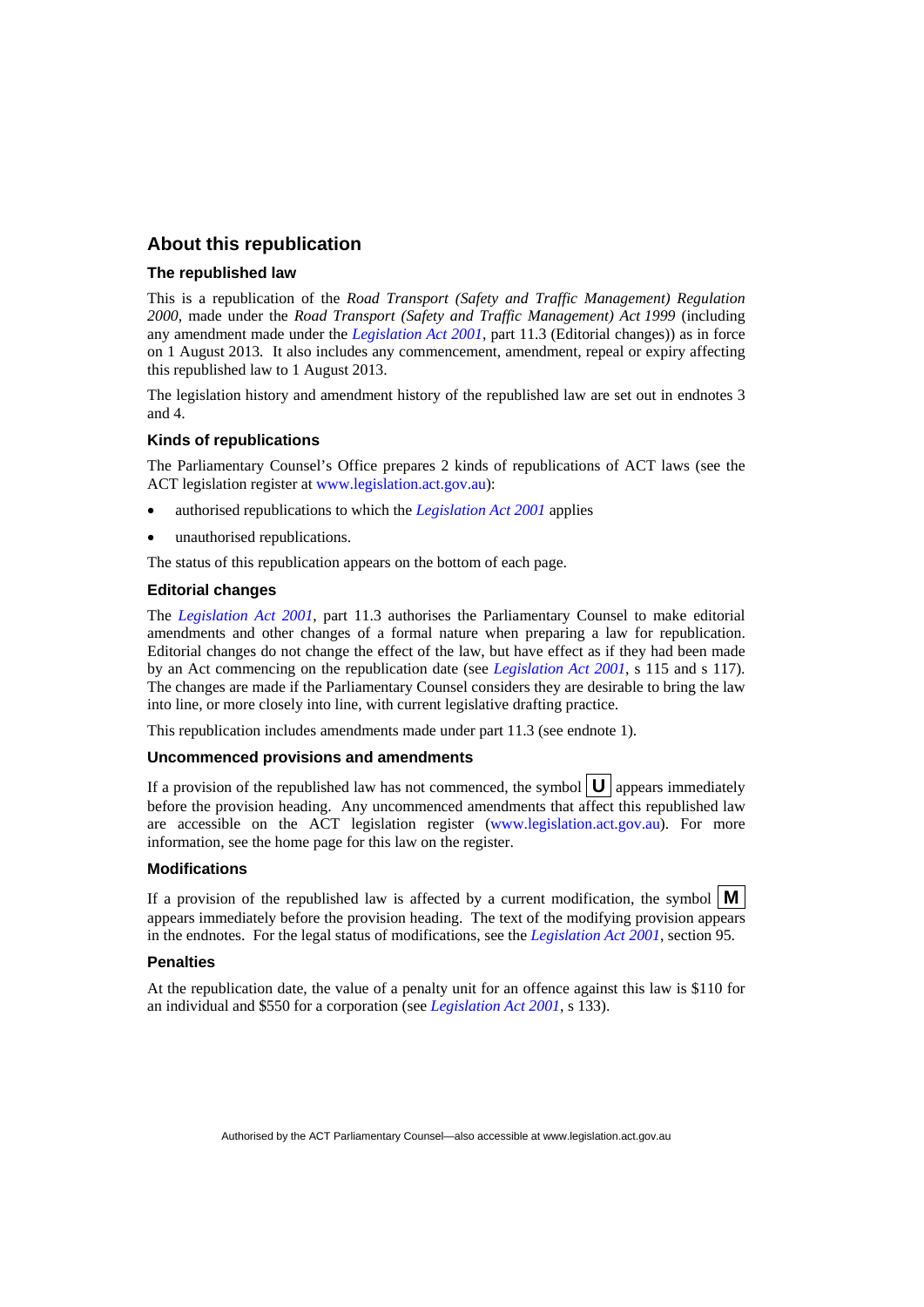

# **Road Transport (Safety and Traffic Management) Regulation 2000**

made under the

**Road Transport (Safety and Traffic Management) Act 1999** 

# **Contents**

Page

| <b>Chapter 1</b> | <b>Preliminary</b>                                           |            |
|------------------|--------------------------------------------------------------|------------|
|                  | Name of regulation                                           | 2          |
| 2                | Dictionary                                                   | 2          |
| 3                | Dictionary—application to Australian Road Rules              | 2          |
| 3A               | Road includes road related area                              | 2          |
| 3B               | Meaning of <i>park</i> and <i>stop</i>                       | 3          |
| 4                | <b>Notes</b>                                                 | 3          |
| 4A               | Offences against regulation-application of Criminal Code etc | 3          |
| 4B               | Offences against regulation are strict liability offences    | 4          |
| R47              | Road Transport (Safety and Traffic Management)               | contents 1 |
| 01/08/13         | <b>Regulation 2000</b>                                       |            |
|                  | Effective: 01/08/13-05/09/13                                 |            |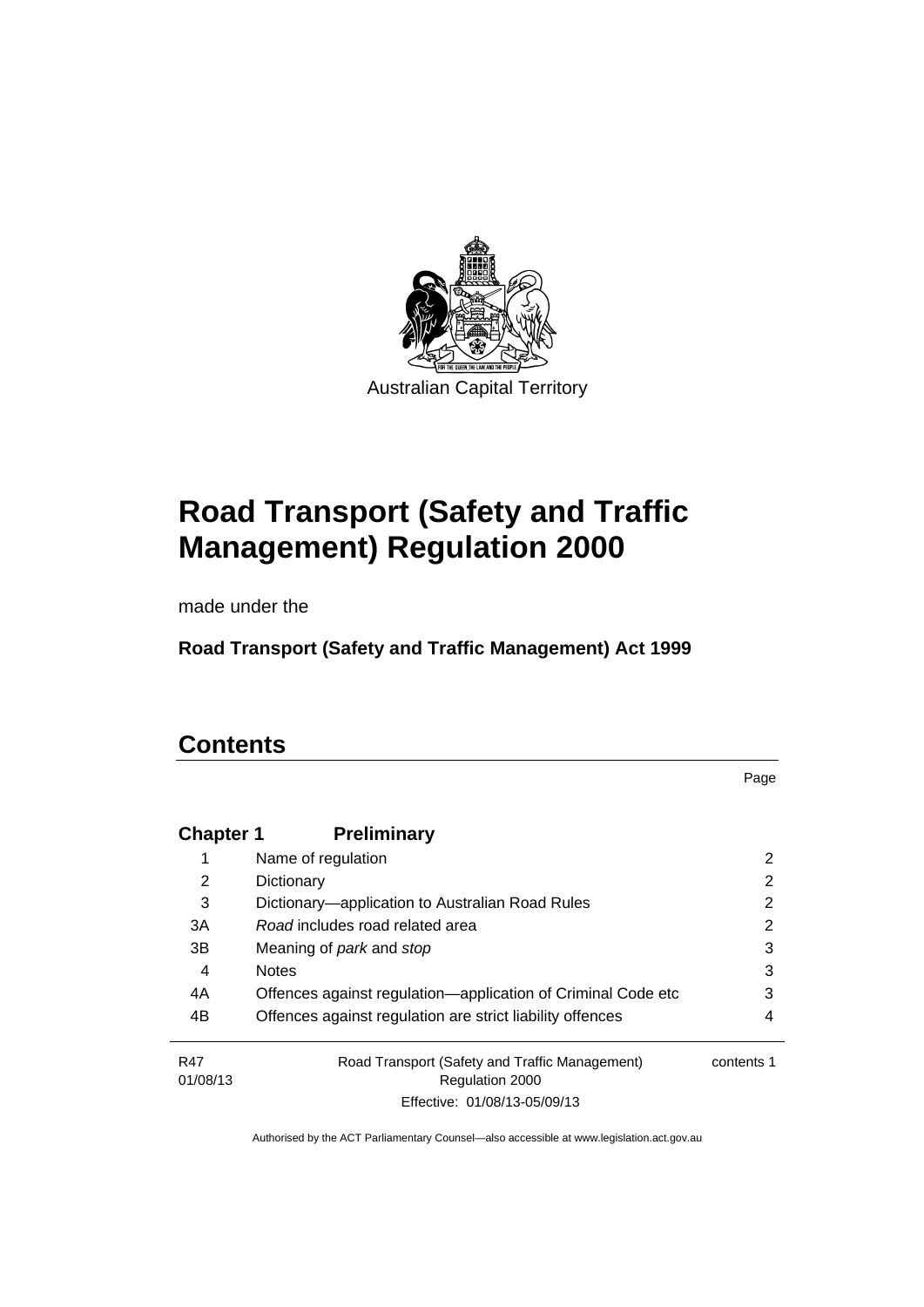| 4C               | General defence of accident or reasonable effort                                     | Page<br>4       |
|------------------|--------------------------------------------------------------------------------------|-----------------|
| <b>Chapter 2</b> | <b>Australian Road Rules</b>                                                         |                 |
| <b>Part 2.1</b>  | <b>Incorporation into ACT law</b>                                                    |                 |
| 5                | Meaning of Australian Road Rules                                                     | 5               |
| 6                | Incorporation of Australian Road Rules into ACT law                                  | 5               |
| <b>Part 2.2</b>  | <b>How the Australian Road Rules are</b><br>incorporated                             |                 |
| Division 2.2.1   | General                                                                              |                 |
| 7                | References to another law of this jurisdiction etc                                   | $\overline{2}$  |
| Division 2.2.2   | Other provisions for the Australian Road Rules                                       |                 |
| 8                | ARR r 10 (2)-penalties for offences                                                  | 2               |
| 9                | ARR r 95—emergency stopping lane only signs                                          | 3               |
| 10               | ARR r 104-no truck signs                                                             | 3               |
| 11               | ARR r 151 (3) (b)—riding a motorbike or bicycle alongside more than<br>1 other rider | 3               |
| 12               | ARR r 158 (2) (c)—other vehicles permitted to travel in bus lanes                    | 3               |
| 13               | ARR r 179 (1) (c)—stopping in a loading zone—goods and permit<br>vehicles            | 4               |
| 13A              | ARR r 179 (1) (c) and (2) (c)-stopping in loading zone-taxis                         | 4               |
| 13B              | ARR r 183-stopping in a bus zone                                                     | 5               |
| 13C              | ARR r 195-stopping at or near a bus stop                                             | 6               |
| 14               | ARR r 199 (2)-stopping near postbox                                                  | 6               |
| 15               | ARR r 206 (2) (b), (c)—time extension for people with disabilities                   |                 |
|                  | permit                                                                               | 6               |
| 16               | ARR r 207 (2) (a)—fees for parking in pay parking spaces                             | 7               |
| 16A              | ARR r 213 (5)—making a motor vehicle secure—exception                                | 7               |
| 17               | ARR r 215 (4)-lights required to be fitted to a vehicle                              | 7               |
| 18               | ARR r 216 (3)-towing a vehicle at night or in hazardous weather<br>conditions        | 8               |
| 19               | ARR r 220 (3)—using lights on vehicles that are stopped                              | 8               |
| 20               | ARR r 221 (f)—using hazard warning lights on buses carrying children                 | 8               |
| contents 2       | Road Transport (Safety and Traffic Management)<br>Regulation 2000                    | R47<br>01/08/13 |

Effective: 01/08/13-05/09/13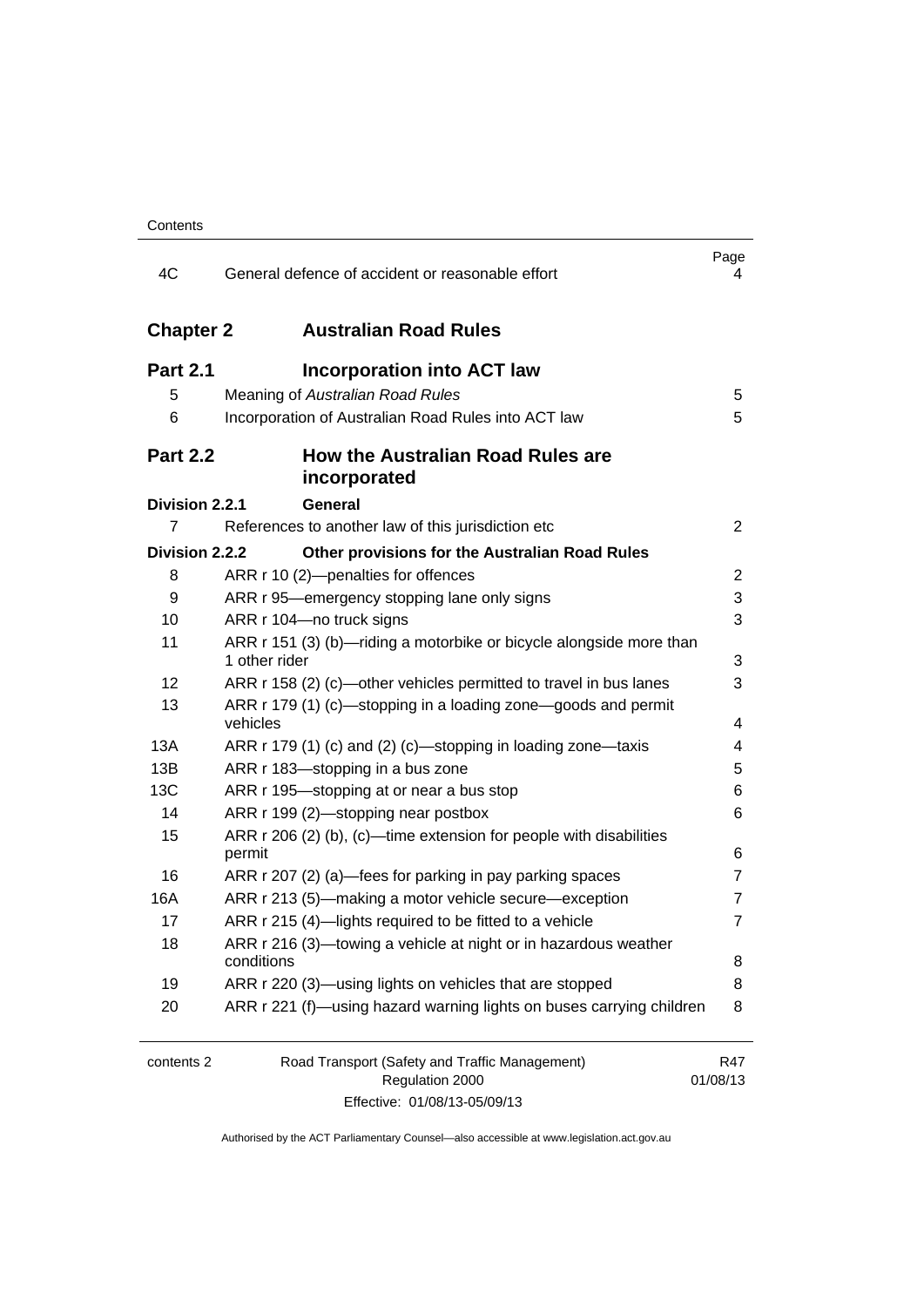| Contents |
|----------|
|----------|

|                       |                                                                        | Page |
|-----------------------|------------------------------------------------------------------------|------|
| 21                    | ARR r 222-using warning lights on buses carrying children              | 8    |
| 22                    | ARR r 225-use of radar detectors                                       | 9    |
| 22A                   | ARR r 236 (6)—hitchhiking, roadside commerce etc permitted             | 9    |
| 23                    | ARR r 244C-motorised scooters not to be used                           | 10   |
| 24                    | ARR r 266 (7)—wearing of seatbelts by passengers under 16 years<br>old | 10   |
| 26                    | ARR r 270 (3)—wearing motorbike helmets                                | 10   |
| 27                    | ARR r 271 (6)-riding on motorbikes                                     | 11   |
| 27A                   | ARR r 280 (2) (a)—other vehicles to which B light rules apply          | 11   |
| 28                    | ARR r 287 (3), (4)-duties of participants in crashes                   | 11   |
| 29                    | ARR r 289 (1) (g)-driving on nature strip                              | 12   |
| 30                    | ARR r 298-driving with a person in or on trailer                       | 13   |
| 31                    | ARR r 310 (3), (4)-exemption for road workers etc                      | 14   |
| 32                    | ARR r 313-postal workers                                               | 14   |
| 33                    | ARR dict-definitions for dictionary                                    | 15   |
| <b>Part 2.3</b>       | <b>Additional ACT road rules</b>                                       |      |
| Division 2.3.1        | Noise and other nuisances                                              |      |
| 37                    | Making unnecessary engine noise                                        | 18   |
| 38                    | Emission of waste oil or grease                                        | 18   |
| <b>Division 2.3.2</b> | Driver and passenger safety                                            |      |
| 39                    | Safety of persons on trailers                                          | 19   |
| 40                    | Passengers in sidecars to be seated                                    | 20   |
| Division 2.3.3        | <b>Trailers and towing</b>                                             |      |
| 41                    | Number of vehicles that may be drawn                                   | 21   |
| 42                    | Towing by vehicles under 4.5t                                          | 22   |
| Division 2.3.4        | <b>Lights on vehicles</b>                                              |      |
| 43                    | Lights on motor vehicles generally                                     | 24   |
| Division 2.3.5        | <b>Metered parking</b>                                                 |      |
| 44                    |                                                                        |      |
|                       | Metered parking-parking in spaces                                      | 25   |
| 44A                   | Metered parking-parking fees                                           | 26   |
| 44B                   | Metered parking-maximum length of stay                                 | 26   |
| 45                    | Metered parking-exceptions to s 44A and s 44B                          | 27   |

| R47      | Road Transport (Safety and Traffic Management) | contents 3 |
|----------|------------------------------------------------|------------|
| 01/08/13 | Regulation 2000                                |            |
|          | Effective: 01/08/13-05/09/13                   |            |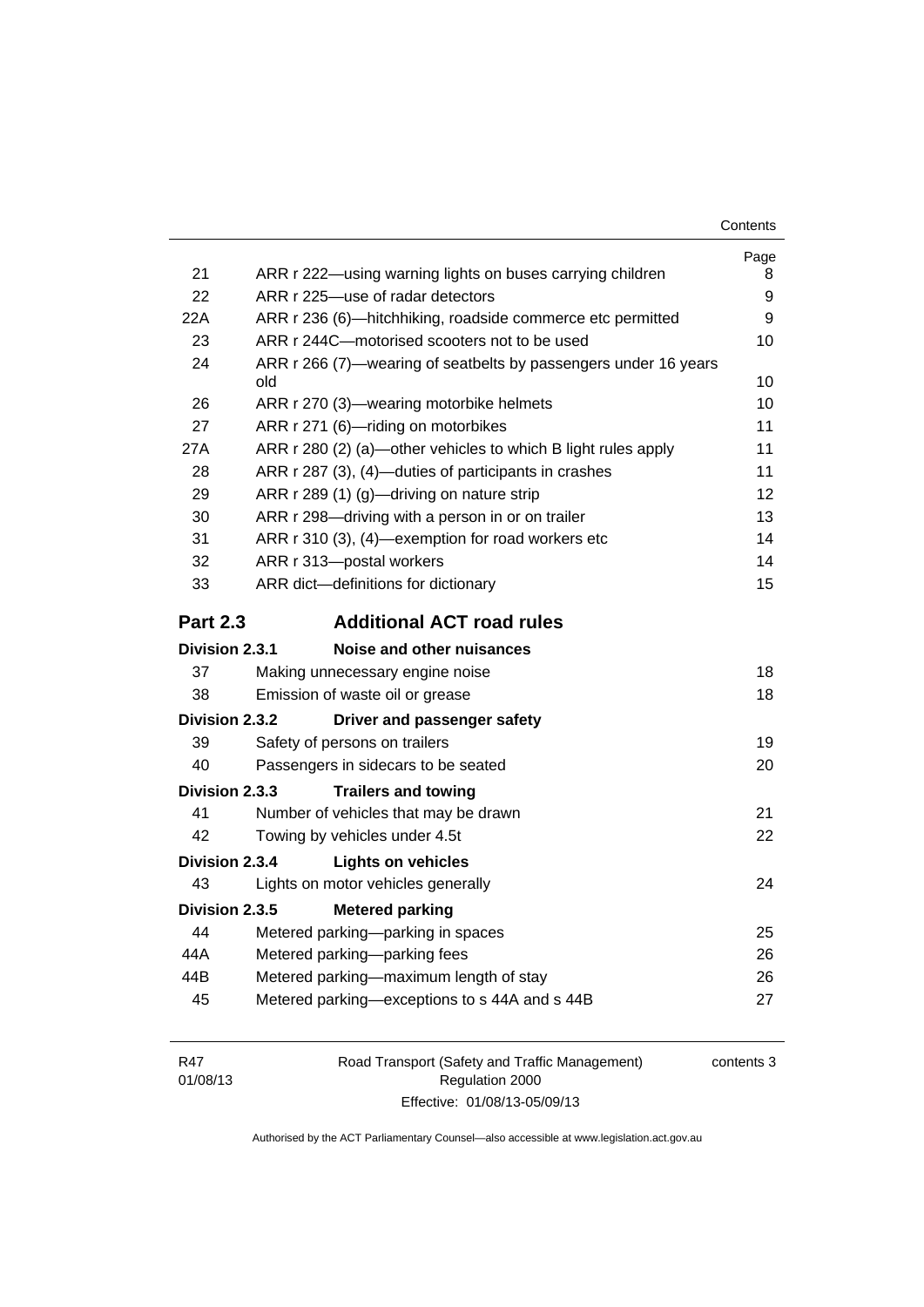| 46<br>Temporary closure of metered parking spaces<br>47<br>Misuse of parking meters<br>48<br>Interfering with parking meters etc<br>Division 2.3.6<br><b>Ticket parking</b><br>49<br>Ticket parking-parking in spaces<br>49A<br>Ticket parking-display of tickets<br>49B<br>Ticket parking-maximum length of stay<br>Ticket parking-exceptions to s 49A and s 49B<br>50<br>51<br>Temporary closure of ticket parking spaces and areas<br>52<br>Use of false or damaged parking tickets etc<br>53<br>Misuse of parking ticket machines<br>54<br>Interfering with parking ticket machines etc<br>55<br>Interfering with parking tickets<br>Division 2.3.7<br>Other ACT road rules about stopping and parking | 28<br>28 |
|------------------------------------------------------------------------------------------------------------------------------------------------------------------------------------------------------------------------------------------------------------------------------------------------------------------------------------------------------------------------------------------------------------------------------------------------------------------------------------------------------------------------------------------------------------------------------------------------------------------------------------------------------------------------------------------------------------|----------|
|                                                                                                                                                                                                                                                                                                                                                                                                                                                                                                                                                                                                                                                                                                            |          |
|                                                                                                                                                                                                                                                                                                                                                                                                                                                                                                                                                                                                                                                                                                            |          |
|                                                                                                                                                                                                                                                                                                                                                                                                                                                                                                                                                                                                                                                                                                            | 29       |
|                                                                                                                                                                                                                                                                                                                                                                                                                                                                                                                                                                                                                                                                                                            |          |
|                                                                                                                                                                                                                                                                                                                                                                                                                                                                                                                                                                                                                                                                                                            | 29       |
|                                                                                                                                                                                                                                                                                                                                                                                                                                                                                                                                                                                                                                                                                                            | 30       |
|                                                                                                                                                                                                                                                                                                                                                                                                                                                                                                                                                                                                                                                                                                            | 32       |
|                                                                                                                                                                                                                                                                                                                                                                                                                                                                                                                                                                                                                                                                                                            | 33       |
|                                                                                                                                                                                                                                                                                                                                                                                                                                                                                                                                                                                                                                                                                                            | 34       |
|                                                                                                                                                                                                                                                                                                                                                                                                                                                                                                                                                                                                                                                                                                            | 35       |
|                                                                                                                                                                                                                                                                                                                                                                                                                                                                                                                                                                                                                                                                                                            | 35       |
|                                                                                                                                                                                                                                                                                                                                                                                                                                                                                                                                                                                                                                                                                                            | 35       |
|                                                                                                                                                                                                                                                                                                                                                                                                                                                                                                                                                                                                                                                                                                            | 36       |
|                                                                                                                                                                                                                                                                                                                                                                                                                                                                                                                                                                                                                                                                                                            |          |
| 56<br>Unauthorised use of parking permits and mobility parking scheme<br>authorities                                                                                                                                                                                                                                                                                                                                                                                                                                                                                                                                                                                                                       | 37       |
| 56A<br>Interfering with parking permits and mobility parking scheme<br>authorities                                                                                                                                                                                                                                                                                                                                                                                                                                                                                                                                                                                                                         | 37       |
| Stopping public buses in bus zones and at bus stops<br>57A                                                                                                                                                                                                                                                                                                                                                                                                                                                                                                                                                                                                                                                 | 37       |
| 58<br>Stopping in an emergency etc or to comply with another law                                                                                                                                                                                                                                                                                                                                                                                                                                                                                                                                                                                                                                           | 39       |
| Other ACT road rules<br>Division 2.3.8                                                                                                                                                                                                                                                                                                                                                                                                                                                                                                                                                                                                                                                                     |          |
| 60<br>Interrupting funeral processions etc                                                                                                                                                                                                                                                                                                                                                                                                                                                                                                                                                                                                                                                                 | 40       |
| 61<br>Driving on roads closed to traffic                                                                                                                                                                                                                                                                                                                                                                                                                                                                                                                                                                                                                                                                   | 40       |
| 62<br>Use of wheeled recreational devices and wheeled toys on roads                                                                                                                                                                                                                                                                                                                                                                                                                                                                                                                                                                                                                                        | 40       |
| <b>Part 2.4</b><br><b>Other provisions</b>                                                                                                                                                                                                                                                                                                                                                                                                                                                                                                                                                                                                                                                                 |          |
| 63<br>Devices that are prescribed traffic control devices—Act, dict, def<br>prescribed traffic control device                                                                                                                                                                                                                                                                                                                                                                                                                                                                                                                                                                                              | 42       |
| 64<br>Preventing prescribed traffic control devices being clearly visible                                                                                                                                                                                                                                                                                                                                                                                                                                                                                                                                                                                                                                  | 42       |
| Use of do not overtake turning vehicle sign<br>65                                                                                                                                                                                                                                                                                                                                                                                                                                                                                                                                                                                                                                                          | 43       |
| 66<br>Approvals etc by road transport authority                                                                                                                                                                                                                                                                                                                                                                                                                                                                                                                                                                                                                                                            | 43       |
| 67<br>Exemption from requirement about riding on motorbikes                                                                                                                                                                                                                                                                                                                                                                                                                                                                                                                                                                                                                                                | 44       |
| 68<br>Defence of complying with direction of police officer or authorised                                                                                                                                                                                                                                                                                                                                                                                                                                                                                                                                                                                                                                  |          |
| person                                                                                                                                                                                                                                                                                                                                                                                                                                                                                                                                                                                                                                                                                                     | 44       |
| Road Transport (Safety and Traffic Management)<br>contents 4<br>Regulation 2000<br>01/08/13                                                                                                                                                                                                                                                                                                                                                                                                                                                                                                                                                                                                                | R47      |

Effective: 01/08/13-05/09/13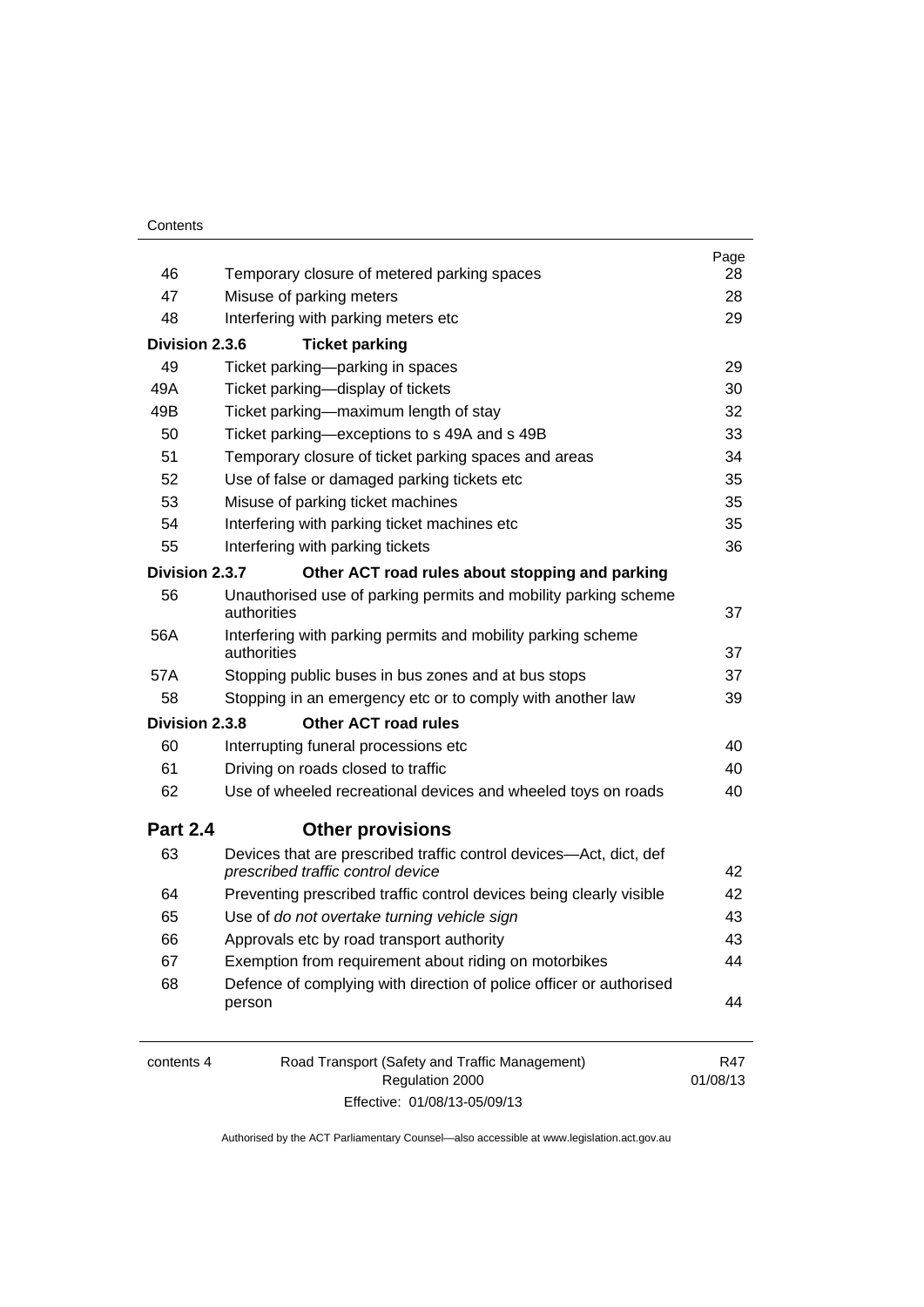**Contents** 

|                  |                                                                                           | Page |
|------------------|-------------------------------------------------------------------------------------------|------|
| 69               | Exemption for driver of police vehicle—generally—Act, s 35                                | 44   |
| 69A              | Exemption for driver of police vehicle—training and assessment                            | 45   |
| 70               | Exemption for driver of emergency vehicles                                                | 47   |
| 71               | Stopping and parking exemption for police and emergency vehicles<br>and authorised people | 47   |
| <b>Chapter 3</b> | <b>Parking</b>                                                                            |      |
| <b>Part 3.1</b>  | <b>Parking schemes</b>                                                                    |      |
| Division 3.1.1   | <b>Metered parking schemes</b>                                                            |      |
| 72               | Metered parking schemes                                                                   | 48   |
| 73               | Metered parking areas                                                                     | 48   |
| 74               | Parking meters                                                                            | 48   |

## 75 [Metered parking spaces 49](#page-65-0)

## **Division 3.1.2 [Ticket parking schemes](#page-65-1)**

| ז.ו.ט ווטופועוש | <b>INVELUATING</b> SUITCHES                                               |    |
|-----------------|---------------------------------------------------------------------------|----|
| 75A             | Parking authorities                                                       | 49 |
| 75B             | Parking authority guidelines                                              | 50 |
| 76              | Ticket parking schemes—road transport authority                           | 50 |
| 76A             | Ticket parking schemes—parking authorities                                | 50 |
| 77              | Ticket parking areas                                                      | 51 |
| 78              | Ticket parking spaces                                                     | 51 |
| 79              | Ticket machines                                                           | 51 |
| 80              | Parking tickets                                                           | 51 |
| 81              | Duration of parking tickets                                               | 52 |
| Division 3.1.3  | <b>Heavy vehicle parking</b>                                              |    |
| 82              | Definitions-div 3.1.3                                                     | 53 |
| 83              | References in div 3.1.3 to land adjoining residential land                | 53 |
| 84              | Vehicle parked partly on residential land                                 | 53 |
| 85              | Parking of certain vehicles on residential land prohibited                | 53 |
| 85A             | No more than 1 heavy vehicle on residential land                          | 54 |
| 85B             | Heavy vehicles to be parked away from residential land boundaries         | 55 |
| 86              | Parking of certain vehicles on land adjoining residential land prohibited | 55 |
| 87              | Parking of certain commercial vehicles on land with multi-unit housing    | 56 |
|                 |                                                                           |    |

| R47      | Road Transport (Safety and Traffic Management) | contents 5 |
|----------|------------------------------------------------|------------|
| 01/08/13 | Regulation 2000                                |            |
|          | Effective: 01/08/13-05/09/13                   |            |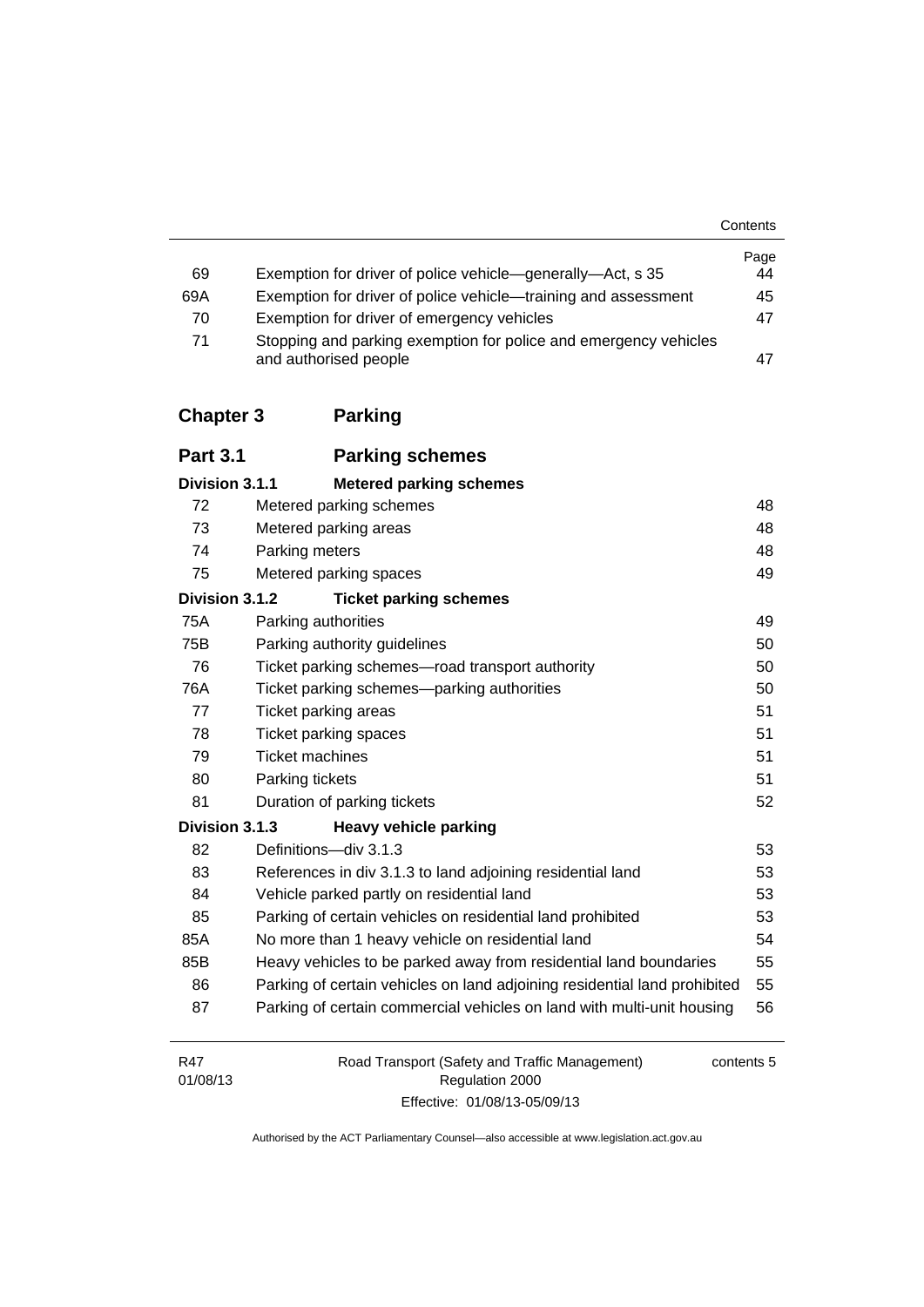| 87A              | No offence if reasonable necessity etc                                           | Page<br>56      |  |  |
|------------------|----------------------------------------------------------------------------------|-----------------|--|--|
| 87B              | Heavy vehicle refrigeration units not to be operated on residential land         |                 |  |  |
| 87C              | Prohibition on night operation of heavy vehicle                                  | 57              |  |  |
| 88               | Daily infringement                                                               |                 |  |  |
| Division 3.1.3A  | Heavy vehicle parking-enforcement                                                |                 |  |  |
| 89               | Meaning of occupier-div 3.1.3A                                                   | 58              |  |  |
| 90               | Power to enter premises                                                          | 58              |  |  |
| 91               | Production of identity card                                                      | 59              |  |  |
| 92               | Consent to entry                                                                 | 59              |  |  |
| 93               | General powers on entry to premises                                              | 60              |  |  |
| 94               | Damage etc to be minimised                                                       | 61              |  |  |
| 95               | Compensation for exercise of enforcement powers                                  | 61              |  |  |
| Division 3.1.4   | <b>Miscellaneous</b>                                                             |                 |  |  |
| 97A              | Other powers to provide pay parking                                              | 62              |  |  |
| 98               | Overlapping schemes                                                              | 63              |  |  |
| 98A              | Income from ticket parking scheme                                                | 63              |  |  |
| 98B              | Costs of ticket parking scheme                                                   |                 |  |  |
| 99               | Trailers not separately chargeable                                               |                 |  |  |
| <b>Part 3.2</b>  | Parking permits and mobility parking scheme<br><b>authorities</b>                |                 |  |  |
| 100              | Parking permits                                                                  | 64              |  |  |
| 101              | Mobility parking scheme authorities                                              | 65              |  |  |
| 101A             | Parking permits and mobility parking scheme authorities—cancellation             | 66              |  |  |
| 101B             | Parking permits and mobility parking scheme authorities-return when<br>cancelled | 67              |  |  |
| <b>Part 3.3</b>  | <b>Parking-other provisions</b>                                                  |                 |  |  |
| 101C             | Marking tyres by parking inspectors                                              | 68              |  |  |
| <b>Chapter 4</b> | <b>Traffic offence detection devices</b>                                         |                 |  |  |
| 102              | Definitions-ch 4                                                                 | 69              |  |  |
| 103              | Approved traffic offence detection devices                                       | 71              |  |  |
|                  |                                                                                  |                 |  |  |
| contents 6       | Road Transport (Safety and Traffic Management)<br>Regulation 2000                | R47<br>01/08/13 |  |  |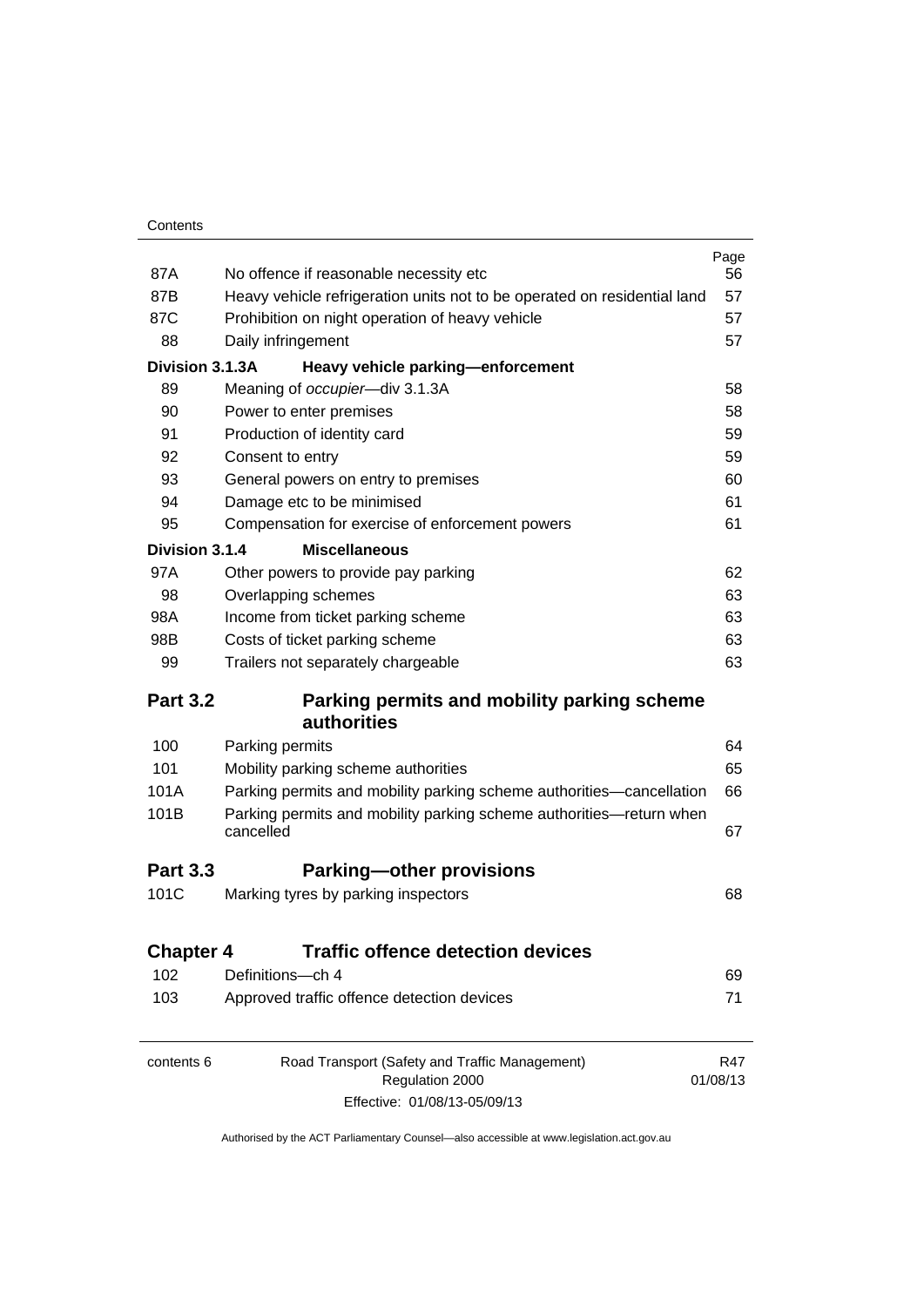| Contents |
|----------|
|----------|

|      |                                                                                                                                         | Page |
|------|-----------------------------------------------------------------------------------------------------------------------------------------|------|
| 103A | Approval of police vehicle speedometers                                                                                                 | 71   |
| 103B | Average speed detection systems—Act, s 22AA, s 23B and s 24 (2)                                                                         | 72   |
| 104  | Major testing of laser speed measuring devices                                                                                          | 73   |
| 104A | Major testing of other traffic offence detection devices                                                                                | 74   |
| 104B | Certification and sealing of traffic offence detection devices                                                                          | 77   |
| 105  | Use of certain digital camera detection devices                                                                                         | 77   |
| 105A | Use of certain laser speed measuring devices                                                                                            | 79   |
| 105B | Use of certain radar speed measuring devices                                                                                            | 80   |
| 106  | Approved people—testing and sealing                                                                                                     | 81   |
| 107  | Approved people-use                                                                                                                     | 81   |
| 107A | Recording of camera detection device image files—Act, s 23 (2) (c) (ii)                                                                 | 81   |
| 107B | Verification of camera detection device image files-Act,<br>s 23 (2) (c) (iii)                                                          | 82   |
| 108  | Meaning of codes etc on image taken by approved camera detection<br>device or approved average speed detection system—Act, s 24 (2) (a) | 83   |

## **Chapter 5 [Miscellaneous](#page-104-0)**

| 109  | Additional powers of police                        | 88 |
|------|----------------------------------------------------|----|
| 110  | Prohibition on car minding                         | 88 |
| 111  | Removal of unattended vehicles—Act, s 32 (1) (c)   | 89 |
| 112  | Disposal of impounded vehicles—Act, s 10K          | 89 |
| 112A | Disposal of forfeited vehicles-Act, s 10K          | 91 |
| 113  | Responsible person to inspect driver licence       | 91 |
| 114  | Responsible person's consent                       | 91 |
| 115  | Standards for safe carriage of loads—Act, s 14 (2) | 92 |
| 116  | Tracked vehicle-Act, dict, def vehicle, par (b)    | 92 |
|      |                                                    |    |

| <b>Schedule 1</b> | <b>Meaning of location codes on images</b> | 93   |
|-------------------|--------------------------------------------|------|
| <b>Part 1.1</b>   | <b>Digital camera detection devices</b>    | 93   |
| <b>Part 1.2</b>   | <b>Fixed camera detection devices</b>      | 102. |
| <b>Part 1.3</b>   | Average speed detection system             | 104  |

Road Transport (Safety and Traffic Management) Regulation 2000 Effective: 01/08/13-05/09/13

contents 7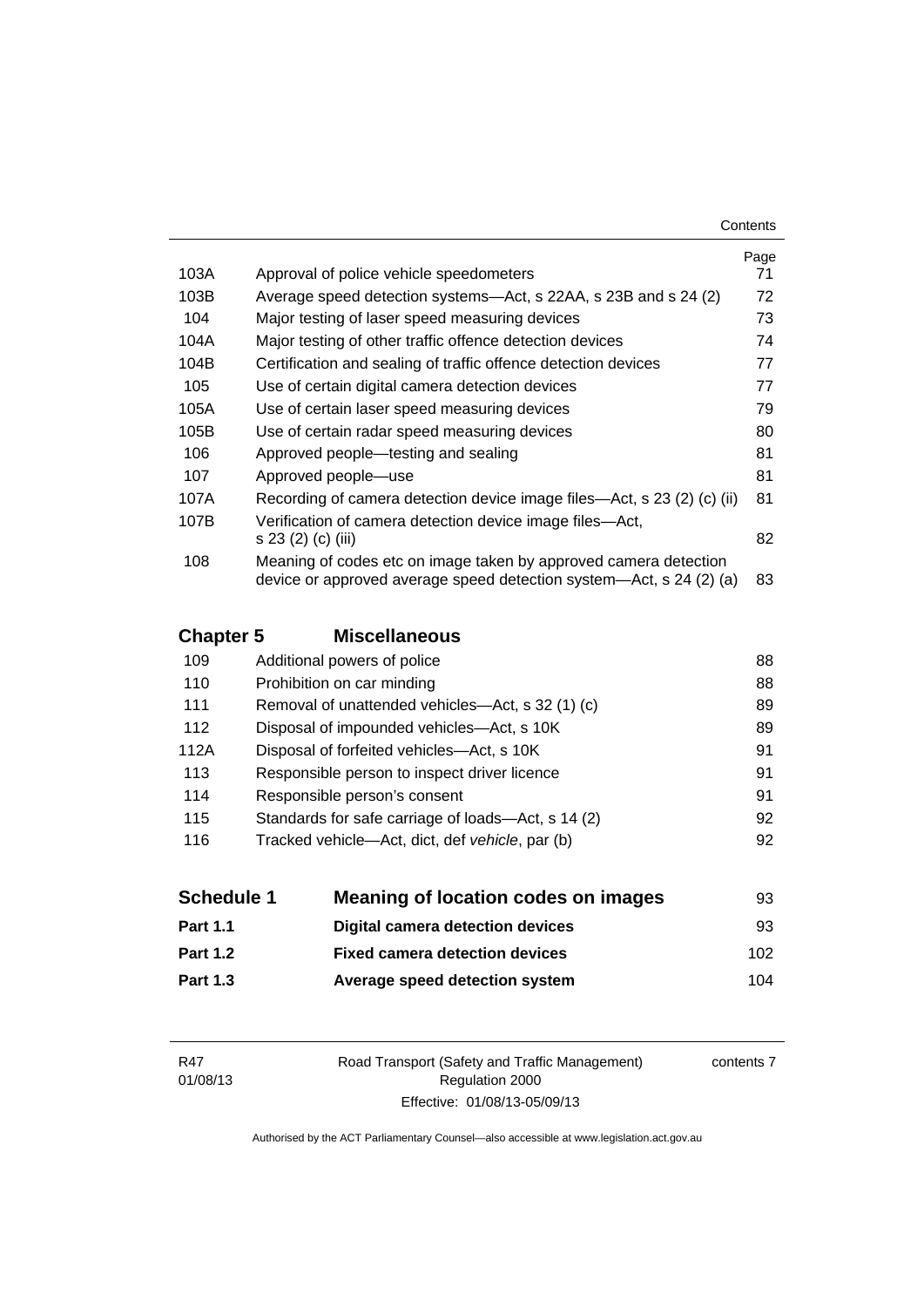**Contents** 

| <b>Dictionary</b> |                        | Page<br>105 |
|-------------------|------------------------|-------------|
| <b>Endnotes</b>   |                        |             |
| 1                 | About the endnotes     | 115         |
| 2                 | Abbreviation key       | 115         |
| 3                 | Legislation history    | 116         |
| 4                 | Amendment history      | 124         |
| 5                 | Earlier republications | 142         |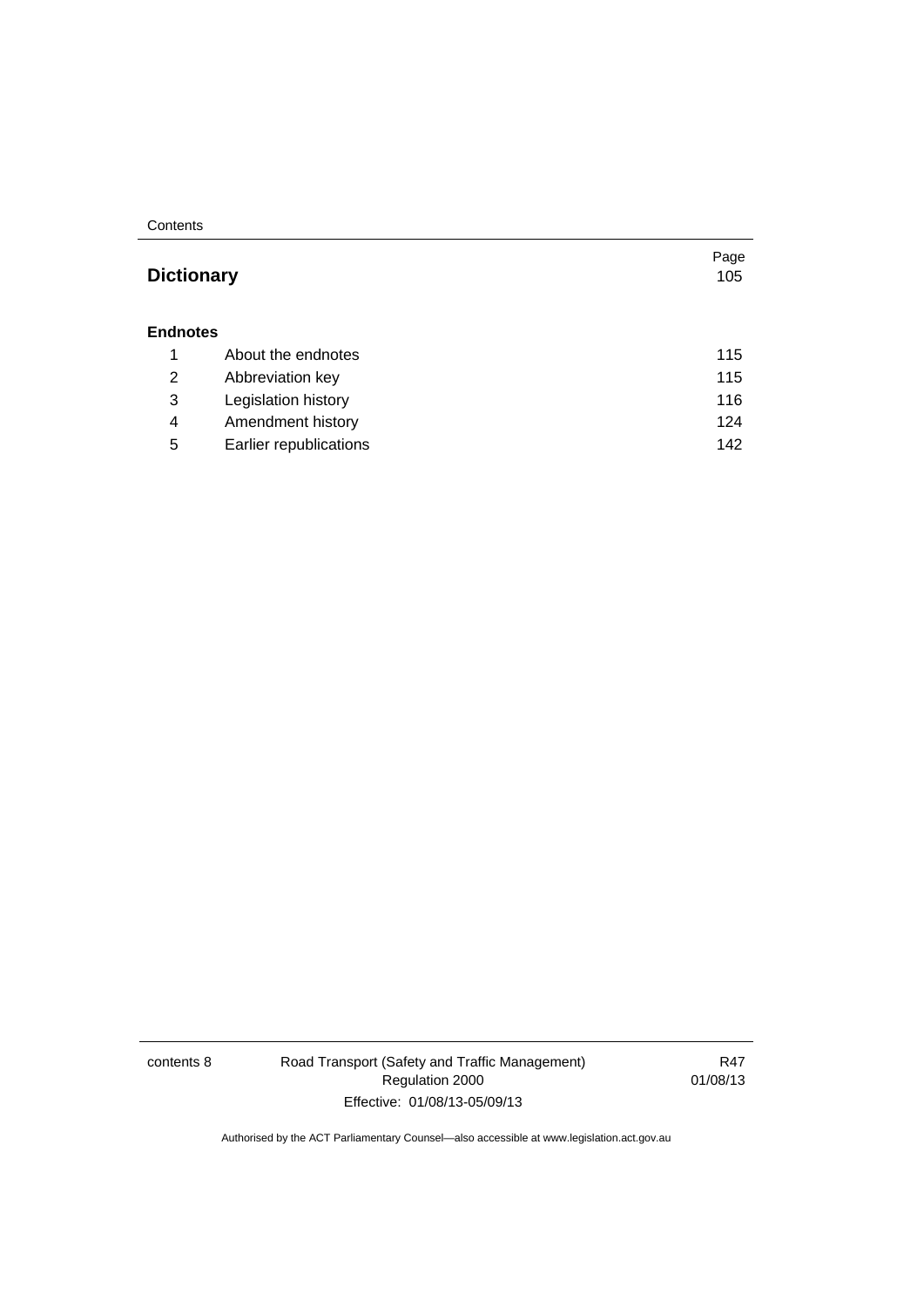

# **Road Transport (Safety and Traffic Management) Regulation 2000**

made under the

**[Road Transport \(Safety and Traffic Management\) Act 1999](http://www.legislation.act.gov.au/a/1999-80)**

R47 01/08/13

Ī

Road Transport (Safety and Traffic Management) Regulation 2000 Effective: 01/08/13-05/09/13

page 1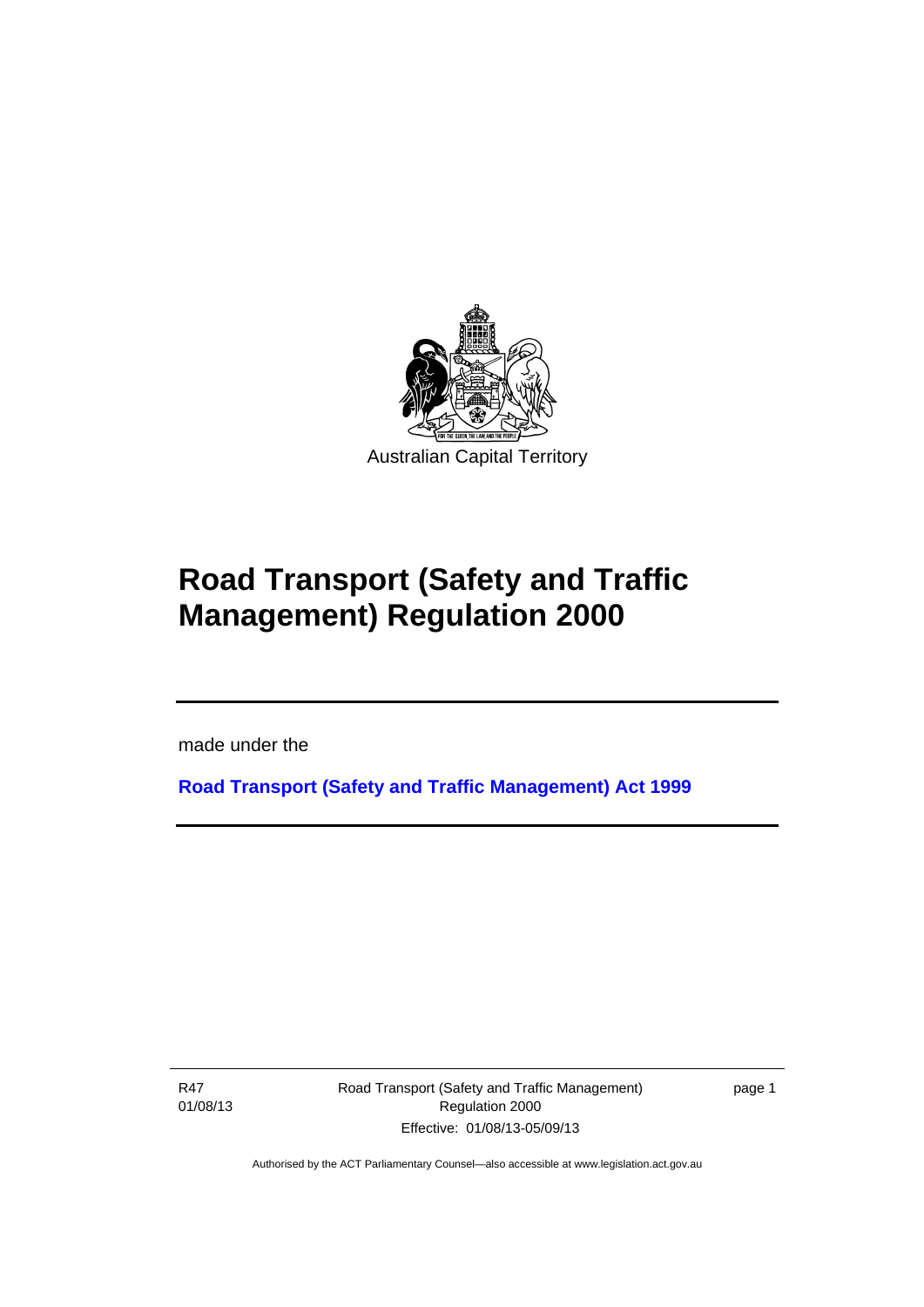# <span id="page-11-0"></span>**Chapter 1** Preliminary

#### <span id="page-11-1"></span>**1 Name of regulation**

This regulation is the *Road Transport (Safety and Traffic Management) Regulation 2000*.

## <span id="page-11-2"></span>**2 Dictionary**

The dictionary at the end of this regulation is part of the regulation.

*Note 1* The dictionary at the end of this regulation defines certain terms used in this regulation, and includes references (*signpost definitions*) to other terms defined elsewhere.

> For example, the signpost definition '*semitrailer*—see the *[Road](http://www.legislation.act.gov.au/sl/2000-12)  [Transport \(Vehicle Registration\) Regulation 2000](http://www.legislation.act.gov.au/sl/2000-12)*, dictionary.' means that the term 'semitrailer' is defined in that dictionary and the definition applies to this regulation.

*Note 2* A definition in the dictionary (including a signpost definition) applies to the entire regulation unless the definition, or another provision of the regulation, provides otherwise or the contrary intention otherwise appears (see [Legislation Act,](http://www.legislation.act.gov.au/a/2001-14) s 155 and s 156 (1)).

#### <span id="page-11-3"></span>**3 Dictionary—application to Australian Road Rules**

The definitions in the dictionary do not apply to the Australian Road [Rules](http://www.legislation.act.gov.au//ni/db_37271/default.asp) unless this regulation provides otherwise.

*Note* See div 2.2.1, note 2 for the relevant provisions of this regulation.

#### <span id="page-11-4"></span>**3A** *Road* **includes road related area**

In this regulation:

*road* includes a road related area.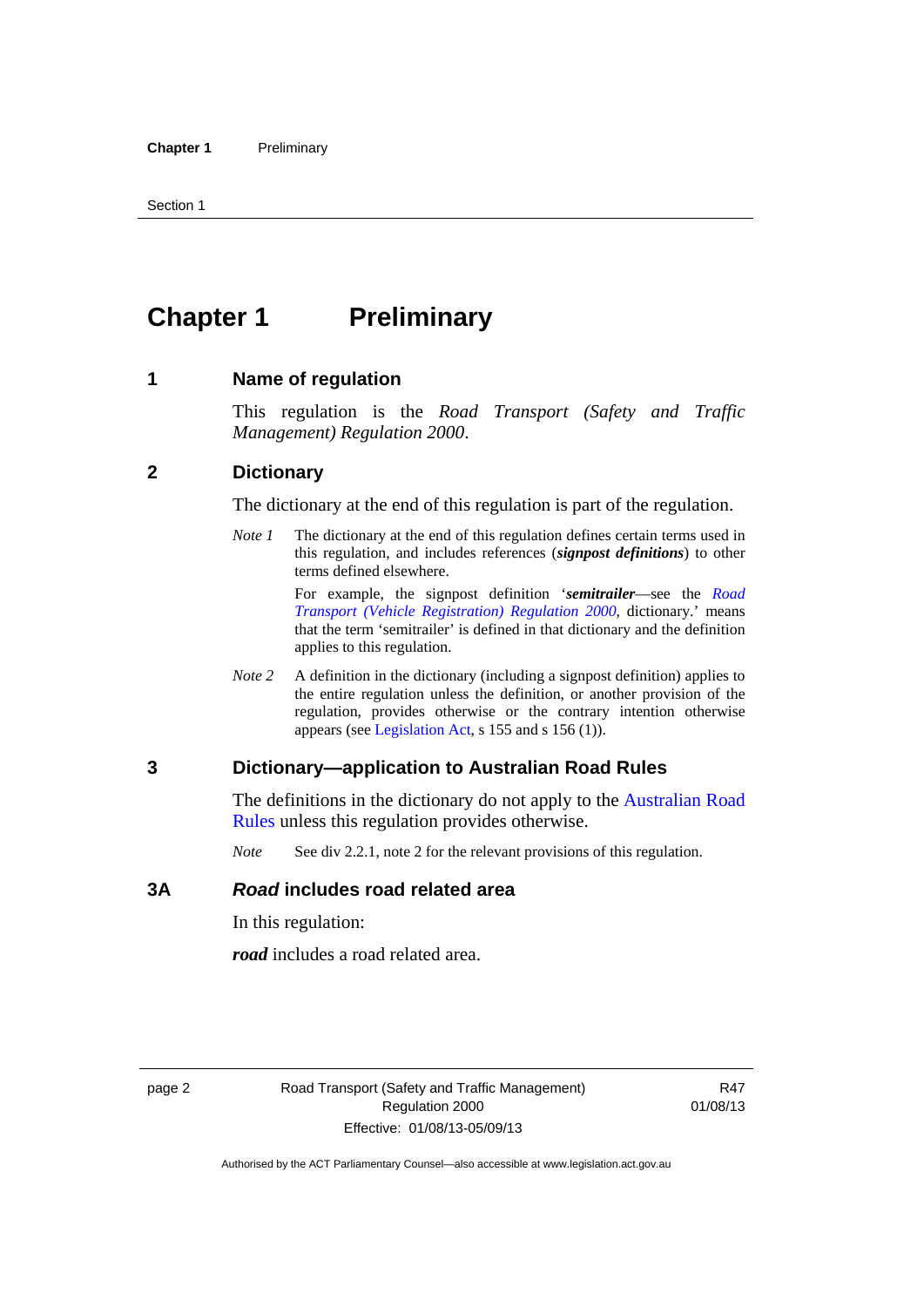## <span id="page-12-0"></span>**3B Meaning of** *park* **and** *stop*

In this regulation:

*park*, in relation to a driver, includes stop and allow the driver's vehicle to stay (whether or not the driver leaves the vehicle).

*stop*, for a driver, includes park, but does not include stop to reverse the driver's vehicle into a parking bay or other parking space.

## <span id="page-12-1"></span>**4 Notes**

A note in this regulation is explanatory and is not part of this regulation.

*Note* See the [Legislation Act,](http://www.legislation.act.gov.au/a/2001-14) s 127 (1), (4) and (5) for the legal status of notes.

## <span id="page-12-2"></span>**4A Offences against regulation—application of Criminal Code etc**

Other legislation applies in relation to offences against this regulation (including the [Australian Road Rules](http://www.legislation.act.gov.au//ni/db_37271/default.asp)).

*Note 1 Criminal Code* The [Criminal Code,](http://www.legislation.act.gov.au/a/2002-51) ch 2 applies to an offence against this regulation (see Code, pt 2.1).

> The chapter sets out the general principles of criminal responsibility (including burdens of proof and general defences), and defines terms used for offences to which the Code applies (eg *conduct*, *intention*, *recklessness* and *strict liability*).

#### *Note 2 Penalty units*

The [Legislation Act](http://www.legislation.act.gov.au/a/2001-14), s 133 deals with the meaning of offence penalties that are expressed in penalty units.

*Note 3* The [Australian Road Rules](http://www.legislation.act.gov.au//ni/db_37271/default.asp) are to be read with, and as if they formed part of, this regulation (see s 6).

R47 01/08/13 page 3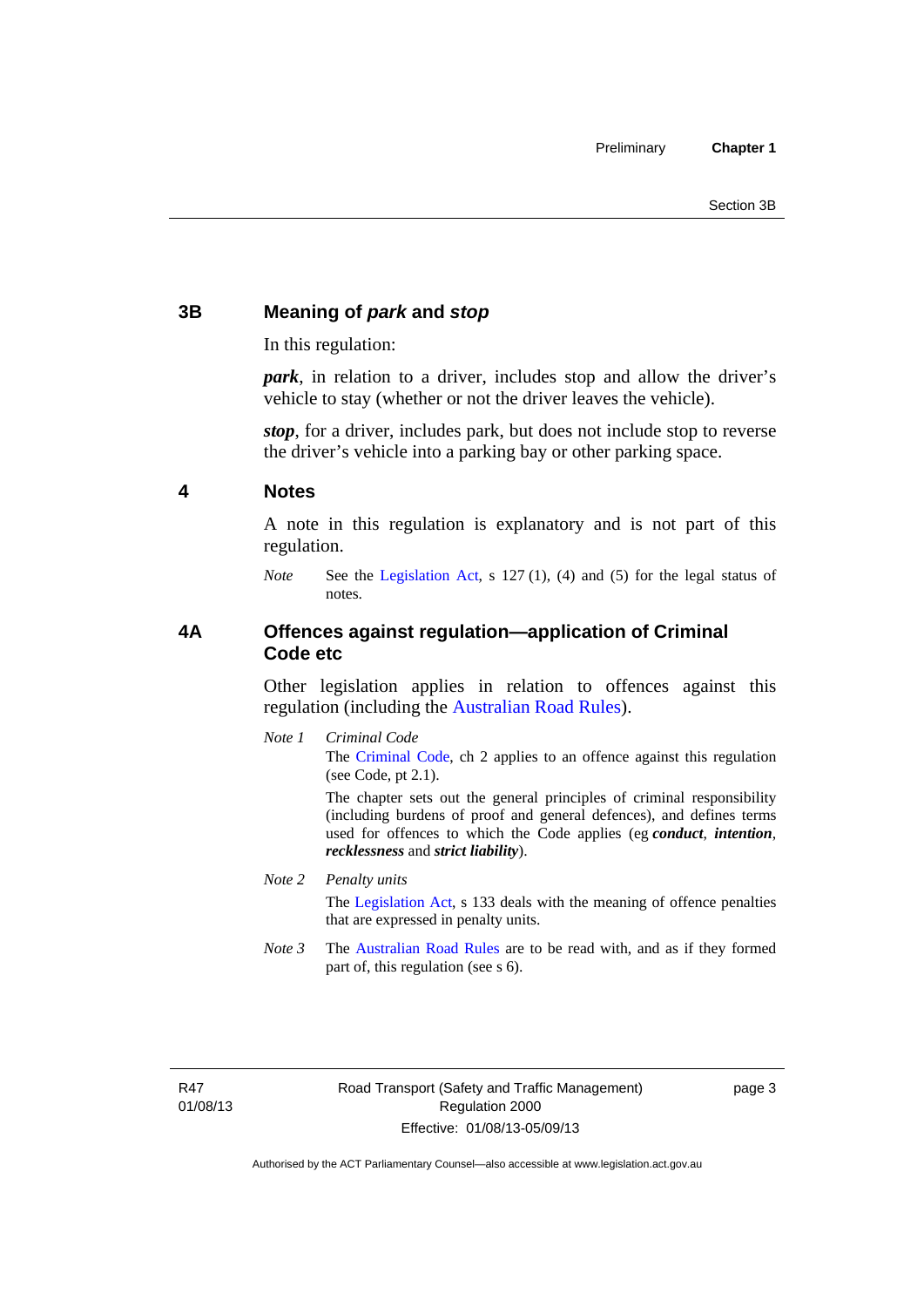#### **Chapter 1** Preliminary

Section 4B

## <span id="page-13-0"></span>**4B Offences against regulation are strict liability offences**

An offence against this regulation (including the [Australian Road](http://www.legislation.act.gov.au//ni/db_37271/default.asp)  [Rules](http://www.legislation.act.gov.au//ni/db_37271/default.asp)) is a strict liability offence.

## <span id="page-13-1"></span>**4C General defence of accident or reasonable effort**

Without limiting any other defence, it is a defence to an offence against this regulation (including the [Australian Road Rules\)](http://www.legislation.act.gov.au//ni/db_37271/default.asp) if the defendant proves that the offence—

- (a) was the result of an accident; or
- (b) could not have been avoided by any reasonable efforts by the defendant.

page 4 Road Transport (Safety and Traffic Management) Regulation 2000 Effective: 01/08/13-05/09/13

R47 01/08/13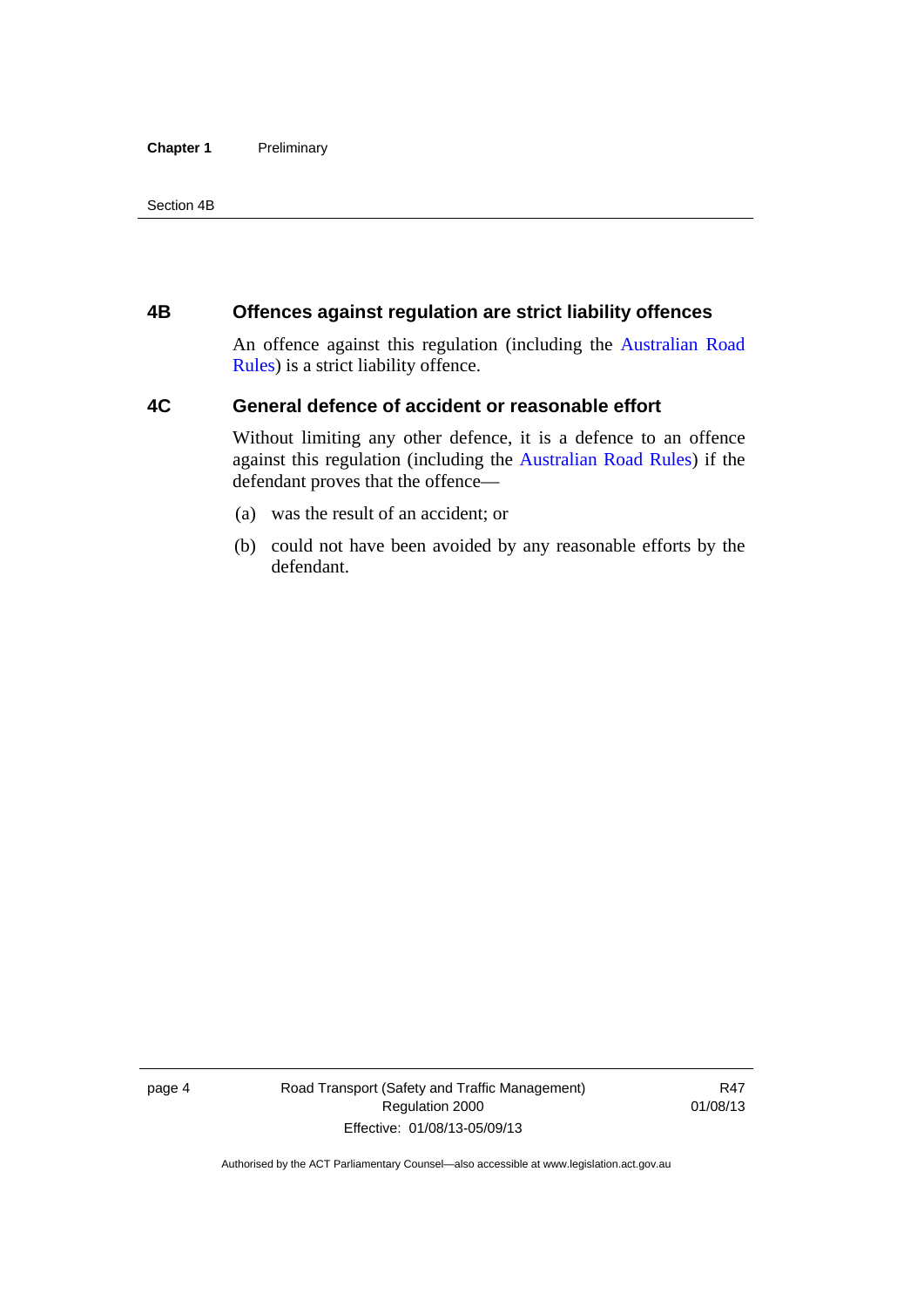# <span id="page-14-0"></span>**Chapter 2 Australian Road Rules**

## <span id="page-14-1"></span>**Part 2.1 Incorporation into ACT law**

#### <span id="page-14-2"></span>**5 Meaning of** *Australian Road Rules*

In this regulation:

*Australian Road Rules* means that part of the publication known as the [Australian Road Rules](http://www.legislation.act.gov.au//ni/db_37271/default.asp), ISBN 0 7240 8874 1 published by the National Transport Commission in February 2012 that consists of the rules approved by the Australian Transport Council under the *[National Transport Commission Act 2003](http://www.comlaw.gov.au/Series/C2004A01166)* (Cwlth).

*Note* The [Australian Road Rules](http://www.legislation.act.gov.au//ni/db_37271/default.asp) are accessible at [www.legislation.act.gov.au](http://www.legislation.act.gov.au/).

## <span id="page-14-3"></span>**6 Incorporation of Australian Road Rules into ACT law**

- (1) The [Australian Road Rules](http://www.legislation.act.gov.au//ni/db_37271/default.asp) (other than rule 2) are to be read with, and as if they formed part of, this regulation.
- (2) Subsection (1) has effect subject to this regulation.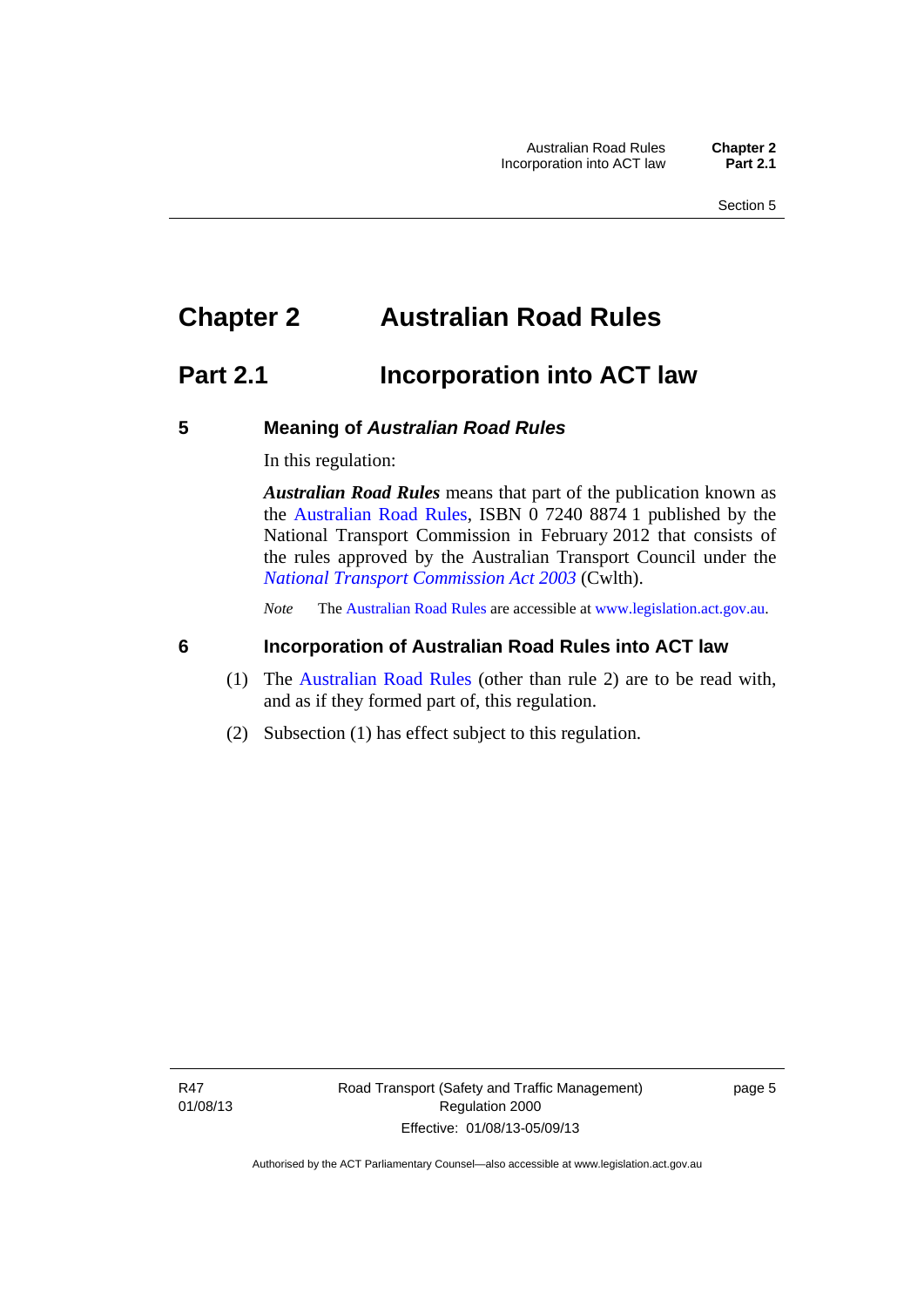# <span id="page-15-0"></span>**Part 2.2 How the Australian Road Rules are incorporated**

## <span id="page-15-1"></span>**Division 2.2.1 General**

*Note 1* The [Australian Road Rules](http://www.legislation.act.gov.au//ni/db_37271/default.asp) are not completely self-contained and need to be read with associated laws of each jurisdiction. Many of the rules provide for 'another law of this jurisdiction' to define terms used in the [Australian Road Rules](http://www.legislation.act.gov.au//ni/db_37271/default.asp) for application of the [Australian Road Rules](http://www.legislation.act.gov.au//ni/db_37271/default.asp) in the ACT, to permit things to be done in the ACT otherwise prohibited by the [Australian Road Rules](http://www.legislation.act.gov.au//ni/db_37271/default.asp) or to exempt persons in the ACT from complying with the [Australian Road Rules.](http://www.legislation.act.gov.au//ni/db_37271/default.asp)

| column 1<br>item | column 2<br><b>ARR</b> provision | column 3<br>provision of this regulation |
|------------------|----------------------------------|------------------------------------------|
| 1                | 10(2)                            | 8                                        |
| $\mathbf{2}$     | 95                               | 9                                        |
| $\mathfrak{Z}$   | 104                              | 10                                       |
| 4                | 151(3)(b)                        | 11                                       |
| 5                | 158(2)(c)                        | 12                                       |
| 6                | 179(1)(c)                        | 13                                       |
| 7                | 179 $(1)$ $(c)$ and $(2)$ $(c)$  | 13A                                      |
| 8                | 183(1)                           | 13B                                      |
| 9                | 195(1)                           | 13C                                      |
| 10               | 199(2)                           | 14                                       |
| 11               | $206(2)$ (b) and (c)             | 15                                       |
| 12               | 207(2)(a)                        | 16                                       |
| 13               | 213(5)                           | 16A                                      |
| 14               | 215(4)                           | 17                                       |

*Note 2* The following table sets out the provisions of the [Australian Road Rules](http://www.legislation.act.gov.au//ni/db_37271/default.asp) for which provision is made by this part:

page 6 Road Transport (Safety and Traffic Management) Regulation 2000 Effective: 01/08/13-05/09/13

R47 01/08/13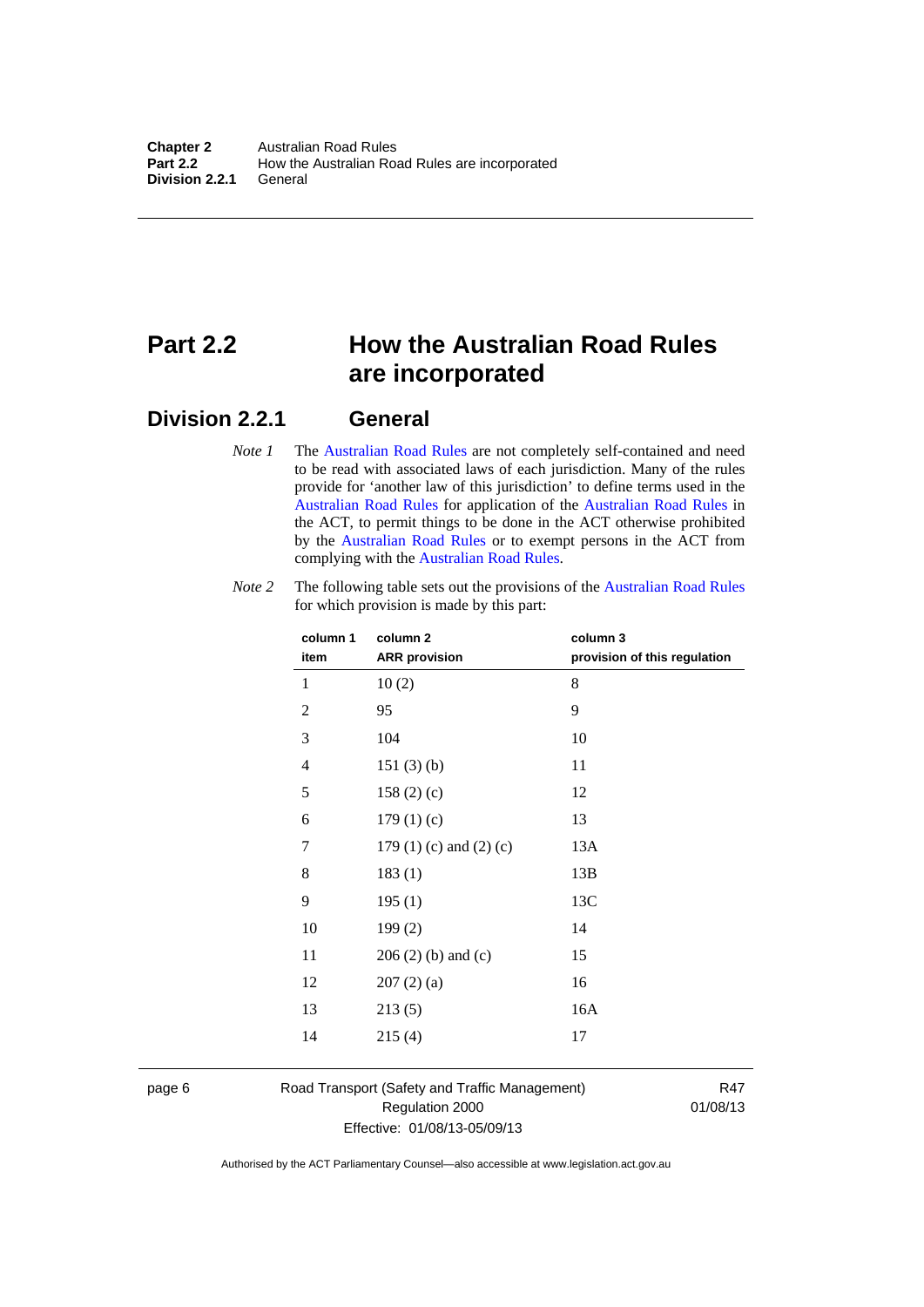| column 1<br>item | column 2<br><b>ARR provision</b>          | column 3<br>provision of this regulation |
|------------------|-------------------------------------------|------------------------------------------|
| 15               | 216(3)                                    | 18                                       |
| 16               | 220(3)                                    | 19                                       |
| 17               | 221(f)                                    | 20                                       |
| 18               | 222                                       | 21                                       |
| 19               | 225                                       | 22                                       |
| 20               | 236(6)                                    | 22A                                      |
| 21               | 244C                                      | 23                                       |
| 22               | 266(7)                                    | 24                                       |
| 23               | 270(3)                                    | 26                                       |
| 24               | 271(6)                                    | 27                                       |
| 25               | 280(2)(a)                                 | 27A                                      |
| 26               | $287(3)$ (e) and (4)                      | 28                                       |
| 27               | 289(1)(g)                                 | 29                                       |
| 28               | 298                                       | 30                                       |
| 29               | $310(3)$ and $(4)$                        | 31                                       |
| 30               | 313                                       | 32                                       |
| 31               | dict, def approved bicycle<br>helmet      | 33(1)                                    |
| 32               | dict, def approved seatbelt               | 33(1)                                    |
| 33               | dict, def <i>authorised</i> person        | 33(1)                                    |
| 34               | dict, def emergency worker                | 33(1)                                    |
| 35               | dict, def GVM                             | 33(2)                                    |
| 36               | dict, def hazard warning<br>lights        | 33(3)                                    |
| 37               | dict, def mechanical<br>signalling device | 33(1)                                    |
| 38               | dict, def oversize vehicle                | 33(1)                                    |

R47 01/08/13 Road Transport (Safety and Traffic Management) Regulation 2000 Effective: 01/08/13-05/09/13

page 7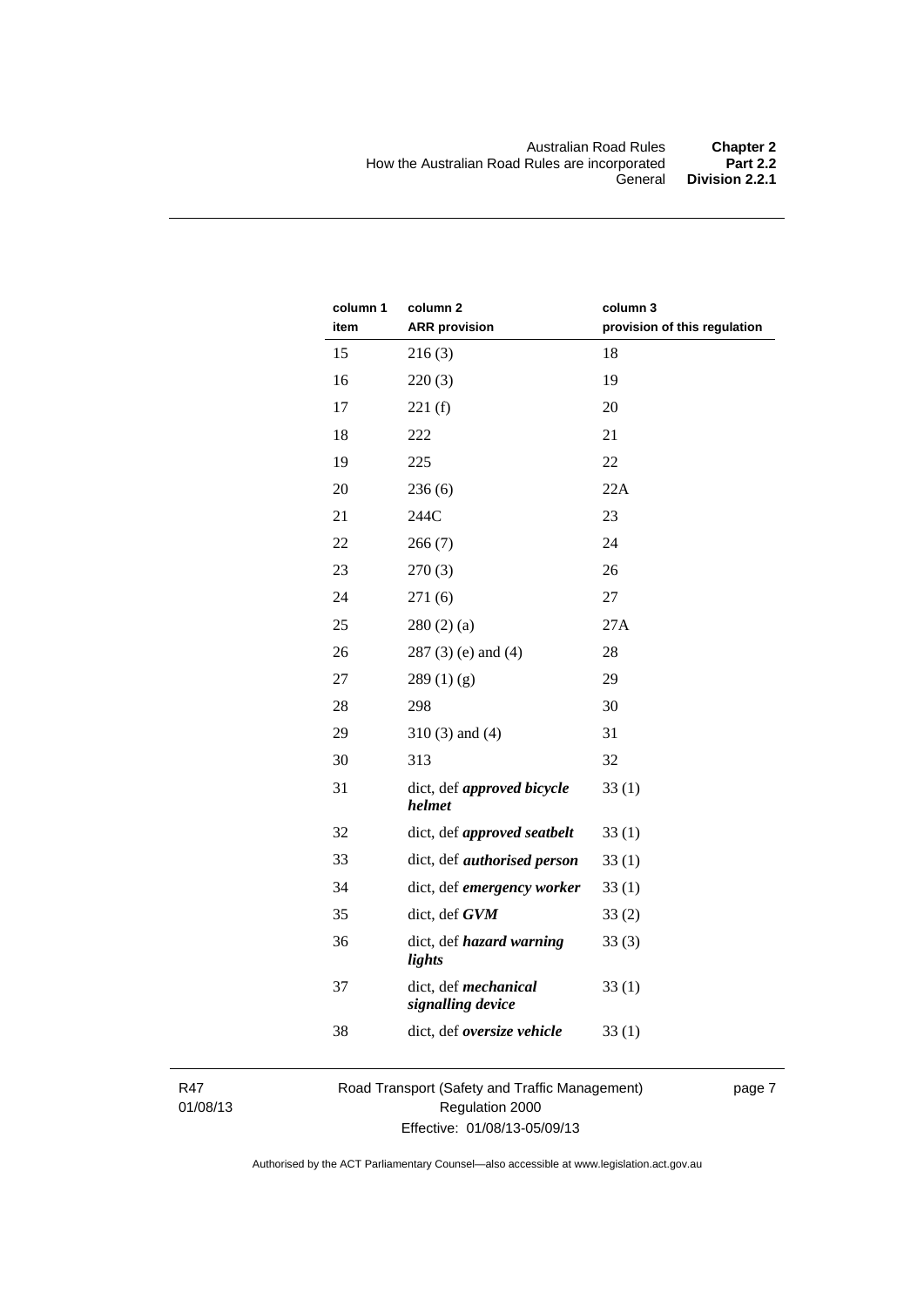| column 1<br>item | column 2<br><b>ARR</b> provision              | column 3<br>provision of this regulation |
|------------------|-----------------------------------------------|------------------------------------------|
| 39               | dict, def <i>police</i> officer               | 33(1)                                    |
| 40               | dict, def <i>portable</i> warning<br>triangle | 33 (4)                                   |
| 41               | dict, def <i>postal</i> worker                | 33(1)                                    |
| 42               | dict, def <i>public</i> bus                   | 33 (1)                                   |
| 43               | dict, def taxi                                | 33(1)                                    |

*Note 3* The following table sets out other provisions of the [Australian Road](http://www.legislation.act.gov.au//ni/db_37271/default.asp)  [Rules](http://www.legislation.act.gov.au//ni/db_37271/default.asp) for which provision is made by other territory laws (including provisions in other parts of this regulation):

| column 1<br>item | column 2<br><b>ARR</b> provision | column 3<br>other law                                                   |
|------------------|----------------------------------|-------------------------------------------------------------------------|
| 1                | 12(2)                            | Road Transport (General) Act 1999,<br>s 12                              |
| 2                | 13(2)                            | Road Transport (General) Act 1999,<br>s 12                              |
| 3                | $28(2)$ , n 3                    | this regulation, s 65                                                   |
| 4                | $32(2)$ , n 3                    | this regulation, s 65                                                   |
| 5                | 185(1)                           | this regulation, s 100                                                  |
| 6                | $287(1)$ , n 2                   | <b>Road Transport (Safety and Traffic</b><br>Management) Act 1999, s 16 |
|                  | 304                              | Road Transport (General)<br><i>Regulation 2000, s 6 and s 7</i>         |

page 8 Road Transport (Safety and Traffic Management) Regulation 2000 Effective: 01/08/13-05/09/13

R47 01/08/13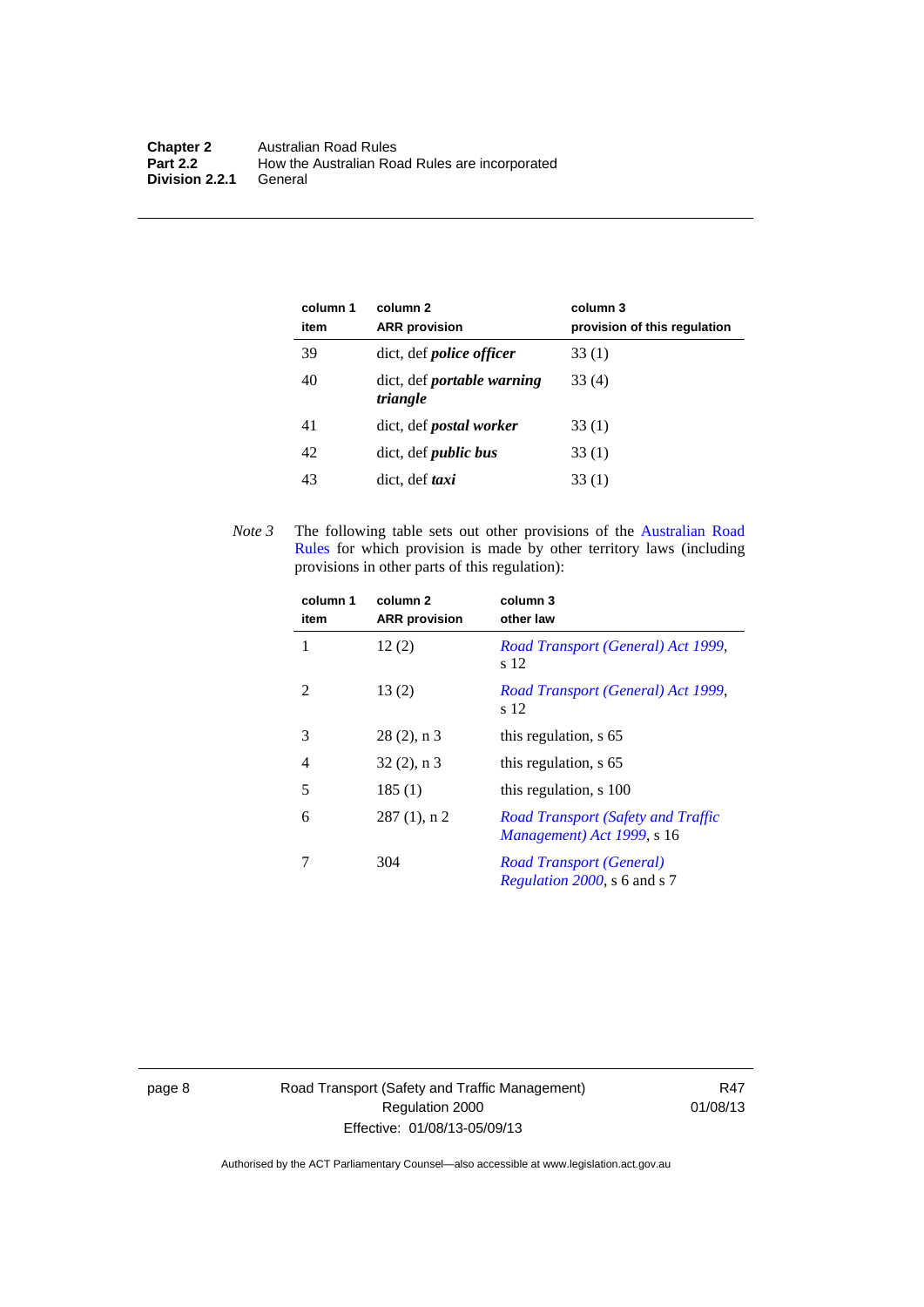| <b>Chapter 2</b> | Australian Road Rules                          |
|------------------|------------------------------------------------|
| <b>Part 2.2</b>  | How the Australian Road Rules are incorporated |
| Division 2.2.2   | Other provisions for the Australian Road Rules |

Section 7

| column 1<br>item | column 2<br><b>ARR</b> provision                                         | column 3<br>other law                                                            |
|------------------|--------------------------------------------------------------------------|----------------------------------------------------------------------------------|
| 8                | 311 $(1)(c)$                                                             | <b>Road Transport (Mass, Dimensions</b><br>and Loading) Act 2009                 |
| 9                | 312(3)(c)                                                                | <b>Road Transport (Safety and Traffic</b><br>Management) Act 1999, s 31 and s 32 |
| 10               | dict, def<br>parking<br><i>permit for</i><br>people with<br>disabilities | this regulation, s 101                                                           |

#### <span id="page-18-0"></span>**7 References to another law of this jurisdiction etc**

- (1) In the [Australian Road Rules,](http://www.legislation.act.gov.au//ni/db_37271/default.asp) a reference to *another law of this jurisdiction* includes a reference to the Act.
	- *Note* A reference to an Act includes a reference to the statutory instruments made or in force under the Act, including any regulation (see [Legislation Act,](http://www.legislation.act.gov.au/a/2001-14) s 104).
- (2) In the [Australian Road Rules](http://www.legislation.act.gov.au//ni/db_37271/default.asp):

*law of this jurisdiction* means a territory law or a law applying as a territory law.

*this jurisdiction* means the Australian Capital Territory.

## <span id="page-18-1"></span>**Division 2.2.2 Other provisions for the Australian Road Rules**

#### <span id="page-18-2"></span>**8 ARR r 10 (2)—penalties for offences**

For the [Australian Road Rules,](http://www.legislation.act.gov.au//ni/db_37271/default.asp) rule 10 (2), the penalty for an offence against the [Australian Road Rules](http://www.legislation.act.gov.au//ni/db_37271/default.asp) is a maximum penalty of 20 penalty units.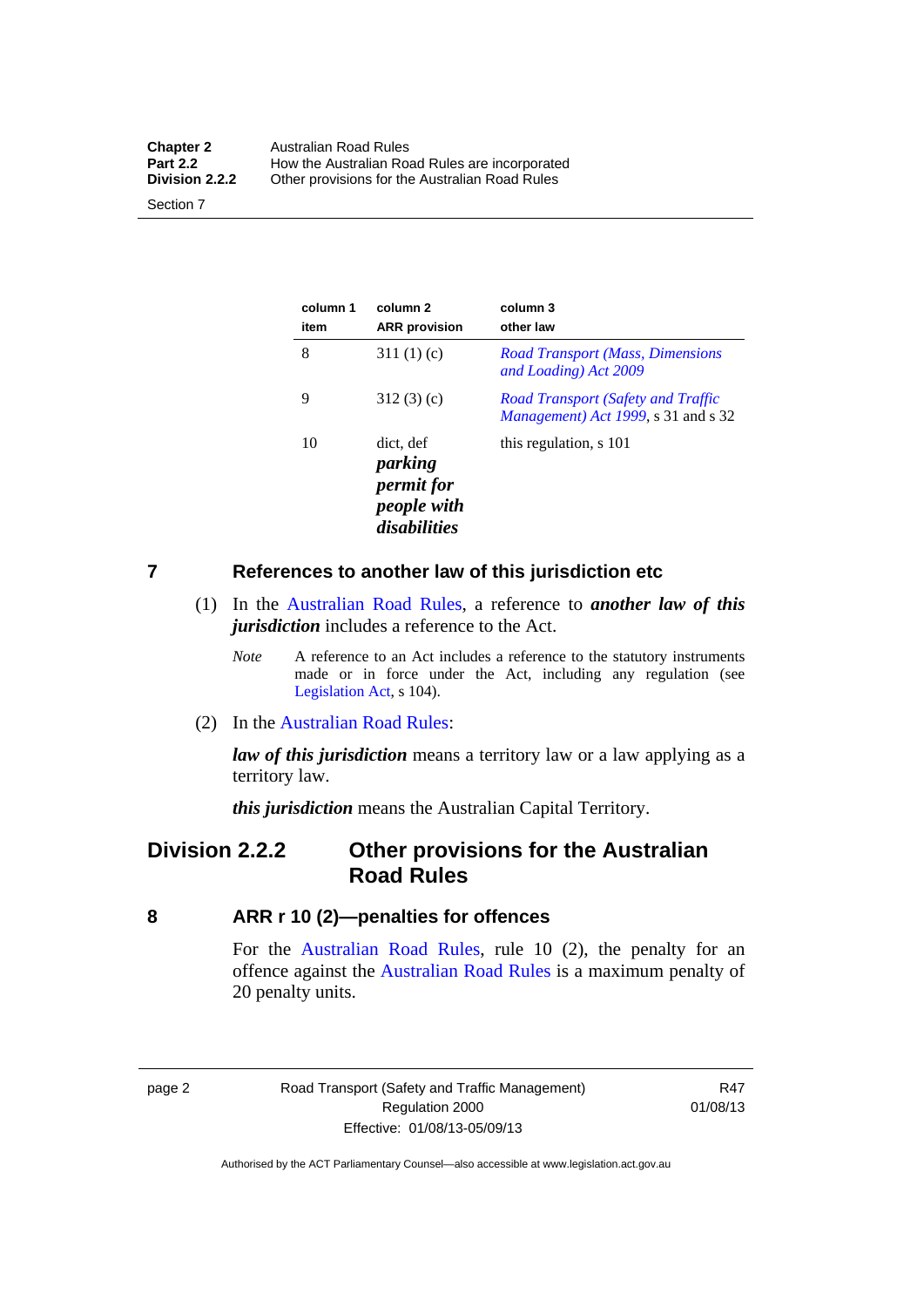## <span id="page-19-0"></span>**9 ARR r 95—emergency stopping lane only signs**

For the [Australian Road Rules,](http://www.legislation.act.gov.au//ni/db_37271/default.asp) rule 95, the driver of a police vehicle or emergency vehicle is permitted to drive in an emergency stopping lane.

## <span id="page-19-1"></span>**10 ARR r 104—no truck signs**

For the [Australian Road Rules,](http://www.legislation.act.gov.au//ni/db_37271/default.asp) rule 104, a driver is permitted to drive the vehicle on a road (or a bridge, causeway, ramp or similar structure forming part of a road) past a *no trucks sign* mentioned in rule 104 (1), (2) or (3) if the destination of the driver's vehicle is a place on or reached from the road (or structure) and there is no alternative route by which to reach the destination.

## <span id="page-19-2"></span>**11 ARR r 151 (3) (b)—riding a motorbike or bicycle alongside more than 1 other rider**

For the [Australian Road Rules](http://www.legislation.act.gov.au//ni/db_37271/default.asp), rule 151 (3) (b), the rider of a motorbike or bicycle is permitted to ride alongside more than 1 rider if each of the riders is taking part in an event approved by the road transport authority for this section.

## <span id="page-19-3"></span>**12 ARR r 158 (2) (c)—other vehicles permitted to travel in bus lanes**

The drivers of the following vehicles are permitted to drive in a bus lane:

- (a) taxis;
- (b) hire cars;
- (c) demand responsive service vehicles;
- (d) motorbikes.
- *Note* Section 27A applies the B light rules to drivers of taxis, hire cars, demand responsive service vehicles and motorbikes.

R47 01/08/13 page 3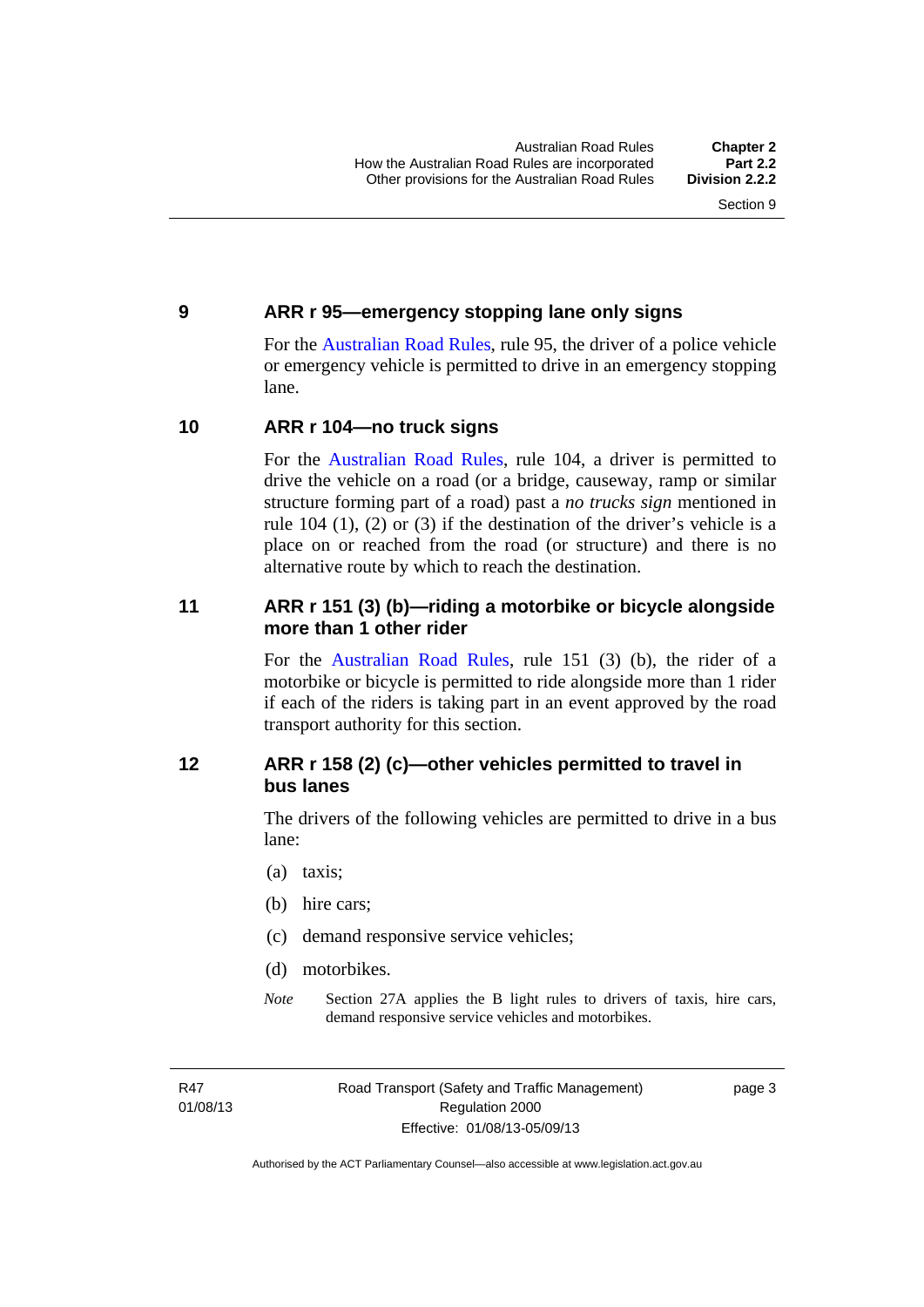## <span id="page-20-0"></span>**13 ARR r 179 (1) (c)—stopping in a loading zone—goods and permit vehicles**

- (1) For the [Australian Road Rules,](http://www.legislation.act.gov.au//ni/db_37271/default.asp) rule 179 (1) (c), the following vehicles are permitted to stop in a loading zone:
	- (a) a motor vehicle that is built mainly for the transport of goods if the vehicle is dropping off, or picking up, goods;
	- (b) a vehicle displaying a current loading zone permit if the vehicle is complying with the conditions of the permit.
- (2) In this section:

Section 13

*loading zone permit* means a loading zone permit issued under section 100.

## <span id="page-20-1"></span>**13A ARR r 179 (1) (c) and (2) (c)—stopping in loading zone taxis**

- (1) For the [Australian Road Rules,](http://www.legislation.act.gov.au//ni/db_37271/default.asp) rule 179 (1) (c), a taxi that is dropping off, or picking up, a passenger is permitted to stop in a loading zone if—
	- (a) the driver of the taxi does not leave the taxi unattended, otherwise than to comply with a passenger assistance requirement; and
	- (b) the driver complies with subsection (2).
- (2) For the [Australian Road Rules,](http://www.legislation.act.gov.au//ni/db_37271/default.asp) rule 179 (2) (c), the driver must complete the dropping off, or picking up, of the passenger, and drive on—
	- (a) within 2 minutes; or
	- (b) if the driver is required to comply with a passenger assistance requirement—as soon as possible after the driver complies with the requirement.

R47 01/08/13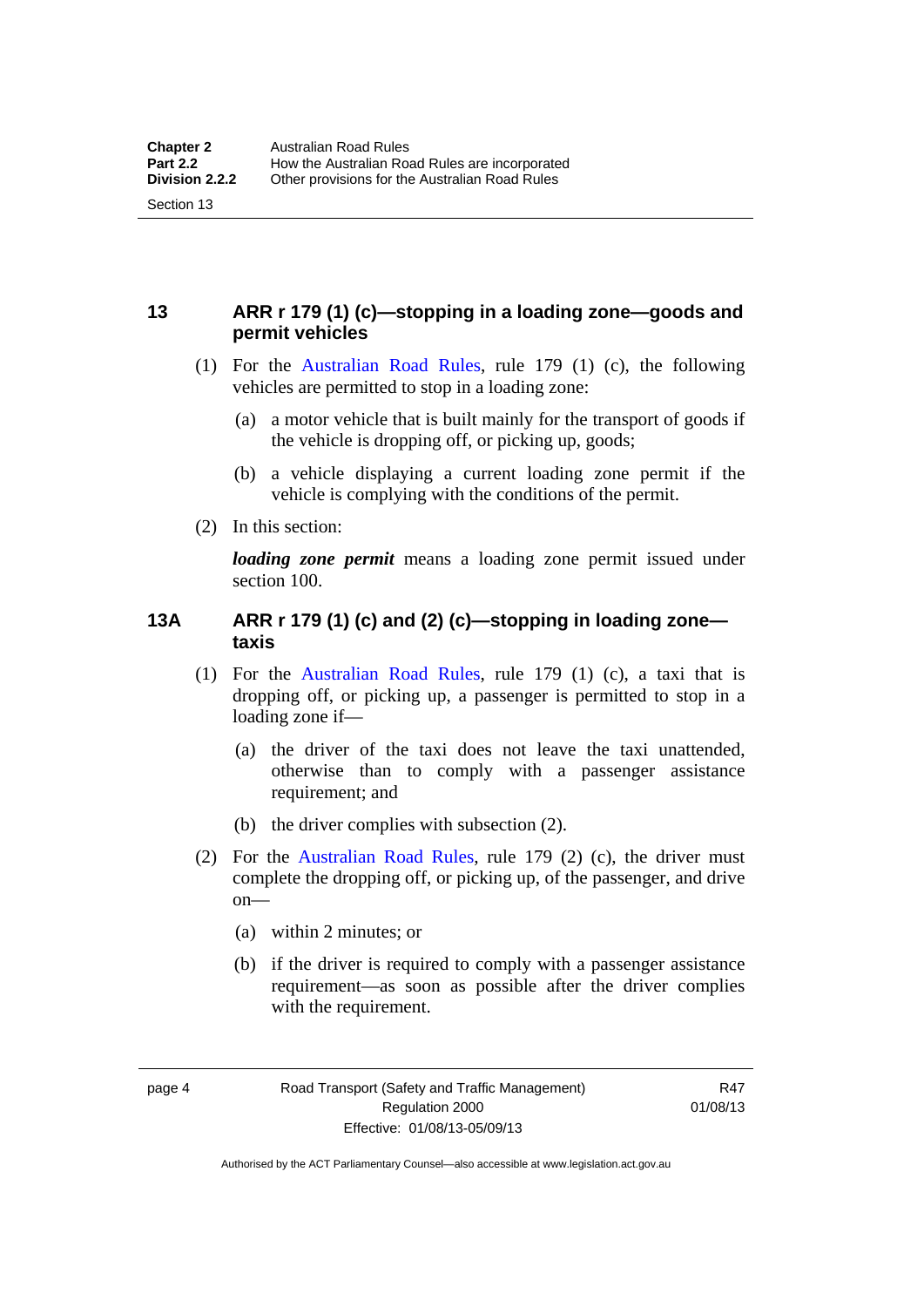(3) In this section:

*passenger assistance requirement* means a requirement under the *[Road Transport \(Public Passenger Services\) Regulation 2002](http://www.legislation.act.gov.au/sl/2002-3)*—

- (a) section 132 (5) (which requires the driver of a wheelchair-accessible taxi to provide reasonable assistance in loading and unloading a wheelchair, or a person in a wheelchair, into or from the taxi); or
- (b) section 135 (5) (which requires a taxi driver to provide reasonable assistance with a passenger's goods).
	- *Note Goods* includes luggage (see *[Road Transport \(Public Passenger](http://www.legislation.act.gov.au/sl/2002-3)  [Services\) Regulation 2002](http://www.legislation.act.gov.au/sl/2002-3)*, dict).

*unattended*—a driver leaves a taxi *unattended* if the driver leaves the taxi so the driver is over 3m from the closest point of the taxi.

## <span id="page-21-0"></span>**13B ARR r 183—stopping in a bus zone**

- (1) Despite the [Australian Road Rules](http://www.legislation.act.gov.au//ni/db_37271/default.asp), rule 183 (1), the driver of a demand responsive service vehicle may stop in a bus zone if—
	- (a) the driver is dropping off, or picking up, a passenger; and
	- (b) the vehicle is authorised to stop in the bus zone.
- (2) In this section:

*authorised to stop*, in a bus zone, for a DRS vehicle, means a bus zone that the demand responsive service vehicle is authorised to stop in under an authority under the *[Road Transport \(Public](http://www.legislation.act.gov.au/sl/2002-3)  [Passenger Services\) Regulation 2002](http://www.legislation.act.gov.au/sl/2002-3)*, section 305 (1) (DRS vehicles—bus stop and bus zone authorities).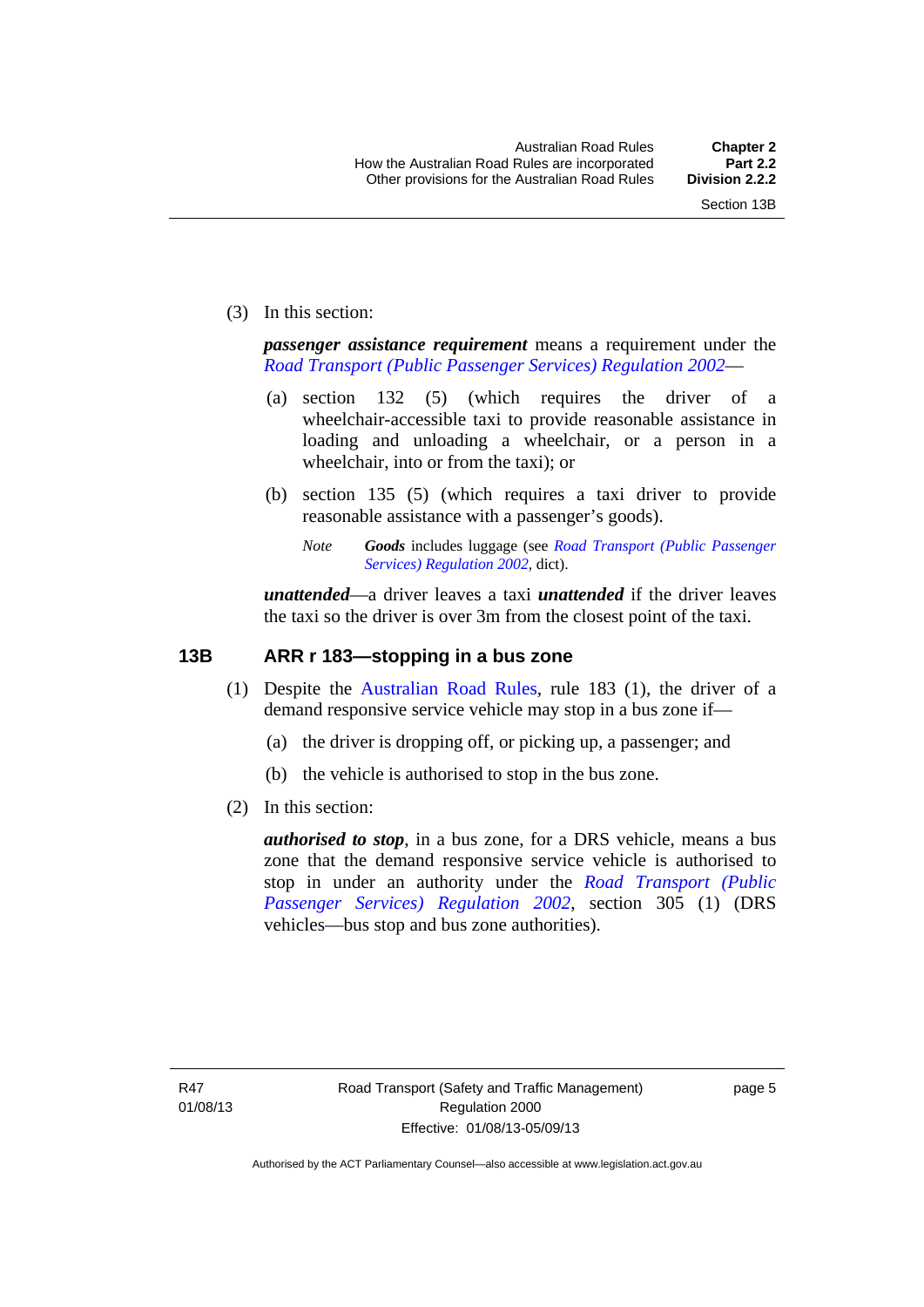## <span id="page-22-0"></span>**13C ARR r 195—stopping at or near a bus stop**

- (1) Despite the [Australian Road Rules](http://www.legislation.act.gov.au//ni/db_37271/default.asp), rule 195 (1), the driver of a demand responsive service vehicle may stop at a bus stop, or on the road, within 20m before a sign on the road that indicates the bus stop, and 10m after the sign, if—
	- (a) the driver stops at a place on a length of road, or in an area, to which a parking control sign applies and the driver is permitted to stop at that place under the [Australian Road Rules;](http://www.legislation.act.gov.au//ni/db_37271/default.asp) or
	- (b) the driver is dropping off, or picking up, passengers and the vehicle is authorised to stop at the bus stop.
- (2) In this section:

Section 13C

*authorised to stop*, at a bus stop, for a DRS vehicle, means a bus stop that the demand responsive service vehicle is authorised to stop at under an authority under the *[Road Transport \(Public Passenger](http://www.legislation.act.gov.au/sl/2002-3)  [Services\) Regulation 2002](http://www.legislation.act.gov.au/sl/2002-3)*, section 305 (1) (DRS vehicles—bus stop and bus zone authorities).

#### <span id="page-22-1"></span>**14 ARR r 199 (2)—stopping near postbox**

For the [Australian Road Rules,](http://www.legislation.act.gov.au//ni/db_37271/default.asp) rule 199 (2):

*public postbox* means a postbox erected, maintained or used by Australia Post.

#### <span id="page-22-2"></span>**15 ARR r 206 (2) (b), (c)—time extension for people with disabilities permit**

 (1) For the [Australian Road Rules](http://www.legislation.act.gov.au//ni/db_37271/default.asp), rule 206 (2) (b), a driver to whom the [Australian Road Rules](http://www.legislation.act.gov.au//ni/db_37271/default.asp), rule 206 applies may park for not longer than 2 hours on a length of road, or in an area, to which a *permissive parking sign* applies if the maximum period of parking allowed by the sign is not longer than 30 minutes.

page 6 Road Transport (Safety and Traffic Management) Regulation 2000 Effective: 01/08/13-05/09/13

R47 01/08/13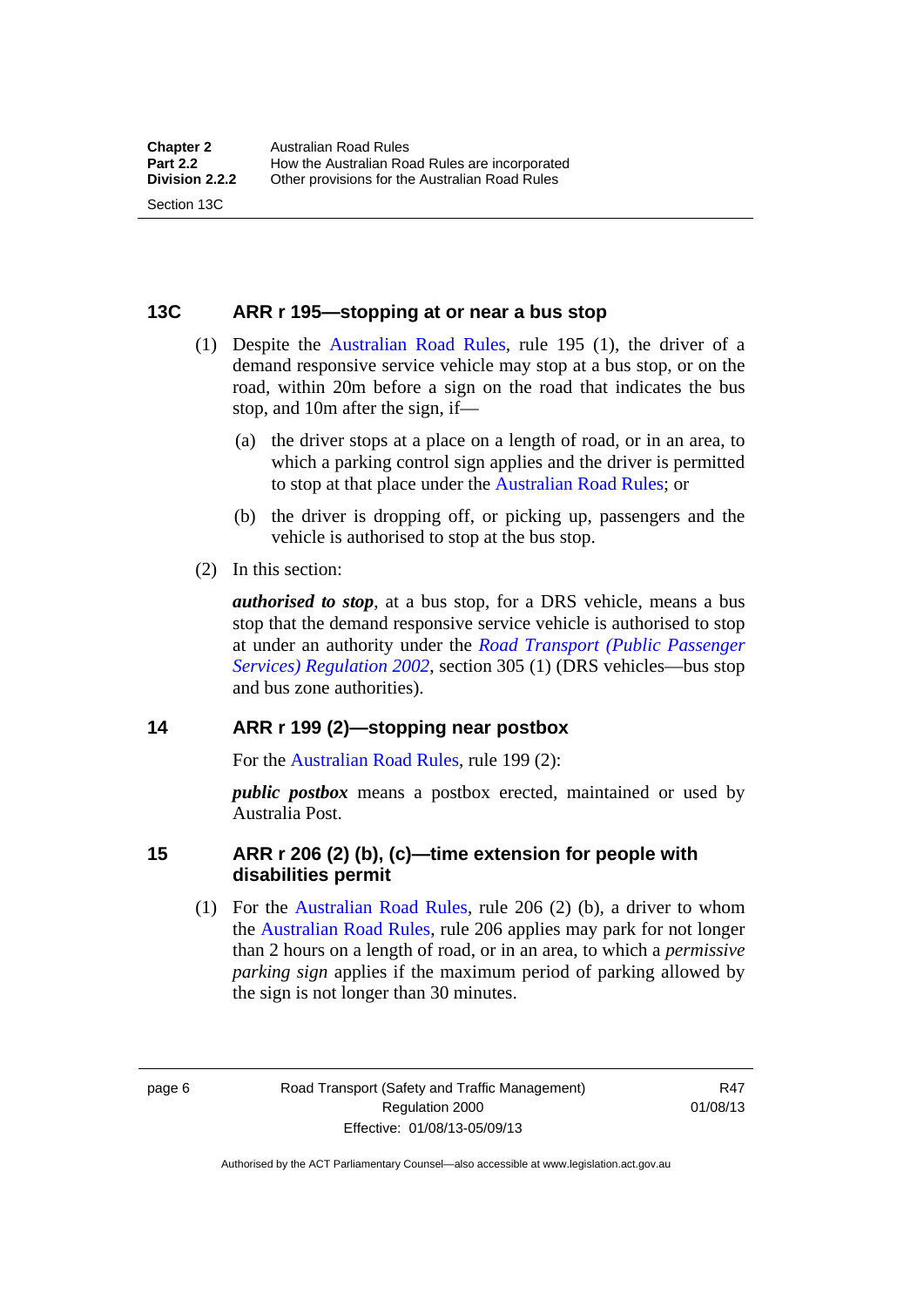(2) For the [Australian Road Rules,](http://www.legislation.act.gov.au//ni/db_37271/default.asp) rule 206 (2) (c), a driver to whom the [Australian Road Rules](http://www.legislation.act.gov.au//ni/db_37271/default.asp), rule 206 applies may park for an unlimited period on a length of road, or in an area, to which a *permissive parking sign* applies if the maximum period of parking allowed by the sign is longer than 30 minutes.

## <span id="page-23-0"></span>**16 ARR r 207 (2) (a)—fees for parking in pay parking spaces**

- (1) For the [Australian Road Rules,](http://www.legislation.act.gov.au//ni/db_37271/default.asp) rule 207 (2) (a), if a *permissive parking sign* applies to a length of road or area that is (or is part of) a pay parking area, the relevant parking fee is payable for parking in a pay parking space on the road or in the area.
- (2) For this section, the relevant parking fee does not become payable under subsection (1) until immediately after a vehicle is parked in the pay parking space concerned.
	- *Note* Pt 3.1 of this regulation makes provision for the administration of pay parking schemes (including the designation of pay parking areas by the erection of permissive parking signs and the fixing of fees).

## <span id="page-23-1"></span>**16A ARR r 213 (5)—making a motor vehicle secure exception**

Every driver is exempt from the [Australian Road Rules](http://www.legislation.act.gov.au//ni/db_37271/default.asp), rule 213 (5).

## <span id="page-23-2"></span>**17 ARR r 215 (4)—lights required to be fitted to a vehicle**

For the [Australian Road Rules,](http://www.legislation.act.gov.au//ni/db_37271/default.asp) rule 215 (4), the lights required to be fitted to a vehicle are the lights required to be fitted to the vehicle under the *[Road Transport \(Vehicle Registration\) Regulation 2000](http://www.legislation.act.gov.au/sl/2000-12),*  schedule 1.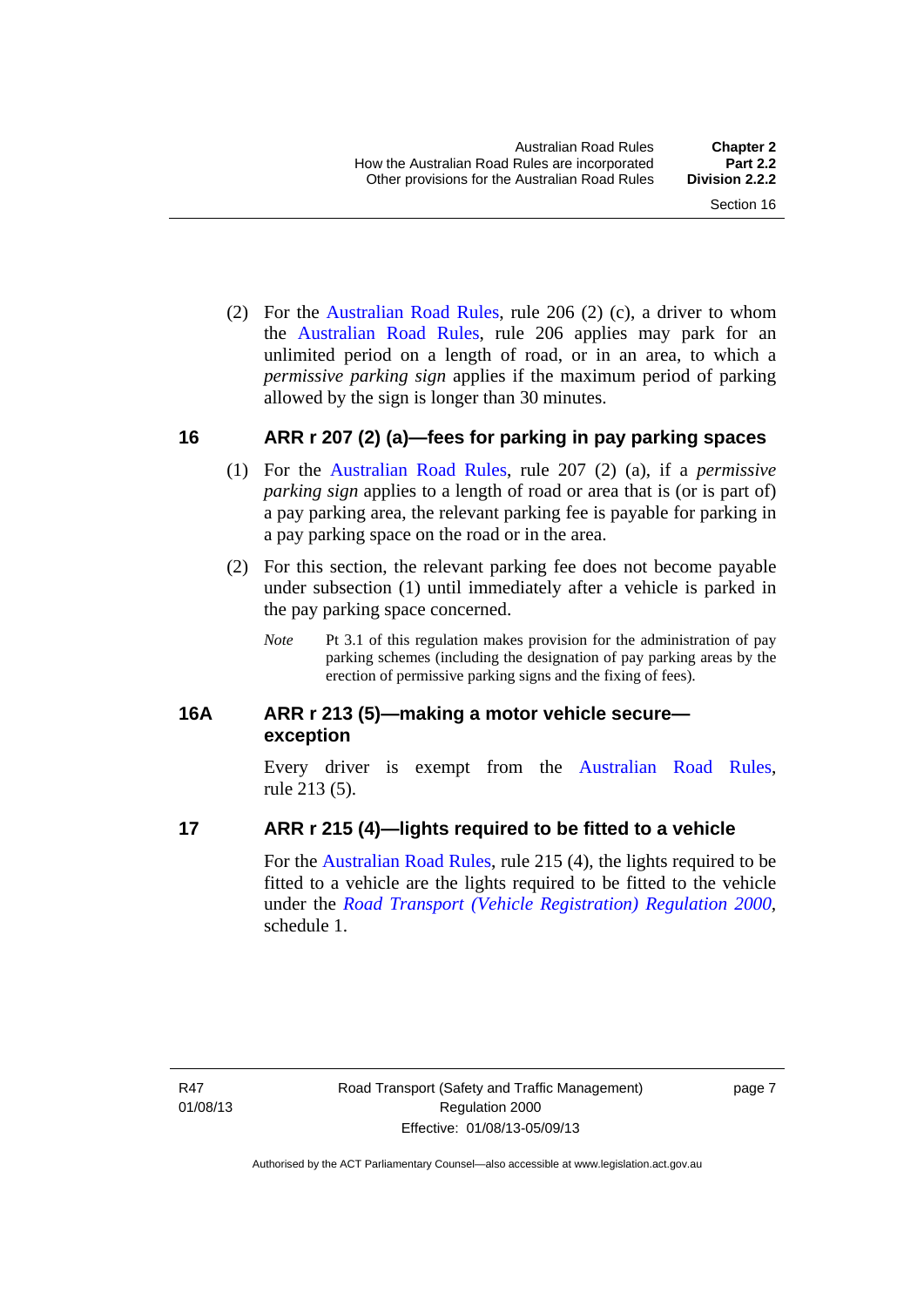## <span id="page-24-0"></span>**18 ARR r 216 (3)—towing a vehicle at night or in hazardous weather conditions**

For the [Australian Road Rules,](http://www.legislation.act.gov.au//ni/db_37271/default.asp) rule 216 (3):

*dangerous goods*—see the *[Dangerous Goods \(Road Transport\)](http://www.legislation.act.gov.au/a/2009-34)  [Act 2009](http://www.legislation.act.gov.au/a/2009-34)*, dictionary.

*placard load*—see the *[Dangerous Goods \(Road Transport\)](http://www.legislation.act.gov.au/a/2009-34)  [Act 2009](http://www.legislation.act.gov.au/a/2009-34)*, dictionary.

## <span id="page-24-1"></span>**19 ARR r 220 (3)—using lights on vehicles that are stopped**

For the [Australian Road Rules](http://www.legislation.act.gov.au//ni/db_37271/default.asp), rule 220 (3), a light of a kind required to be fitted to a vehicle is a light of that kind required to be fitted to the vehicle under the *[Road Transport \(Vehicle Registration\)](http://www.legislation.act.gov.au/sl/2000-12)  [Regulation 2000](http://www.legislation.act.gov.au/sl/2000-12)*, schedule 1.

## <span id="page-24-2"></span>**20 ARR r 221 (f)—using hazard warning lights on buses carrying children**

- (1) This section applies to a bus that is carrying children and is fitted with hazard warning lights in accordance with the *[Road Transport](http://www.legislation.act.gov.au/sl/2000-12)  [\(Vehicle Registration\) Regulation 2000](http://www.legislation.act.gov.au/sl/2000-12)*, schedule 1, but is not fitted with any other warning lights in accordance with that schedule.
- (2) For the [Australian Road Rules](http://www.legislation.act.gov.au//ni/db_37271/default.asp), rule 221 (f), if the driver of the bus stops the bus to drop off or pick up a child, the driver is permitted to operate the hazard warning lights.

## <span id="page-24-3"></span>**21 ARR r 222—using warning lights on buses carrying children**

(1) This section applies to a bus that is carrying children and is fitted with warning lights (other than hazard warning lights) in accordance with the *[Road Transport \(Vehicle Registration\) Regulation 2000](http://www.legislation.act.gov.au/sl/2000-12)*, schedule 1.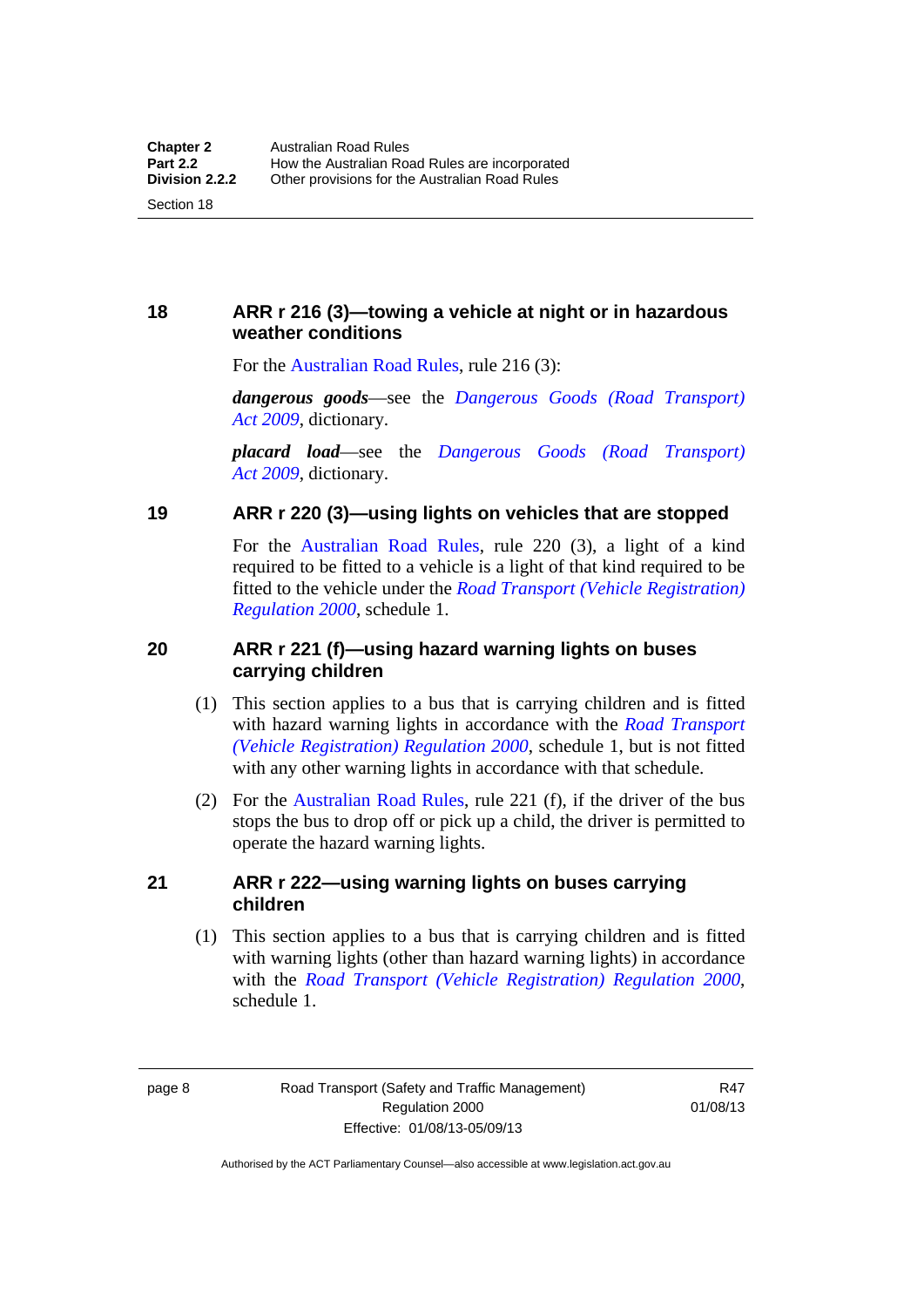(2) For the [Australian Road Rules](http://www.legislation.act.gov.au//ni/db_37271/default.asp), rule 222, the driver of the bus must operate the warning lights by activating them.

#### <span id="page-25-0"></span>**22 ARR r 225—use of radar detectors**

Every driver is exempt from rule 225 of the [Australian Road Rules.](http://www.legislation.act.gov.au//ni/db_37271/default.asp)

*Note* The [Australian Road Rules](http://www.legislation.act.gov.au//ni/db_37271/default.asp), r 225 is superfluous in the ACT because the [Act,](http://www.legislation.act.gov.au/a/1999-80/default.asp) s 9 (2) makes it an offence for a person to drive or park a motor vehicle on a road or road related area if a traffic offence evasion device is fitted to, applied to, or carried in the vehicle.

## <span id="page-25-1"></span>**22A ARR r 236 (6)—hitchhiking, roadside commerce etc permitted**

- (1) For the [Australian Road Rules](http://www.legislation.act.gov.au//ni/db_37271/default.asp), rule 236 (6)—
	- (a) a pedestrian may stand on, or move onto, a road to—
		- (i) solicit contributions, employment or business from an occupant of a vehicle; or
		- (ii) hitchhike; or
		- (iii) display an advertisement; or
		- (iv) sell or offer articles for sale; or
		- (v) wash or clean, or offer to clean, the windscreen of a vehicle; and
	- (b) a person in a vehicle may buy, or offer to buy, an article or service from a person standing on a road.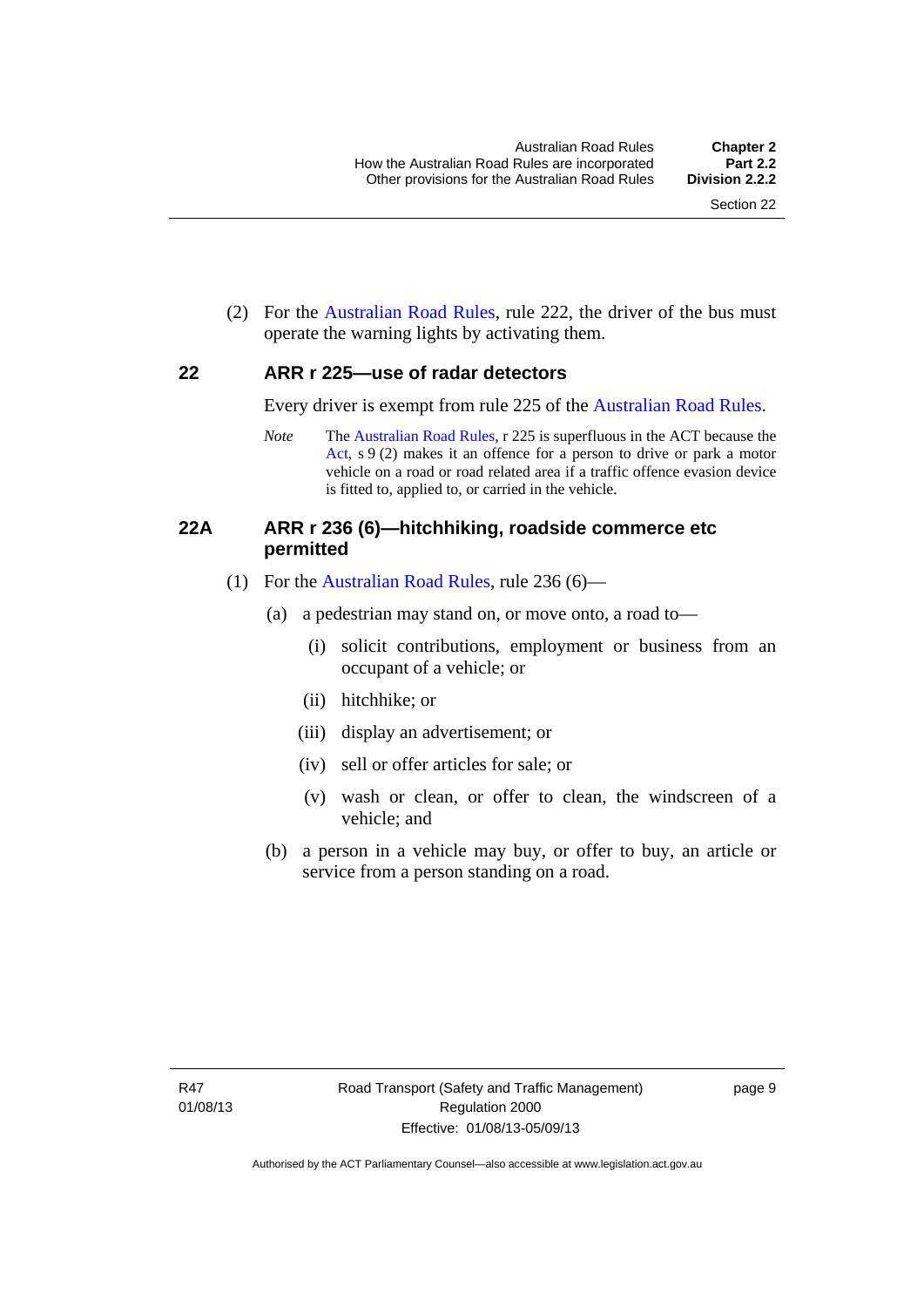(2) In this section:

*road* includes any shoulder of the road, and any median strip, painted island or traffic island, but does not include any other roadrelated area.

*Note Median strip*, *painted island* and *traffic island* are defined in the [Australian Road Rules](http://www.legislation.act.gov.au//ni/db_37271/default.asp), dictionary, *shoulder* is defined in [ARR,](http://www.legislation.act.gov.au//ni/db_37271/default.asp) r 12, and *road-related area* is defined in the [ARR,](http://www.legislation.act.gov.au//ni/db_37271/default.asp) r 13.

## <span id="page-26-0"></span>**23 ARR r 244C—motorised scooters not to be used**

For the [Australian Road Rules](http://www.legislation.act.gov.au//ni/db_37271/default.asp), rule 244C, a person must not use a motorised scooter on a road or road related area.

## <span id="page-26-1"></span>**24 ARR r 266 (7)—wearing of seatbelts by passengers under 16 years old**

For the [Australian Road Rules,](http://www.legislation.act.gov.au//ni/db_37271/default.asp) rule 266 (7):

*approved booster seat* means a booster seat that is approved by the road transport authority under section 66 (1) (b) (Approvals etc by road transport authority).

*approved child restraint* means a child restraint that is approved by the road transport authority under section 66 (1) (c) (Approvals etc by road transport authority).

*approved child safety harness* means a child safety harness that is approved by the road transport authority under section 66 (1) (d) (Approvals etc by road transport authority).

#### <span id="page-26-2"></span>**26 ARR r 270 (3)—wearing motorbike helmets**

For the [Australian Road Rules,](http://www.legislation.act.gov.au//ni/db_37271/default.asp) rule 270 (3):

*approved motor bike helmet* means a protective helmet for motorbike riders that is approved by the road transport authority under section 66 (1) (e) (Approvals etc by road transport authority).

page 10 Road Transport (Safety and Traffic Management) Regulation 2000 Effective: 01/08/13-05/09/13

R47 01/08/13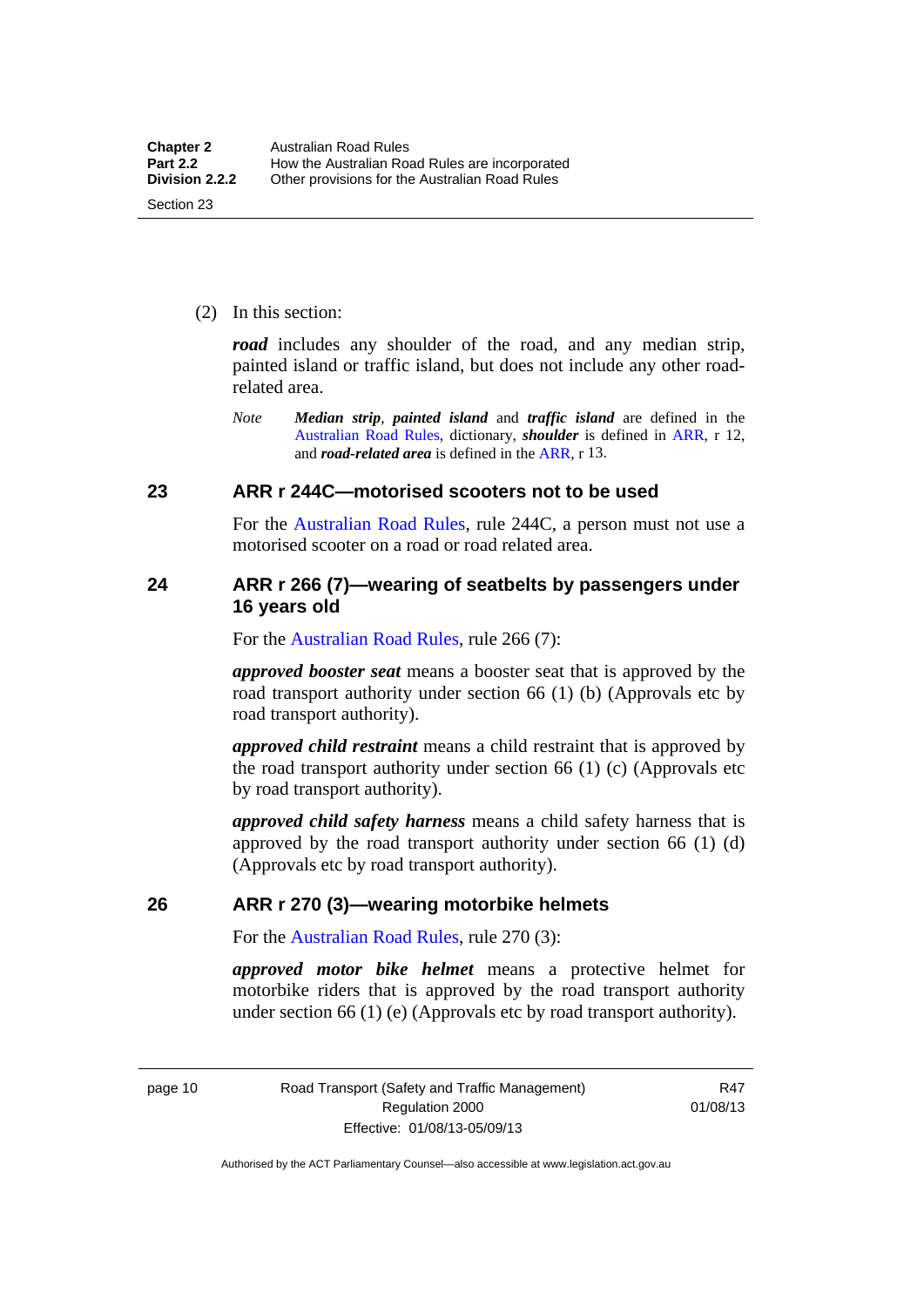## <span id="page-27-0"></span>**27 ARR r 271 (6)—riding on motorbikes**

For the [Australian Road Rules](http://www.legislation.act.gov.au//ni/db_37271/default.asp), rule 271 (6):

- (a) the [Australian Road Rules,](http://www.legislation.act.gov.au//ni/db_37271/default.asp) rule 271 (2) does not apply to a passenger on a motorbike to the extent that the passenger is exempt from the subrule under section 67 (Exemption from requirement about riding on motorbikes); and
- (b) the [Australian Road Rules](http://www.legislation.act.gov.au//ni/db_37271/default.asp), rule 271 (3) does not apply to the rider of a motorbike in relation to a passenger to the extent that, under paragraph (a), rule 271 (2) does not apply to the passenger.

## <span id="page-27-1"></span>**27A ARR r 280 (2) (a)—other vehicles to which B light rules apply**

The following classes of vehicles are specified:

- (a) taxis;
- (b) hire cars;
- (c) demand responsive service vehicles;
- (d) motorbikes.
- *Note* This section applies the B light rules to drivers of taxis, hire cars, demand responsive service vehicles and riders of motorbikes who, under s 12, are allowed to drive in bus lanes.

## <span id="page-27-2"></span>**28 ARR r 287 (3), (4)—duties of participants in crashes**

 (1) For the [Australian Road Rules,](http://www.legislation.act.gov.au//ni/db_37271/default.asp) rule 287 (3), a driver of a motor vehicle involved in a crash is taken to have given the driver's required particulars to a police officer if the driver supplies the particulars in accordance with the requirements of the crash reporting website.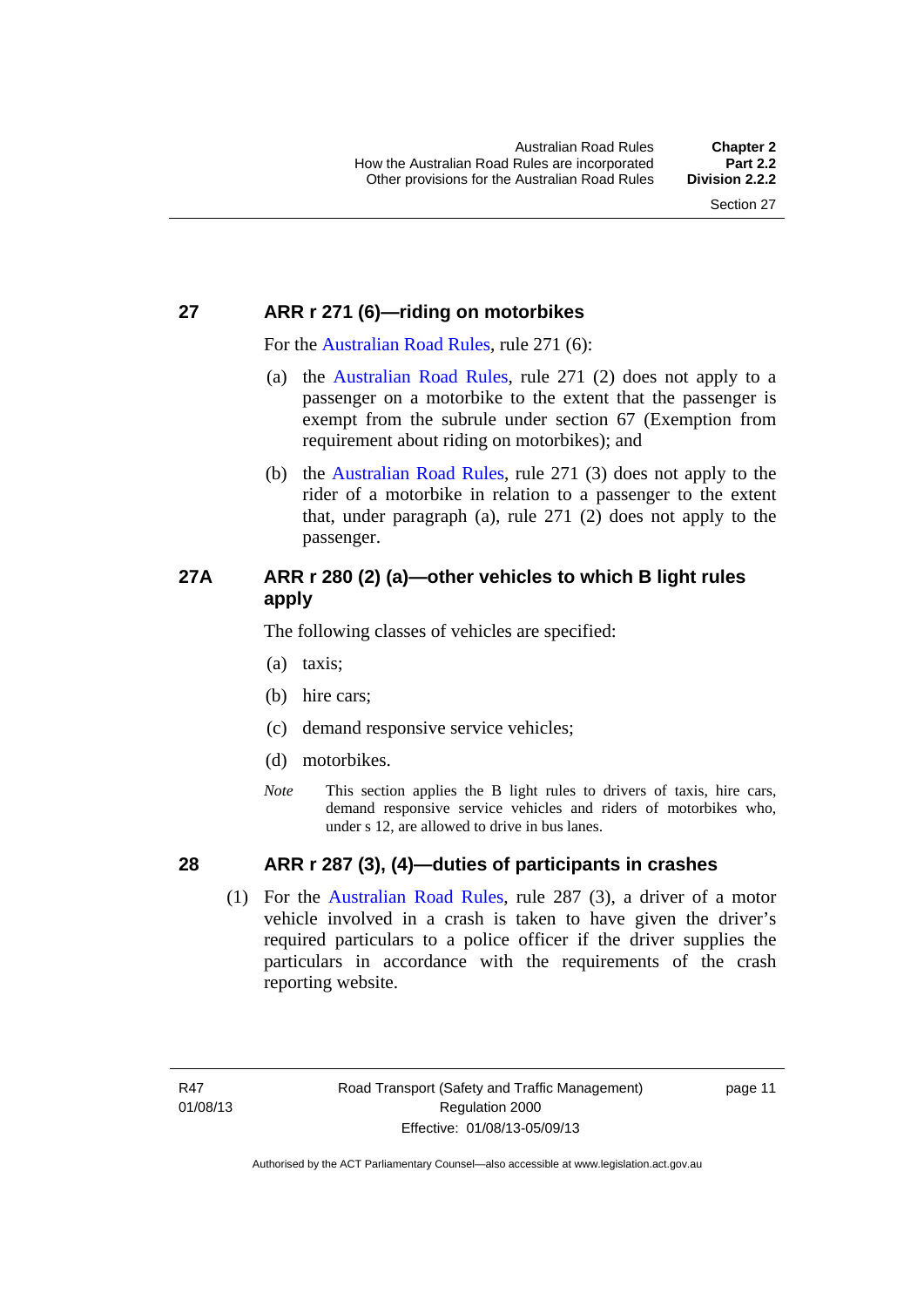- (2) For the [Australian Road Rules](http://www.legislation.act.gov.au//ni/db_37271/default.asp), rule 287 (3) (e), every crash not mentioned in the [Australian Road Rules,](http://www.legislation.act.gov.au//ni/db_37271/default.asp) rule 287 (3) (a) to (d) must be reported to a police officer.
	- *Note* The [Australian Road Rules](http://www.legislation.act.gov.au//ni/db_37271/default.asp), r 287 (3) (e) requires the driver (or the driver's representative) to give the driver's required particulars, within the required time, about a crash to a police officer if the crash is required to be reported to a police officer under another law of this jurisdiction.
- (3) For the [Australian Road Rules](http://www.legislation.act.gov.au//ni/db_37271/default.asp), rule 287 (4), definition of *required particulars*, information required to be given to a police officer about a crash includes an explanation of the circumstances of the crash.
- (4) In this section:

Section 29

*crash reporting website* means the website operated by the Territory for the purpose of receiving information about crashes.

*Note* The crash reporting website can be accessed through the Canberra Connect website [\(www.canberraconnect.act.gov.au](http://www.canberraconnect.act.gov.au/)). The website can also be accessed through the website for police services in the ACT [\(www.afp.gov.au\)](http://www.afp.gov.au/).

## <span id="page-28-0"></span>**29 ARR r 289 (1) (g)—driving on nature strip**

For the [Australian Road Rules](http://www.legislation.act.gov.au//ni/db_37271/default.asp), rule 289 (1) (g), a driver may drive the driver's vehicle on a nature strip adjacent to a length of road in a built-up area if the vehicle—

- (a) is a motor vehicle (other than a ride-on lawnmower) that is built and used solely for cutting grass, or for purposes incidental to cutting grass; or
- (b) is a motor vehicle that is designed for cleaning footpaths and is being driven on the nature strip for the purpose of cleaning a footpath and is displaying an amber flashing light; or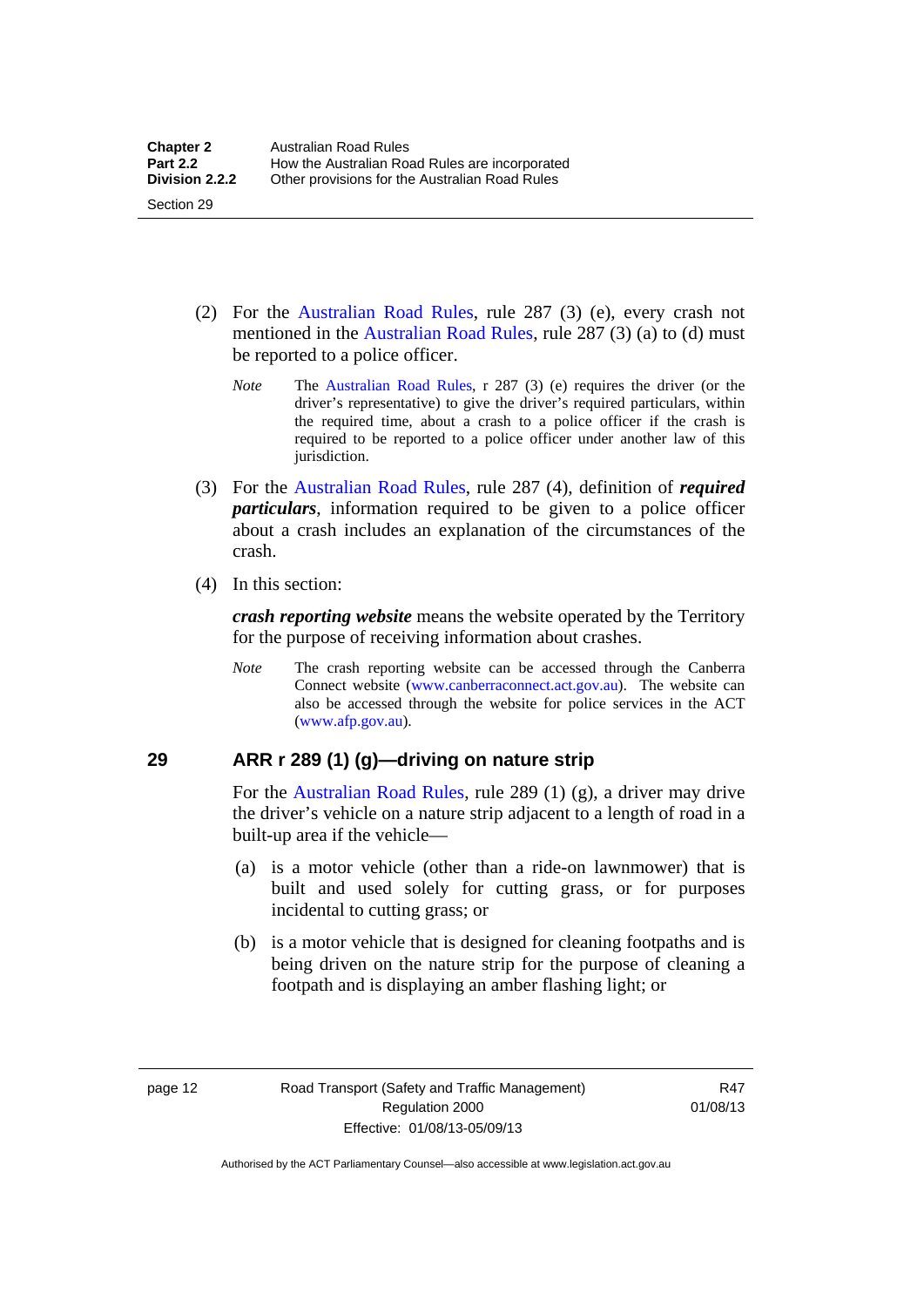- (c) is being used to transport goods or materials for use in (or for the purposes of) the construction or maintenance of roads by or on behalf of the Territory; or
- (d) is a postal vehicle that is  $-$ 
	- (i) a motorbike with an engine capacity of not more than 110mL; and
	- (ii) being driven at a speed of not more than 10km/h.
- (e) is being used by a person in the course of his or her duties as a person authorised under this regulation to use a traffic offence detection device.

#### <span id="page-29-0"></span>**30 ARR r 298—driving with a person in or on trailer**

- (1) For the [Australian Road Rules](http://www.legislation.act.gov.au//ni/db_37271/default.asp), rule 298, a trailer is exempt if—
	- (a) the trailer is being towed by a police vehicle or emergency vehicle; or
	- (b) the carriage of passengers is permitted in a part of the trailer and anyone in the trailer is in that part; or
	- (c) anyone who is in the trailer is engaged in the door-to-door delivery or collection of goods, or in the collection of waste or garbage, and the trailer is not travelling faster than 25 km/h; or
	- (d) in all the circumstances, there is no reasonable danger of anyone in the trailer falling from the trailer or being injured.
- (2) For this section, the carriage of passengers is permitted in a part of a trailer if the part is designed primarily for—
	- (a) the carriage of passengers; or
	- (b) the carriage of goods, but is enclosed.
- (3) In this section: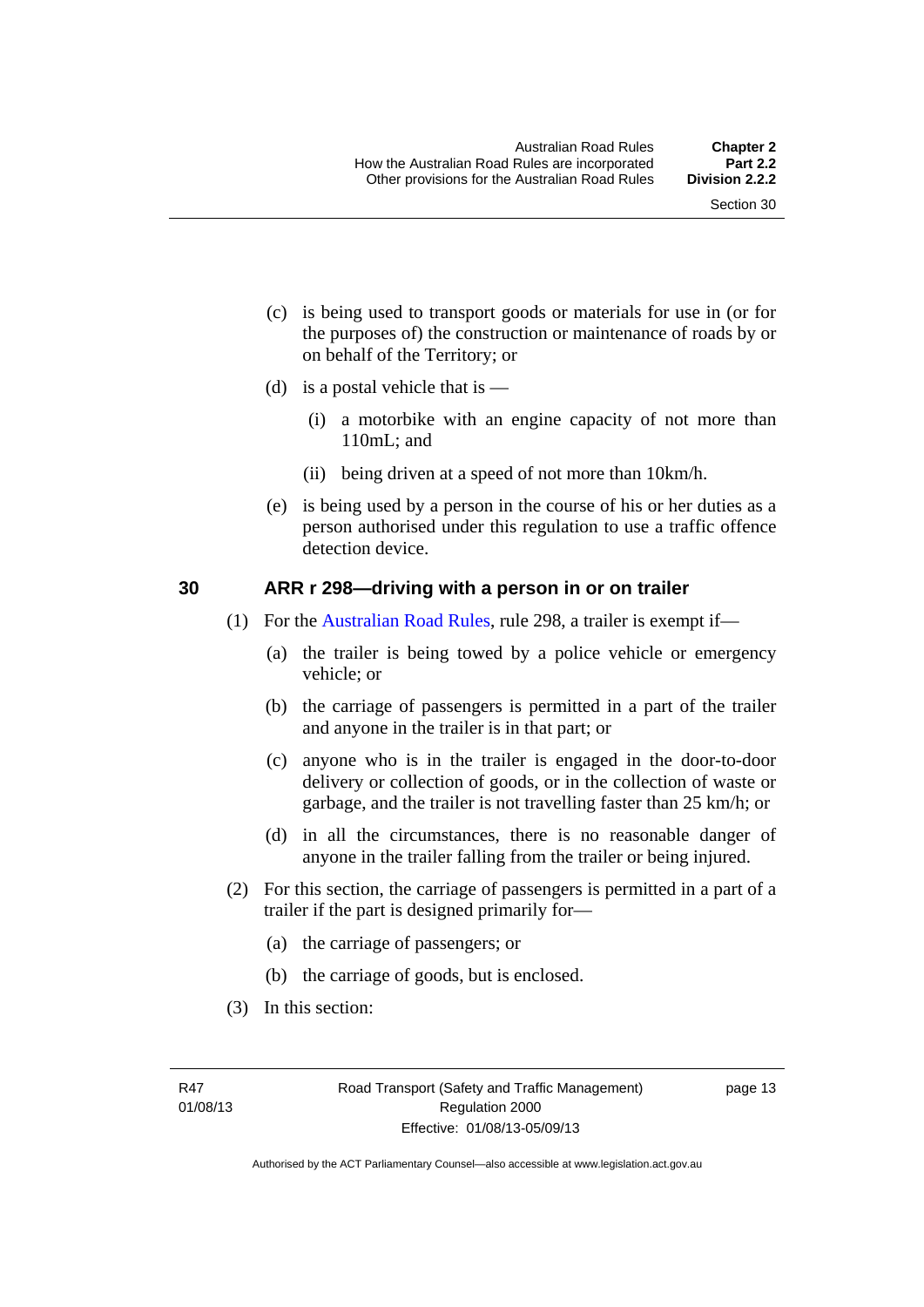*enclosed*, for a part of a trailer, means enclosed by—

- (a) the structure of the trailer; or
- (b) a canopy, cage or other device fitted to the trailer that is of a kind approved by the road transport authority under section 66 (1) (f) (Approvals etc by road transport authority).

*in* includes on.

#### <span id="page-30-0"></span>**31 ARR r 310 (3), (4)—exemption for road workers etc**

- (1) For the [Australian Road Rules](http://www.legislation.act.gov.au//ni/db_37271/default.asp), rule 310 (3) (b), the road transport authority may authorise a person to engage in speed zoning tests.
- (2) For the [Australian Road Rules,](http://www.legislation.act.gov.au//ni/db_37271/default.asp) rule 310 (4), definition of *roadworks*, the road transport authority may authorise—
	- (a) installation or maintenance work on, above or below a road; or
	- (b) installation or maintenance of a traffic control device; or
	- (c) a traffic survey.
- (3) This section is additional to, and does not limit, any other power of the road transport authority or anyone else under a territory law to authorise something mentioned in this section.
	- *Note* Under the Act, the road transport authority can authorise a person to install or display (or to interfere with, change or remove) a prescribed traffic control device.

#### <span id="page-30-1"></span>**32 ARR r 313—postal workers**

For the [Australian Road Rules,](http://www.legislation.act.gov.au//ni/db_37271/default.asp) rule 313—

- (a) the [Australian Road Rules,](http://www.legislation.act.gov.au//ni/db_37271/default.asp) rule 186 (Stopping in a mail zone) does not apply to the driver of a postal vehicle; and
- (b) the [Australian Road Rules](http://www.legislation.act.gov.au//ni/db_37271/default.asp), rule 288 (Driving on a path) does not apply to the driver of a postal vehicle if—

page 14 Road Transport (Safety and Traffic Management) Regulation 2000 Effective: 01/08/13-05/09/13

R47 01/08/13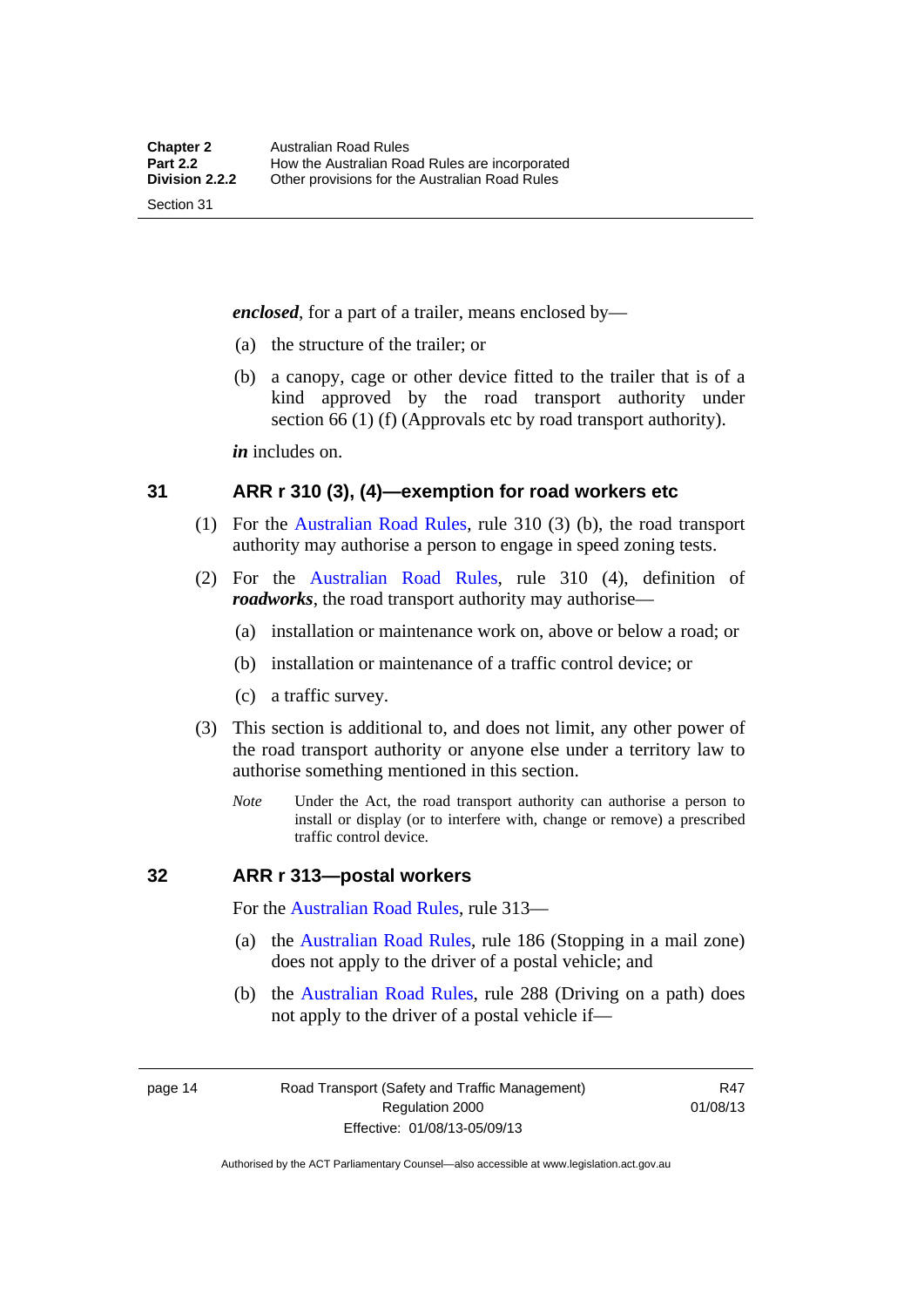- (i) the vehicle is a motorbike with an engine capacity of not more than 110mL; and
- (ii) the vehicle is being driven at a speed of not more than 10km/h.

## <span id="page-31-0"></span>**33 ARR dict—definitions for dictionary**

(1) For the [Australian Road Rules](http://www.legislation.act.gov.au//ni/db_37271/default.asp), dictionary:

*approved bicycle helmet* means a protective helmet for bicycle riders that is approved by the road transport authority under section 66 (1) (a) (Approvals etc by road transport authority).

*approved seatbelt* means a seatbelt that complies with ADR 4 or ADR 68.

*authorised person,* for a provision of the [Australian Road Rules](http://www.legislation.act.gov.au//ni/db_37271/default.asp), means a person who is appointed as, or prescribed to be, an authorised person under the *[Road Transport \(General\) Act 1999](http://www.legislation.act.gov.au/a/1999-77)* for the [Australian Road Rules](http://www.legislation.act.gov.au//ni/db_37271/default.asp) or the provision.

#### *emergency worker* means—

- (a) a member of the ambulance service rendering or providing transport for sick or injured people; or
- (b) a member of the ambulance service, the fire brigade, the rural fire service or the SES providing transport in an emergency; or
- (c) a person who is declared by the road transport authority under section 66 (1) (g) (Approvals etc by road transport authority) to be an emergency worker.

*mechanical signalling device*, in relation to a vehicle, means a device that—

(a) is fitted to the vehicle; and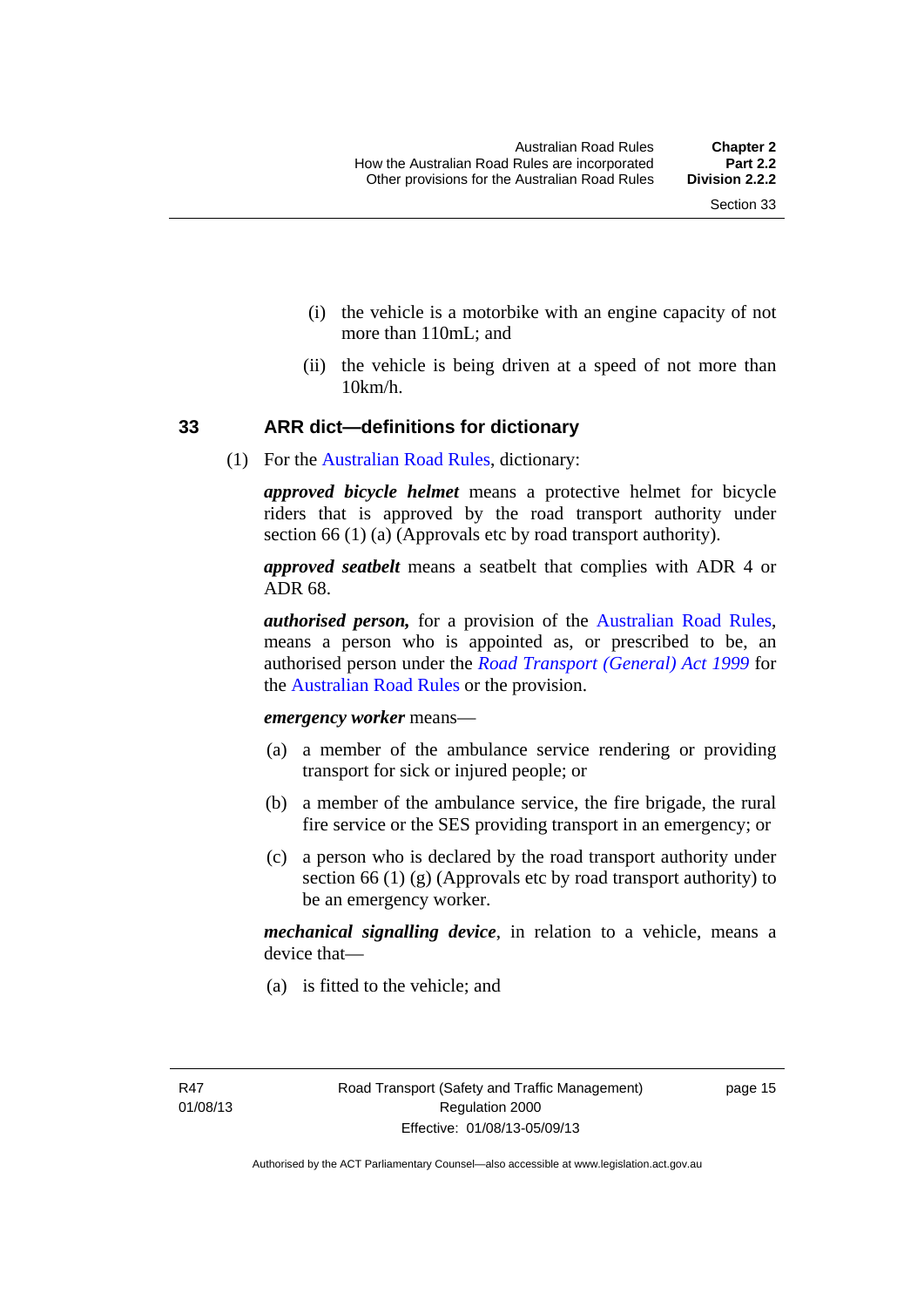Section 33

 (b) is a mechanical signalling device or turn signal that complies with the *[Road Transport \(Vehicle Registration\)](http://www.legislation.act.gov.au/sl/2000-12)  [Regulation 2000](http://www.legislation.act.gov.au/sl/2000-12)*, schedule 1.

*oversize vehicle* means a vehicle with a dimension that, including the dimension of any load, exceeds a relevant dimension limit under—

- (a) the *[Road Transport \(Mass, Dimensions and Loading\)](http://www.legislation.act.gov.au/a/2009-22)  [Act 2009](http://www.legislation.act.gov.au/a/2009-22)*; or
- (b) the *[Road Transport \(Vehicle Registration\) Regulation 2000](http://www.legislation.act.gov.au/sl/2000-12)*.
- *Note* A reference to an Act includes a reference to the statutory instruments made or in force under the Act, including any regulation (see [Legislation Act,](http://www.legislation.act.gov.au/a/2001-14) s 104).

*police officer*—see the [Legislation Act](http://www.legislation.act.gov.au/a/2001-14), dictionary, part 1.

*postal worker* means an employee of Australia Post or anyone else engaged by Australia Post to deliver post.

*public bus*—see the *[Road Transport \(Public Passenger Services\)](http://www.legislation.act.gov.au/a/2001-62)  [Act 2001](http://www.legislation.act.gov.au/a/2001-62)*, dictionary.

*taxi*—

- (a) see the *[Road Transport \(Public Passenger Services\) Act 2001](http://www.legislation.act.gov.au/a/2001-62)*, section 45 (Meaning of *taxi*); and
- (b) except in the [Australian Road Rules,](http://www.legislation.act.gov.au//ni/db_37271/default.asp) rule 182 (which is about stopping in taxi zones), includes a hire car.
- (2) For the [Australian Road Rules](http://www.legislation.act.gov.au//ni/db_37271/default.asp), dictionary, definition of *GVM*, paragraph (b):

*vehicle registration authority* means:

- (a) the road transport authority; or
- (b) the corresponding authority of another jurisdiction.

page 16 Road Transport (Safety and Traffic Management) Regulation 2000 Effective: 01/08/13-05/09/13

R47 01/08/13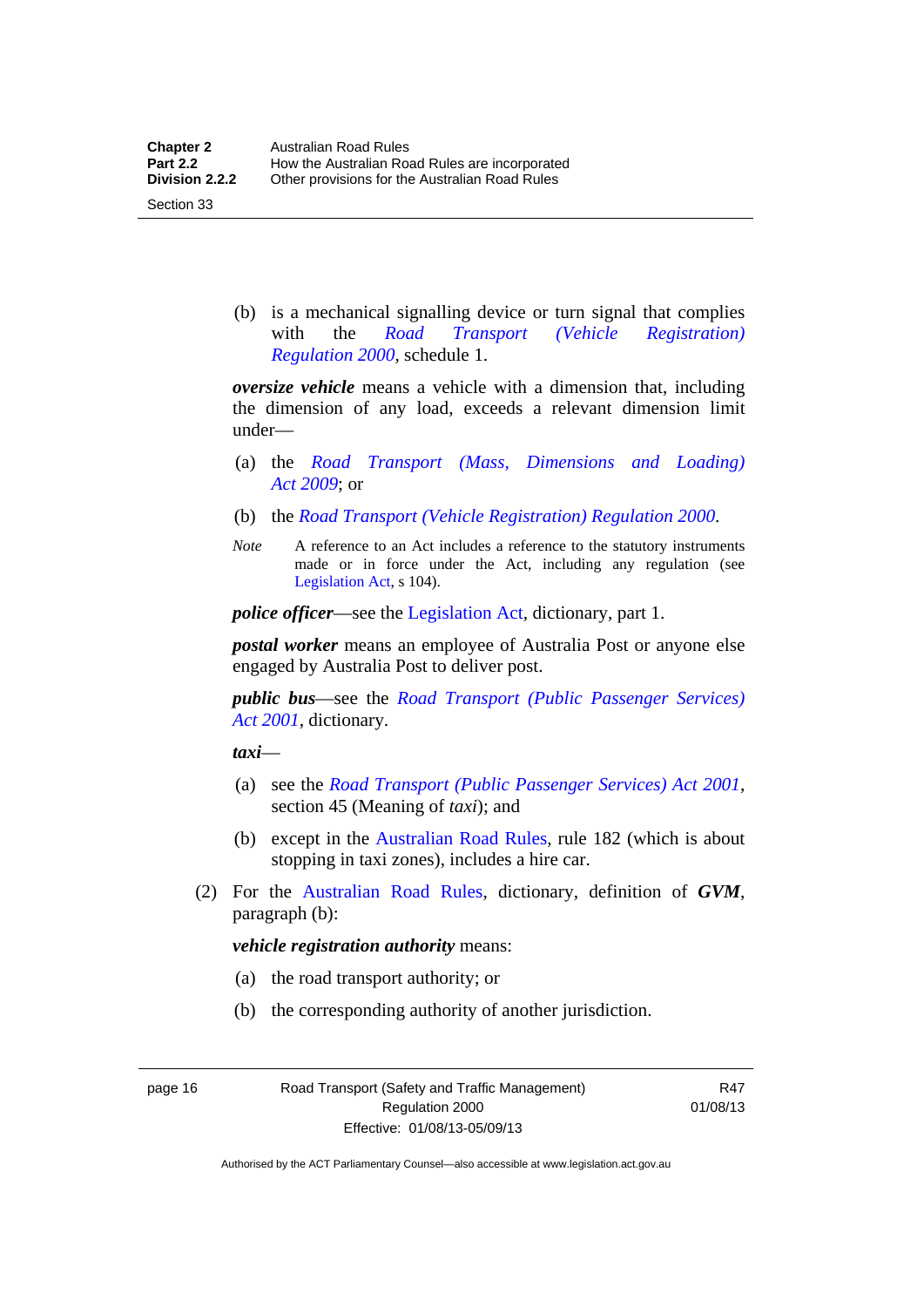(3) For the [Australian Road Rules,](http://www.legislation.act.gov.au//ni/db_37271/default.asp) dictionary, definition of *hazard warning lights*:

*another law of this jurisdiction* means the *[Road Transport \(Vehicle](http://www.legislation.act.gov.au/sl/2000-12)  [Registration\) Regulation 2000](http://www.legislation.act.gov.au/sl/2000-12)*, schedule 1.

- (4) For the [Australian Road Rules](http://www.legislation.act.gov.au//ni/db_37271/default.asp), dictionary, definition of *portable warning triangle*, a portable warning triangle is approved if it—
	- (a) is in the form of an equilateral triangle; and
	- (b) has a minimum height of 300mm; and
	- (c) has, on the front and back, red reflecting sheeting or material, or 9 red reflectors arranged in a triangular shape, causing a red reflection that would be clearly visible to a driver at night when the upper beam of light from any headlight on the vehicle (complying with the relevant provisions to the *[Road](http://www.legislation.act.gov.au/sl/2000-12)  [Transport \(Vehicle Registration\) Regulation 2000](http://www.legislation.act.gov.au/sl/2000-12)*), schedule 1 is projected directly onto the sign from a distance of 200m; and
	- (d) is of a robust and durable construction, capable of being readily erected to stand in an upright position and capable of remaining unaffected (to any material degree) by any reasonable force of wind or variation in weather conditions.
- (5) In this section:

*ADR* (or *Australian Design Rule*)—see the *[Road Transport](http://www.legislation.act.gov.au/sl/2000-12)  [\(Vehicle Registration\) Regulation 2000](http://www.legislation.act.gov.au/sl/2000-12)*, schedule 1, section 1.11 and section 1.13.

*Note* The *[Road Transport \(Vehicle Registration\) Regulation 2000](http://www.legislation.act.gov.au/sl/2000-12)* defines *ADR* as a national standard under the *[Motor Vehicle Standards](http://www.comlaw.gov.au/Series/C2004A03813)  [Act 1989](http://www.comlaw.gov.au/Series/C2004A03813)* (Cwlth).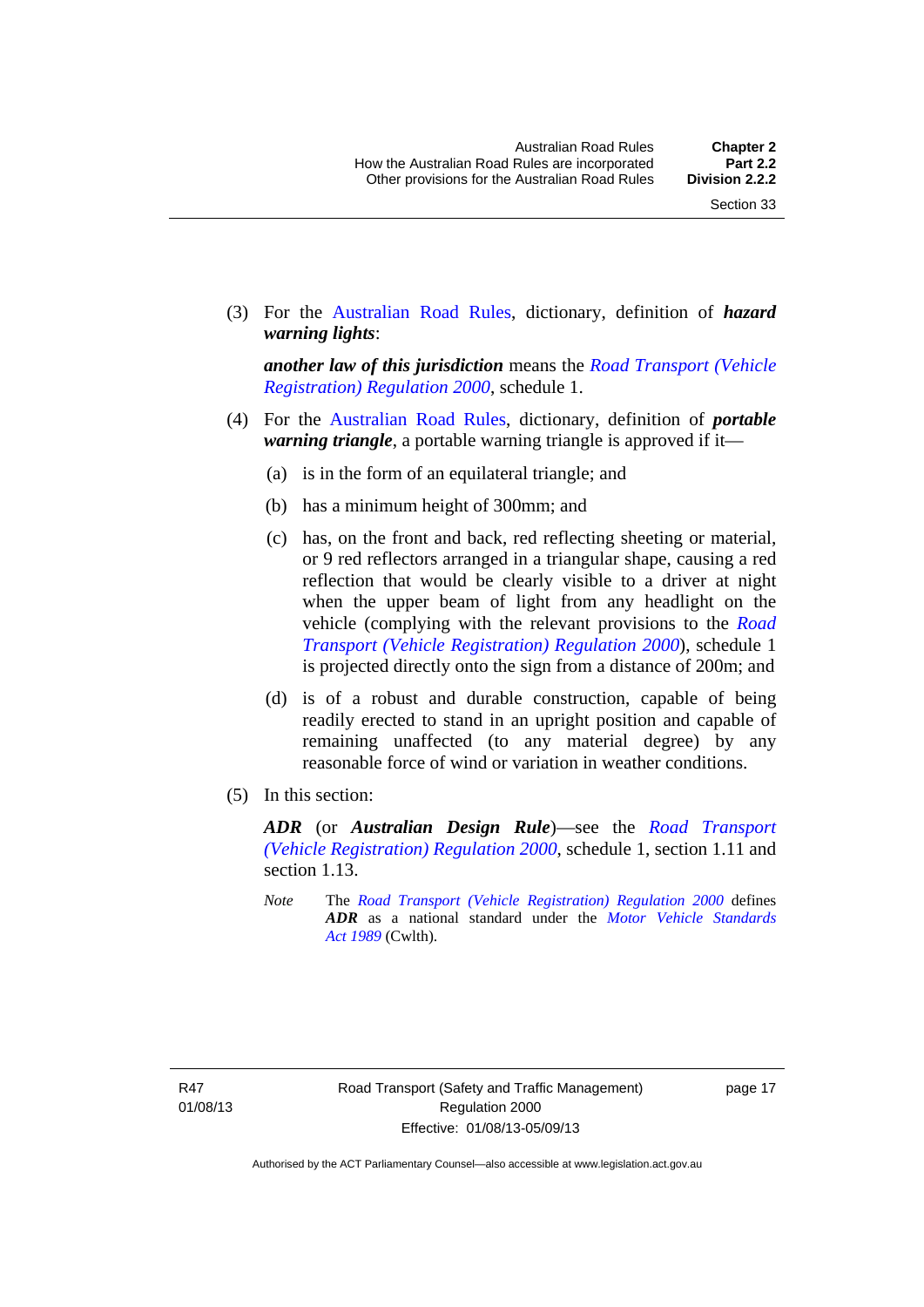**Chapter 2 Australian Road Rules**<br>**Part 2.3 Additional ACT road rules Part 2.3** Additional ACT road rules<br>**Division 2.3.1** Noise and other nuisances **Division 2.3.1** Noise and other nuisances

Section 37

# <span id="page-34-0"></span>**Part 2.3 Additional ACT road rules**

*Note* The [Australian Road Rules](http://www.legislation.act.gov.au//ni/db_37271/default.asp) are not completely self-contained and need to be read with associated laws of each jurisdiction. This part sets out some of the associated laws that are particular to the ACT. Provisions of Acts and other regulations included in the road transport legislation contain other provisions that are particular to the ACT.

## <span id="page-34-1"></span>**Division 2.3.1 Noise and other nuisances**

#### <span id="page-34-2"></span>**37 Making unnecessary engine noise**

The driver of a motor vehicle on a road must not make unnecessary noise by turning on, running or failing to turn off the vehicle's engine.

Maximum penalty: 20 penalty units.

*Note* Under the [Australian Road Rules,](http://www.legislation.act.gov.au//ni/db_37271/default.asp) r 291 it is an offence to start or drive a vehicle in a way that makes unnecessary noise or smoke.

## <span id="page-34-3"></span>**38 Emission of waste oil or grease**

 (1) A person must not use a motor vehicle or trailer on a road unless adequate precautions have been taken to prevent waste oil or grease from the machinery or from any other part of the vehicle from dropping onto the roadway.

Maximum penalty: 20 penalty units.

- *Note* The [Australian Road Rules,](http://www.legislation.act.gov.au//ni/db_37271/default.asp) r 293 requires the driver of a vehicle to remove oil or grease that falls from the vehicle in certain circumstances.
- (2) Without limiting the liability of anyone else, the responsible person for a motor vehicle or trailer must take reasonable steps to prevent a contravention of subsection (1) in relation to the vehicle.

Maximum penalty: 20 penalty units.

page 18 Road Transport (Safety and Traffic Management) Regulation 2000 Effective: 01/08/13-05/09/13

R47 01/08/13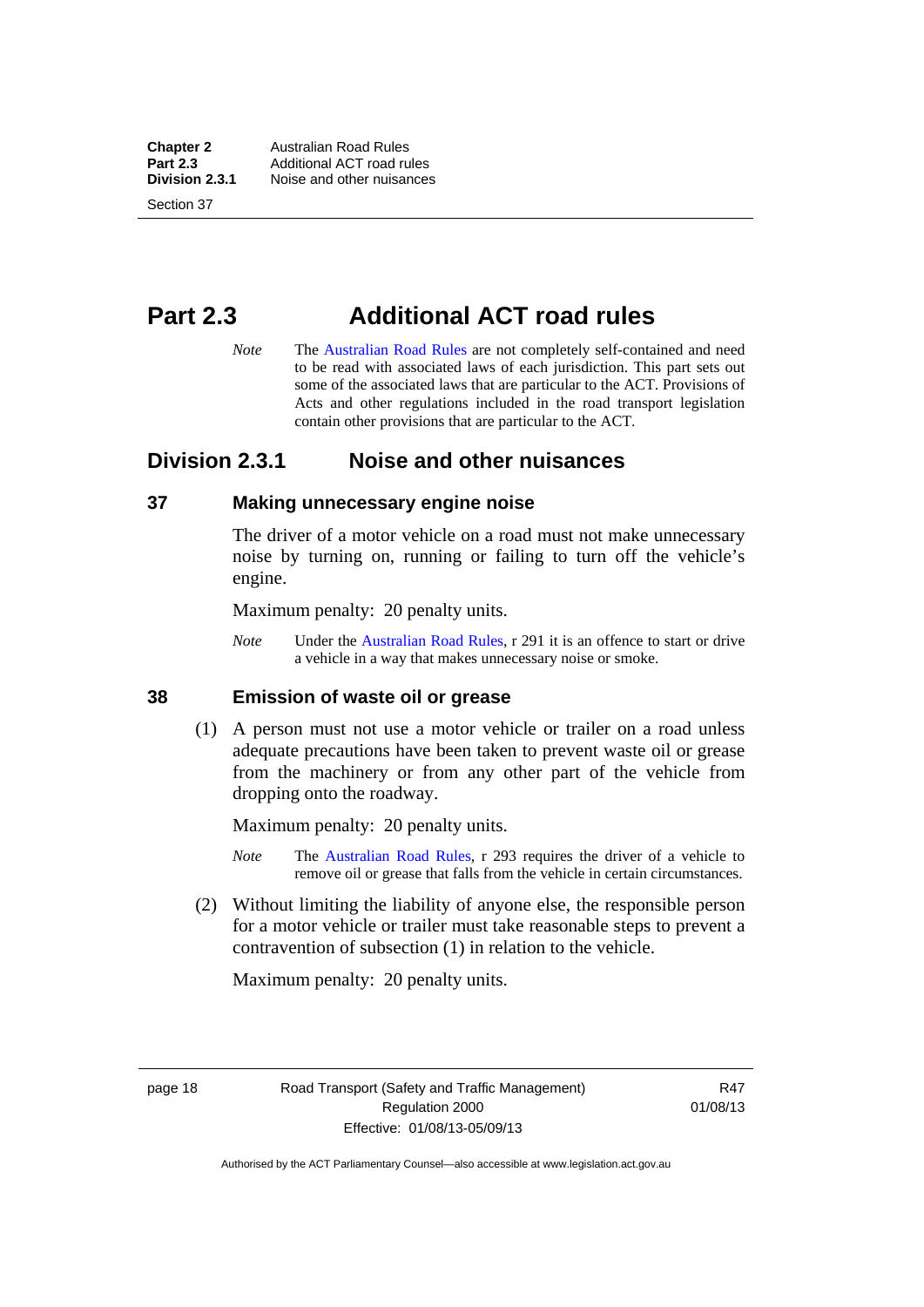## <span id="page-35-0"></span>**Division 2.3.2 Driver and passenger safety**

## <span id="page-35-1"></span>**39 Safety of persons on trailers**

 (1) A person must not travel on a road in or on any part of a trailer that is not a part designed primarily for the carriage of passengers or goods.

Maximum penalty: 20 penalty units.

 (2) A person must not travel on a road in or on any part of a trailer that is a part designed primarily for the carriage of goods if the part is not enclosed.

Maximum penalty: 20 penalty units.

- (3) This section does not apply to a person—
	- (a) who is in or on a police vehicle or emergency vehicle; or
	- (b) engaged in the door-to-door delivery or collection of goods, or in the collection of waste or garbage, in or on a trailer that is not travelling faster than 25km/h; or
	- (c) if, in all the circumstances, there is a no reasonable danger of the person falling or being thrown from the trailer, or being injured, because the person is travelling in a way prohibited by this section.
- (4) In this section:

*enclosed*, for a part of a trailer, means enclosed by—

(a) the structure of the trailer; or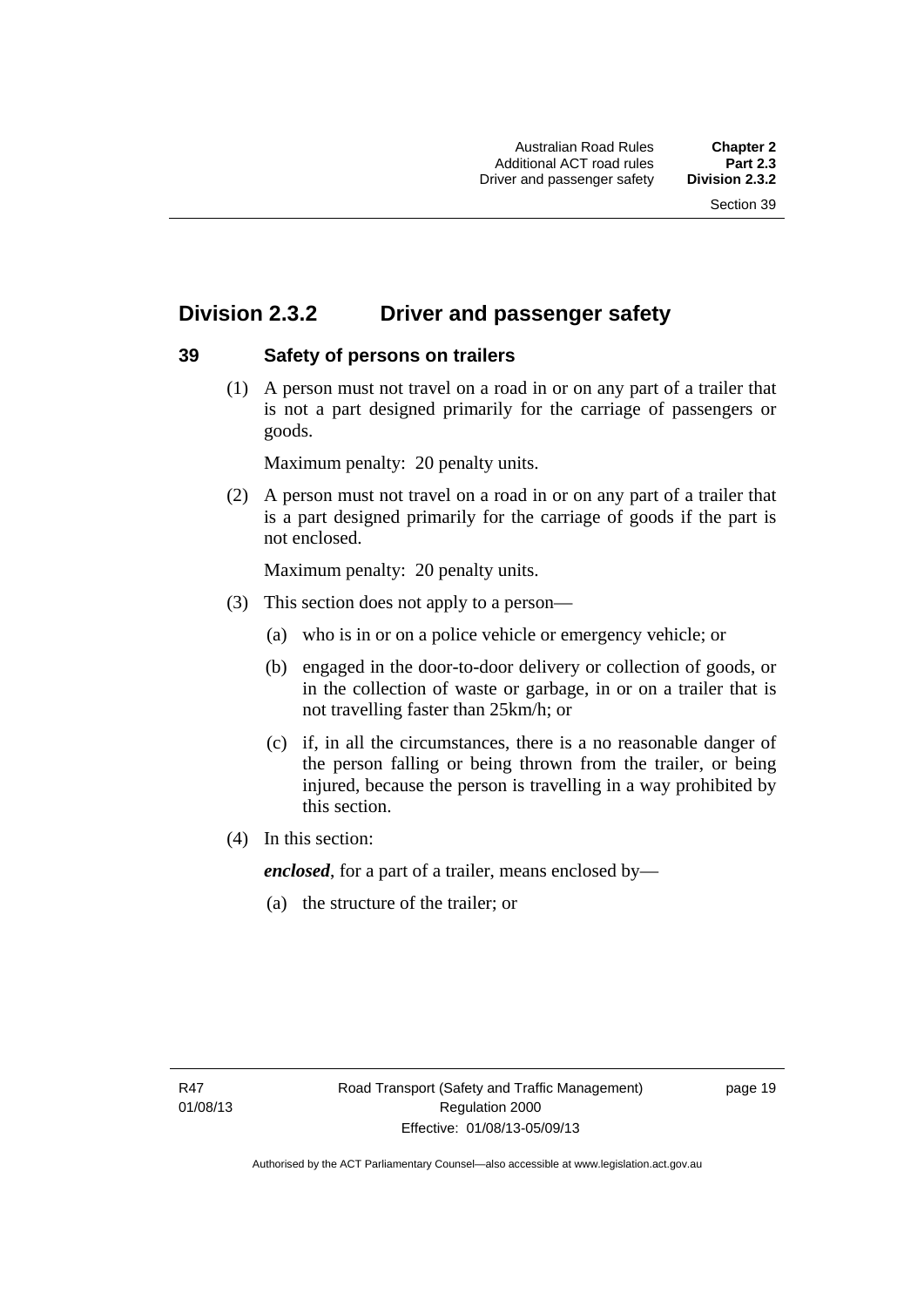Section 40

 (b) a canopy, cage or other device fitted to the trailer that is of a kind approved by the road transport authority under section 66 (1) (f) (Approvals etc by road transport authority).

*Note* The [Australian Road Rules](http://www.legislation.act.gov.au//ni/db_37271/default.asp), r 298 prohibits a driver from driving a motor vehicle towing a trailer with a person in or on the trailer, unless the trailer is exempt from the rule under another law of this jurisdiction. Section 30 provides the exemption from the rule.

#### **40 Passengers in sidecars to be seated**

 (1) A passenger in a sidecar attached to a motorbike that is moving, or is stationary but not parked, on a road must sit in a place in the sidecar designed for use by a passenger.

Maximum penalty: 20 penalty units.

 (2) The rider of a motorbike must not ride with a passenger in a sidecar unless the passenger complies with subsection (1).

Maximum penalty: 20 penalty units.

## **Division 2.3.3 Trailers and towing**

- *Note* The following rules of the [Australian Road Rules](http://www.legislation.act.gov.au//ni/db_37271/default.asp) apply to the towing of vehicles:
	- r 216 (which is about the lights that must be used when towing a vehicle at night or in hazardous weather conditions)
	- r 254 (which is about the towing of bicycles)
	- r 257 (which is about riding with a person on a bicycle trailer)
	- r 292 (which is about towing a vehicle with an insecure or overhanging load)
	- r 294 (which is about keeping control of a motor vehicle or trailer being towed)
	- r 295 (which is about towing another vehicle with a towline)
	- r 298 (which is about driving with a person in a trailer)
	- r 312 (which provides certain exemptions for tow truck drivers).

page 20 Road Transport (Safety and Traffic Management) Regulation 2000 Effective: 01/08/13-05/09/13

R47 01/08/13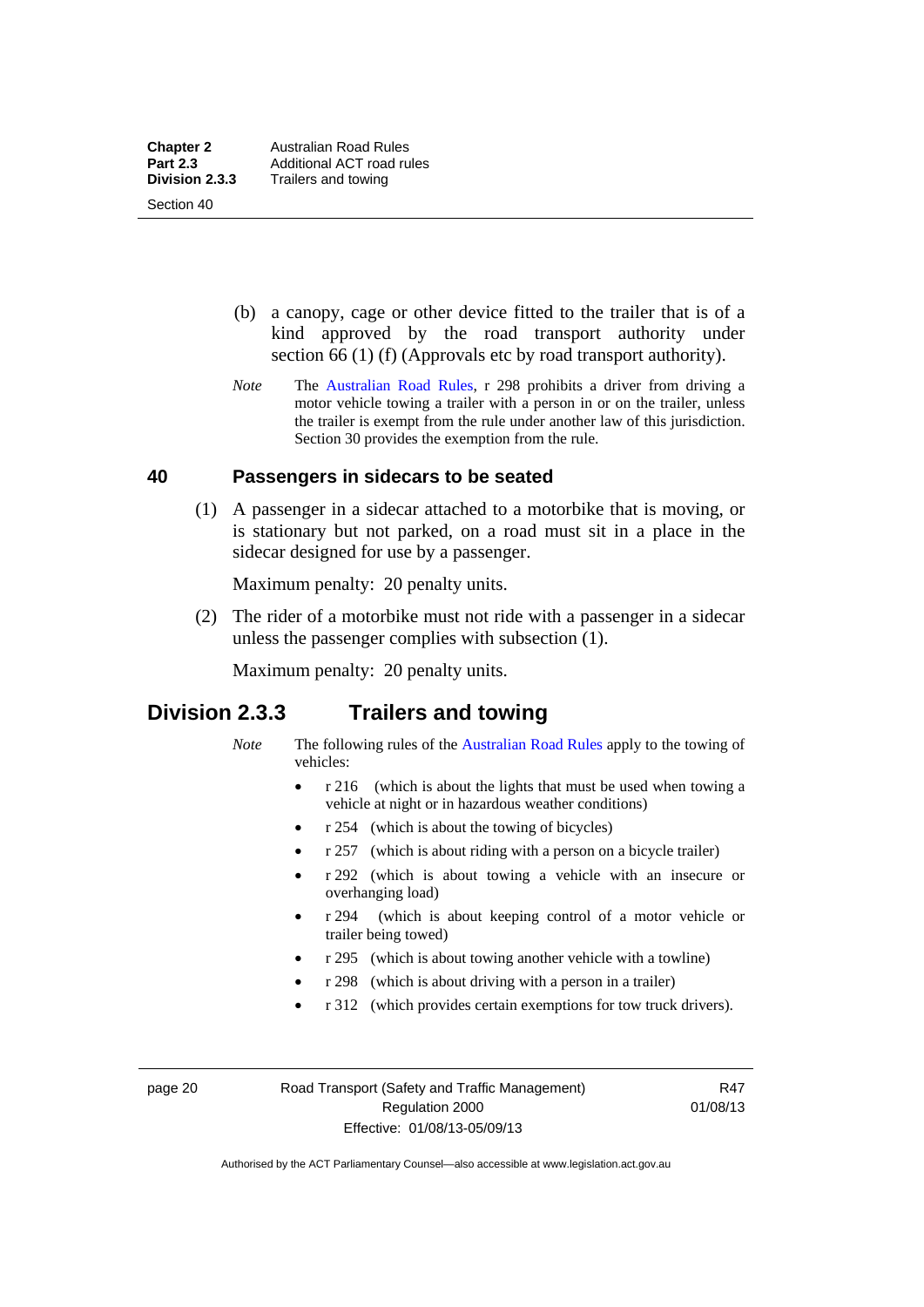### **41 Number of vehicles that may be drawn**

 (1) The driver of an articulated vehicle must not tow any other vehicle on a road.

Maximum penalty: 20 penalty units.

 (2) The driver of a motor vehicle must not tow more than 1 other vehicle on a road.

Maximum penalty: 20 penalty units.

- (3) The road transport authority may exempt a vehicle or person from subsection (1) or (2).
- (4) Subsection (2) does not apply in relation to a tow truck that is towing an articulated vehicle (other than a B-double or road train) if—
	- (a) the articulated vehicle has broken down on a road and it is necessary for it to be towed away; or
	- (b) the articulated vehicle has been involved in a crash on a road and it is necessary for it to be towed away.
- (5) Subsection (2) does not apply to a motor vehicle that is towing another vehicle using a lift and tow trailer if—
	- (a) the other vehicle is partly supported by the lift and tow trailer; and
	- (b) the vehicle is not towed at faster than 60 km/h; and
	- (c) the combined weight of the towed vehicle and the lift and tow trailer is not more than the unladen weight of the towing vehicle.
- (6) Subsection (2) does not apply to—
	- (a) a tractor-harvester-cutting head trailer combination; or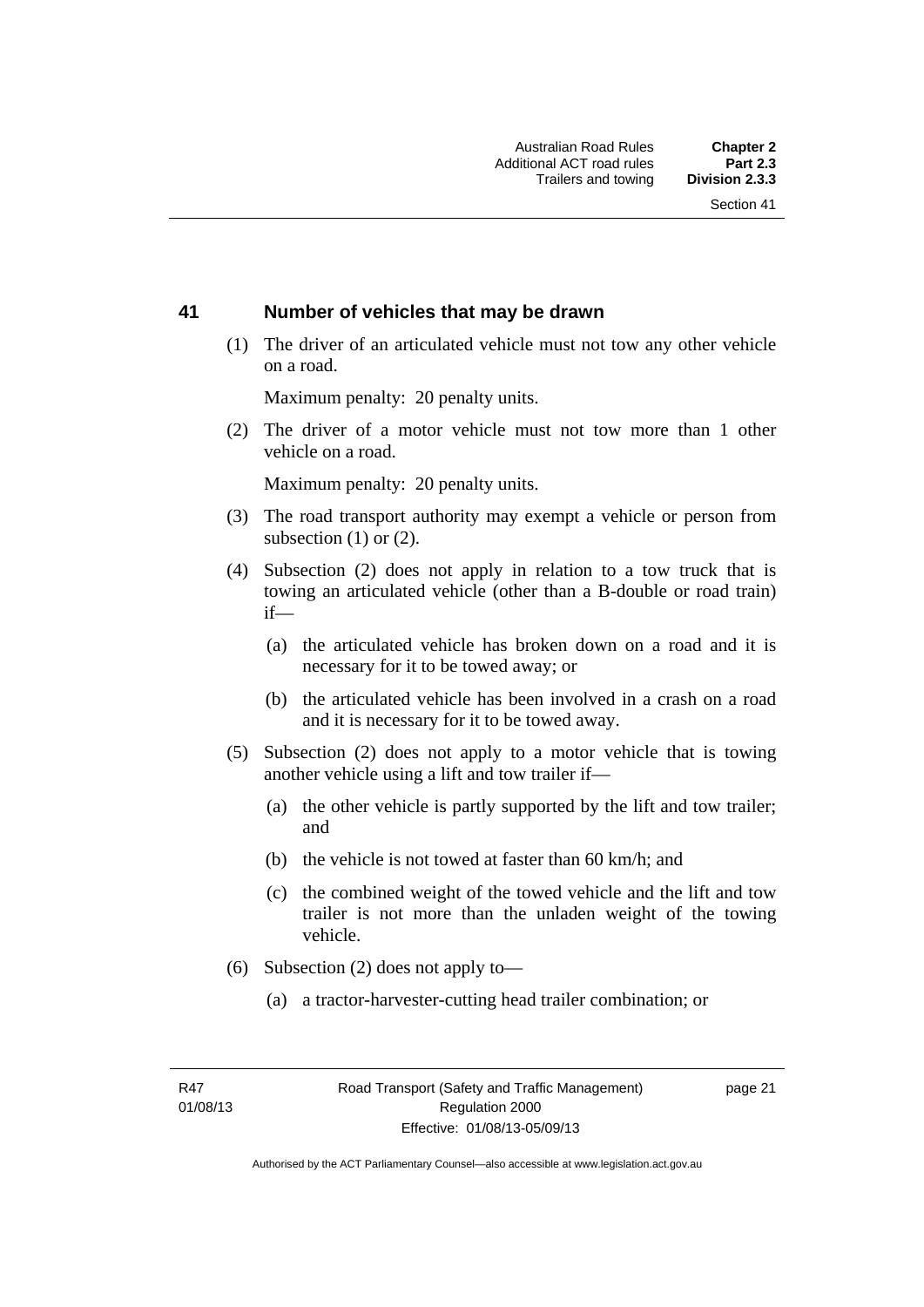Section 42

- (b) a tractor with multiple implements attached, if the implements are normally used as a single unit when performing agricultural operations; or
- (c) a tractor and implement combination towing a fuel trailer or laser tower; or
- (d) an articulated low-loader consisting of a prime mover towing a converter dolly and a semitrailer; or
- (e) a B-double, dog trailer or road train.

#### **42 Towing by vehicles under 4.5t**

- (1) The driver of a motor vehicle (the *towing vehicle*) must not tow another vehicle (the *towed vehicle*) on a road if the laden weight of the towed vehicle is more than—
	- (a) the capacity of the towing attachment fitted to the towing vehicle; or
	- (b) the maximum laden weight for the towed vehicle.

Maximum penalty: 20 penalty units.

- (2) Subsection (1) does not apply to the driver if the towing vehicle has a GVM over 4.5t.
- (3) The road transport authority may exempt a vehicle or person from subsection  $(1)$ .
- (4) In this section:

*maximum laden weight*, for the towed vehicle, means—

 (a) the maximum laden weight for a towed vehicle specified by the manufacturer of the towing vehicle in relation to the towing vehicle; or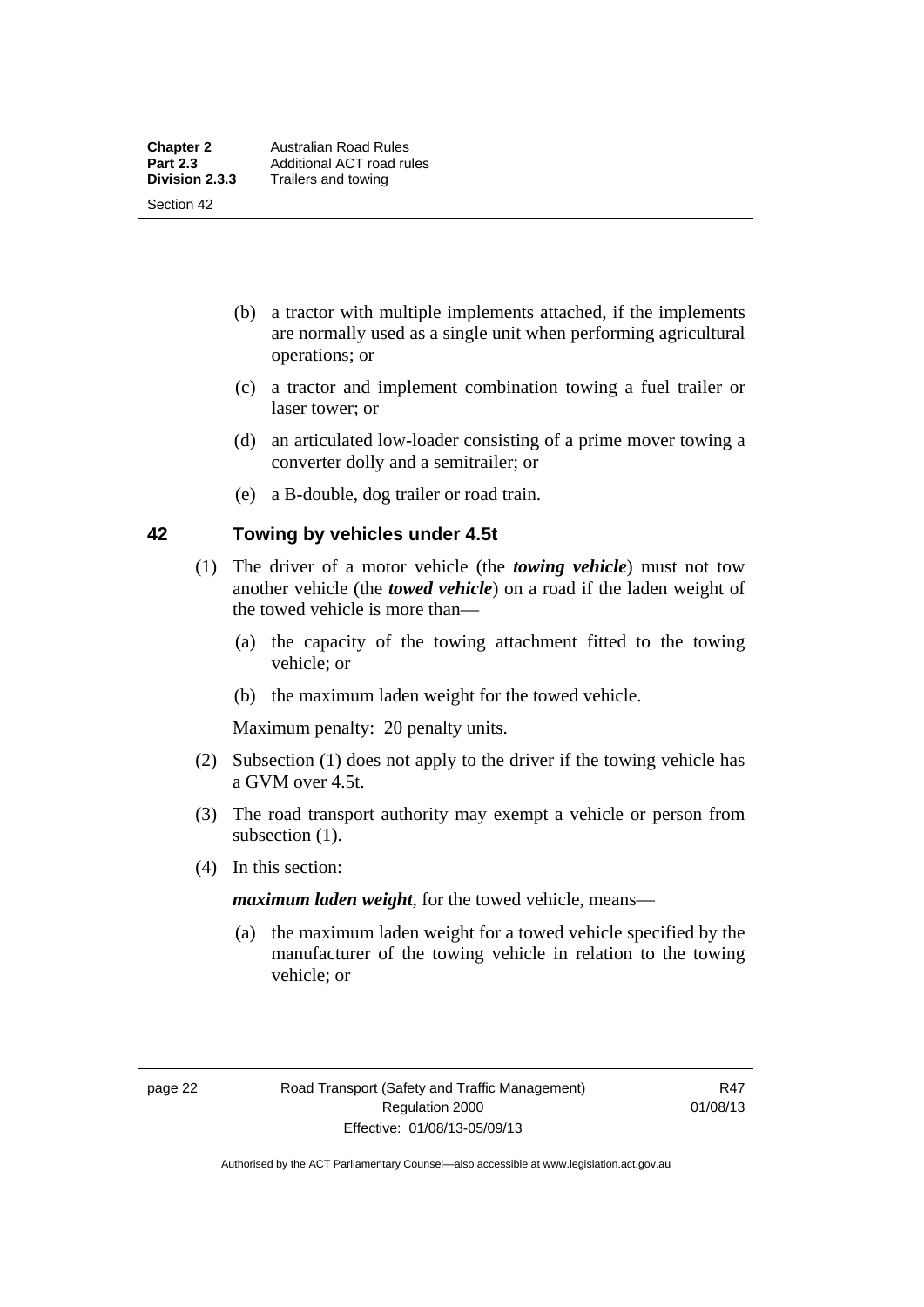- (b) if there is no such specification by the manufacturer, the manufacturer of the vehicle cannot be identified or the specification is not appropriate because the towing vehicle has been modified—
	- (i) 1.5 times the unladen weight of the towing vehicle if the towed vehicle is fitted with a braking system that is working properly; or
	- (ii) the unladen weight of the towing vehicle in any other case.

# **Division 2.3.4 Lights on vehicles**

- *Note* The following rules of the [Australian Road Rules](http://www.legislation.act.gov.au//ni/db_37271/default.asp) apply to lights on vehicles:
	- r 215 (which is about using lights when driving at night or in hazardous weather conditions)
	- r 216 (which is about the lights that must be used when towing a vehicle at night or in hazardous weather conditions)
	- r 217 (which is about using rear fog lights)
	- r 218 (which is about using headlights on high-beam)
	- r 219 (which is about not using lights to dazzle other road users)
	- r 220 (which is about the use of lights on a vehicle that is stopped)
	- r 221 (which is about using hazard warning lights)
	- r 222 (which is about the use of warning lights on buses carrying children)
	- r 223 (which is about using lights when riding an animal-drawn vehicle at night or in hazardous weather conditions)
	- r 259 (which is about using lights when riding a bicycle at night).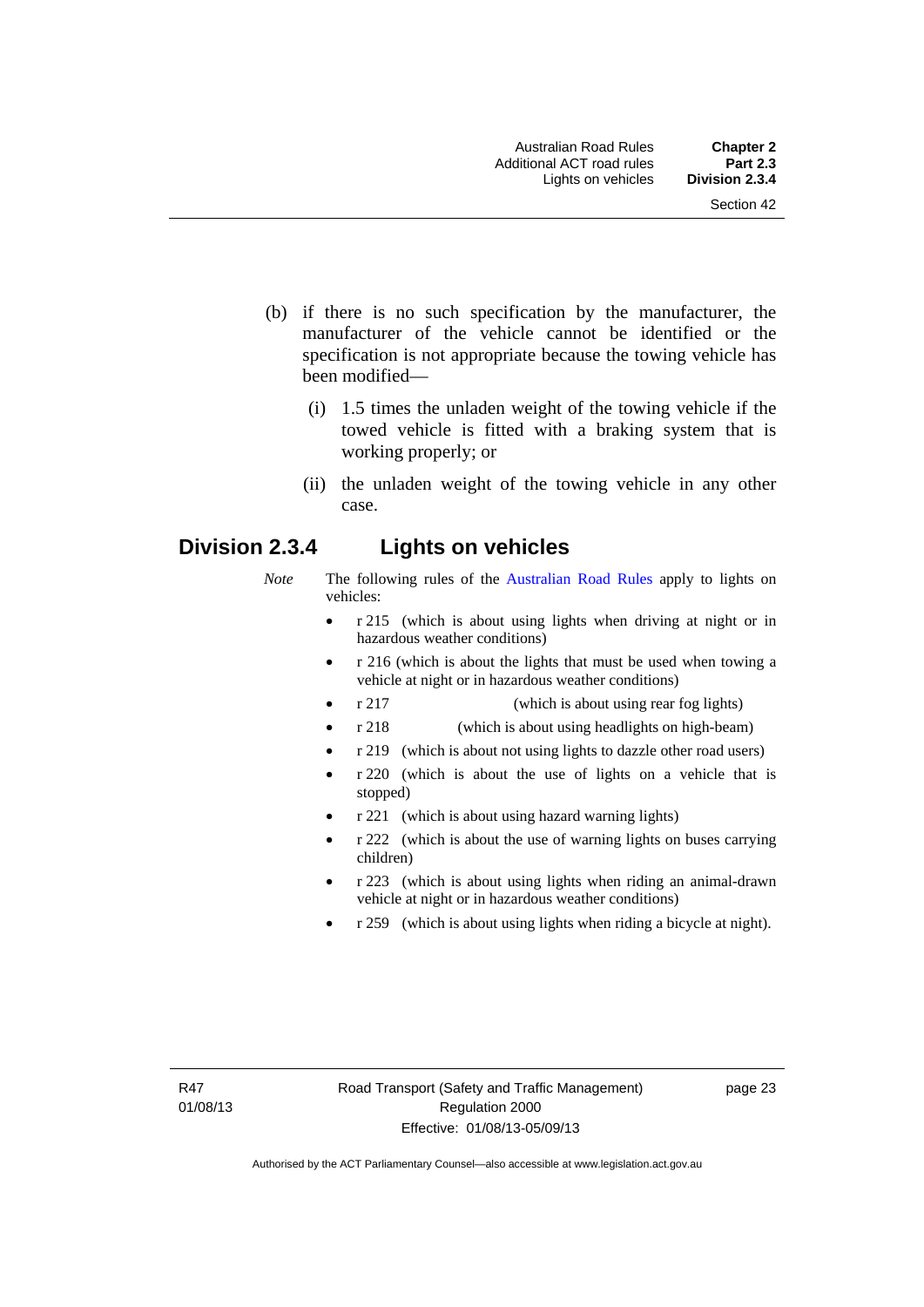Section 43

**43 Lights on motor vehicles generally**

- (1) The driver of a motor vehicle fitted with a spotlight or searchlight must not operate the light, or allow it to be operated, on a road unless—
	- (a) the vehicle is stationary, the light is operated only for examining or making adjustments or repairs to a vehicle, and light from it is not projected further than 6m; or
	- (b) the light is operated for the temporary purpose of reading or looking for a notice, sign, house number or something similar; or
	- (c) the vehicle is a police vehicle; or
	- (d) the vehicle is being used by the Territory, the Commonwealth or any public authority.

Maximum penalty: 20 penalty units.

- (2) The driver of a motor vehicle fitted with an additional headlight permitted to be fitted under the *[Road Transport \(Vehicle](http://www.legislation.act.gov.au/sl/2000-12)  [Registration\) Regulation 2000](http://www.legislation.act.gov.au/sl/2000-12)*, schedule 1 must not operate the headlight, or allow it to be operated, if—
	- (a) the vehicle is being driven on a length of road in a built-up area; or
	- (b) the driver is driving less than—
		- (i) 200m behind a vehicle travelling in the same direction as the driver; or
		- (ii) 200m from an oncoming vehicle.

Maximum penalty: 20 penalty units.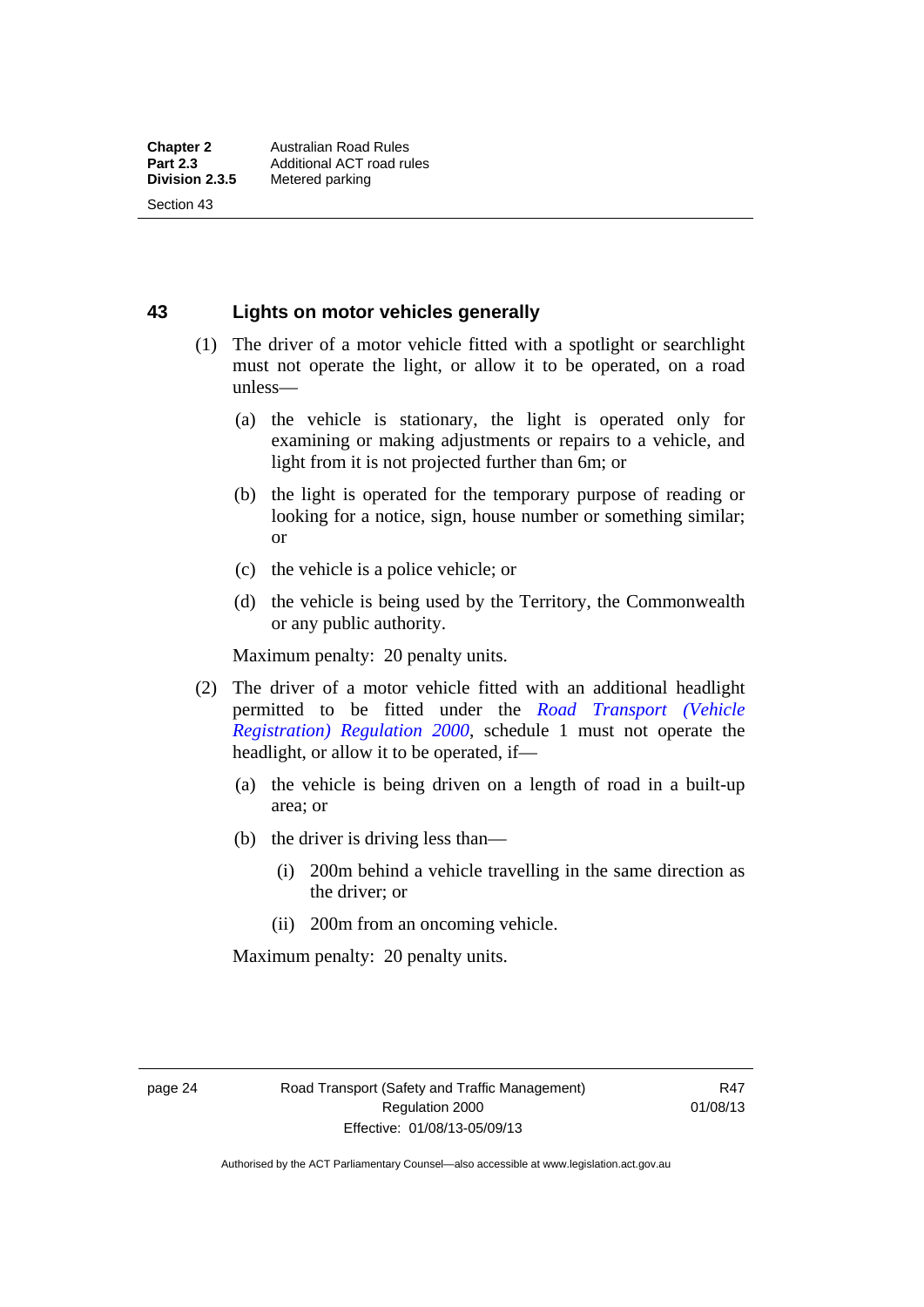# **Division 2.3.5 Metered parking**

- *Note* The rules of the [Australian Road Rules](http://www.legislation.act.gov.au//ni/db_37271/default.asp) that apply to the parking of vehicles include the following:
	- r 189 (which is about double parking)
	- r 203 (which is about stopping in a parking area for people with disabilities)
	- r 205 (which is about parking for longer than indicated)
	- r 207 (which is about parking where fees are payable)
	- r 208 (which is about parallel parking on a road, except in a median strip parking area)
	- r 209 (which is about parallel parking in a median strip parking area)
	- r 210 (which is about angle parking)
	- r 211 (which is about parking in parking bays).

#### **44 Metered parking—parking in spaces**

- (1) A driver commits an offence if—
	- (a) the driver parks in a metered parking area; and
	- (b) the driver's vehicle is not parked in a metered parking space.

Maximum penalty: 20 penalty units.

 (2) A driver must not park the driver's vehicle in a metered parking space if another vehicle is parked in the space.

Maximum penalty: 20 penalty units.

 (3) A driver who parks in a metered parking space must position the driver's vehicle completely within the space.

Maximum penalty: 20 penalty units.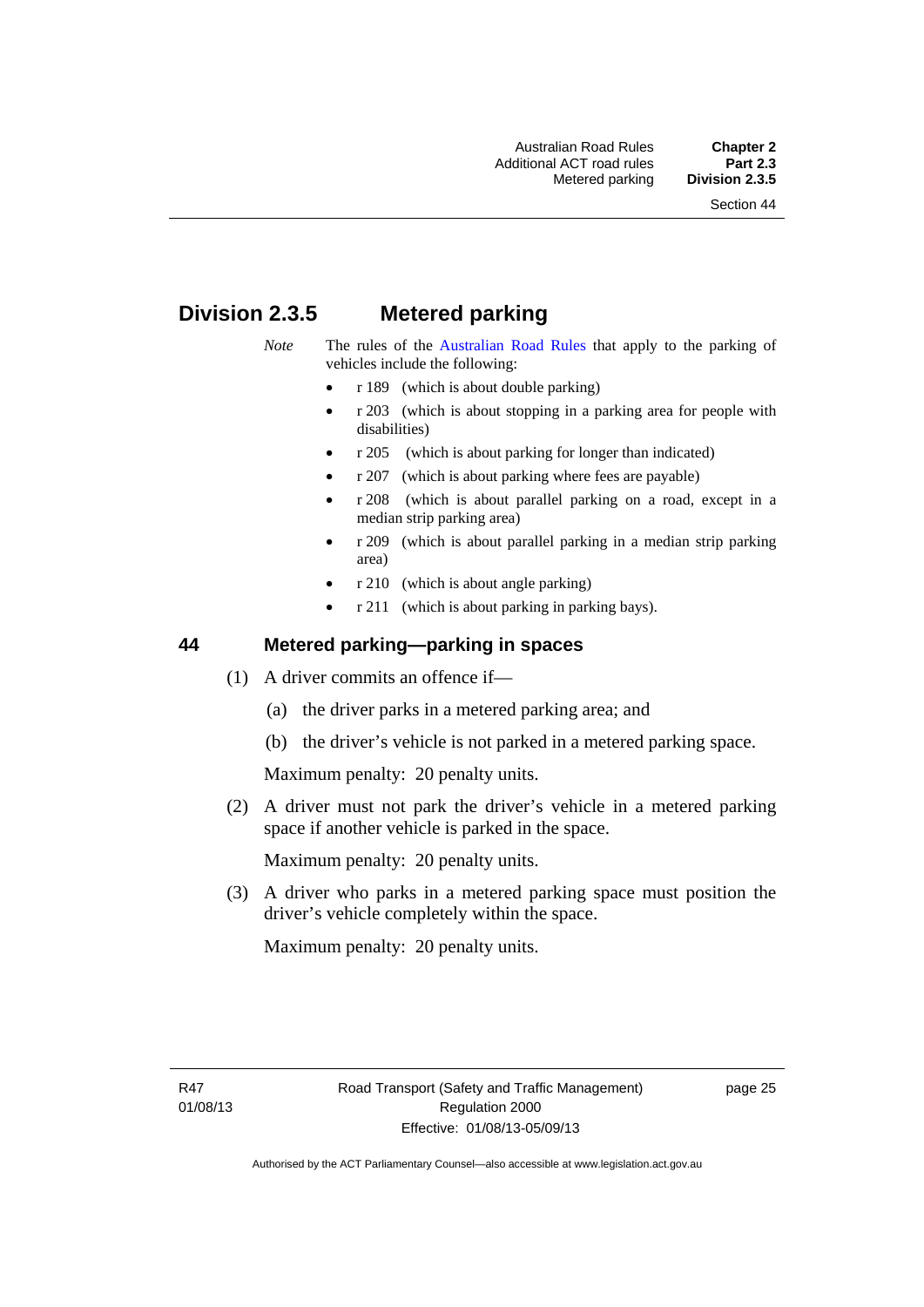Section 44A

## **44A Metered parking—parking fees**

 (1) A driver must not park in a metered parking space without paying the relevant parking fee for the space.

Maximum penalty: 20 penalty units.

- (2) A driver does not commit an offence against subsection (1) if—
	- (a) the relevant parking fee for the metered parking space is paid immediately after the driver parks the driver's vehicle in the metered parking space; or
	- (b) the parking meter for the metered parking space indicates that the period for which parking in the space has been paid for has not expired; or
	- (c) the parking meter for the metered parking space—
		- (i) is not working; or
		- (ii) is covered with a parking meter hood bearing the words 'out of order time limit applies'.
	- *Note* For other exceptions to s (1), see s 45.

#### **44B Metered parking—maximum length of stay**

 (1) A driver must not allow the driver's vehicle to remain parked in a metered parking space if the parking meter for the space indicates that the period for which parking in the space has been paid for has expired.

Maximum penalty: 20 penalty units.

*Note* For exceptions to s (1), see s 45.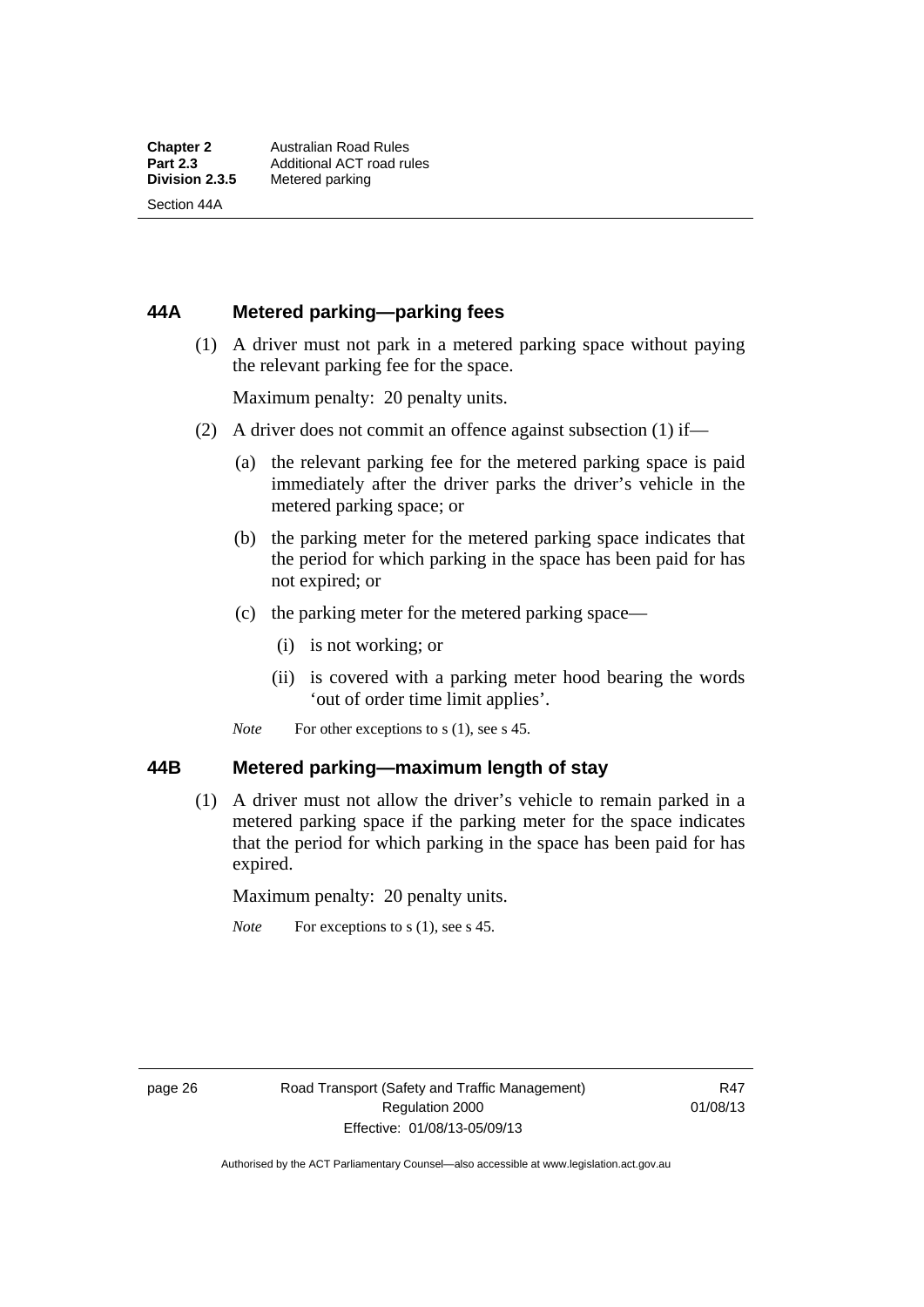(2) A driver must not allow the driver's vehicle to remain parked in a metered parking space for longer than the period (if any) indicated on the metered parking signs applying to the space as the maximum period for which a vehicle may be parked in the space.

Maximum penalty: 20 penalty units.

*Note* For exceptions to s (2), see s 45.

#### **45 Metered parking—exceptions to s 44A and s 44B**

Section 44A (Metered parking—parking fees) and section 44B (Metered parking—maximum length of stay) do not apply to—

- (a) a driver for any period the driver's vehicle is parked in a metered parking space outside the controlled parking hours for the space; or
- (b) a driver if—
	- (i) the driver's vehicle is parked in a metered parking space; and
	- (ii) the driver displays in or on the vehicle a current mobility parking scheme authority; and
	- (iii) the driver complies with the conditions (if any) of the authority; or
- (c) a driver if—
	- (i) the driver's vehicle is parked in a metered parking space designated by a *permit zone sign* for use by the holder of a stated kind of parking permit; and
	- (ii) the driver displays in or on the vehicle a current parking permit of that kind; and
	- (iii) the driver complies with the conditions (if any) of the permit.

R47 01/08/13 page 27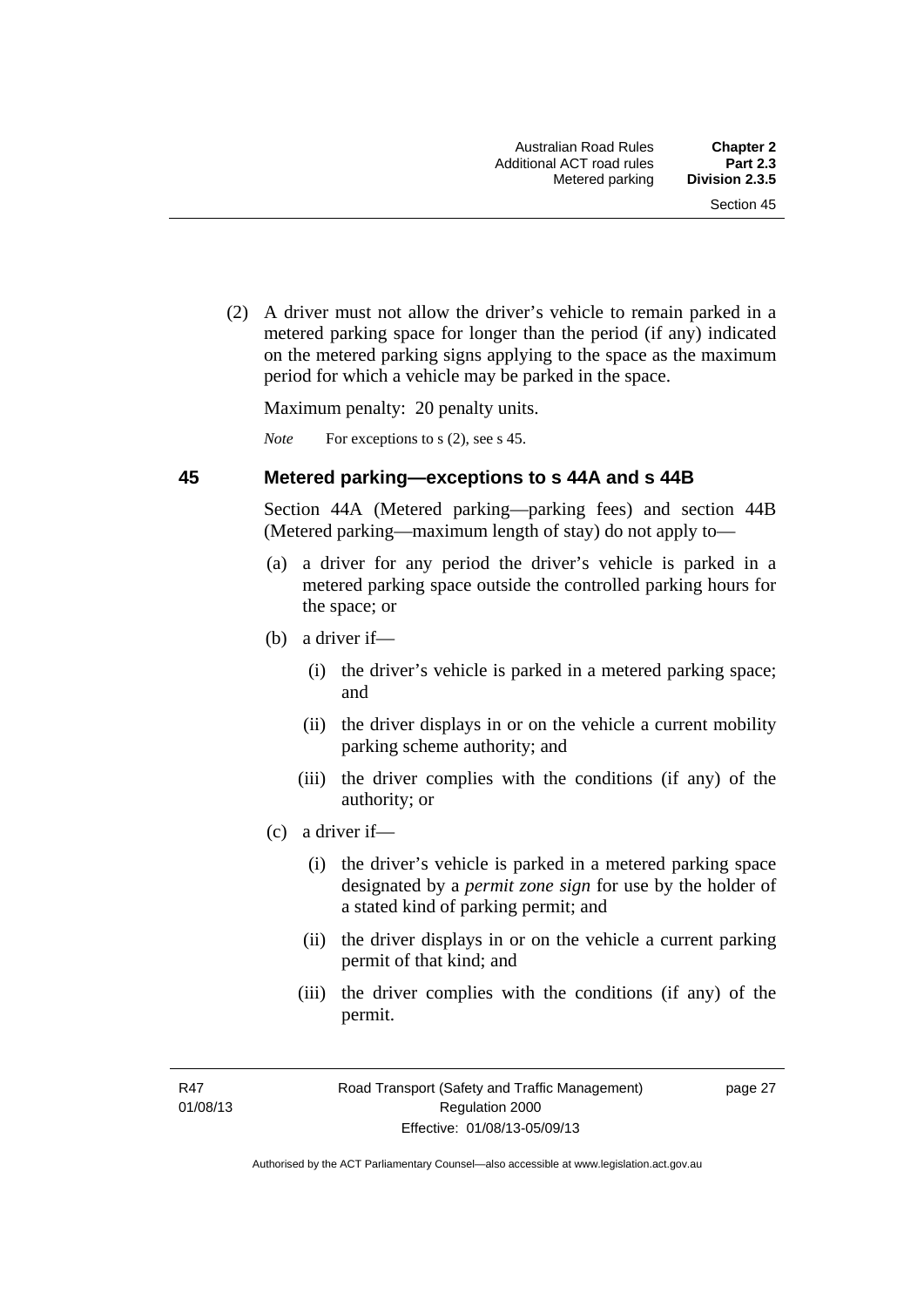Section 46

**46 Temporary closure of metered parking spaces**

- (1) If the road transport authority decides that the use of a metered parking space should be temporarily discontinued, the authority may close the space by—
	- (a) installing a sign, at or near the space, that displays words to the effect that the space is closed; or
	- (b) covering the parking meter applying to the space with a parking meter hood bearing the words 'no parking'.
- (2) A driver must not park in a metered parking space that has been closed under subsection (1).

Maximum penalty: 20 penalty units.

(3) In this section:

*sign* includes a board, device, plate, screen, words or anything else, whether or not installed with or on a traffic sign.

#### **47 Misuse of parking meters**

A person must not—

- (a) insert in a parking meter anything other than coins appropriate for the meter; or
- (b) attach anything (for example, advertising material) to a parking meter.

Maximum penalty: 20 penalty units.

*Note* An example is part of the regulation, is not exhaustive and may extend, but does not limit, the meaning of the provision in which it appears (see [Legislation Act,](http://www.legislation.act.gov.au/a/2001-14) s 126 and s 132).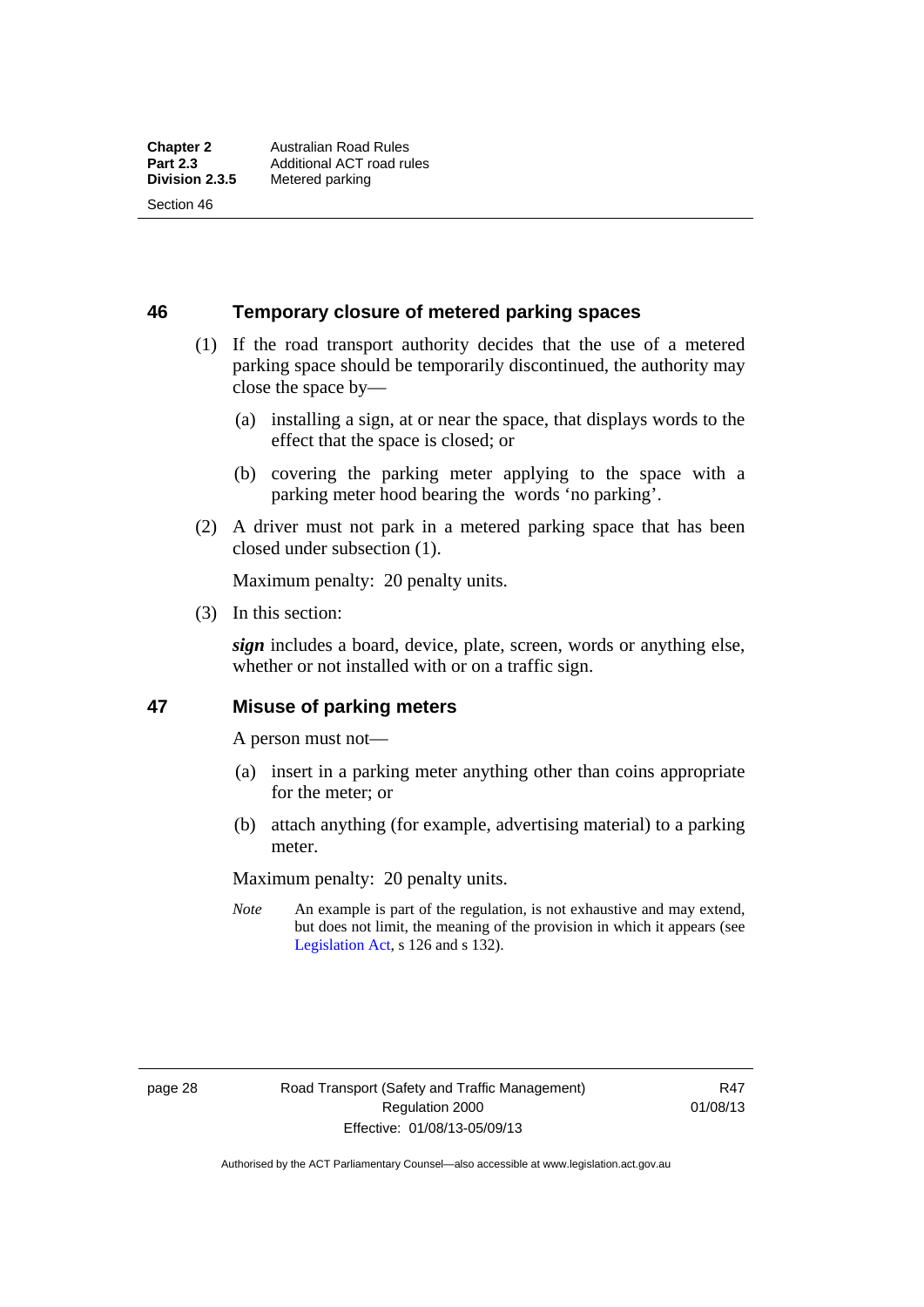#### **48 Interfering with parking meters etc**

A person must not—

- (a) do anything that interferes with (or is likely to interfere with) the proper working of a parking meter; or
- (b) fraudulently operate a parking meter.

Maximum penalty: 20 penalty units.

# **Division 2.3.6 Ticket parking**

#### **49 Ticket parking—parking in spaces**

- (1) A driver commits an offence if—
	- (a) the driver parks in a ticket parking area; and
	- (b) the driver's vehicle is not parked in a ticket parking space.

Maximum penalty: 20 penalty units.

- (2) However, the driver does not commit an offence against subsection (1) if the driver parks in a metered parking space within a ticket parking area and the driver complies with the provisions of division 2.3.5 (Metered parking) in relation to parking in the space.
- (3) A driver must not park the driver's vehicle in a ticket parking space if another vehicle is parked in the space.

Maximum penalty: 20 penalty units.

 (4) A driver who parks in a ticket parking space must position the driver's vehicle completely within the space.

Maximum penalty: 20 penalty units.

R47 01/08/13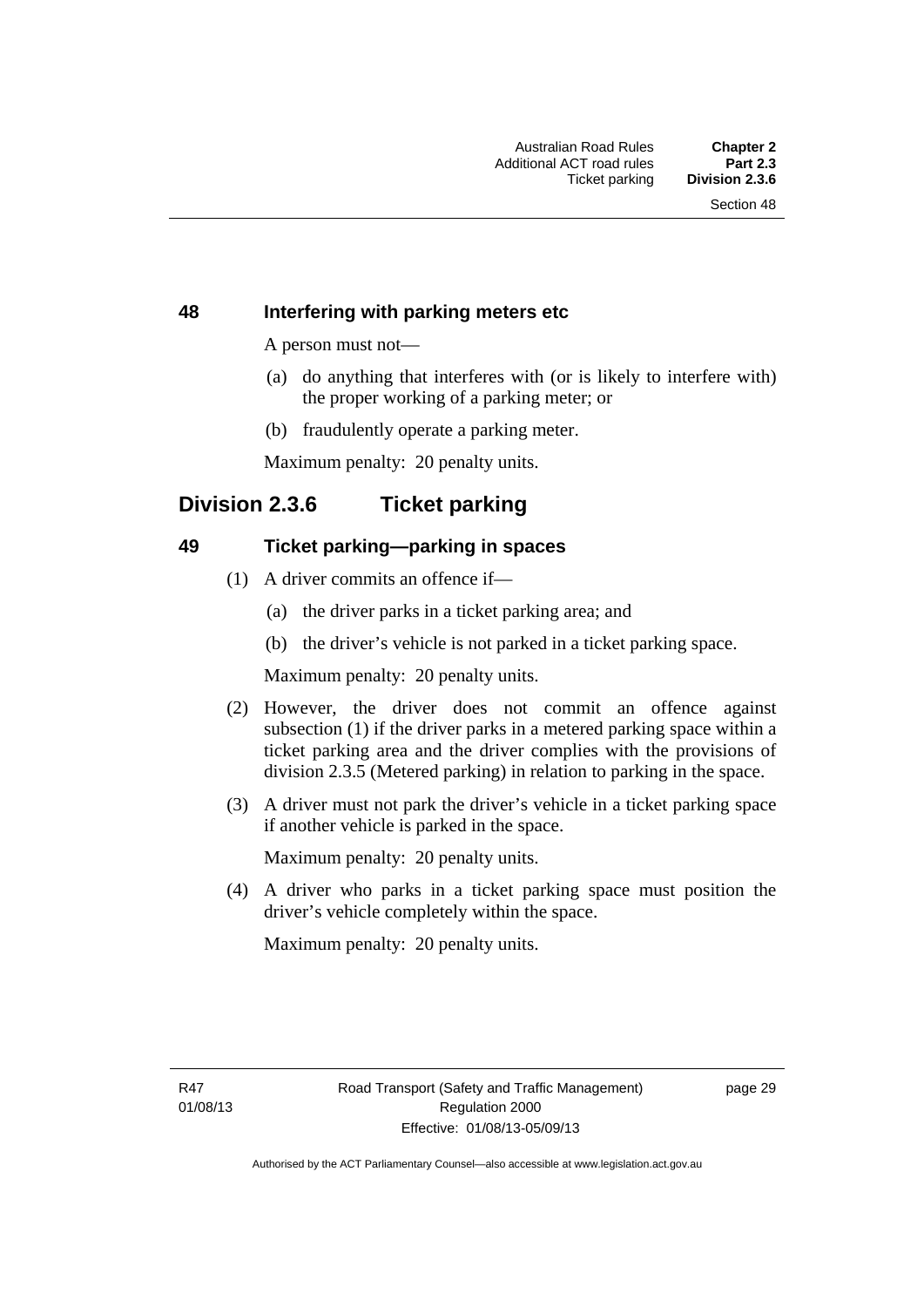### **49A Ticket parking—display of tickets**

- (1) A driver may park the driver's vehicle in a ticket parking area only if—
	- (a) for an RTA multi-stay ticket parking area—
		- (i) a current parking ticket for the area is correctly displayed in or on the vehicle; or
		- (ii) a current part-day parking ticket for another RTA multi-stay ticket parking area is correctly displayed in or on the vehicle; or
		- (iii) a current equivalent all-day parking ticket for another RTA multi-stay ticket parking area is correctly displayed in or on the vehicle; or
	- (b) for any other ticket parking area—a current parking ticket for the area is correctly displayed in or on the vehicle.

Maximum penalty: 20 penalty units.

#### **Examples of ticket parking areas for par (b)**

- 1 a ticket parking area set up by the road transport authority in which parking up to a maximum of 4 hours is permitted by the ticket parking signs applying to the area
- 2 a ticket parking area set up by a parking authority
- *Note 1* Ticket parking areas may be set up by the road transport authority or a parking authority (see s 75A-s 76A).
- *Note 2* An example is part of the regulation, is not exhaustive and may extend, but does not limit, the meaning of the provision in which it appears (see [Legislation Act,](http://www.legislation.act.gov.au/a/2001-14) s 126 and s 132).
- (2) Subsection (1) (a) does not apply to a driver if, immediately after parking in the ticket parking area, the driver—
	- (a) obtains a parking ticket for the ticket parking area and the ticket is correctly displayed in or on the driver's vehicle; or

page 30 Road Transport (Safety and Traffic Management) Regulation 2000 Effective: 01/08/13-05/09/13

R47 01/08/13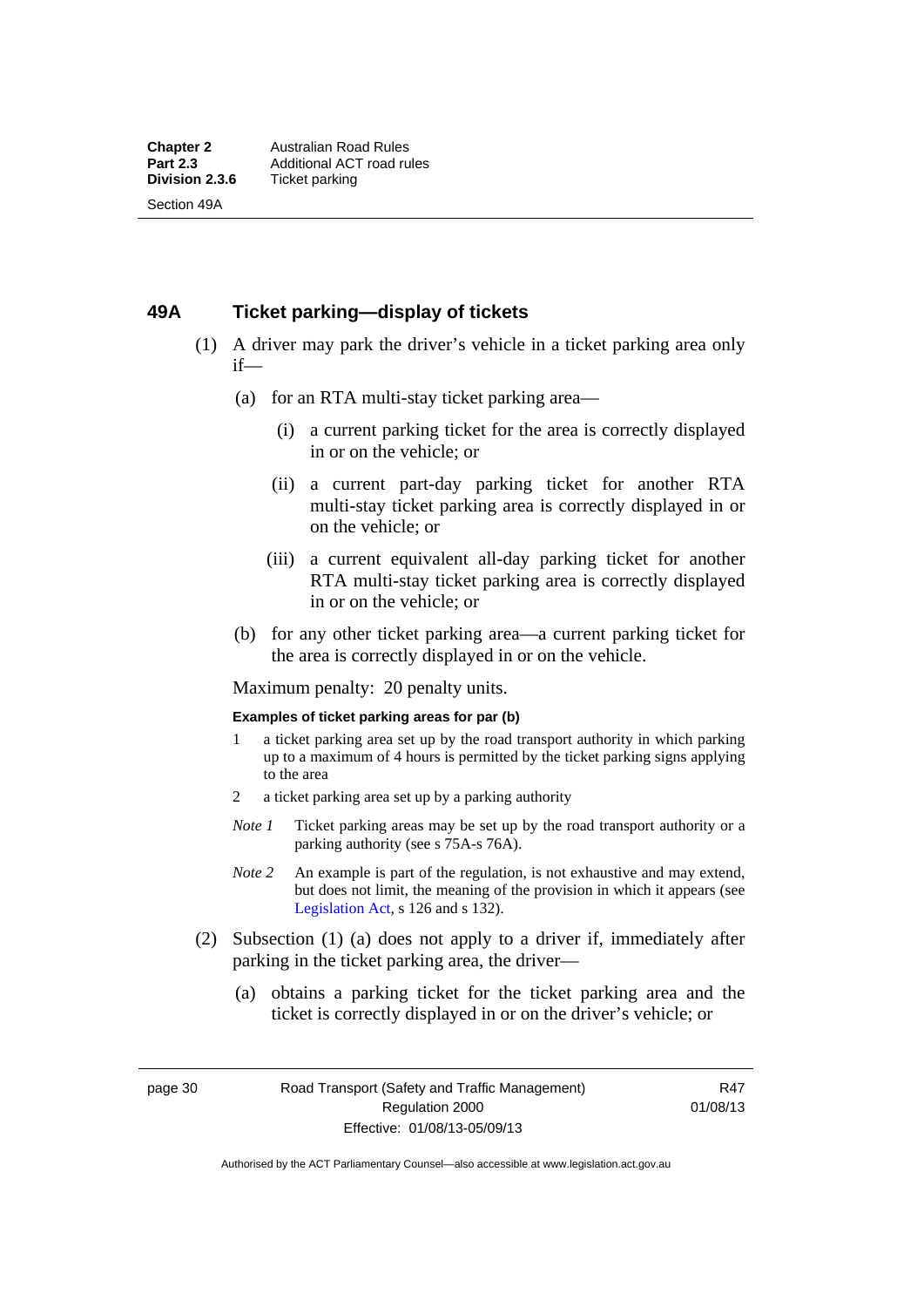- (b) correctly displays in or on the driver's vehicle a parking ticket mentioned in subsection  $(1)$   $(a)$   $(ii)$  or  $(iii)$ .
- (3) Subsection (1) (b) does not apply to a driver if, immediately after parking in the ticket parking area, the driver obtains a parking ticket for the ticket parking area and the ticket is correctly displayed in or on the driver's vehicle.
- (4) It is a defence to the prosecution of a driver for an offence against subsection (1) if the driver proves that—
	- (a) a parking ticket was displayed in accordance with the subsection; and
	- (b) the driver took reasonable steps to ensure that the ticket remained correctly displayed while the driver's vehicle was parked in the ticket parking area.

*Note* For other exceptions to s (1), see s 50.

(5) In this section:

*all-day parking ticket*, for a ticket parking area, means a parking ticket for which the relevant parking fee for parking all-day in the area has been paid.

*correctly displayed*—a parking ticket is *correctly displayed* in or on a vehicle if the ticket is displayed—

- (a) in or on the front left-hand side of the vehicle or, if the ticket requires the driver to display the ticket in or on a part of the vehicle, in or on that part of the vehicle; and
- (b) in a way that its expiry date (and, for a parking ticket other than an all-day parking ticket, its expiry time) and the ticket parking area for which it is issued, are clearly visible from outside the vehicle.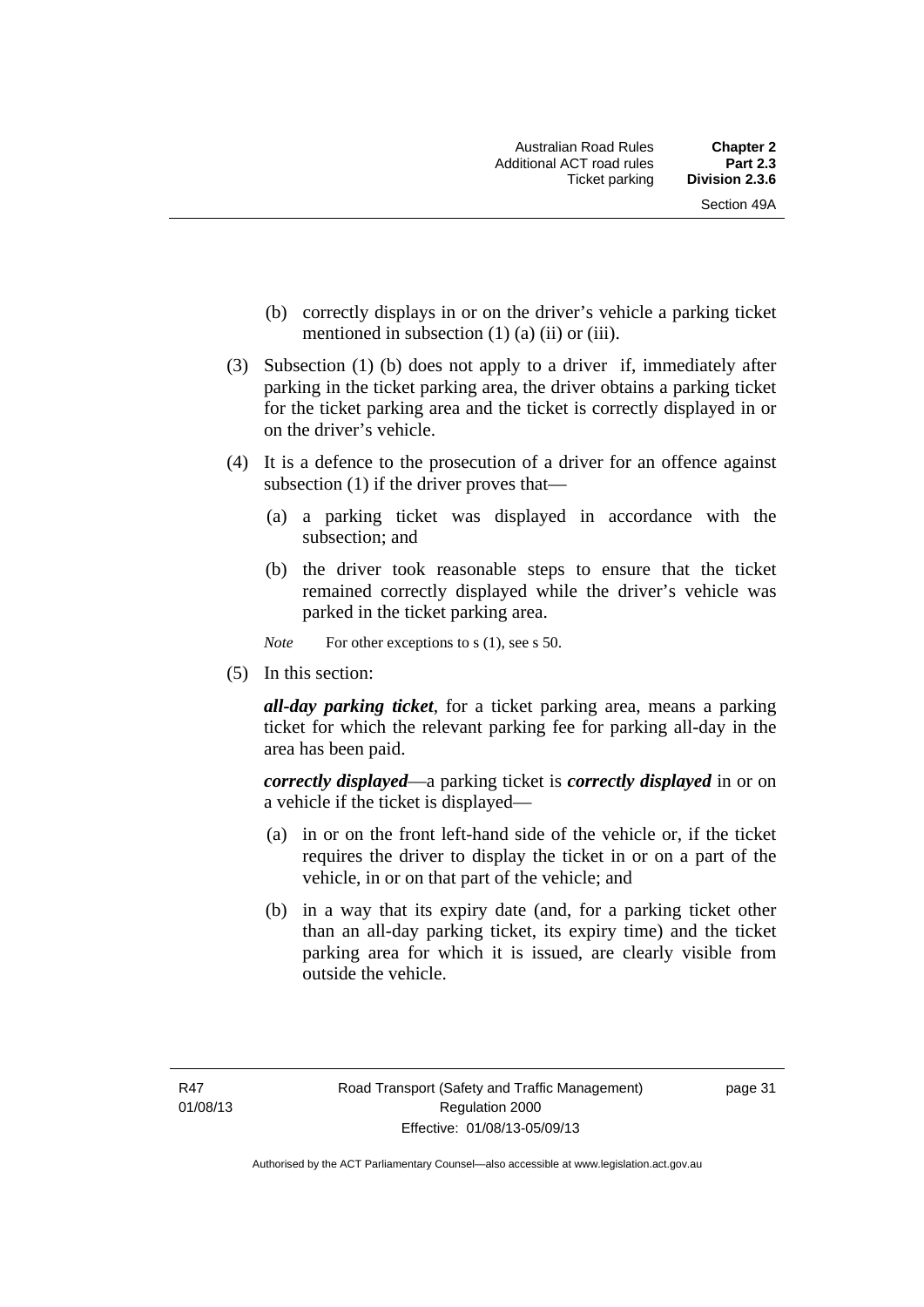**Chapter 2 Australian Road Rules**<br>**Part 2.3 Additional ACT road rules Part 2.3 Additional ACT road rules**<br>**Division 2.3.6** Ticket parking **Ticket parking** 

Section 49B

*equivalent*, for a multi-stay ticket parking area, means another ticket parking area for which the relevant parking fee for an all-day parking ticket for the area is the same or higher.

*part-day parking ticket* means a parking ticket that is not an all-day parking ticket.

*RTA multi-stay ticket parking area* means a ticket parking area set aside under section 76 (2) (a) (Ticket parking schemes—road transport authority) where all-day parking is permitted by the ticket parking signs applying to the area.

#### **49B Ticket parking—maximum length of stay**

(1) A driver must not allow the driver's vehicle to remain parked in a ticket parking area after the expiry of a parking ticket displayed in or on the vehicle.

Maximum penalty: 20 penalty units.

- *Note 1* For when a parking ticket expires, see s 81.
- *Note* 2 For exceptions to s (1), see s 50.
- (2) A driver must not allow the driver's vehicle to remain parked in a ticket parking area for longer than the period (if any) indicated on the ticket parking signs applying to the area as the maximum period for which a vehicle may be parked in the area.

Maximum penalty: 20 penalty units.

*Note* For exceptions to s (2), see s 50.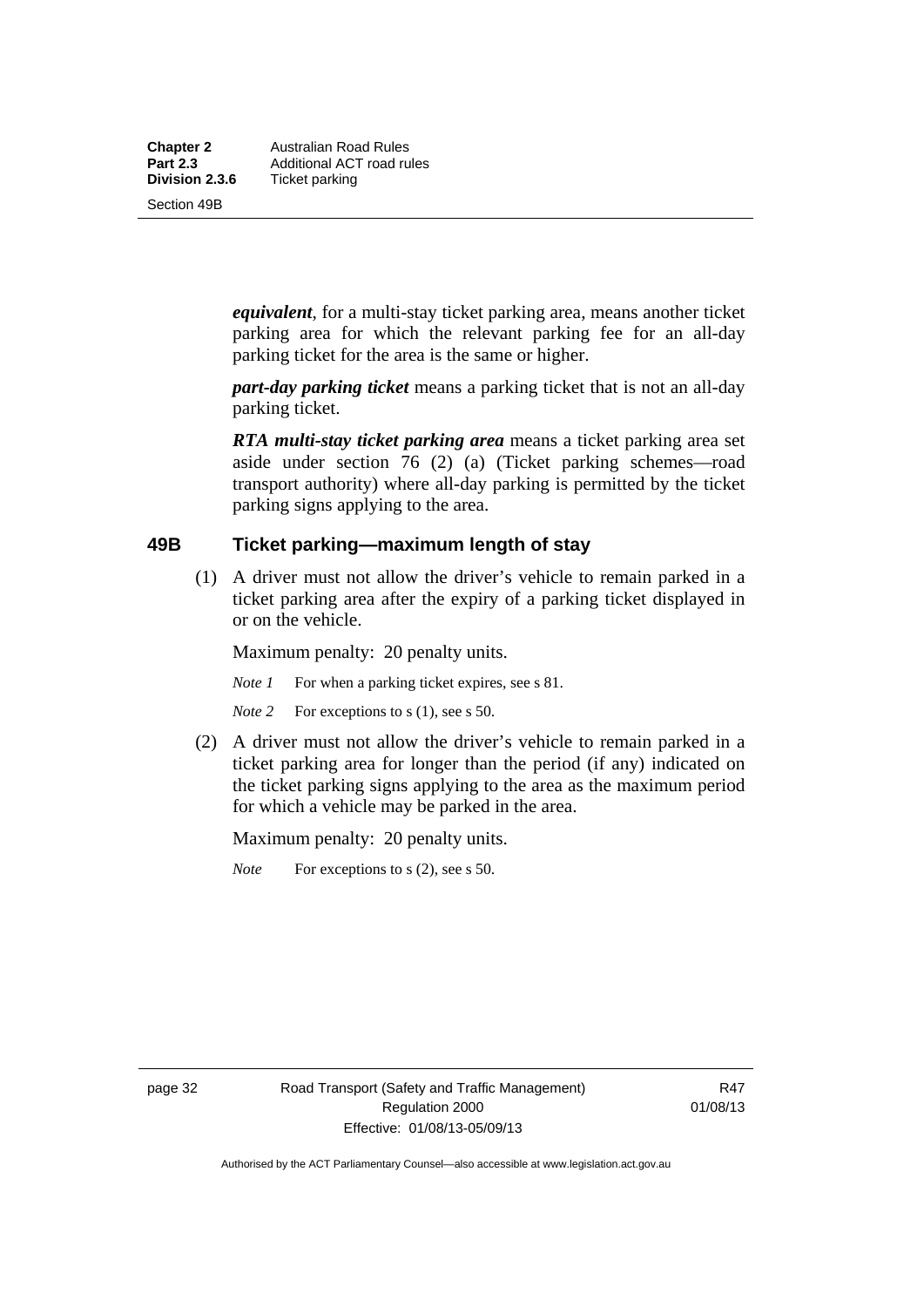#### **50 Ticket parking—exceptions to s 49A and s 49B**

Section 49A (Ticket parking—display of tickets) and section 49B (Ticket parking—maximum length of stay) do not apply to—

- (a) a driver if the driver parks the driver's vehicle in a metered parking space within a ticket parking area and the driver complies with the provisions of division 2.3.5 (Metered parking) in relation to parking in the space; or
- (b) a driver for any period the driver's vehicle is parked in a ticket parking space outside the controlled parking hours for the space; or
- (c) a driver if—
	- (i) the driver's vehicle is parked in a ticket parking space; and
	- (ii) the driver displays in or on the vehicle a current mobility parking scheme authority; and
	- (iii) the driver complies with the conditions (if any) of the authority; or
- (d) a driver if—
	- (i) the driver's vehicle is parked in a ticket parking space, or on a length of road in a ticket parking area, designated by a *permit zone sign* for use by the holder of a stated kind of parking permit; and
	- (ii) the driver displays in or on the vehicle a current parking permit of that kind; and
	- (iii) the driver complies with the conditions (if any) of the permit.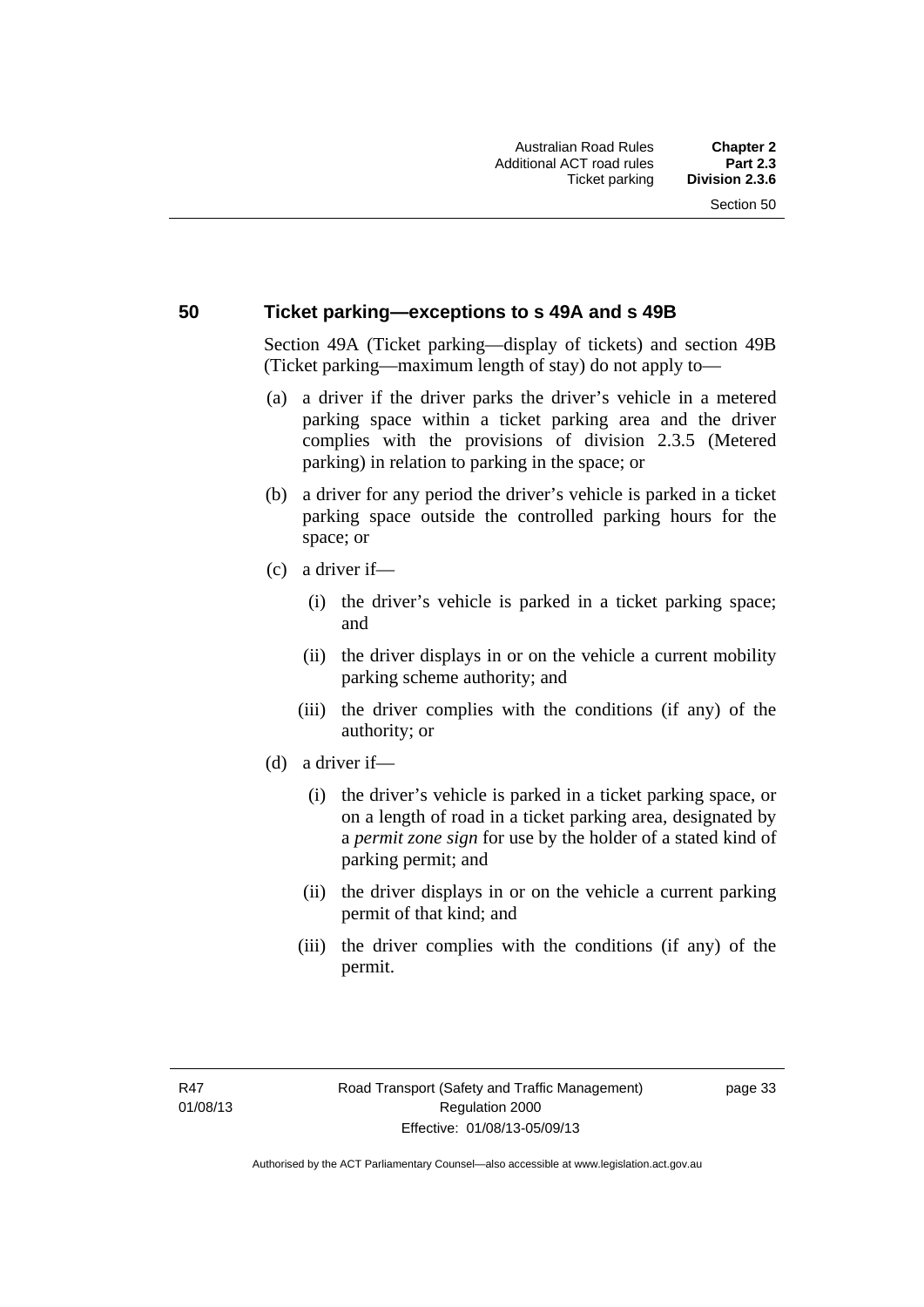Section 51

**51 Temporary closure of ticket parking spaces and areas** 

- (1) If the road transport authority decides that the use of a ticket parking area, or ticket parking space, should be temporarily discontinued, the authority may close the area or space by—
	- (a) for the closure of a ticket parking area—installing a sign, at or near each traffic sign applying to the area, that displays words to the effect that the area is closed; or
	- (b) for the closure of a ticket parking space—installing a sign, at or near the space, that displays words to that effect.
- (2) If a parking authority decides that the use of a ticket parking area, or ticket parking space, within its area of operations should be temporarily discontinued, the authority may close the area or space  $by-$ 
	- (a) for the closure of a ticket parking area—installing a sign, at or near each traffic sign applying to the area, that displays words to the effect that the area is closed; or
	- (b) for the closure of a ticket parking space—installing a sign, at or near the space, that displays words to that effect.
	- *Note* Section 75A provides for the road transport authority to declare parking authorities and s 76A provides for the operation of ticket parking schemes by parking authorities.
- (3) A driver must not park in a ticket parking area or ticket parking space that has been closed under subsection (1) or (2).

Maximum penalty: 20 penalty units.

(4) In this section:

*sign* includes a board, device, plate, screen, words or anything else, whether or not installed with or on a traffic sign.

page 34 Road Transport (Safety and Traffic Management) Regulation 2000 Effective: 01/08/13-05/09/13

R47 01/08/13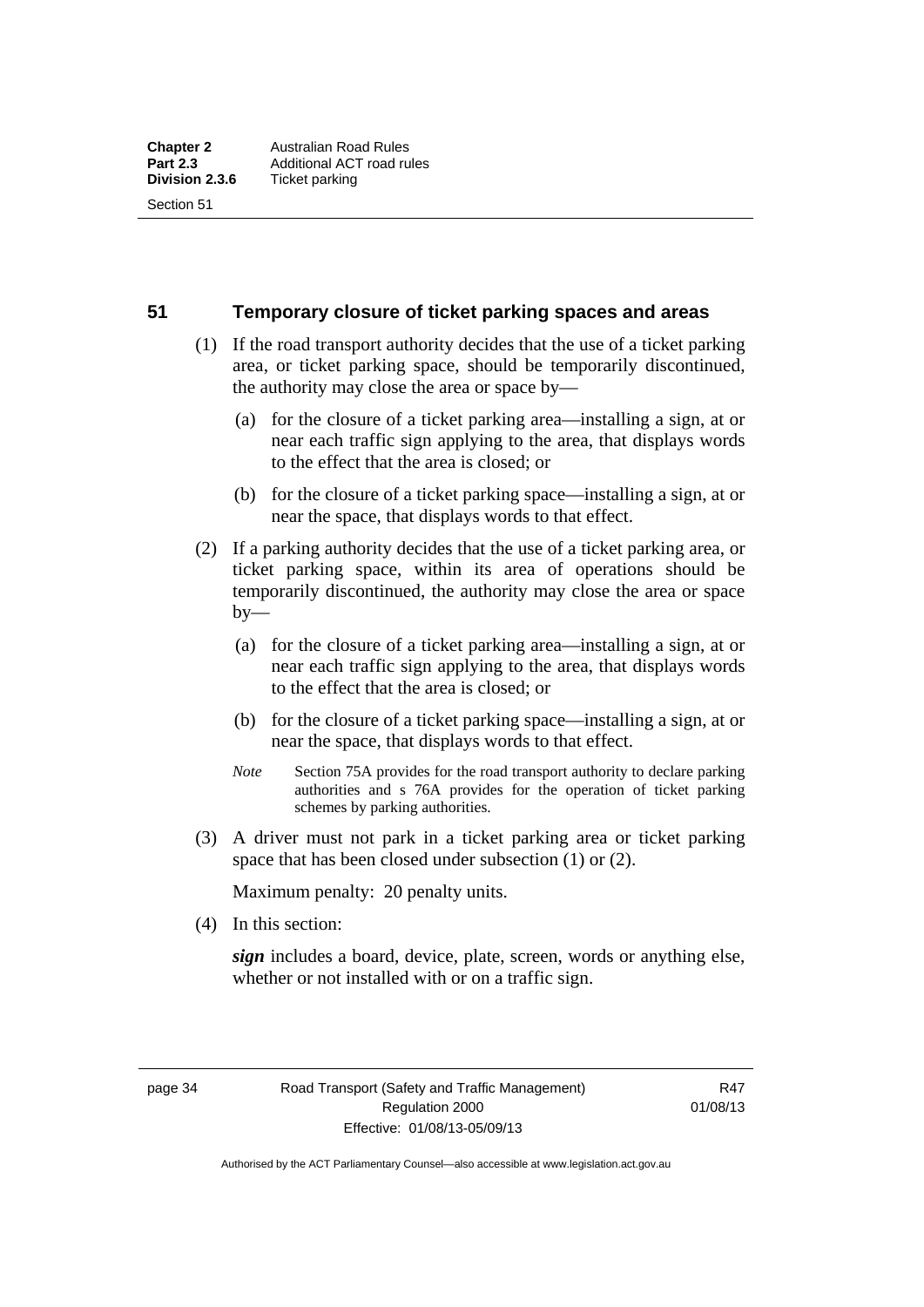#### **52 Use of false or damaged parking tickets etc**

- (1) This section applies in relation to a vehicle that is parked in a ticket parking space within a ticket parking area.
- (2) A person must not display in or on the vehicle—
	- (a) anything resembling a parking ticket that falsely suggests that the relevant parking fee for parking in the space has been paid; or
	- (b) a parking ticket that has been changed, damaged or defaced.

Maximum penalty: 20 penalty units.

 (3) Subsection (2) does not apply if the parking ticket was not changed, damaged or defaced in a material particular.

#### **53 Misuse of parking ticket machines**

A person must not—

- (a) insert in a parking ticket machine anything other than coins, or another means of payment, appropriate for the machine; or
- (b) attach anything (for example, advertising material) to a parking ticket machine.

Maximum penalty: 20 penalty units.

*Note* An example is part of the regulation, is not exhaustive and may extend, but does not limit, the meaning of the provision in which it appears (see [Legislation Act,](http://www.legislation.act.gov.au/a/2001-14) s 126 and s 132).

#### **54 Interfering with parking ticket machines etc**

A person must not—

 (a) do anything that interferes with (or is likely to interfere with) the proper working of a parking ticket machine; or

page 35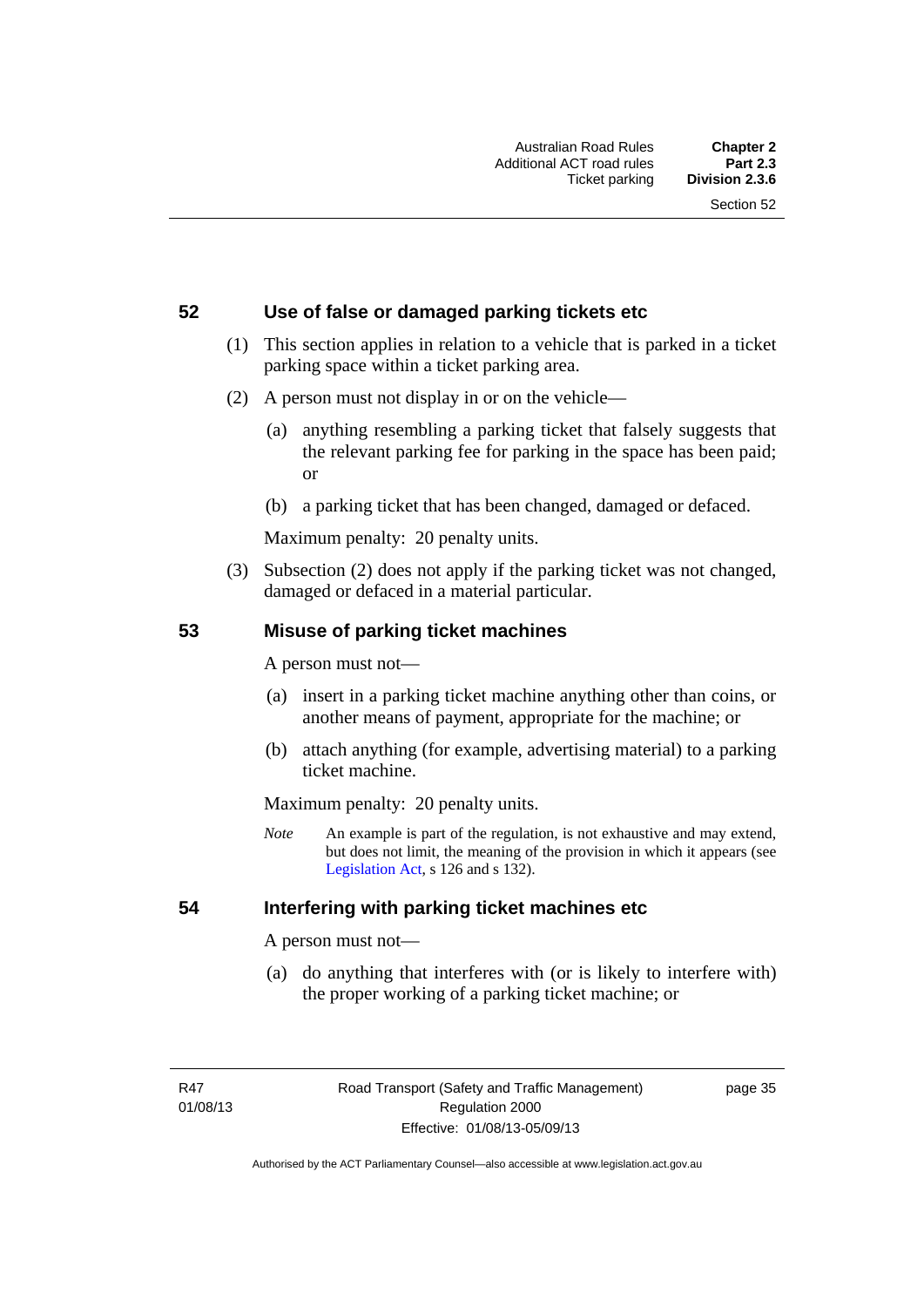Section 55

(b) fraudulently operate a parking ticket machine.

Maximum penalty: 20 penalty units.

#### **55 Interfering with parking tickets**

A person commits an offence if—

- (a) the person removes, changes, damages, defaces or otherwise interferes with a parking ticket that is in or on a vehicle; and
- (b) the vehicle is parked in a ticket parking area; and
- (c) the person is not—
	- (i) the driver of the vehicle; or
	- (ii) the responsible person for the vehicle.

Maximum penalty: 20 penalty units.

# **Division 2.3.7 Other ACT road rules about stopping and parking**

*Note* The [Australian Road Rules](http://www.legislation.act.gov.au//ni/db_37271/default.asp) contains rules about the stopping and parking of vehicles, including the following:

- r 189 (which is about double parking)
- r 203 (which is about stopping in a parking area for people with disabilities)
- r 205 (which is about parking for longer than indicated)
- r 207 (which is about parking where fees are payable)
- r 208 (which is about parallel parking on a road, except in a median strip parking area)
- r 209 (which is about parallel parking in a median strip parking area)
- r 210 (which is about angle parking)
- r 211 (which is about parking in parking bays).

page 36 Road Transport (Safety and Traffic Management) Regulation 2000 Effective: 01/08/13-05/09/13

R47 01/08/13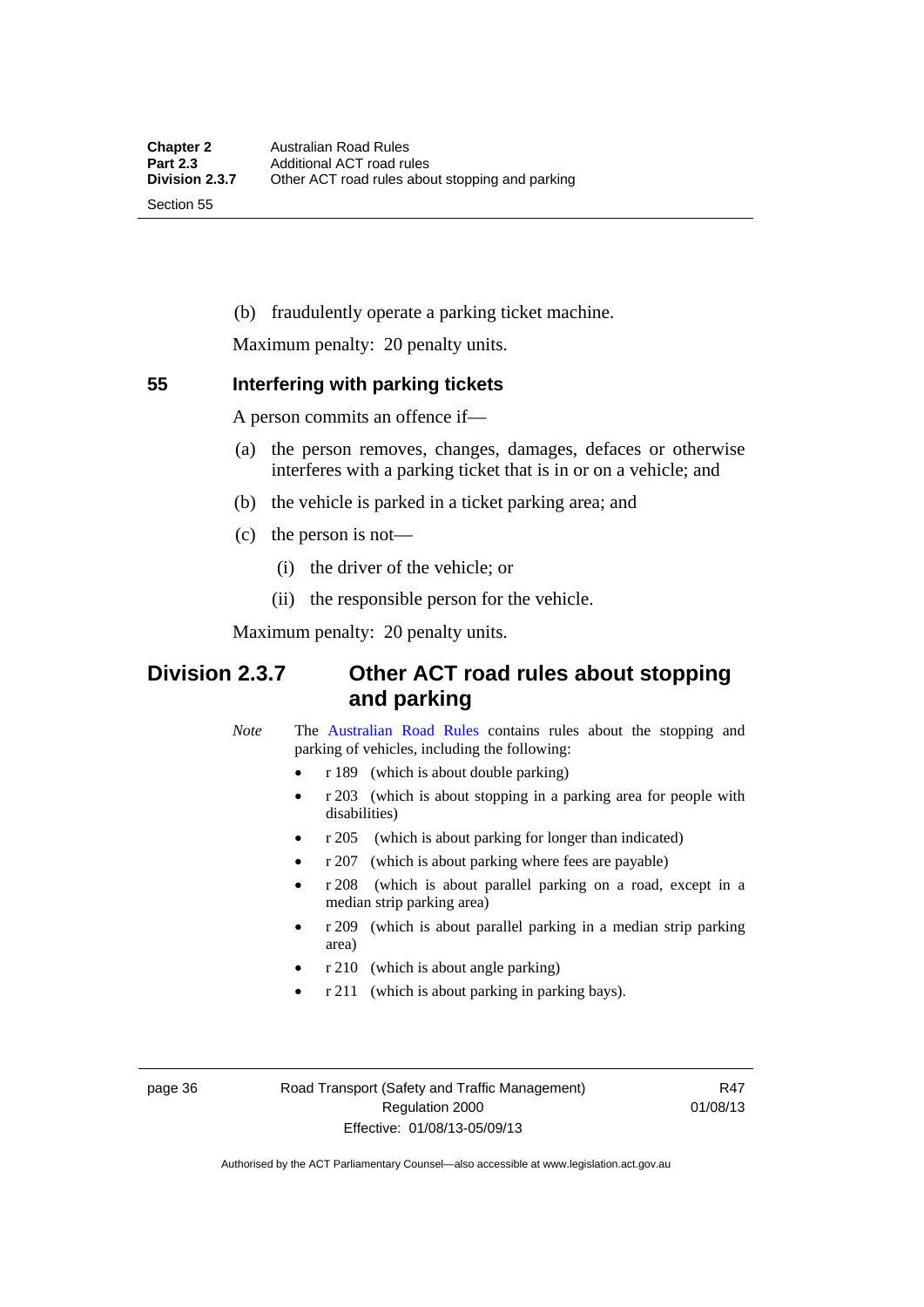## **56 Unauthorised use of parking permits and mobility parking scheme authorities**

 (1) A driver must not display a parking permit in or on the driver's vehicle if the driver is not entitled to do so under the conditions of the permit.

Maximum penalty: 20 penalty units.

 (2) A driver must not display a mobility parking scheme authority in or on the driver's vehicle if the driver is not entitled to do so under the conditions of the authority.

Maximum penalty: 20 penalty units.

#### **56A Interfering with parking permits and mobility parking scheme authorities**

A person commits an offence if—

- (a) the person removes, changes, damages, defaces or otherwise interferes with a parking permit or mobility parking scheme authority that is in or on a vehicle; and
- (b) the person is not—
	- (i) the driver of the vehicle; or
	- (ii) the responsible person for the vehicle; or
	- (iii) the person to whom the permit or authority was issued.

Maximum penalty: 20 penalty units.

## **57A Stopping public buses in bus zones and at bus stops**

- (1) The driver of a public bus must not stop in a bus zone unless the driver—
	- (a) is dropping off, or picking up, passengers; or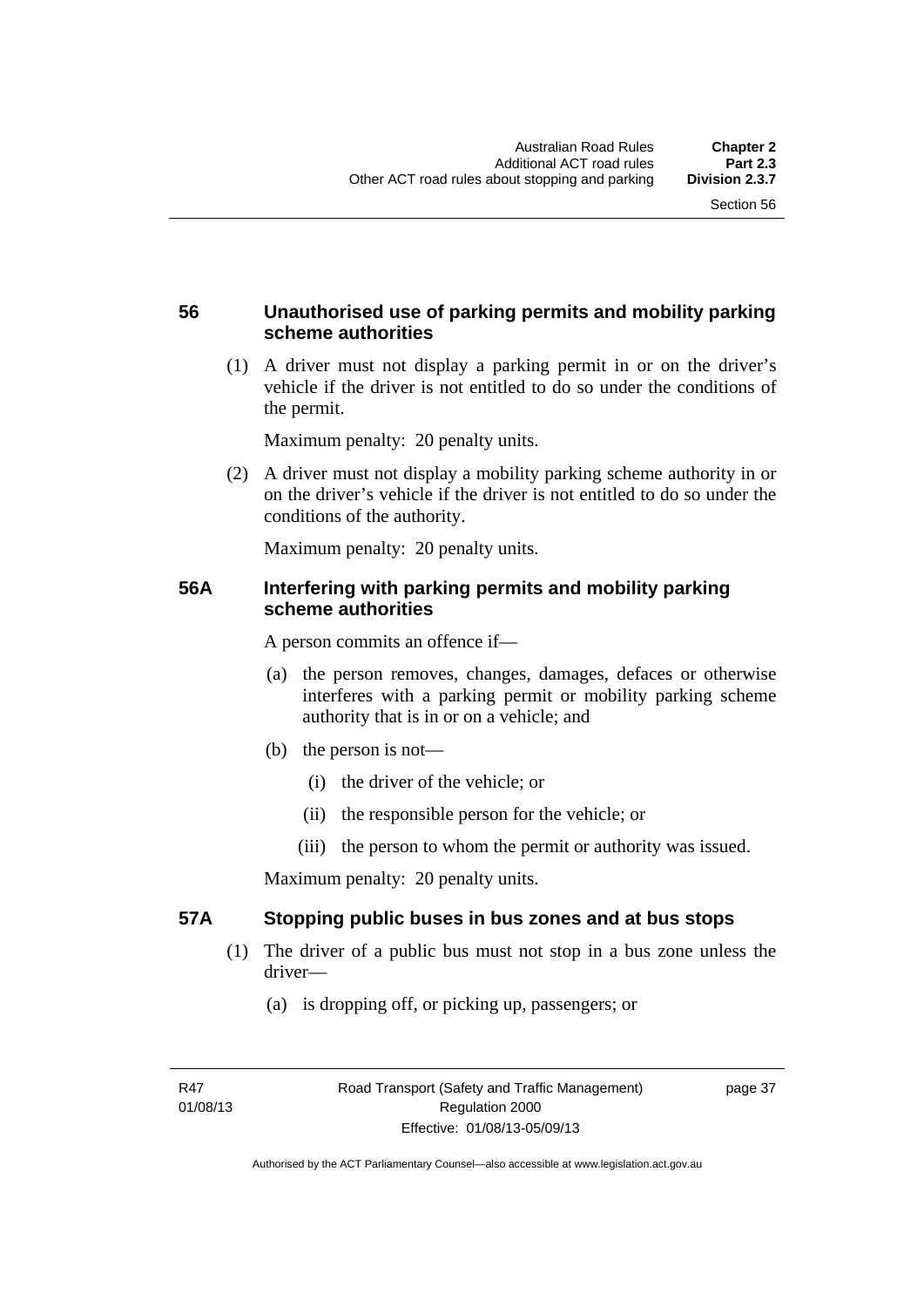Section Stopping

(b) is stopping for a regular route service.

Maximum penalty: 20 penalty units.

 (2) Subsection (1) does not apply to the driver of a public bus that is not permitted to stop in the bus zone by information on or with the *bus zone sign* applying to the bus zone.

*Note* The driver would contravene the [Australian Road Rules,](http://www.legislation.act.gov.au//ni/db_37271/default.asp) r 183.

- (3) The driver of a public bus must not stop at a bus stop, or on the road, within 20m before a sign on the road that indicates the bus stop, and 10m after the sign, unless the driver—
	- (a) stops at a place on a length of road, or in an area, to which a parking control sign applies and the driver is permitted to stop at that place under the [Australian Road Rules;](http://www.legislation.act.gov.au//ni/db_37271/default.asp) or
	- (b) is dropping off, or picking up, passengers; or
	- (c) is stopping for a regular route service.

Maximum penalty: 20 penalty units.

(4) In this section:

*bus stop***—see the Australian Road Rules**, rule 195.

*bus zone*—see the [Australian Road Rules,](http://www.legislation.act.gov.au//ni/db_37271/default.asp) rule 183.

*bus zone sign*—see the [Australian Road Rules,](http://www.legislation.act.gov.au//ni/db_37271/default.asp) schedule 2, schedule 3, rule 314, rule 315 and rule 316.

*regular route service*—see the *[Road Transport \(Public Passenger](http://www.legislation.act.gov.au/a/2001-62)  [Services\) Act 2001](http://www.legislation.act.gov.au/a/2001-62)*, section 12 (What is a regular route service?).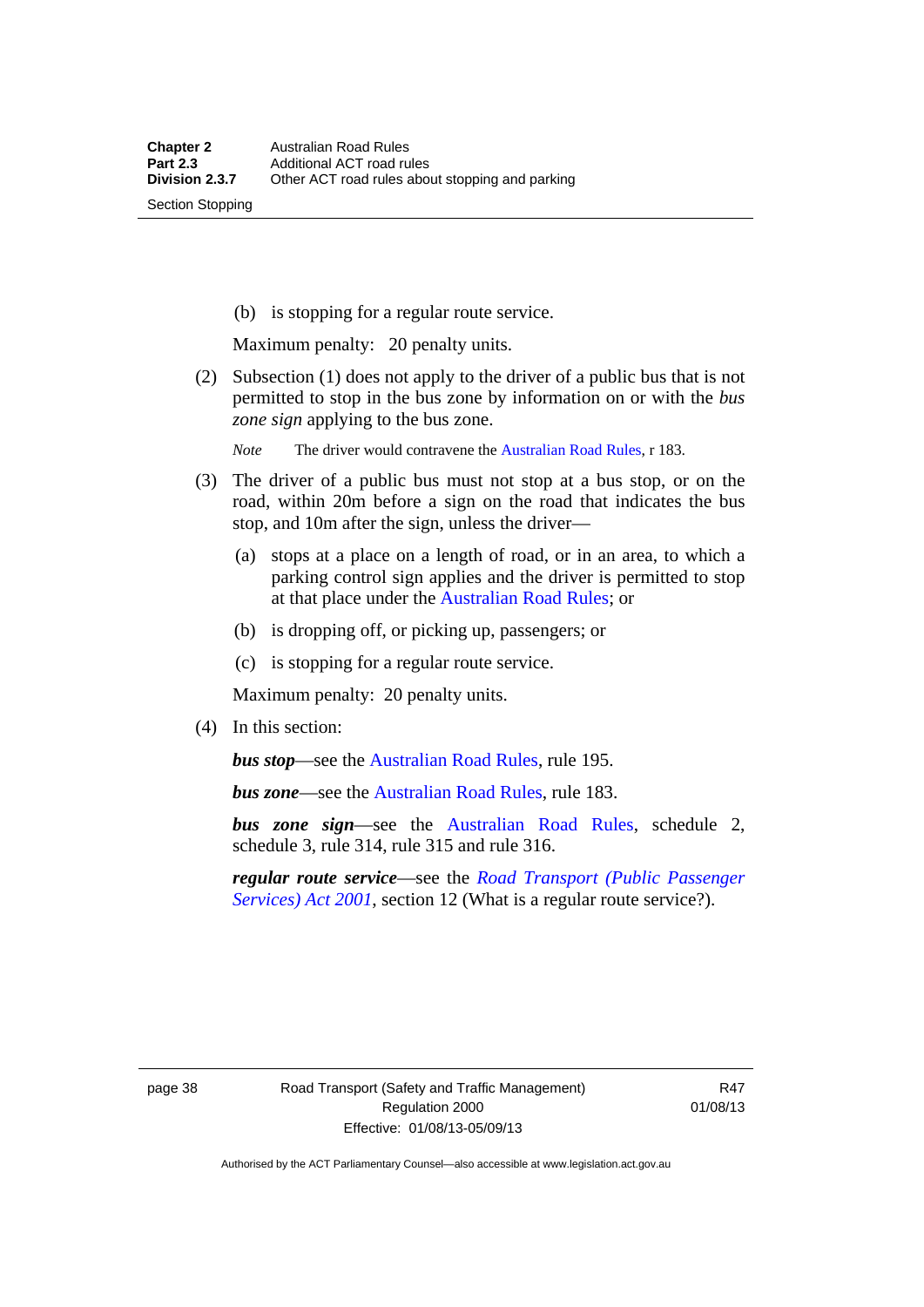### **58 Stopping in an emergency etc or to comply with another law**

(1) In this section:

*stopping or parking provision of this chapter* means a provision of the following divisions:

- (a) division 2.3.5 (Metered parking);
- (b) division 2.3.6 (Ticket parking);
- (c) division 2.3.7 (Other ACT road rules about stopping and parking).
- (2) A stopping or parking provision of this chapter does not apply to a driver if—
	- (a) the driver stops at a particular place, or in a particular way, to avoid a collision, and the driver stops for no longer than is necessary to avoid the collision; or
	- (b) the driver stops at a particular place, or in a particular way, because the driver's vehicle is disabled, and the driver stops for no longer than is necessary for the vehicle to be moved safely to a place where the driver is permitted to park the vehicle under the [Australian Road Rules](http://www.legislation.act.gov.au//ni/db_37271/default.asp) and a stopping or parking provision of this chapter; or
	- (c) the driver stops at a particular place, or in a particular way, to deal with a medical or other emergency, and the driver stops for no longer than is necessary in the circumstances; or
	- (d) the driver stops at a particular place, or in a particular way, because the condition of the driver, a passenger, or the driver's vehicle makes it necessary for the driver to stop in the interests of safety, and the driver stops for no longer than is necessary in the circumstances; or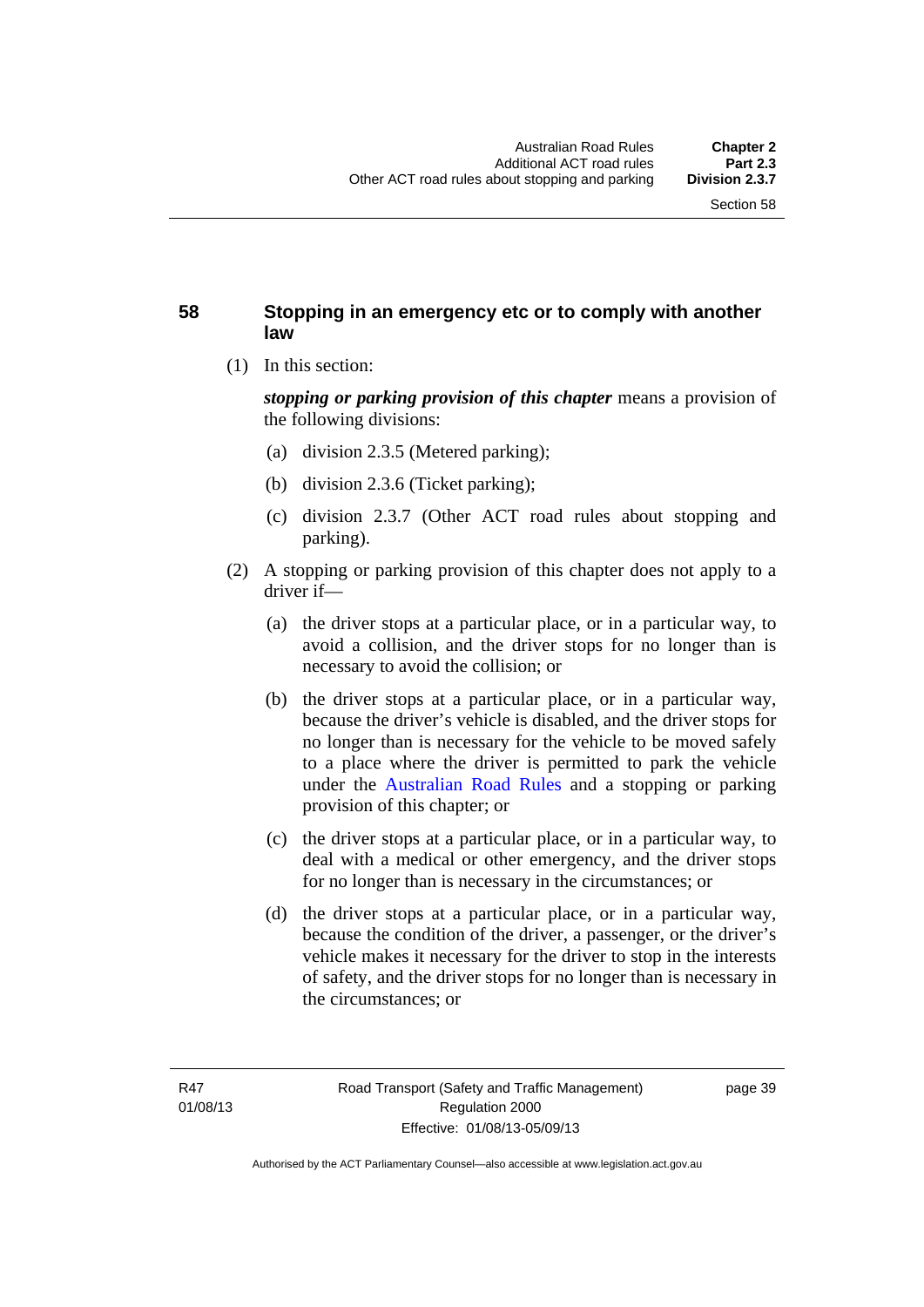Section 60

 (e) the driver stops at a particular place, or in a particular way, to comply with a provision of the [Australian Road Rules](http://www.legislation.act.gov.au//ni/db_37271/default.asp) or a provision of another law, and the driver stops for no longer than is necessary to comply with the provision.

# **Division 2.3.8 Other ACT road rules**

#### **60 Interrupting funeral processions etc**

A driver must not interfere with, or interrupt, the free passage of—

- (a) a funeral procession or any other lawful procession; or
- (b) any vehicle or person forming part of a procession mentioned in paragraph (a).

Maximum penalty: 20 penalty units.

#### **61 Driving on roads closed to traffic**

A person must not drive a vehicle on a road that is closed to traffic under the [Act](http://www.legislation.act.gov.au/a/1999-80/default.asp), section 30.

Maximum penalty: 20 penalty units.

#### **62 Use of wheeled recreational devices and wheeled toys on roads**

 (1) A person must not travel in or on a wheeled recreational device or wheeled toy on a road while it is attached to another vehicle.

Maximum penalty: 20 penalty units.

 (2) A person travelling in or on a wheeled recreational device or wheeled toy on a road must not permit it to be drawn by another vehicle.

Maximum penalty: 20 penalty units.

page 40 Road Transport (Safety and Traffic Management) Regulation 2000 Effective: 01/08/13-05/09/13

R47 01/08/13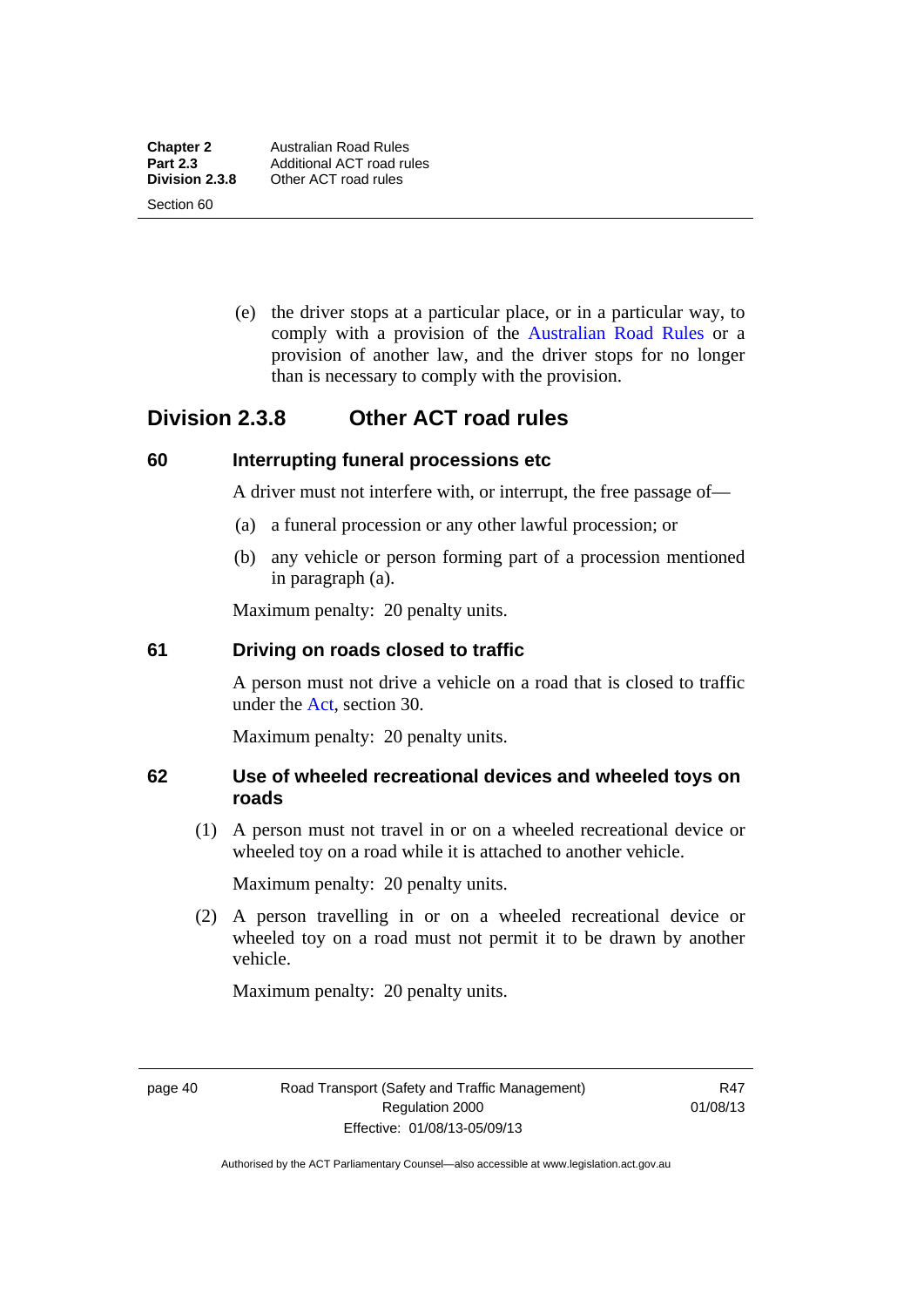(3) A person must not travel in or on a wheeled recreational device or wheeled toy on a road if anyone travelling in or on it is completely or partly assisted in propelling it by means other than human power or gravity.

Maximum penalty: 20 penalty units.

R47 01/08/13 Road Transport (Safety and Traffic Management) Regulation 2000 Effective: 01/08/13-05/09/13

page 41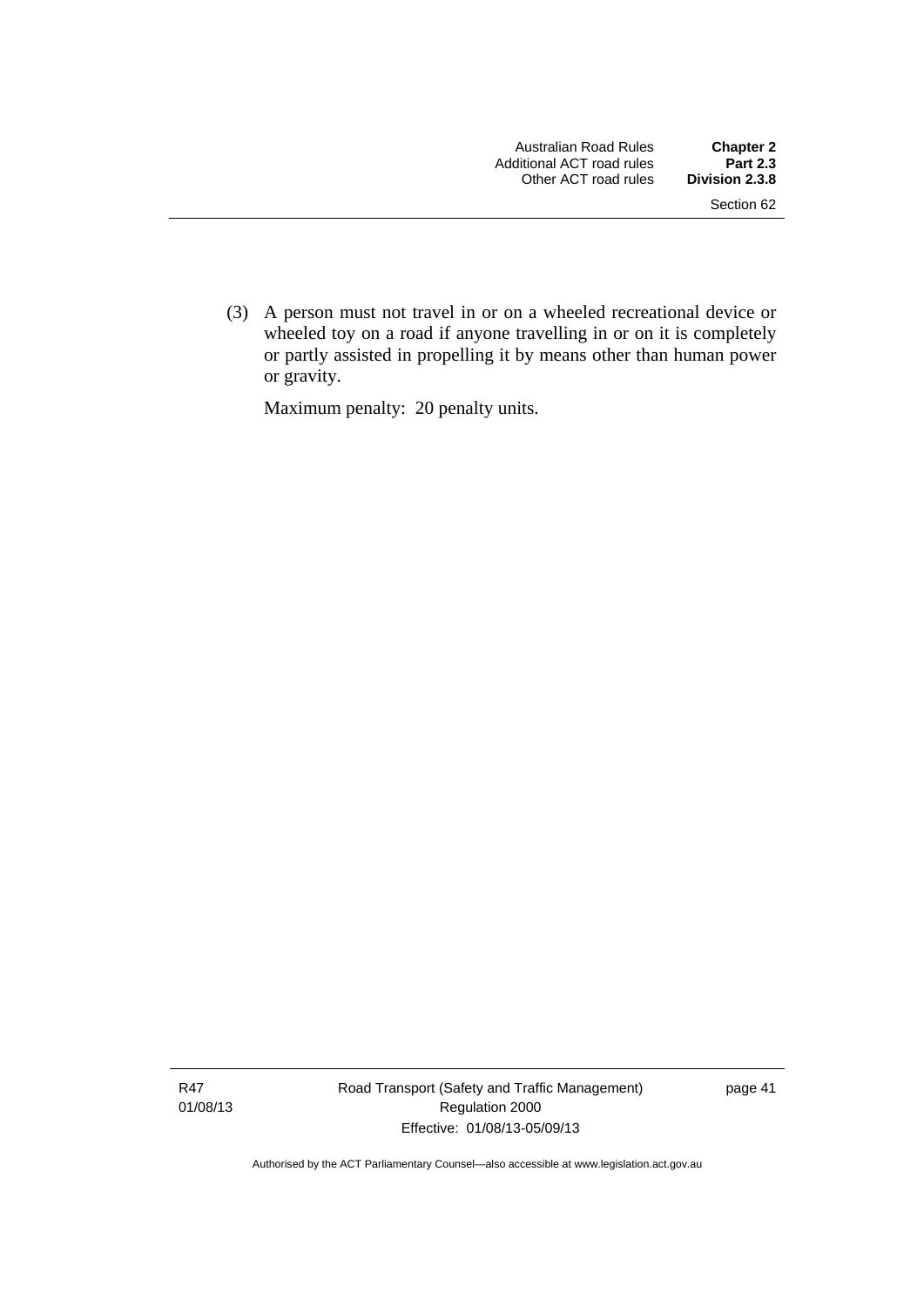# **Part 2.4 Other provisions**

#### **63 Devices that are prescribed traffic control devices—Act, dict, def** *prescribed traffic control device*

The following things are prescribed traffic control devices:

- (a) any traffic control device that has effect for the [Australian](http://www.legislation.act.gov.au//ni/db_37271/default.asp)  [Road Rules](http://www.legislation.act.gov.au//ni/db_37271/default.asp) under the [Australian Road Rules](http://www.legislation.act.gov.au//ni/db_37271/default.asp), rule 315;
- (b) any traffic-related item that has effect for the [Australian Road](http://www.legislation.act.gov.au//ni/db_37271/default.asp)  [Rules](http://www.legislation.act.gov.au//ni/db_37271/default.asp) under the [Australian Road Rules,](http://www.legislation.act.gov.au//ni/db_37271/default.asp) rule 319;
- (c) any pay parking device, pay parking sign and parking meter hood;
- (d) any device, plate, screen, words or anything else on or with anything mentioned in paragraph (a), (b) or (c).

#### **64 Preventing prescribed traffic control devices being clearly visible**

 (1) A person must not (except with the approval of the road transport authority) place anything in a position that prevents, or is likely to prevent, a prescribed traffic control device from being clearly visible to the road users to whom it is intended to apply.

Maximum penalty: 20 penalty units.

- *Note* The [Act](http://www.legislation.act.gov.au/a/1999-80/default.asp), s 19 (1) also makes it an offence for a person to install or display (or interfere, change or remove) a prescribed traffic control device without appropriate authority.
- (2) The road transport authority, a police officer or an authorised person—
	- (a) may, orally or in writing, direct a person who has contravened subsection (1) by placing something to remove the thing within a stated reasonable time; or

page 42 Road Transport (Safety and Traffic Management) Regulation 2000 Effective: 01/08/13-05/09/13

R47 01/08/13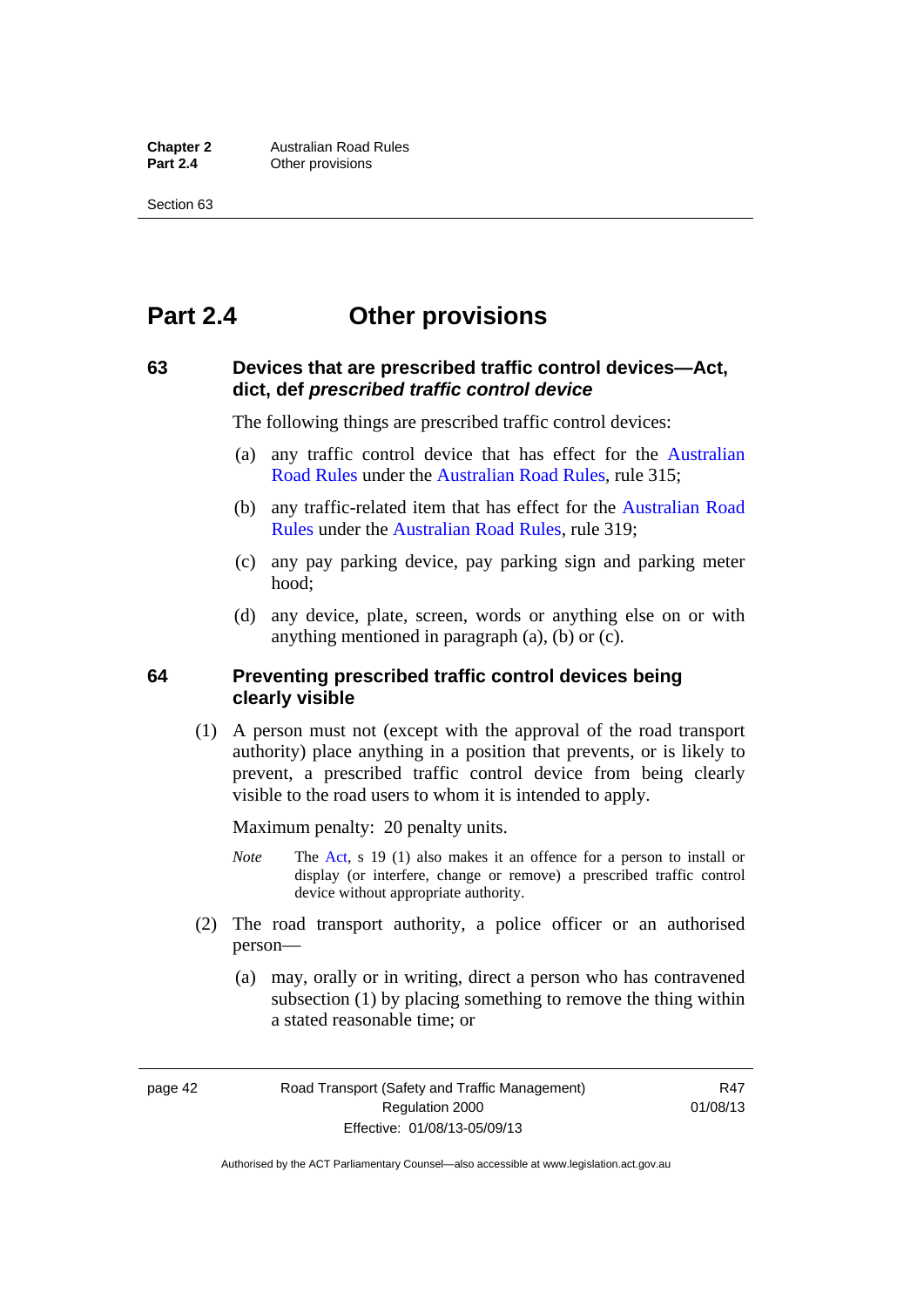- (b) may remove the thing.
- (3) If a person is given a direction under subsection (2) (a), the person must comply with the direction.

Maximum penalty: 20 penalty units.

#### **65 Use of** *do not overtake turning vehicle sign*

A person must not drive a motor vehicle or combination displaying a *do not overtake turning vehicle sign* unless the motor vehicle or combination, together with any load or projection, is at least 7.5m long.

Maximum penalty: 20 penalty units.

#### **66 Approvals etc by road transport authority**

- (1) For the [Australian Road Rules](http://www.legislation.act.gov.au//ni/db_37271/default.asp) and this regulation, the road transport authority may—
	- (a) approve a protective helmet for bicycle riders as an approved bicycle helmet; or
	- (b) approve a booster seat as an approved booster seat; or
	- (c) approve a child restraint as an approved child restraint; or
	- (d) approve a child safety harness as an approved child safety harness; or
	- (e) approve a protective helmet for motorbike riders as an approved motorbike helmet; or
	- (f) approve a canopy, cage or other device fitted to a vehicle; or
	- (g) declare a person to be an emergency worker.
- (2) An approval or declaration is a disallowable instrument.
	- *Note* A disallowable instrument must be notified, and presented to the Legislative Assembly, under the [Legislation Act.](http://www.legislation.act.gov.au/a/2001-14)

page 43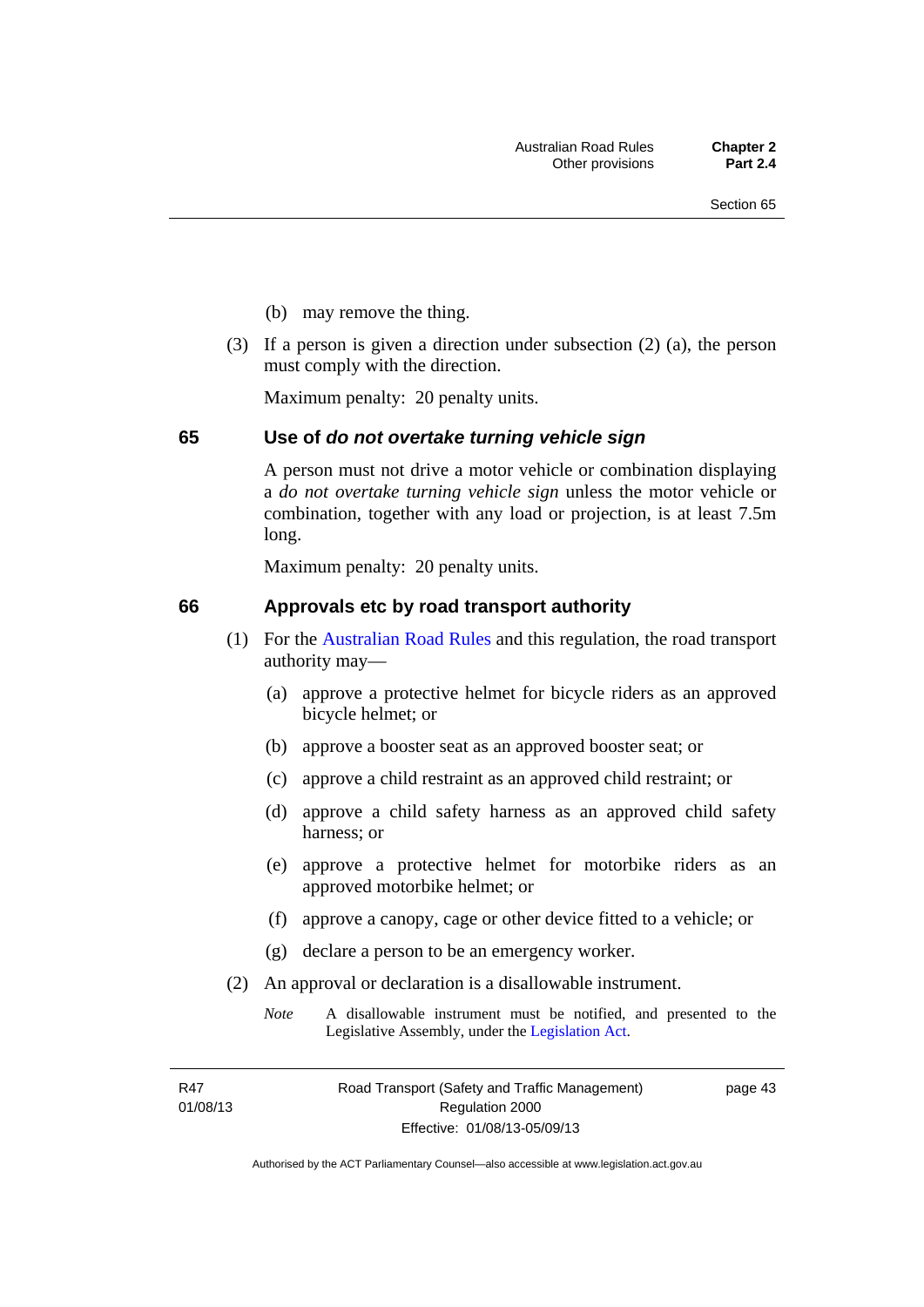#### **67 Exemption from requirement about riding on motorbikes**

The road transport authority may, for the purpose of allowing a sporting or similar event to be filmed, exempt a person from the [Australian Road Rules](http://www.legislation.act.gov.au//ni/db_37271/default.asp), rule 271 (2) to the extent that it requires the person to face forward while being carried as a passenger on a motorbike.

#### **68 Defence of complying with direction of police officer or authorised person**

- (1) It is a defence to a prosecution of a person for an offence against a provision of this chapter if, at the time of the offence, the person was obeying a direction given to the person under the [Australian](http://www.legislation.act.gov.au//ni/db_37271/default.asp)  [Road Rules,](http://www.legislation.act.gov.au//ni/db_37271/default.asp) rule 304 (1).
- (2) To remove any doubt, it is declared that a person must obey a direction given to the person under the [Australian Road Rules](http://www.legislation.act.gov.au//ni/db_37271/default.asp), rule 304 (1), whether or not the person may contravene a provision of this chapter by obeying the direction.

#### **69 Exemption for driver of police vehicle—generally—Act, s 35**

- (1) An exemption provision does not apply to the driver of a police vehicle if—
	- (a) in the circumstances—
		- (i) the driver is taking reasonable care; and
		- (ii) it is reasonable that the provision should not apply, having regard to the road and traffic conditions at the time; and
	- (b) if the vehicle is a motor vehicle that is moving—the vehicle is displaying a blue or red flashing light or sounding an alarm.
	- *Note* This section also applies to a rider of a police motorbike (see *[Road](http://www.legislation.act.gov.au/a/1999-77)  [Transport \(General\) Act 1999](http://www.legislation.act.gov.au/a/1999-77)*, dict defs *drive*, *driver*, *ride* and *vehicle*).

page 44 Road Transport (Safety and Traffic Management) Regulation 2000 Effective: 01/08/13-05/09/13

R47 01/08/13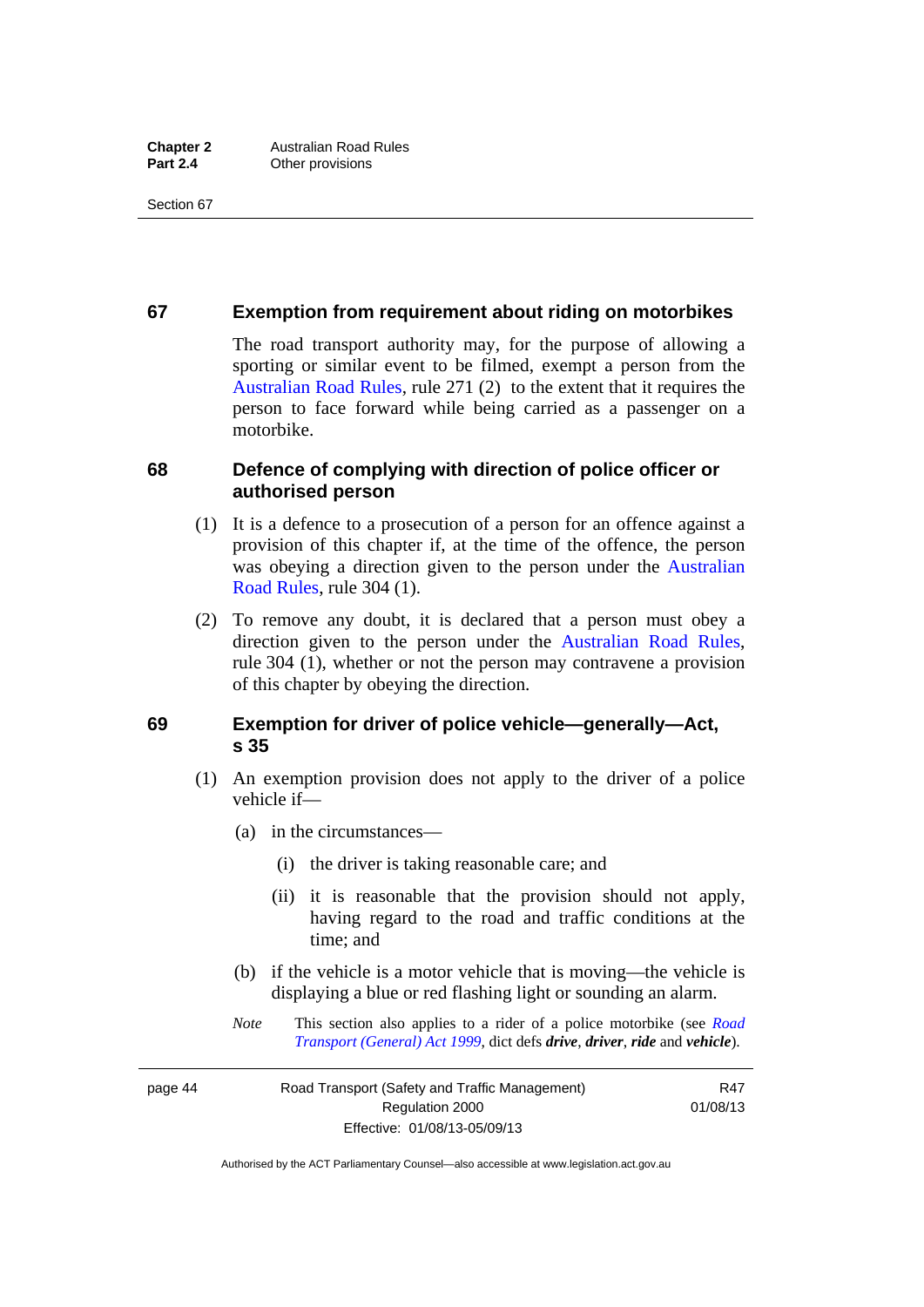- (2) Subsection (1) (b) does not apply to the driver if, in the circumstances, it is reasonable—
	- (a) not to display the light or sound the alarm; or
	- (b) for the vehicle not to be fitted or equipped with a blue or red flashing light or an alarm.
- (3) In this section:

#### *exemption provision* means—

- (a) the [Act](http://www.legislation.act.gov.au/a/1999-80/default.asp), section 5B (Burnouts and other prohibited conduct); or
- (b) the [Act](http://www.legislation.act.gov.au/a/1999-80/default.asp), section 7 (Furious, reckless or dangerous driving), to the extent the section relates to furious or dangerous driving; or
- (c) part 2.1 (Incorporation into ACT law); or
- (d) part 2.2 (How the [Australian Road Rules](http://www.legislation.act.gov.au//ni/db_37271/default.asp) are incorporated); or
- (e) part 2.3 (Additional ACT road rules).

#### **69A Exemption for driver of police vehicle—training and assessment**

- (1) An exemption provision does not apply to the driver of a police vehicle if—
	- (a) the driver is doing police driver training or police driver assessment; and
	- (b) in the circumstances—
		- (i) the driver is taking reasonable care; and
		- (ii) it is reasonable that the provision should not apply, having regard to the road and traffic conditions at the time; and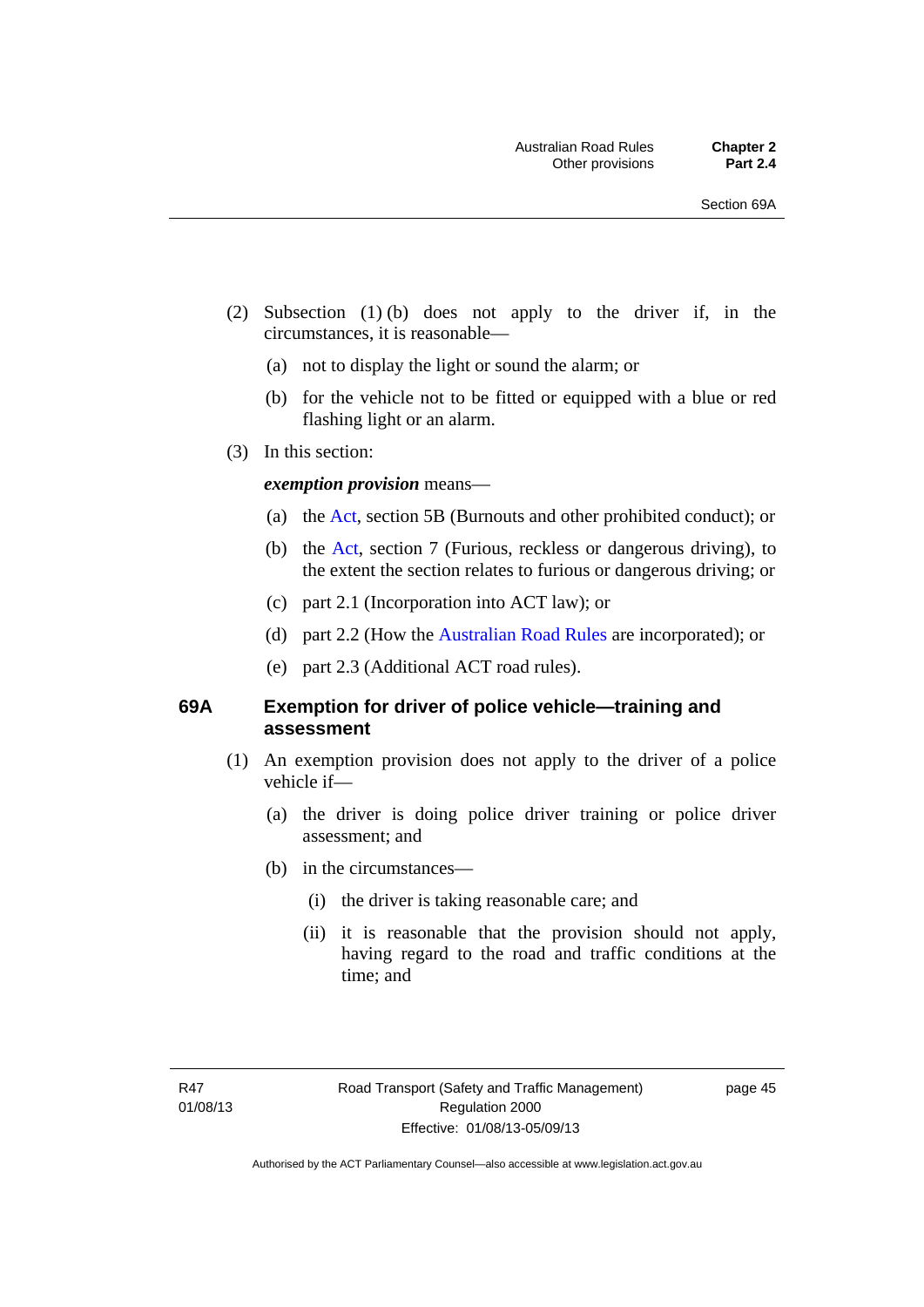- (c) if the vehicle is a motor vehicle that is moving—the vehicle is displaying a blue or red flashing light or sounding an alarm.
- *Note* This section also applies to a rider of a police motorbike (see *[Road](http://www.legislation.act.gov.au/a/1999-77)  [Transport \(General\) Act 1999](http://www.legislation.act.gov.au/a/1999-77)*, dict defs *drive*, *driver*, *ride* and *vehicle*).
- (2) Subsection (1) (c) does not apply to the driver if, in the circumstances, it is reasonable—
	- (a) not to display the light or sound the alarm; or
	- (b) for the vehicle not to be fitted or equipped with a blue or red flashing light or an alarm.
- (3) In this section:

*AFP* means the Australian Federal Police.

*exemption provision* means—

- (a) the [Act,](http://www.legislation.act.gov.au/a/1999-80/default.asp) section 5B (Burnouts and other prohibited conduct); or
- (b) the [Act](http://www.legislation.act.gov.au/a/1999-80/default.asp), section 7 (Furious, reckless or dangerous driving), to the extent the section relates to furious or dangerous driving; or
- (c) part 2.1 (Incorporation into ACT law); or
- (d) part 2.2 (How the [Australian Road Rules](http://www.legislation.act.gov.au//ni/db_37271/default.asp) are incorporated); or
- (e) part 2.3 (Additional ACT road rules).

*police driver assessment* means an assessment conducted by an AFP employee or contractor of a police officer's ability to drive a police vehicle in the exercise of the police officer's functions as a police officer.

*police driver training* means training provided by the AFP, or an AFP contractor, that teaches a police officer how to drive a police vehicle for the purpose of the exercise of the police officer's functions as a police officer.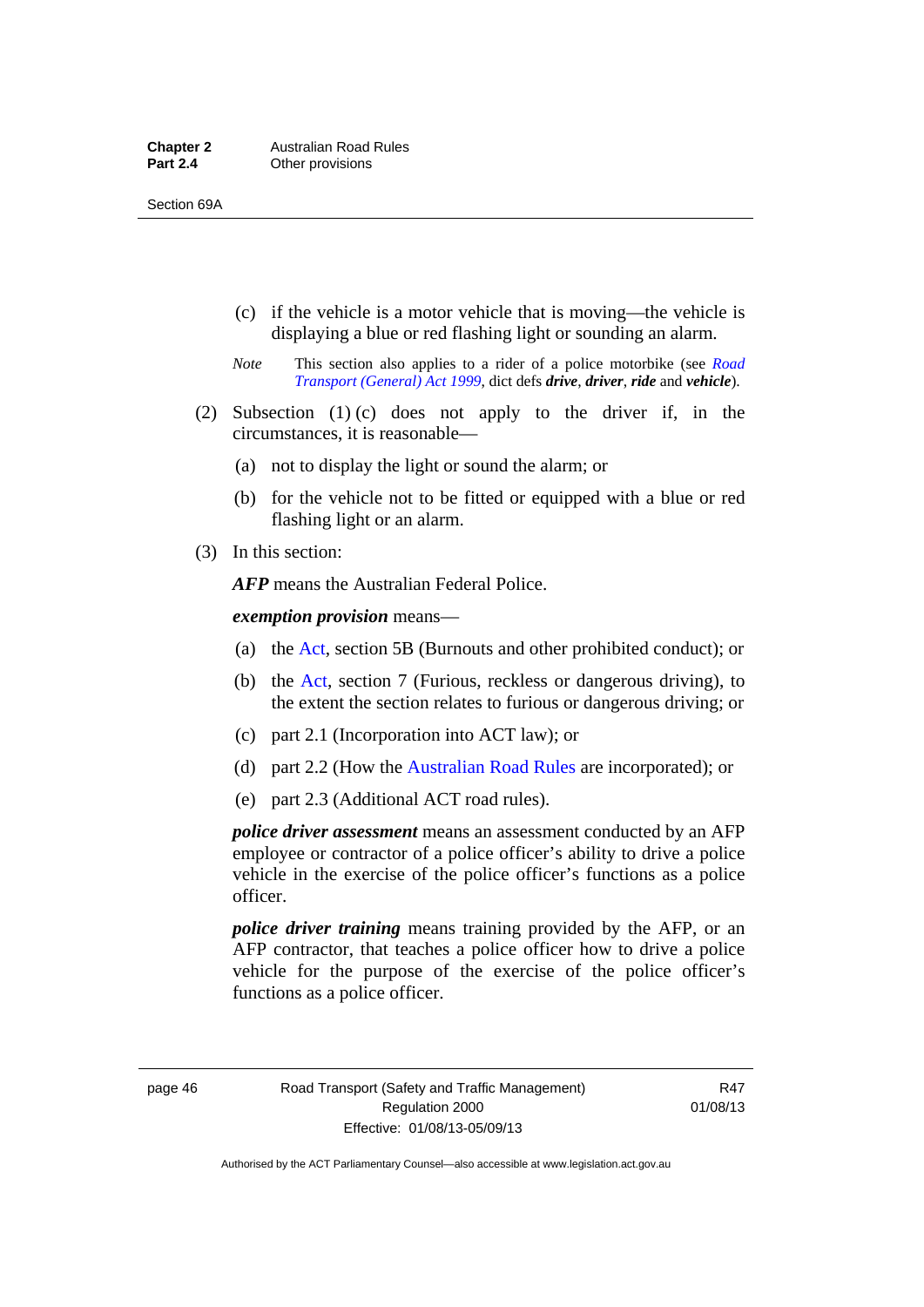### **70 Exemption for driver of emergency vehicles**

A provision of this chapter does not apply to the driver of an emergency vehicle if—

- (a) in the circumstances—
	- (i) the driver is taking reasonable care; and
	- (ii) it is reasonable that the provision should not apply; and
- (b) if the vehicle is a motor vehicle that is moving—the vehicle is displaying a blue or red flashing light or sounding an alarm.

### **71 Stopping and parking exemption for police and emergency vehicles and authorised people**

(1) In this section:

#### *stopping or parking provision of this chapter*—see section 58 (1).

- (2) A stopping or parking provision of this chapter does not apply to the driver of a police vehicle or emergency vehicle if, in the circumstances—
	- (a) the driver is taking reasonable care; and
	- (b) it is reasonable that the provision should not apply.
- (3) A stopping or parking provision of this chapter does not apply to an authorised person who is driving a vehicle in the course of the person's duty as an authorised person if, in the circumstances—
	- (a) the person is taking reasonable care; and
	- (b) it is reasonable that the provision should not apply.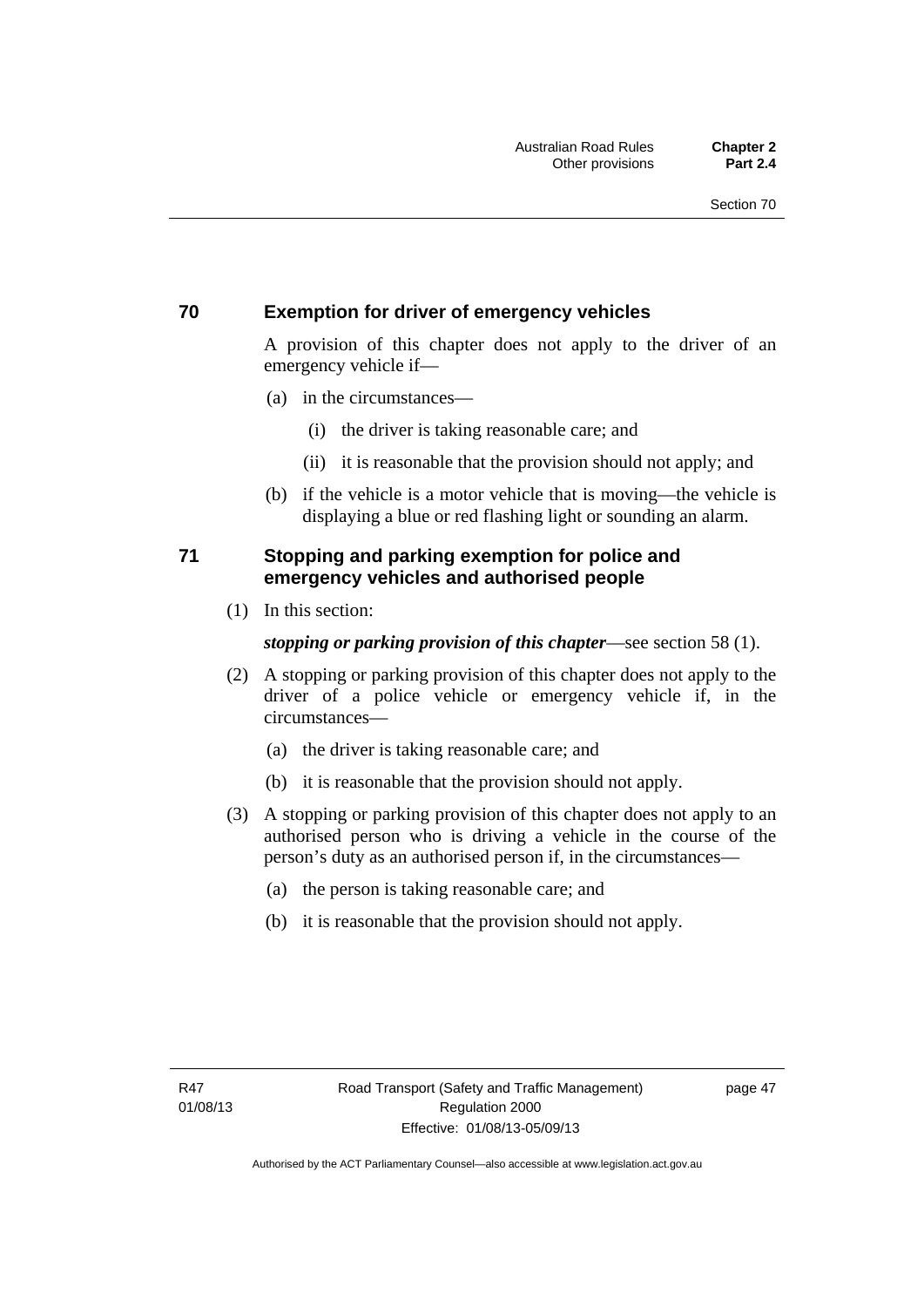# **Chapter 3 Parking**

# **Part 3.1 Parking schemes**

# **Division 3.1.1 Metered parking schemes**

#### **72 Metered parking schemes**

- (1) The road transport authority may establish and operate metered parking schemes for any length of road or area.
- (2) For a metered parking scheme, the road transport authority—
	- (a) may set aside metered parking spaces; and
	- (b) may install parking meters for the payment of fees for metered parking spaces.

## **73 Metered parking areas**

- (1) The road transport authority may set aside a length of road or area as a metered parking area.
- (2) A metered parking area must be designated by metered parking signs.

## **74 Parking meters**

- (1) A parking meter must be installed at the space to which it applies or, if a parking meter applies to 2 or more spaces, close to the spaces.
- (2) The parking meter applying to a metered parking space must show or be capable of showing the fees fixed for the space under this division.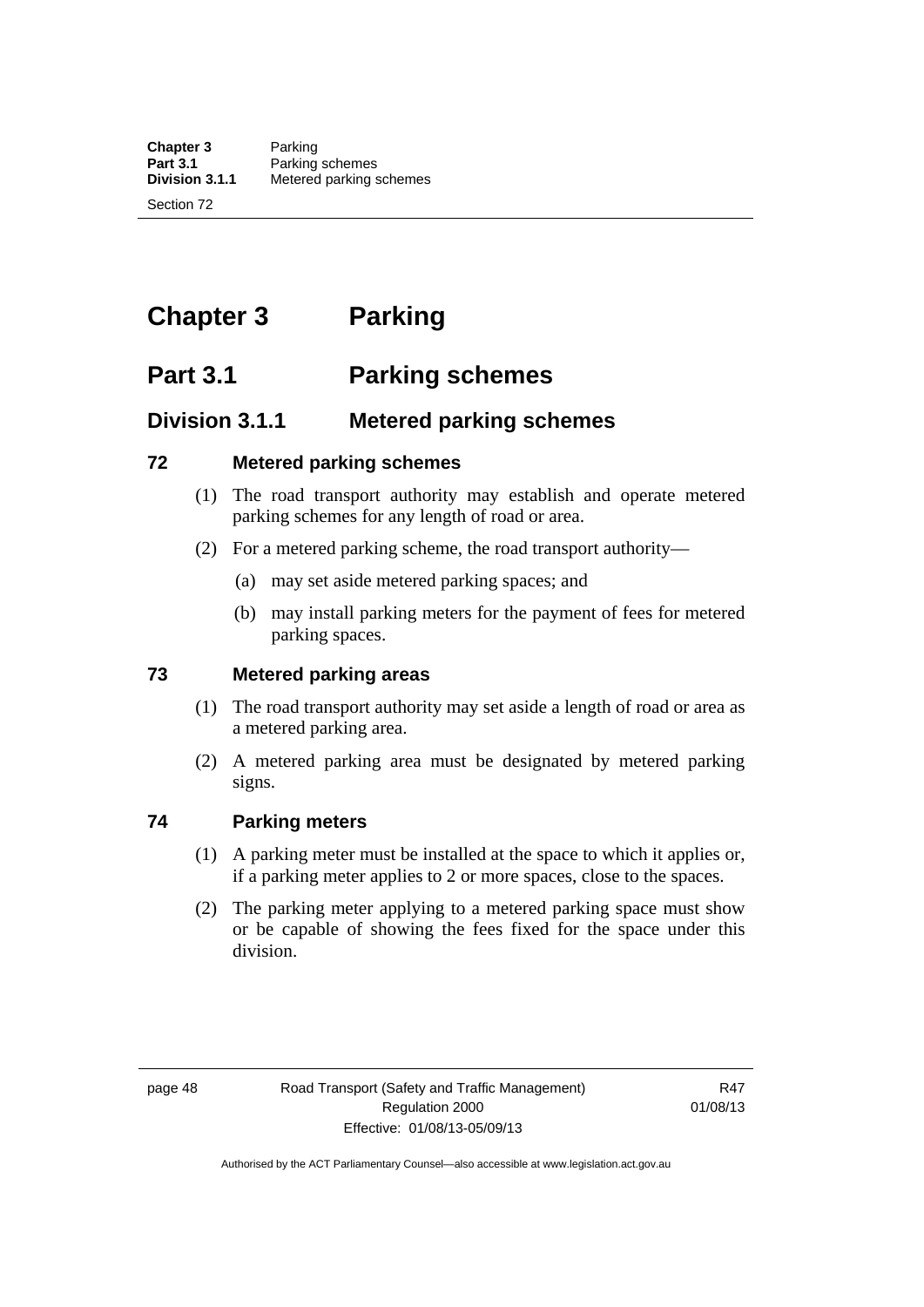- (3) A parking meter must clearly show, or be capable of clearly showing, whether the relevant parking fee for the parking of a vehicle in the metered parking space or spaces to which it applies has been paid.
- (4) A multi-space parking meter must also identify each metered parking space by its number.

#### **75 Metered parking spaces**

- (1) A metered parking space must be designated by a road marking.
- (2) For a metered parking space to which a multi-space parking meter applies, the number for the space and an arrow indicating the direction of the meter must be marked in or adjacent to the space.

## **Division 3.1.2 Ticket parking schemes**

*Note* The [Australian Road Rules](http://www.legislation.act.gov.au//ni/db_37271/default.asp), r 207 (2) provides that a driver who parks in a ticket parking area must pay the fee and obey the instructions on the ticket. See also s 16.

### **75A Parking authorities**

- (1) A person may apply to the road transport authority to be a parking authority for a stated area.
- (2) The road transport authority may declare the person to be a parking authority for a stated area (the *area of operations*).
	- *Note* The power to make the declaration includes the power to amend or repeal it (see [Legislation Act,](http://www.legislation.act.gov.au/a/2001-14) s 46).
- (3) The declaration is a disallowable instrument.
	- *Note* A disallowable instrument must be notified, and presented to the Legislative Assembly, under the [Legislation Act.](http://www.legislation.act.gov.au/a/2001-14)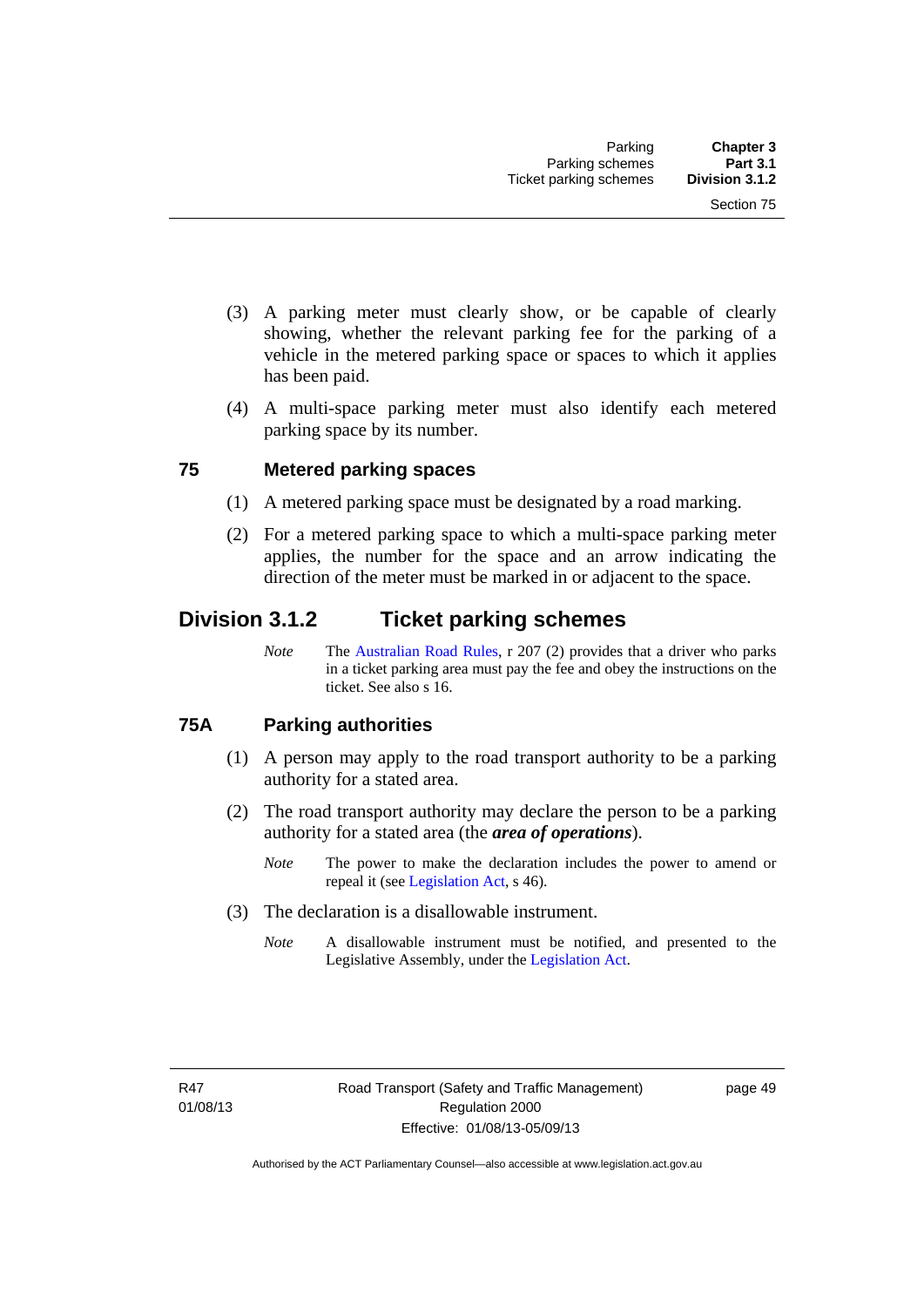### **75B Parking authority guidelines**

- (1) The road transport authority must establish guidelines for section 76A (the *parking authority guidelines*).
- (2) The parking authority guidelines are a disallowable instrument.
	- *Note* A disallowable instrument must be notified, and presented to the Legislative Assembly, under the [Legislation Act.](http://www.legislation.act.gov.au/a/2001-14)
- (3) A parking authority is not entitled to provide, or charge for, parking in a ticket parking area if the parking authority does not comply with the parking authority guidelines.
- (4) A parking authority is taken to comply with the parking authority guidelines until the contrary is proved.

#### **76 Ticket parking schemes—road transport authority**

- (1) The road transport authority may establish and operate a ticket parking scheme for any length of road or area.
- (2) For a ticket parking scheme, the road transport authority—
	- (a) may set aside a length of road or area as a ticket parking area; and
	- (b) may adopt the ways of, and schemes for, payment of the fees the authority considers appropriate; and
	- (c) may install pay parking devices.

#### **76A Ticket parking schemes—parking authorities**

(1) A parking authority may, in accordance with the parking authority guidelines, establish and operate a ticket parking scheme for any length of road or area within its area of operations.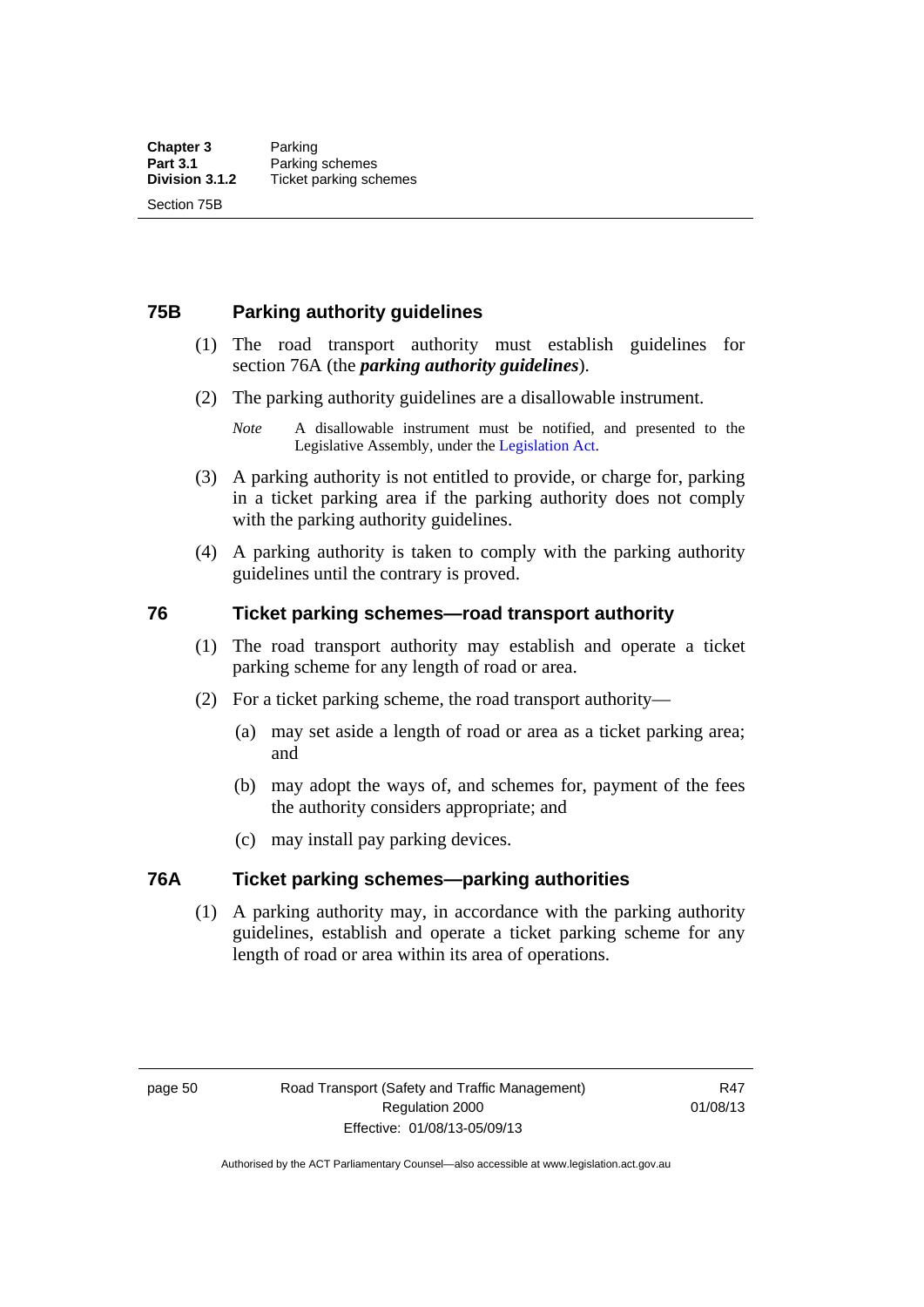- (2) For a ticket parking scheme, the parking authority may, in accordance with the parking authority guidelines—
	- (a) set aside a length of road or area within its area of operations as a ticket parking area; and
	- (b) fix fees for the parking of vehicles in the area; and
	- (c) adopt the ways of, and schemes for, payment of the fees the authority considers appropriate; and
	- (d) install pay parking devices.
	- *Note* Section 75A provides for the road transport authority to declare parking authorities and s 75B provides for parking authority guidelines.

#### **77 Ticket parking areas**

- (1) A ticket parking area must be designated by ticket parking signs.
- (2) A ticket parking area is taken to include only such lengths of road and areas to which ticket parking signs apply as are lawfully available, apart from this division, for the parking of vehicles.

#### **78 Ticket parking spaces**

A ticket parking area may be divided into ticket parking spaces, of a size suitable for parking a single vehicle, by a road marking.

#### **79 Ticket machines**

The ticket machine for a ticket parking area must show or be capable of showing the fees fixed for the area under this division.

#### **80 Parking tickets**

- (1) The following information must be printed on a parking ticket:
	- (a) the expiry date (expressed as the day of the month, the month and the year);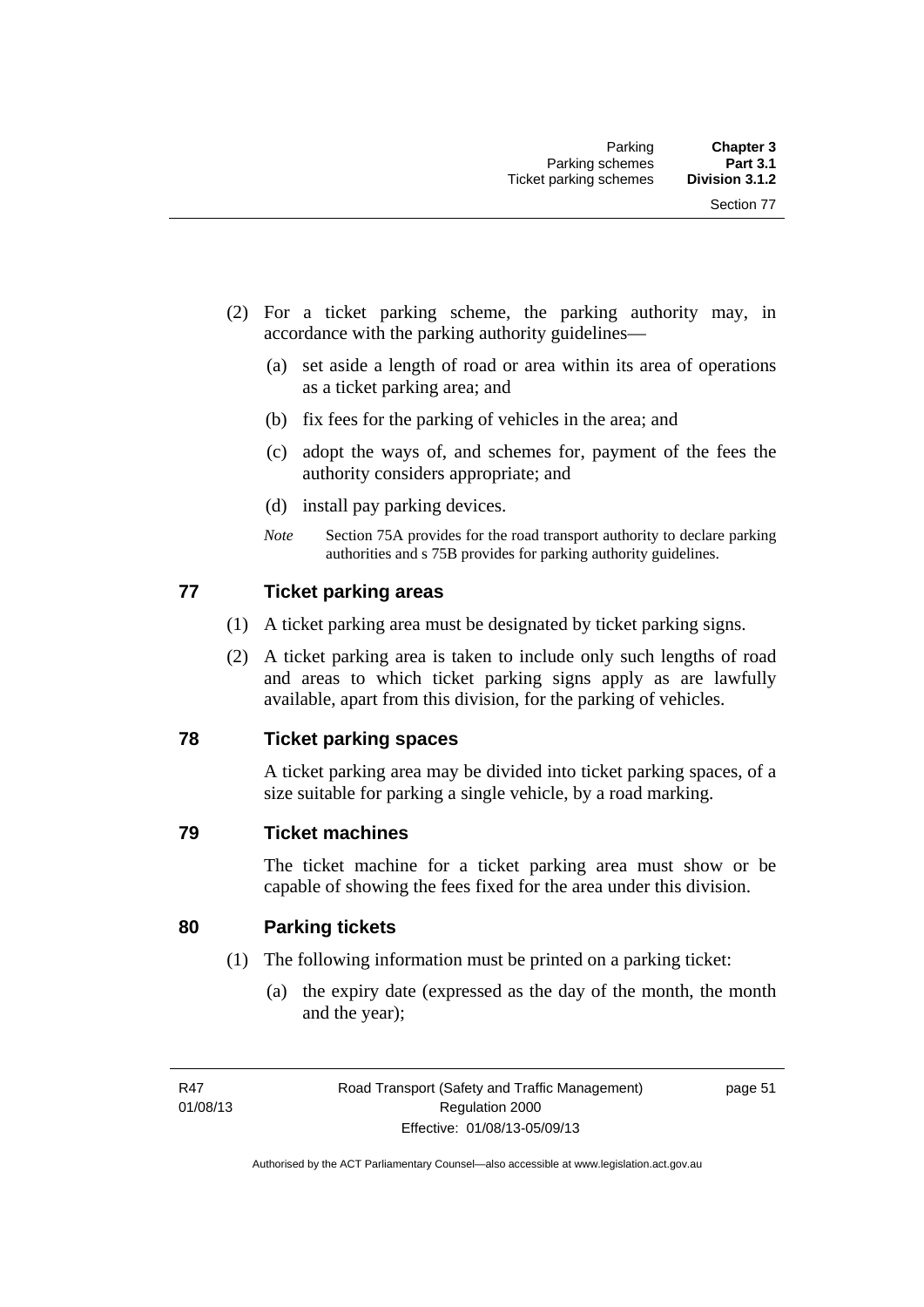- (b) for a parking ticket other than an RTA periodic ticket—the expiry time (expressed in hours and minutes);
- (c) the name of the authority issuing the ticket;
- (d) an indication of the ticket parking area where or for which the ticket is issued;
- (e) the fee paid for the issue of the ticket or, for an RTA periodic ticket (except a ticket issued at a concessional price), the daily value of the ticket;
- (f) a serial number;
- (g) instructions for use of the ticket.

#### **Examples for par (d)**

- 1 a code for the ticket parking area where the ticket is issued
- 2 the number of the parking ticket machine which issued the ticket
- 3 for an RTA periodic ticket—the daily value of the ticket or the area where the ticket may be used
- *Note* An example is part of the regulation, is not exhaustive and may extend, but does not limit, the meaning of the provision in which it appears (see [Legislation Act,](http://www.legislation.act.gov.au/a/2001-14) s 126 and s 132).
- (2) A parking ticket must be legible and of a size and design that enables it to be easily displayed in or on a vehicle.
- (3) In this section:

*RTA periodic ticket*, for a ticket parking area, means a ticket issued by the road transport authority that is valid for parking in the area for a stated period of not less than 1 week.

## **81 Duration of parking tickets**

A parking ticket takes effect when it is issued and expires at the expiry time stated on the ticket.

page 52 Road Transport (Safety and Traffic Management) Regulation 2000 Effective: 01/08/13-05/09/13

R47 01/08/13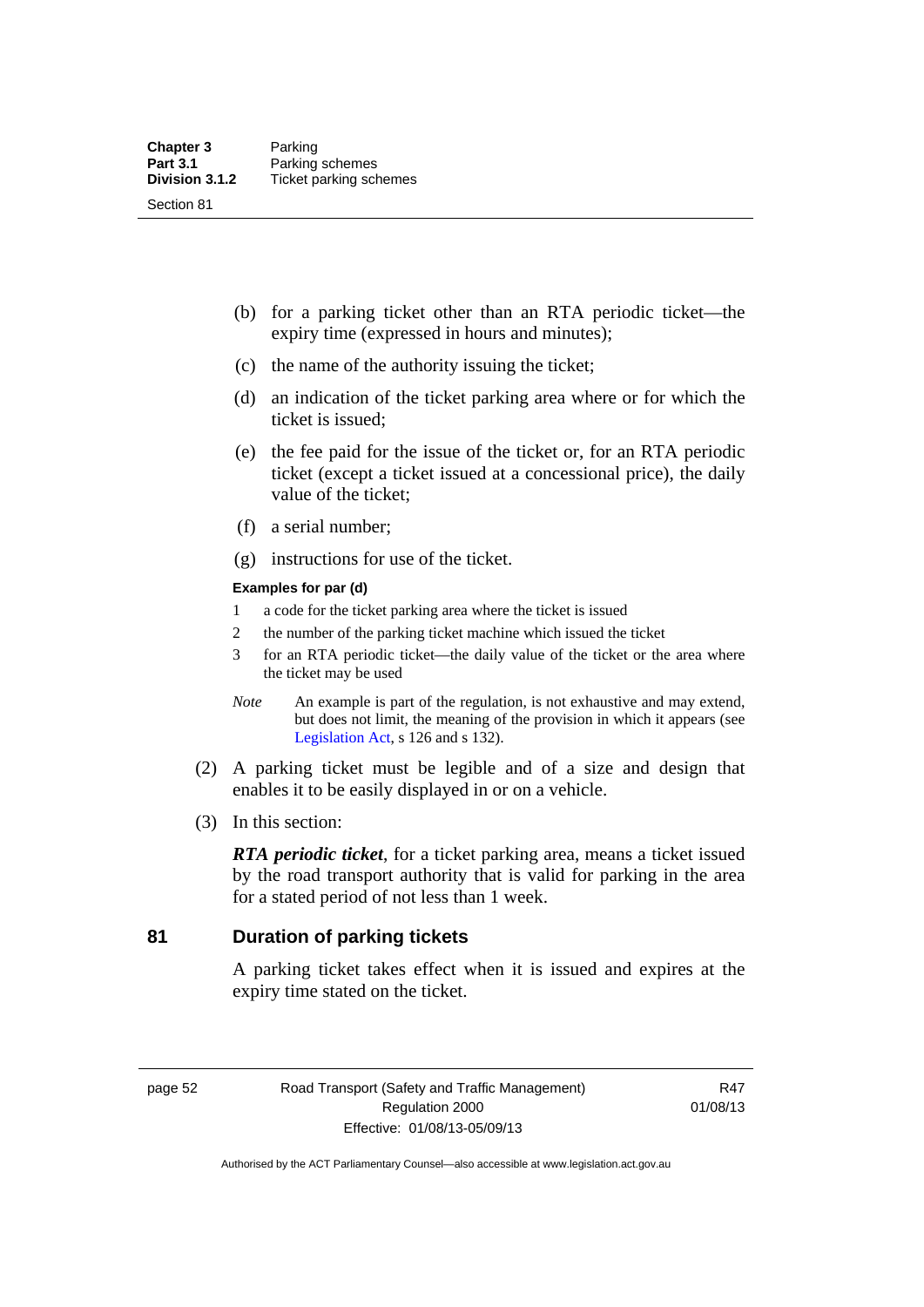# **Division 3.1.3 Heavy vehicle parking**

## **82 Definitions—div 3.1.3**

In this division:

*heavy vehicle* means a vehicle, whether loaded or unloaded, that is longer than 7.5m, has a GVM over 4.5t, and is used for commercial purposes.

*land adjoining residential land*—see section 83.

*residential land* means land leased for residential purposes.

*stock truck* means a vehicle that has a GVM over 4.5t and is built or used to transport livestock.

## **83 References in div 3.1.3 to land adjoining residential land**

A reference in this division to *land adjoining residential land* includes a reference to land that would, apart from an intervening road, adjoin that land.

## **84 Vehicle parked partly on residential land**

For this division, a vehicle that is parked partly on residential land, and partly on adjoining land that is not residential land, is taken not to be parked on residential land.

## **85 Parking of certain vehicles on residential land prohibited**

- (1) This section applies to a vehicle, whether loaded or unloaded, that is—
	- (a) a stock truck; or
	- (b) a semitrailer with the load space permanently enclosed by rigid construction or with sides enclosed by nonrigid material and a rigid roof; or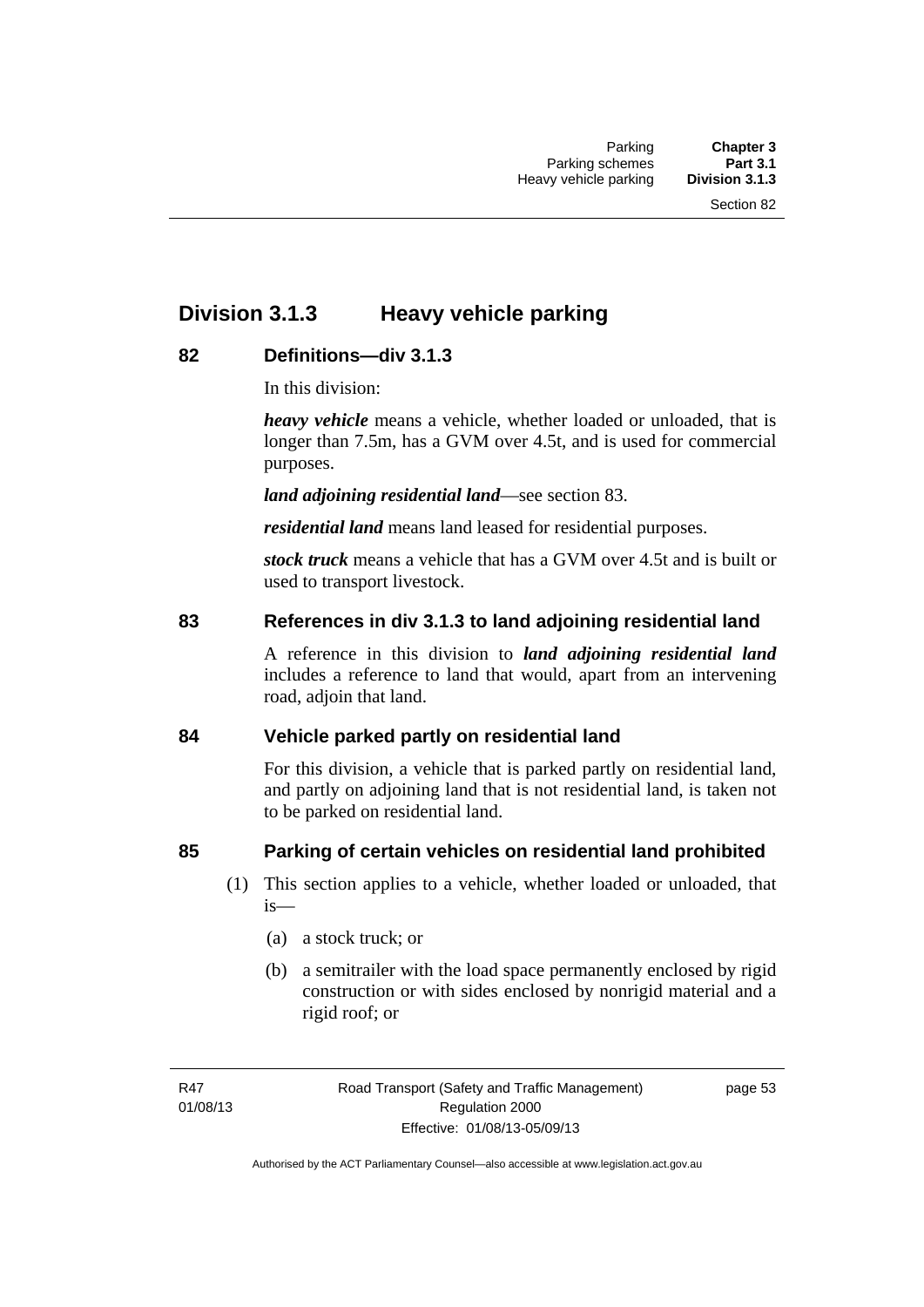- (c) higher than 3.6m and used for commercial purposes.
- (2) A person must not park a vehicle to which this section applies on residential land.

Maximum penalty: 20 penalty units.

#### **85A No more than 1 heavy vehicle on residential land**

- (1) A person commits an offence if—
	- (a) the person parks 2 or more heavy vehicles on residential land; or
	- (b) the person parks a heavy vehicle on residential land and there is already another heavy vehicle parked on the land.

Maximum penalty: 20 penalty units.

- (2) Subsection (1) does not apply if—
	- (a) only 2 heavy vehicles are parked on the residential land; and
	- (b) 1 vehicle is plant that is parked on the other vehicle; and
	- (c) no part of either vehicle is higher than 3.6m from the ground.
- (3) In this section:

*plant* means a motor vehicle that consists solely of—

- (a) a machine or implement that cannot carry a load, other than tools and accessories usually carried in or on the vehicle; or
- (b) a crane, forklift truck or bobcat; or
- (c) a bobcat and excavation equipment.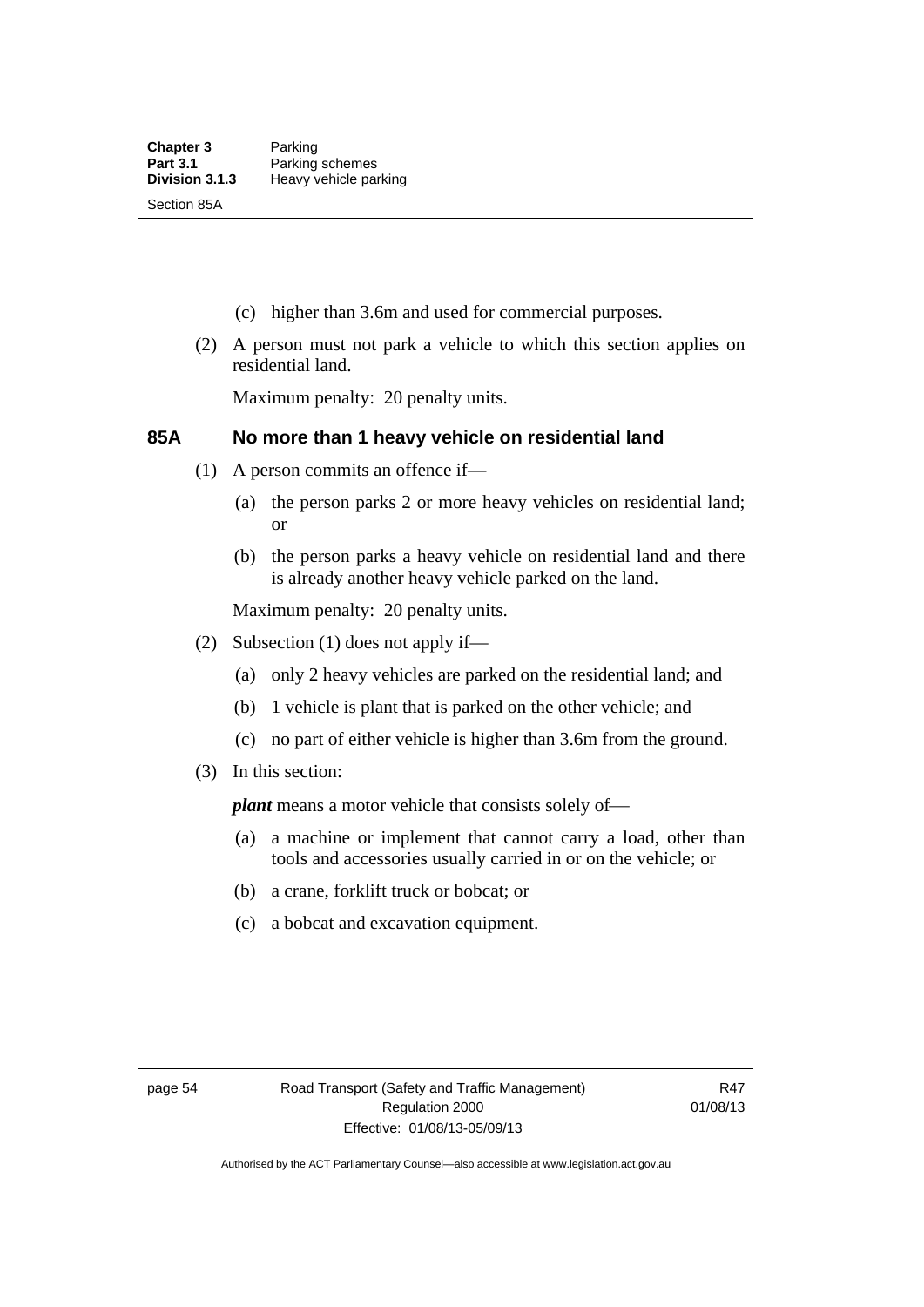#### **85B Heavy vehicles to be parked away from residential land boundaries**

- (1) A person commits an offence if—
	- (a) the person parks a heavy vehicle on residential land; and
	- (b) any part of the vehicle when parked is—
		- (i) in front of the setback line of the front boundary of the land; or
		- (ii) less than 1.5m from any other boundary.

Maximum penalty: 20 penalty units.

(2) In this section:

*setback*, in relation to land—see the territory plan, part 13 (Definitions).

#### **86 Parking of certain vehicles on land adjoining residential land prohibited**

- (1) This section applies to—
	- (a) a vehicle or combination, whether loaded or unloaded, that is longer than 7.5m; and
	- (b) a vehicle, whether loaded or unloaded, with a GVM over 4.5t.
- (2) A person must not park a vehicle or combination to which this section applies on land adjoining residential land for more than 1 hour.

Maximum penalty: 20 penalty units.

 (3) Subsection (2) does not apply to the vehicle or combination if the land where it is parked is residential land or land leased for commercial purposes.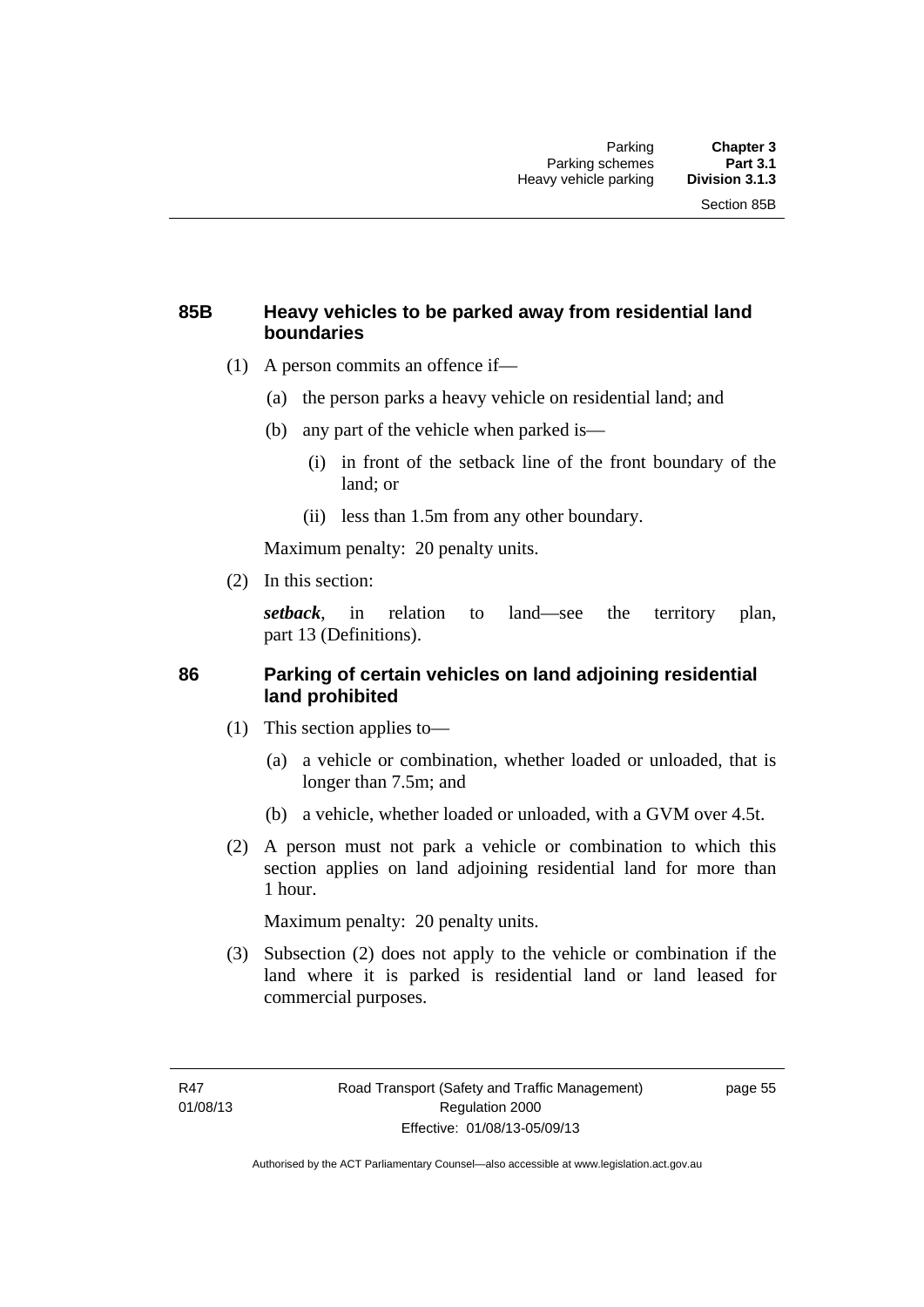Section 87

**87 Parking of certain commercial vehicles on land with multi-unit housing** 

- (1) This section applies to a vehicle, whether loaded or unloaded, that is used for commercial purposes and is longer than 6m, higher than 2.6m or has a GVM over 3.75t.
- (2) A person must not park a vehicle to which this section applies on residential land with multi-unit housing.

Maximum penalty: 20 penalty units.

- (3) For this section, residential land has multi-unit housing if the land has more than 1 dwelling on it.
- (4) In this section:

*dwelling—*see the territory plan.

*Note* The territory plan defines *dwelling* as meaning 'a building or part of a building used as a self contained residence which must include food preparation facilities, a bath or shower, and a closet pan and wash basin'.

#### **87A No offence if reasonable necessity etc**

A person does not commit an offence against section 85, section 85A, section 85B, section 86 or section 87 if—

- (a) either of the following applies:
	- (i) it was reasonably necessary to park the vehicle on the land to avoid contravening the Act or another territory law;
	- (ii) the vehicle was parked on the land to deliver or collect goods or passengers, or to provide services; and
- (b) the vehicle was on the land no longer than was reasonable.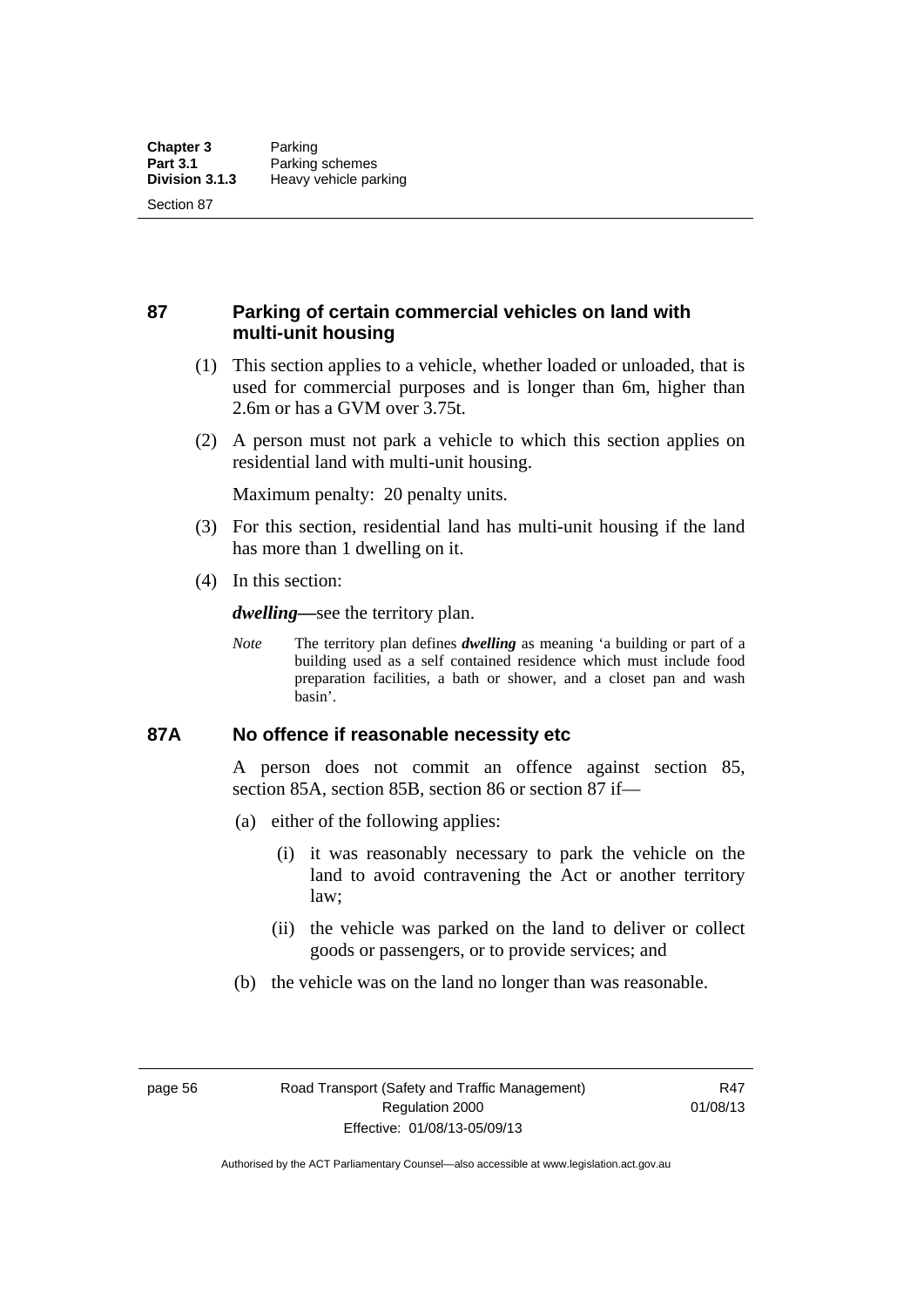### **87B Heavy vehicle refrigeration units not to be operated on residential land**

A person commits an offence if—

- (a) the person parks a heavy vehicle that has a refrigeration unit on residential land; and
- (b) the refrigeration unit is running at any time while the vehicle is parked on the land.

Maximum penalty: 20 penalty units.

#### **87C Prohibition on night operation of heavy vehicle**

 (1) A person, other than an existing operator, commits an offence if the person operates a heavy vehicle parked on residential land at any time between 10 pm and 6 am.

Maximum penalty: 20 penalty units.

 (2) An existing operator commits an offence if the operator operates a heavy vehicle parked on residential land at any time between midnight and 5.30 am.

Maximum penalty: 20 penalty units.

(3) In this section:

*existing operator* means the holder of an existing operator's certificate issued under the *[Motor Traffic Act 1936](http://www.legislation.act.gov.au/a/1936-45)*, section 150R that is still in force.

### **88 Daily infringement**

A person who contravenes any of the following sections commits a separate offence for each day during any part of which the contravention continues:

 (a) section 85 (Parking of certain vehicles on residential land prohibited);

page 57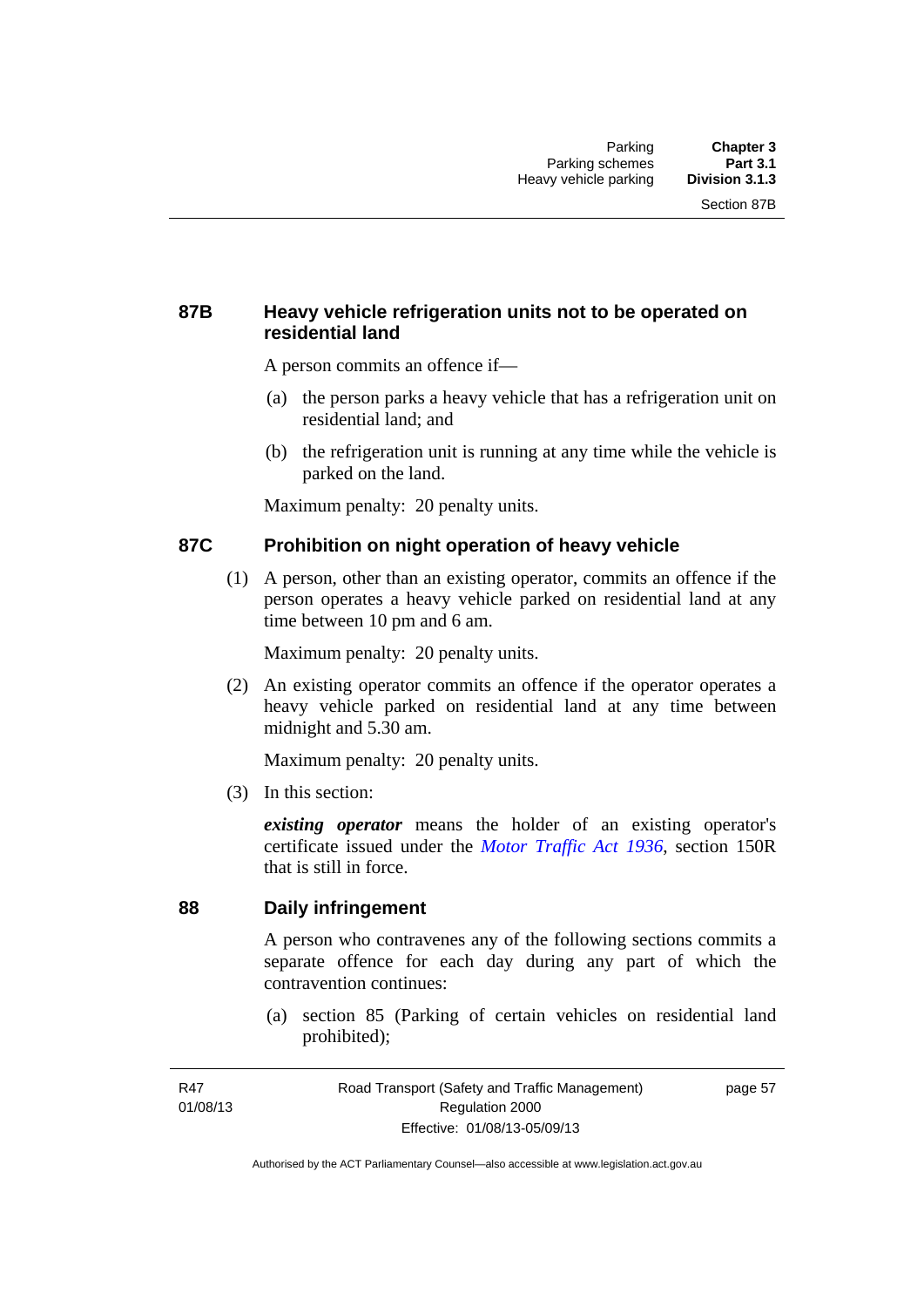Section 89

- (b) section 85A (No more than 1 heavy vehicle on residential land);
- (c) section 85B (Heavy vehicles to be parked away from residential land boundaries);
- (d) section 86 (Parking of certain vehicles on land adjoining residential land prohibited);
- (e) section 87 (Parking of certain commercial vehicles on land with multi-unit housing);
- (f) section 87B (Heavy vehicle refrigeration units not to be operated on residential land).

## **Division 3.1.3A Heavy vehicle parking—enforcement**

#### **89 Meaning of** *occupier***—div 3.1.3A**

In this division:

*occupier*, of premises, includes—

- (a) a person believed on reasonable grounds to be an occupier of the premises; and
- (b) a person apparently in charge of the premises.

#### **90 Power to enter premises**

- (1) For division 3.1.3 (Heavy vehicle parking), an authorised person may—
	- (a) enter premises with the occupier's consent; or
	- (b) enter premises if the authorised person believes on reasonable grounds that—
		- (i) a heavy vehicle is parked on the premises in contravention of that division; and

page 58 Road Transport (Safety and Traffic Management) Regulation 2000 Effective: 01/08/13-05/09/13

R47 01/08/13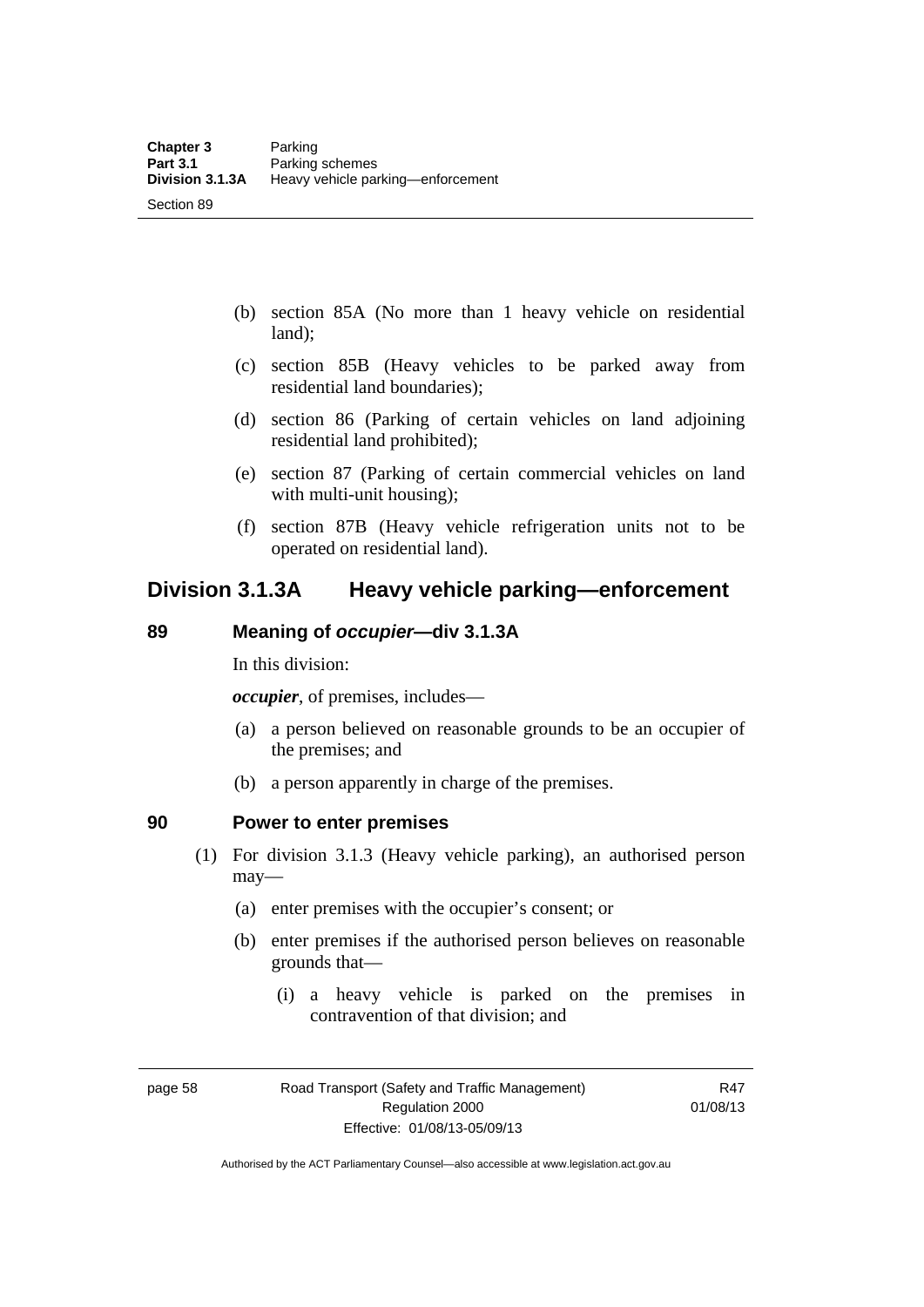- (ii) it is necessary to enter the premises to inspect, take measurements, or record identification particulars about the vehicle.
- (2) An authorised person may, without the consent of the occupier of premises, enter land around the premises to ask for consent to enter the premises.
- (3) An authorised person may enter premises under this section––
	- (a) for a contravention of section 87B or section 87C––at any time; and
	- (b) in any other case––between 8 am and 8 pm.

#### **91 Production of identity card**

An authorised person must not remain at premises entered under this division if the authorised person does not produce his or her identity card when asked by the occupier.

*Note* Identity cards for authorised people are provided for in the *[Road](http://www.legislation.act.gov.au/a/1999-77)  [Transport \(General\) Act 1999](http://www.legislation.act.gov.au/a/1999-77)*, s 20.

#### **92 Consent to entry**

- (1) When seeking the consent of an occupier of premises to enter premises under section 90 (1) (a), an authorised person must—
	- (a) produce his or her identity card; and
	- (b) tell the occupier—
		- (i) the purpose of the entry; and
		- (ii) that consent may be refused.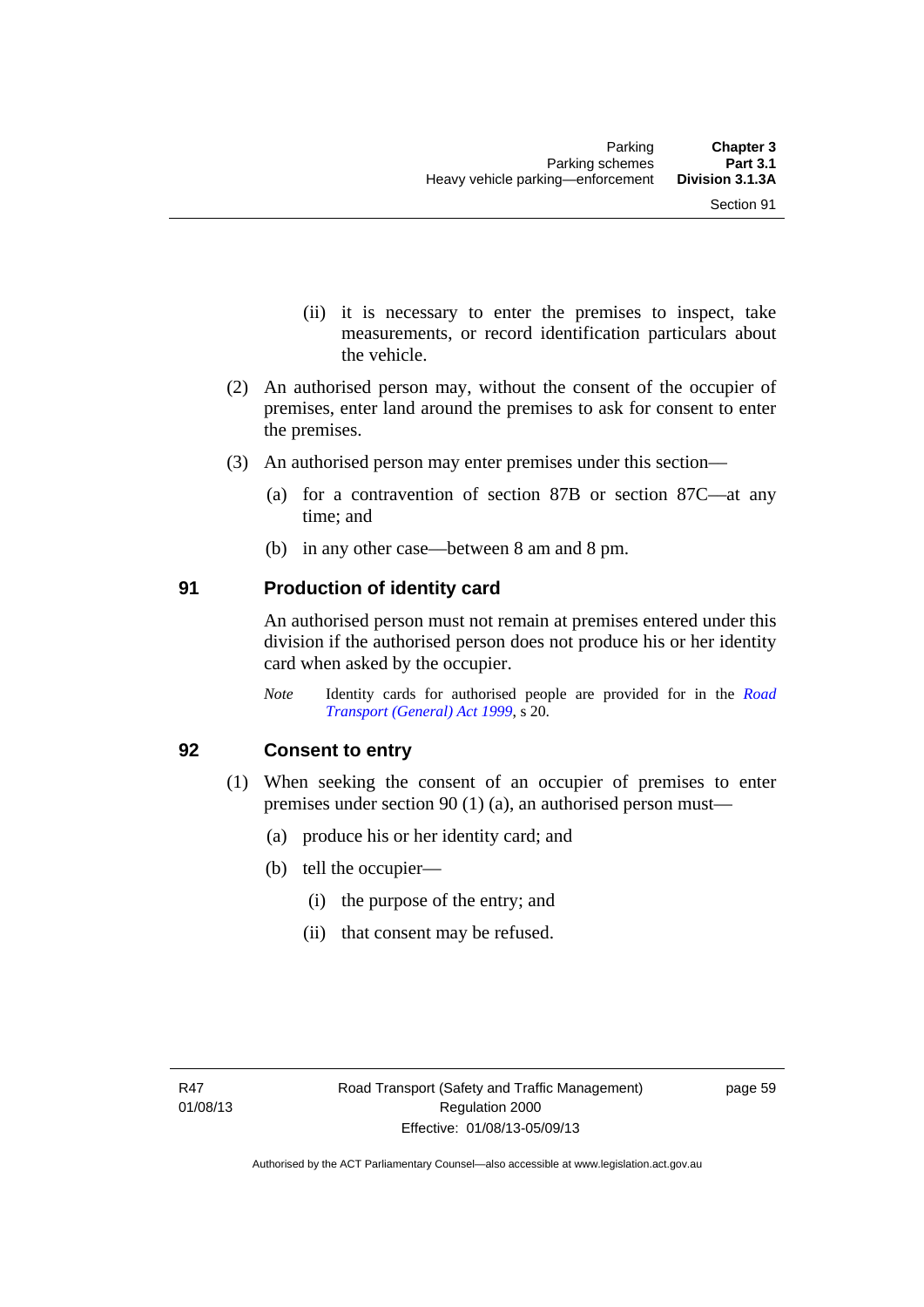- (2) If the occupier consents, the authorised person must ask the occupier to sign a written acknowledgment (an *acknowledgment of consent*)—
	- (a) that the occupier was told—
		- (i) the purpose of the entry; and
		- (ii) that consent may be refused; and
	- (b) that the occupier consented to the entry; and
	- (c) stating the time and date when consent was given.
- (3) If the occupier signs an acknowledgment of consent, the authorised person must immediately give a copy to the occupier.
- (4) A court must find that the occupier did not consent to entry to the premises by the authorised person under this division if—
	- (a) the question arises in a proceeding in the court whether the occupier consented to the entry; and
	- (b) an acknowledgment of consent is not produced in evidence; and
	- (c) it is not proved that the occupier consented to the entry.

#### **93 General powers on entry to premises**

- (1) An authorised person who enters premises under this division may, for division 3.1.3 (Heavy vehicle parking) and this division, do 1 or more of the following in relation to a heavy vehicle on the premises:
	- (a) inspect the vehicle (including for its identification particulars);
	- (b) take measurements;
	- (c) take photographs, films, or audio, video or other recordings;
	- (d) require the occupier, or anyone at the premises to—
		- (i) give the authorised person information; or

page 60 Road Transport (Safety and Traffic Management) Regulation 2000 Effective: 01/08/13-05/09/13

R47 01/08/13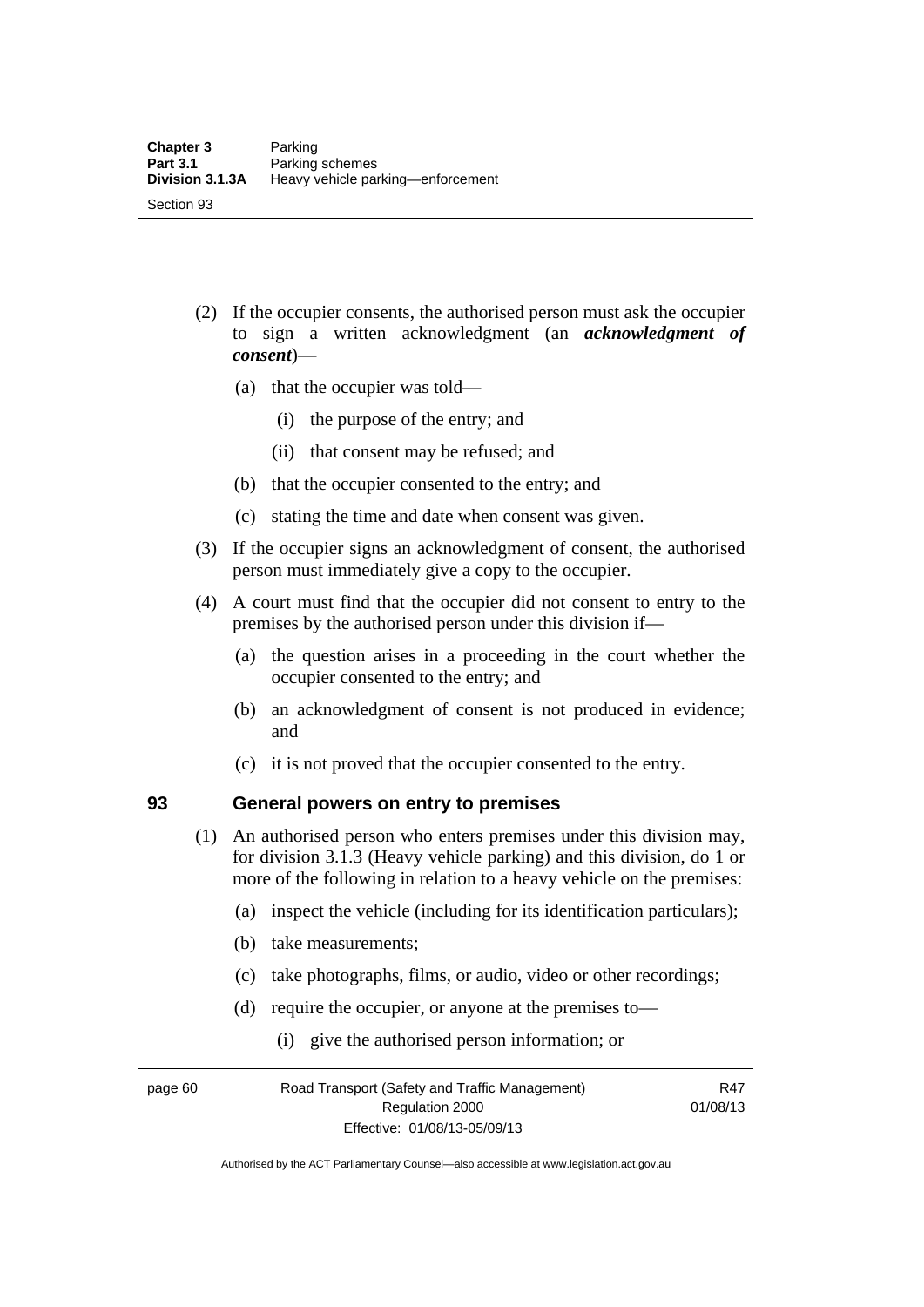- (ii) produce documents to the authorised person; or
- (iii) give the authorised person reasonable help to exercise a power under this division.
- *Note* The [Legislation Act,](http://www.legislation.act.gov.au/a/2001-14) s 170 and s 171 deal with the application of the privilege against self incrimination and client legal privilege.
- (2) A person must take all reasonable steps to comply with a requirement made of the person under subsection (1) (d).

Maximum penalty: 20 penalty units.

#### **94 Damage etc to be minimised**

- (1) In the exercise, or purported exercise, of a function under this division, an authorised person must take all reasonable steps to ensure that the authorised person, and any person assisting the authorised person, causes as little inconvenience, detriment and damage as practicable.
- (2) If an authorised person, or a person assisting an authorised person, damages anything in the exercise or purported exercise of a function under this division, the authorised person must give written notice of the particulars of the damage to the person the authorised person believes on reasonable grounds is the owner of the thing.
- (3) If the damage happens at premises entered under this division in the absence of the occupier, the notice may be given by leaving it, secured conspicuously, at the premises.

#### **95 Compensation for exercise of enforcement powers**

(1) A person may claim compensation from the Territory if the person suffers loss or expense because of the exercise, or purported exercise, of a function under this division by an authorised person or a person assisting an authorised person.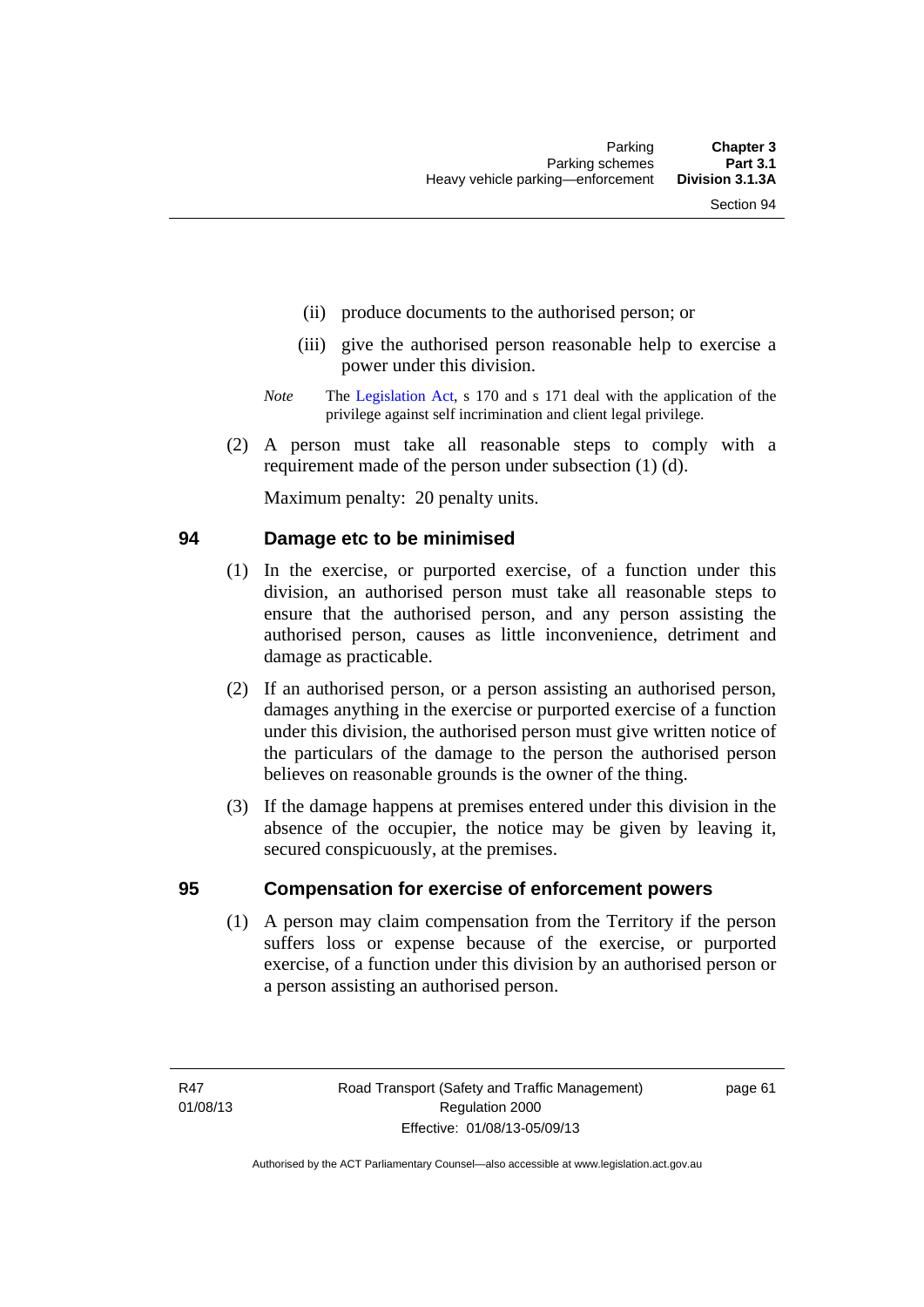- (2) Compensation may be claimed and ordered in a proceeding for—
	- (a) compensation brought in a court of competent jurisdiction; or
	- (b) an offence against this regulation brought against the person making the claim for compensation.
- (3) A court may order the payment of reasonable compensation for the loss or expense only if satisfied that it is just to make the order in the circumstances of the particular case.
- (4) A regulation may prescribe matters that may, must or must not be taken into account by the court in considering whether it is just to make the order.

### **Division 3.1.4 Miscellaneous**

### **97A Other powers to provide pay parking**

- (1) This part does not affect any other power of a parking authority to provide for parking on land within its area of operations.
- (2) A parking authority may exercise a power under this part in relation to land that it does not own only with the consent of the owner of the land.
- (3) Consent may be given subject to conditions, including conditions about the length and withdrawal of the consent.
- (4) Subject to the conditions of the consent, the consent may be withdrawn only after reasonable notice.
- (5) In this section:

*owner*, of land, includes lessee of land.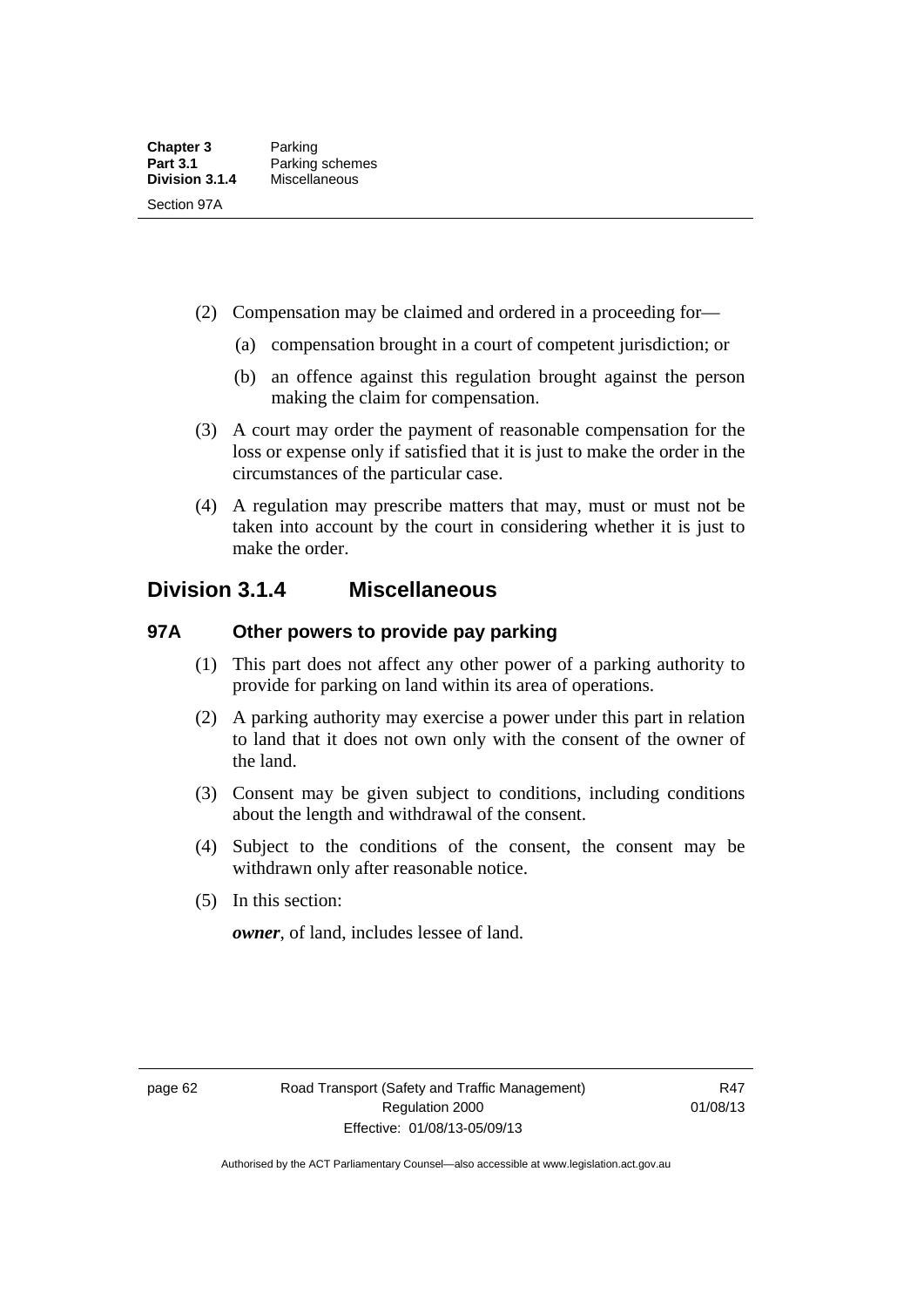### **98 Overlapping schemes**

- (1) This part does not prevent the road transport authority or a parking authority from establishing and operating a pay parking scheme on the same length of road, or in the same area, where it is operating a different pay parking scheme.
- (2) The road transport authority or a parking authority may not recover the fee fixed for the parking of a vehicle in a metered space or ticket parking area if any other applicable parking fee has been paid for parking the vehicle in the space or area.

### **98A Income from ticket parking scheme**

- (1) All fees collected by a parking authority from the operation of a ticket parking scheme belong to the parking authority.
- (2) Any surplus arising from the operation of a ticket parking scheme may be applied at the discretion of the parking authority.

### **98B Costs of ticket parking scheme**

The costs of administering a ticket parking scheme operated by a parking authority under section 76A are to be borne by the parking authority.

#### **99 Trailers not separately chargeable**

A separate parking fee is not required to be paid for a trailer towed by another vehicle.

R47 01/08/13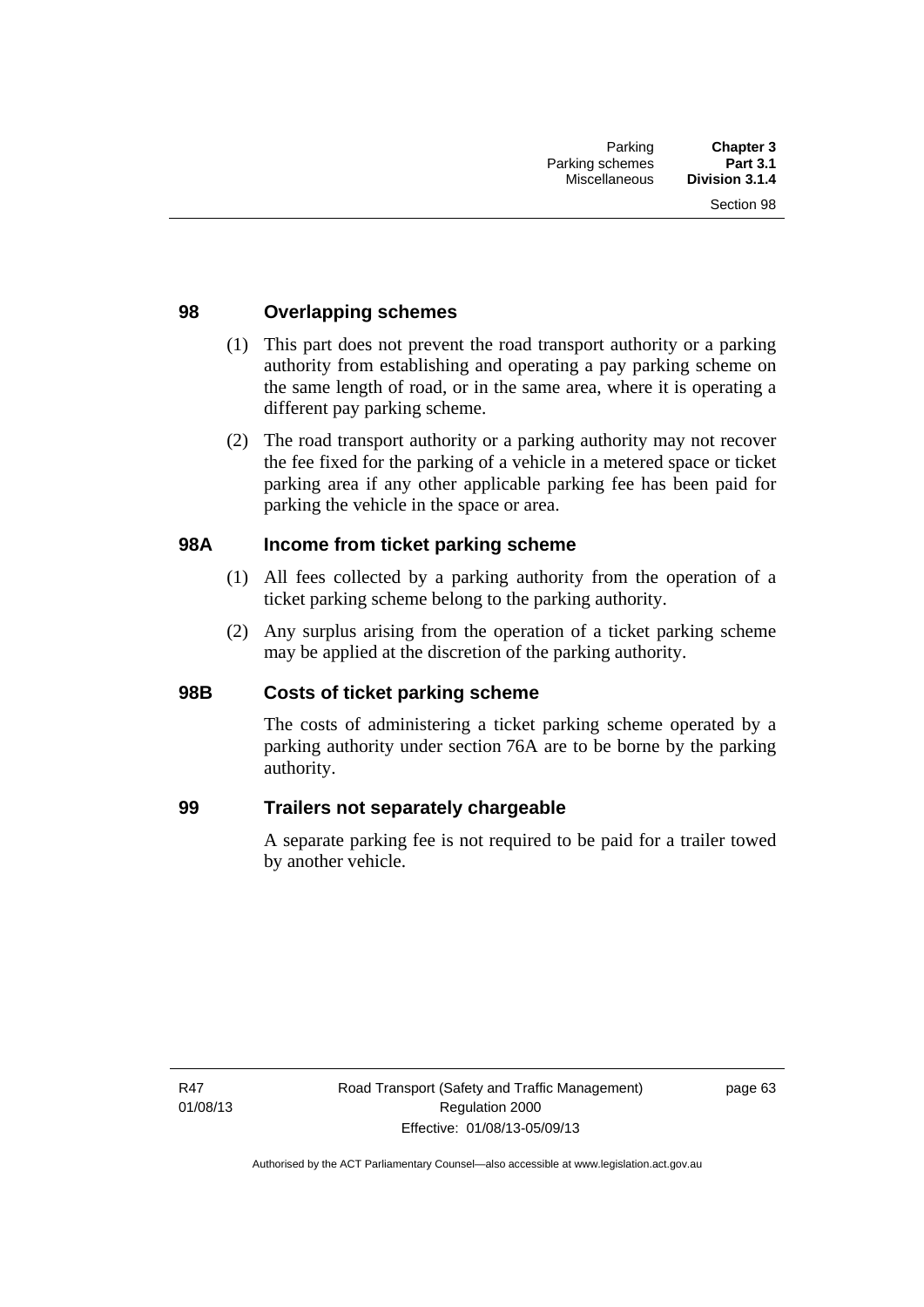# **Part 3.2 Parking permits and mobility parking scheme authorities**

#### **100 Parking permits**

- (1) The road transport authority may issue a permit (a *parking permit*) of a kind mentioned in subsection (2) authorising the parking of a vehicle, without charge, on a length of road or in an area designated by a *permit zone sign* for use by holders of that kind of parking permit.
- (2) The parking permit may be of 1 or more of the following kinds:
	- (a) a business parking permit;
	- (b) a commuter parking permit;
	- (c) a loading zone permit;
	- (d) a resident parking permit;
	- (e) a resident's visitor parking permit;
	- (f) a special event parking permit;
	- (g) any other kind declared by the road transport authority for this section.
- (3) The parking permit may be issued subject to conditions.
- (4) The parking permit—
	- (a) must state when it expires; and
	- (b) may state anything else that the road transport authority considers appropriate.

#### **Examples for par (b)**

- 1 the length of road or area to which the permit applies
- 2 any conditions to which the permit is subject

page 64 Road Transport (Safety and Traffic Management) Regulation 2000 Effective: 01/08/13-05/09/13

R47 01/08/13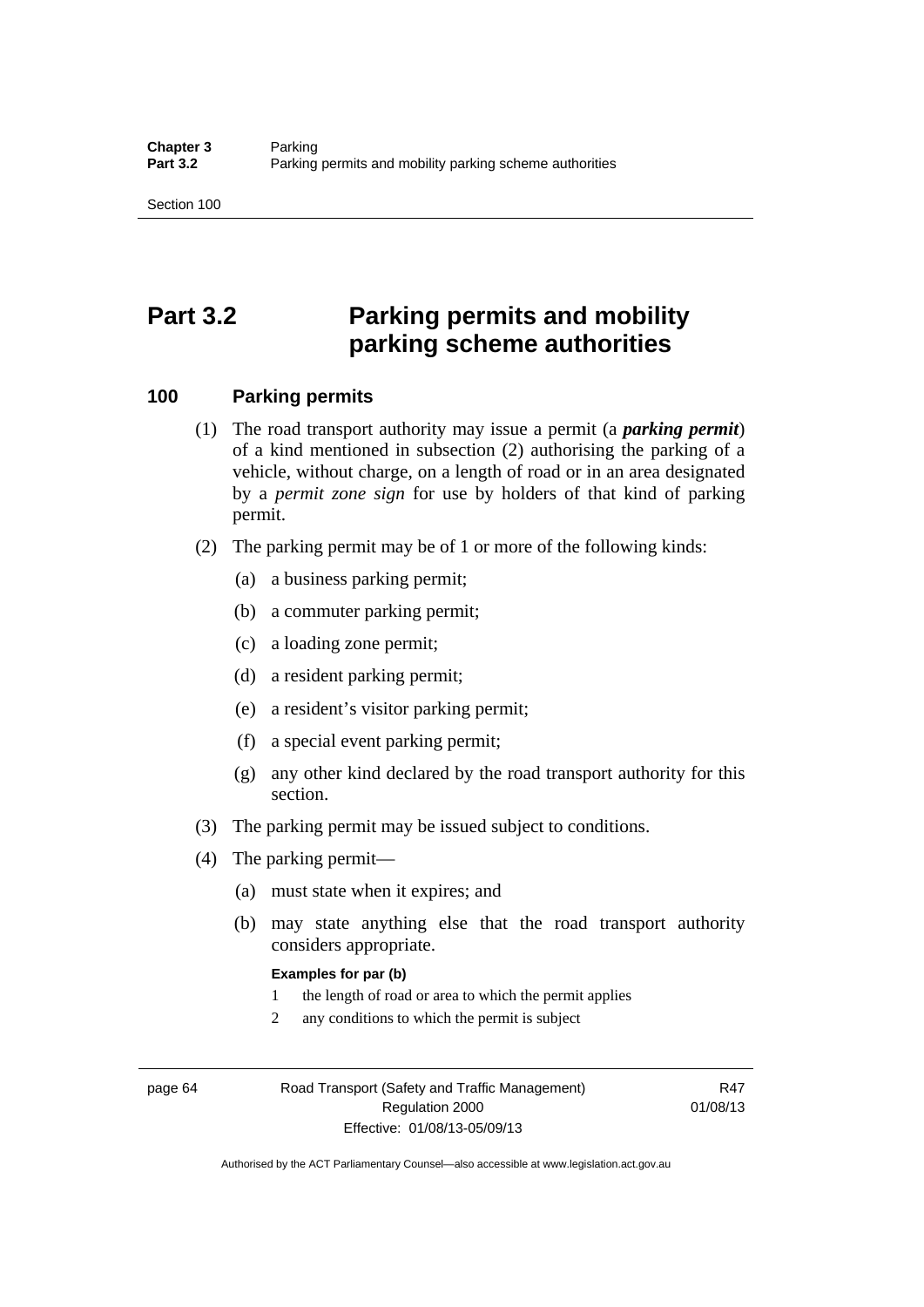- 3 the maximum period which a vehicle may be parked in a designated area under the permit
- 4 the name or address of the person to whom it is issued
- *Note* An example is part of the regulation, is not exhaustive and may extend, but does not limit, the meaning of the provision in which it appears (see [Legislation Act,](http://www.legislation.act.gov.au/a/2001-14) s 126 and s 132).
- (5) The holder of a permit may surrender the permit by returning it to the road transport authority.
- (6) A declaration under subsection  $(2)$  (g) is a notifiable instrument.

*Note* A notifiable instrument must be notified under the [Legislation Act](http://www.legislation.act.gov.au/a/2001-14).

#### **101 Mobility parking scheme authorities**

- (1) The road transport authority may issue a mobility parking scheme authority—
	- (a) for use by a person with a disability; or
	- (b) for use by an entity for the transport of people with disabilities.
- (2) A mobility parking scheme authority may be issued subject to conditions.
- (3) A mobility parking scheme authority—
	- (a) must include a people with disabilities symbol; and
	- (b) must state when it expires; and
	- (c) may state anything else that the road transport authority considers appropriate.
	- *Note 1 People with disabilities symbol* is defined in the [ARR,](http://www.legislation.act.gov.au//ni/db_37271/default.asp) dict.
	- *Note 2* For parking by mobility parking scheme authority holders, see s 15 and [ARR,](http://www.legislation.act.gov.au//ni/db_37271/default.asp) r 206.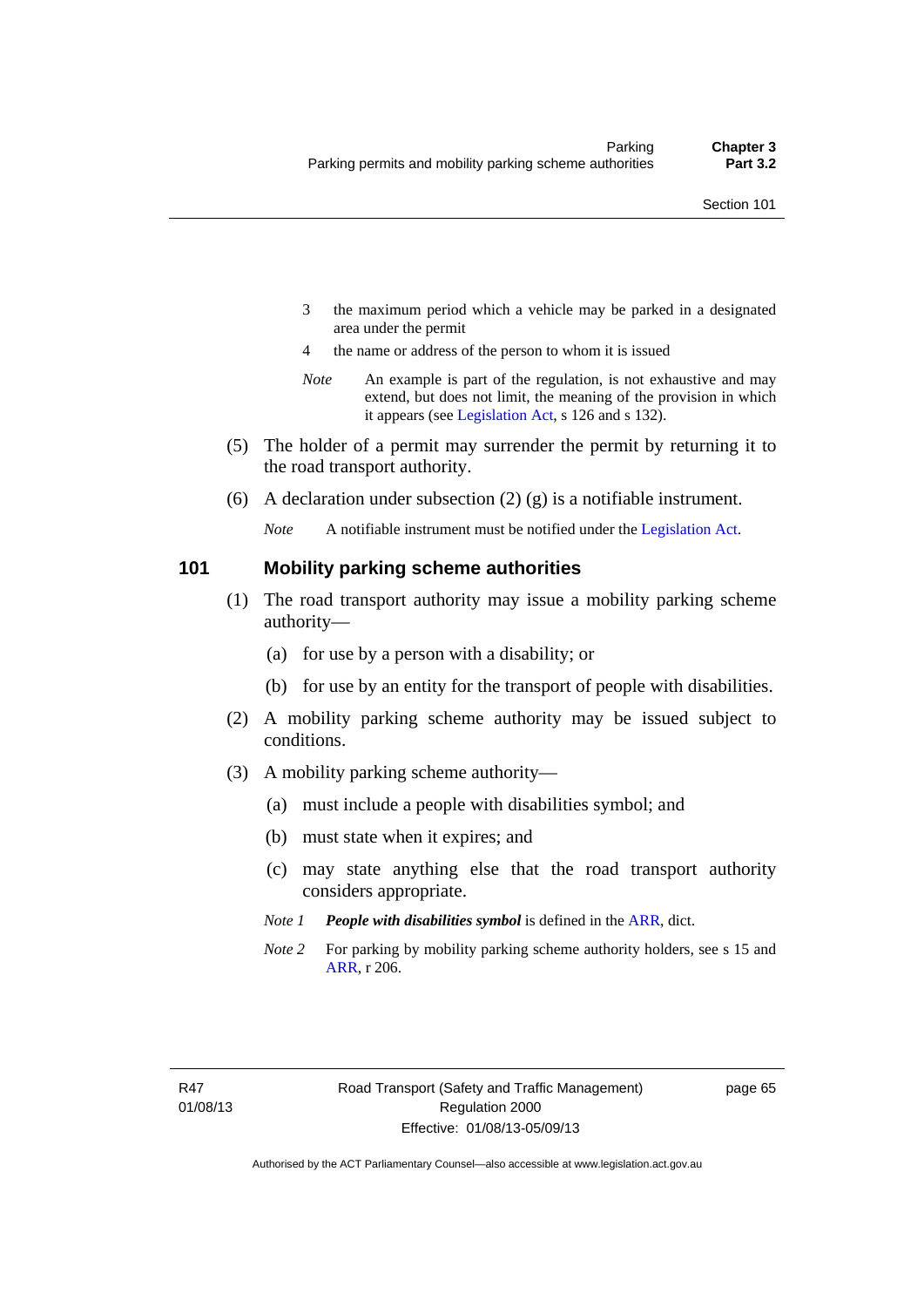### **101A Parking permits and mobility parking scheme authorities—cancellation**

- (1) This section applies if the road transport authority proposes to cancel (the *proposed action*) a parking permit or mobility parking scheme authority.
- (2) The road transport authority must give the person to whom the parking permit or mobility parking scheme authority was issued a written notice stating—
	- (a) the proposed action; and
	- (b) an explanation for the proposed action; and
	- (c) that the person may, within 14 days after the day the person receives the notice, give a written response to the authority about the notice.
- (3) In deciding whether to take the proposed action, the road transport authority must consider any response given to the authority in accordance with the notice.
- (4) The road transport authority must give the person written notice of the authority's decision.
- (5) If the road transport authority decides to take the proposed action, the authority's decision takes effect the day after the day when notice of the decision is given to the person or, if the notice states a later date of effect, that date.

page 66 Road Transport (Safety and Traffic Management) Regulation 2000 Effective: 01/08/13-05/09/13

R47 01/08/13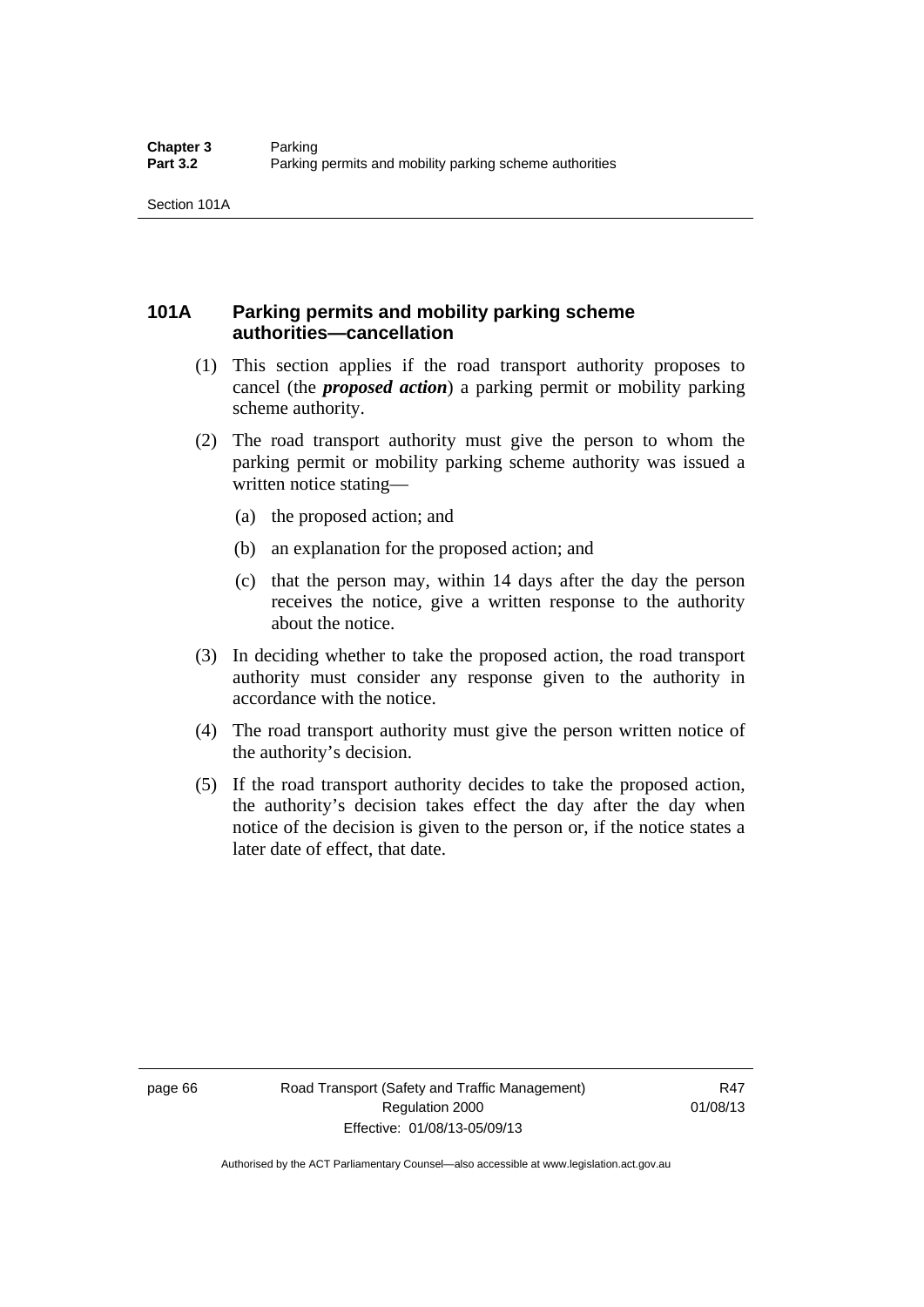### **101B Parking permits and mobility parking scheme authorities—return when cancelled**

If a parking permit or mobility parking scheme authority is cancelled under section 101A, the person to whom the parking permit or mobility parking scheme authority was issued must return the permit or authority to the road transport authority as soon as practicable but no later than 21 days after the date of effect of the cancellation of the permit or authority.

Maximum penalty: 20 penalty units.

R47 01/08/13 Road Transport (Safety and Traffic Management) Regulation 2000 Effective: 01/08/13-05/09/13

page 67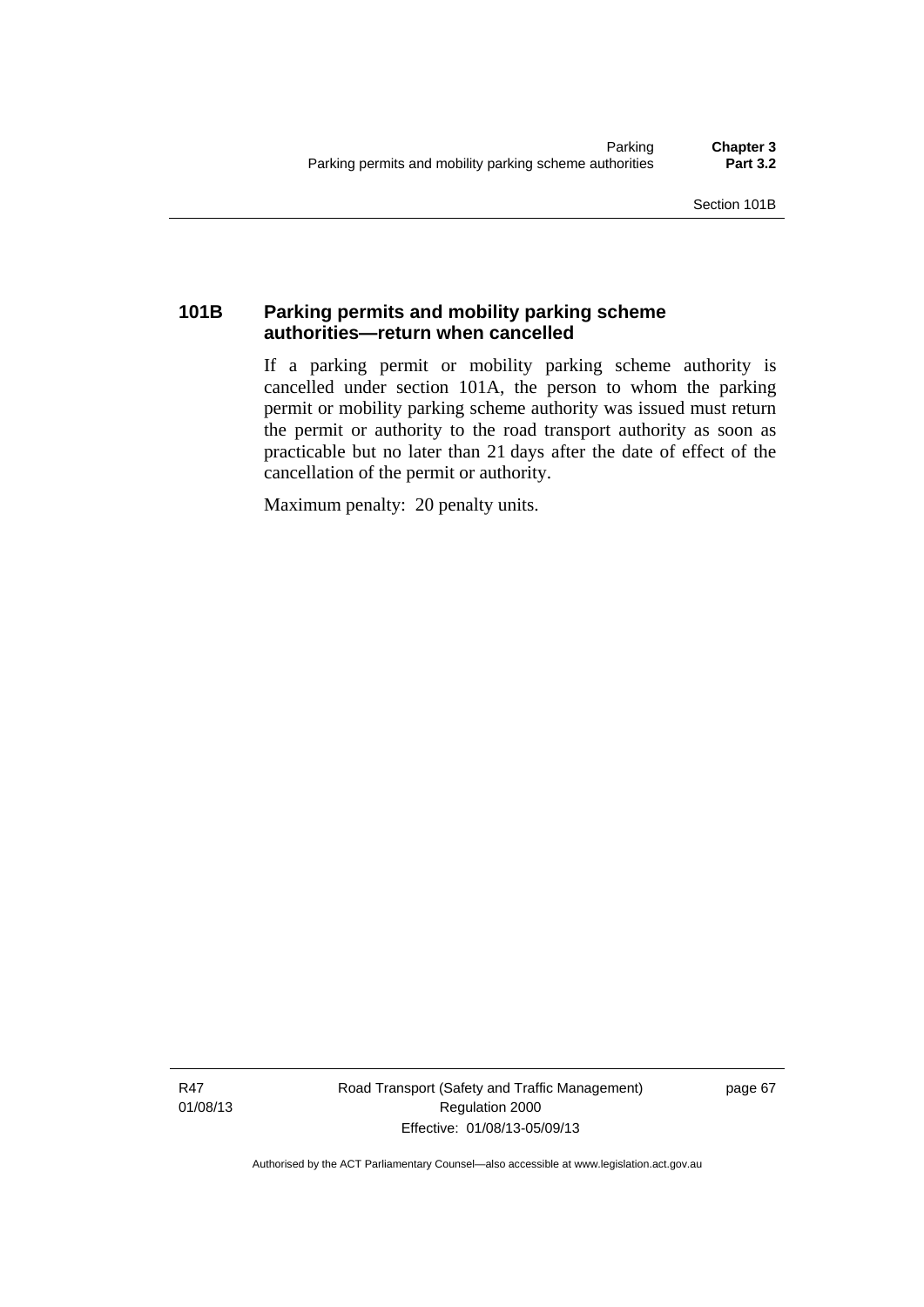**Chapter 3** Parking<br>**Part 3.3** Parking Parking—other provisions

# **Part 3.3 Parking—other provisions**

#### **101C Marking tyres by parking inspectors**

A police officer or authorised person may mark the tyres on a vehicle using crayon, chalk or a similar substance as far as is reasonably necessary for the purpose of enforcing a provision of an Act relating to the regulation or prohibition of the parking of vehicles.

page 68 Road Transport (Safety and Traffic Management) Regulation 2000 Effective: 01/08/13-05/09/13

R47 01/08/13

*Note* A reference to an Act includes a reference to the statutory instruments made or in force under the Act, including a regulation (see [Legislation](http://www.legislation.act.gov.au/a/2001-14)  [Act](http://www.legislation.act.gov.au/a/2001-14), s 104).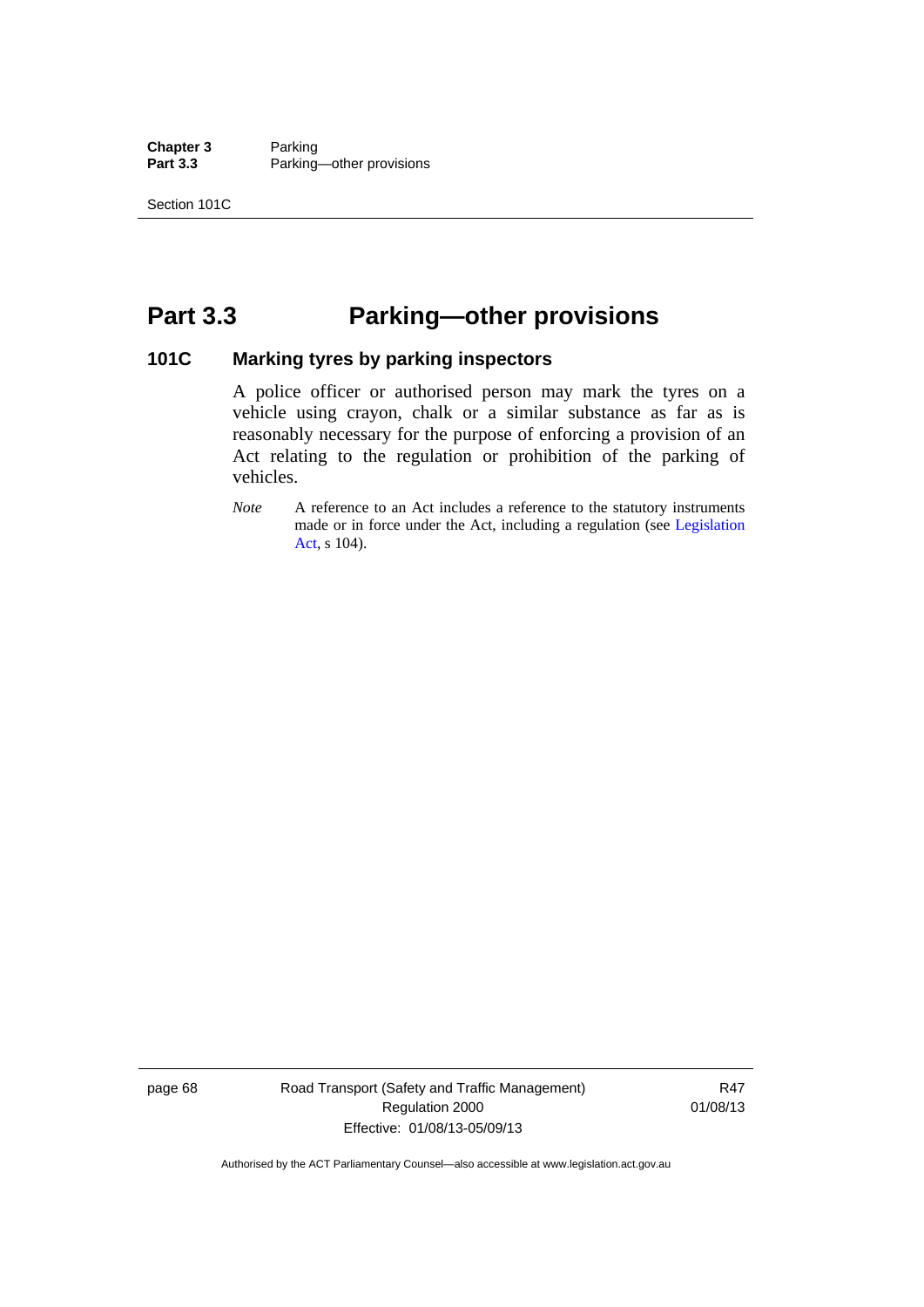# **Chapter 4 Traffic offence detection devices**

#### **102 Definitions—ch 4**

In this chapter:

*approved police speedometer* means a speedometer approved under section 103A (Approval of police vehicle speedometers).

*digital camera detection device* means a camera detection device known as—

- (a) Gatsometer Digital Radar Camera System (DRCS) that includes, as a component, a radar speed measuring device; or
- (b) LaserCam 2000 that includes, as a component, a laser speed measuring device; or
- (c) LaserCam NT that includes, as a component, a laser speed measuring device.

*fixed camera detection device* means a camera detection device known as—

- (a) Centaur 2000 that includes, as a component, a piezo strip speed measuring device; or
- (b) Gatsometer Digital Radar Camera System (DRCS) that includes, as a component, a radar speed measuring device; or
- (c) Gatsometer Traffic Camera Digital (GTC-D) that includes, as a component, a loop detector speed measuring device; or
- (d) Gatsometer Traffic Camera (GTC-GS11) that includes, as a component, a loop detector speed measuring device; or
- (e) Gatsometer Multi Camera System (MCS) that includes, as a component, a loop detector speed measuring device.

R47 01/08/13 page 69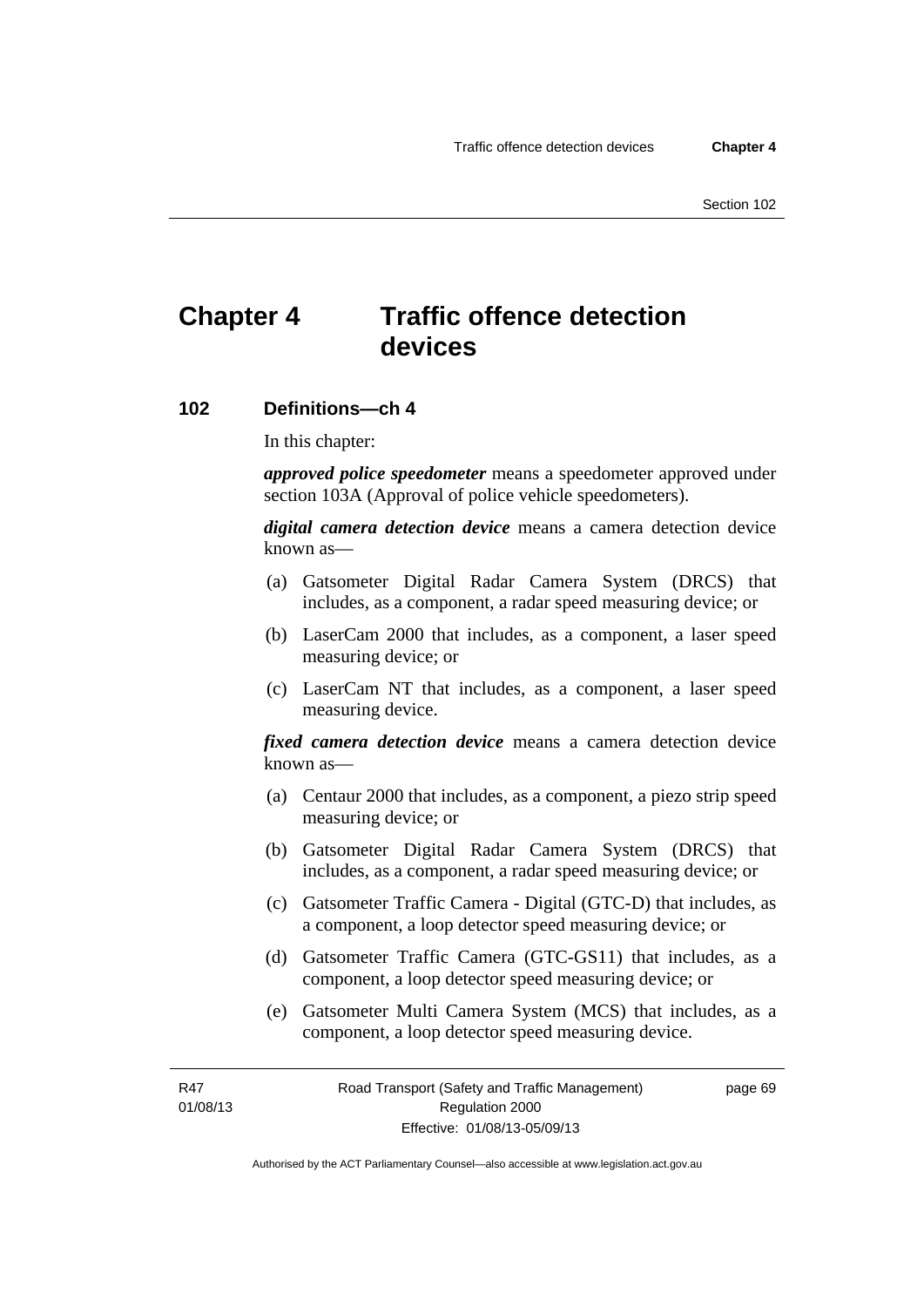*laser speed measuring device* means a speed measuring device known as—

- (a) Laser Technology Inc. LTI 20-20 Marksman; or
- (b) Laser Technology Inc. LTI 20-20 UltraLyte; or
- (c) Laser Technology Inc. LTI 20-20 UltraLyte LR; or
- (d) Laser Technology Inc. LTI 20-20 UltraLyte Compact; or
- (e) Laser Technology Inc. LTI 20-20 TruSpeed.

*loop detector speed measuring device* means a speed measuring device known as the Gatsometer Loop Detector (GLD4-2S).

*piezo strip speed measuring device* means a speed measuring device known as Truvelo M4 MPC.

*radar speed measuring device* means a speed measuring device known as—

- (a) Applied Concepts Inc. Stalker Dual; or
- (b) Gatsometer Radar 24; or
- (c) Kustom Signals, Inc. Silver Eagle; or
- (d) Kustom Signals, Inc. Silver Eagle II; or
- (e) Kustom Signals, Inc. Raptor RP-1.

*security checksum*, for an electronic file, means the number (whether numerals or numerals and letters) produced by the application of an algorithm to the contents of an electronic file or a copy of the file.

*testing authority* means—

 (a) a department of electrical or electronic engineering at a university in Australia; or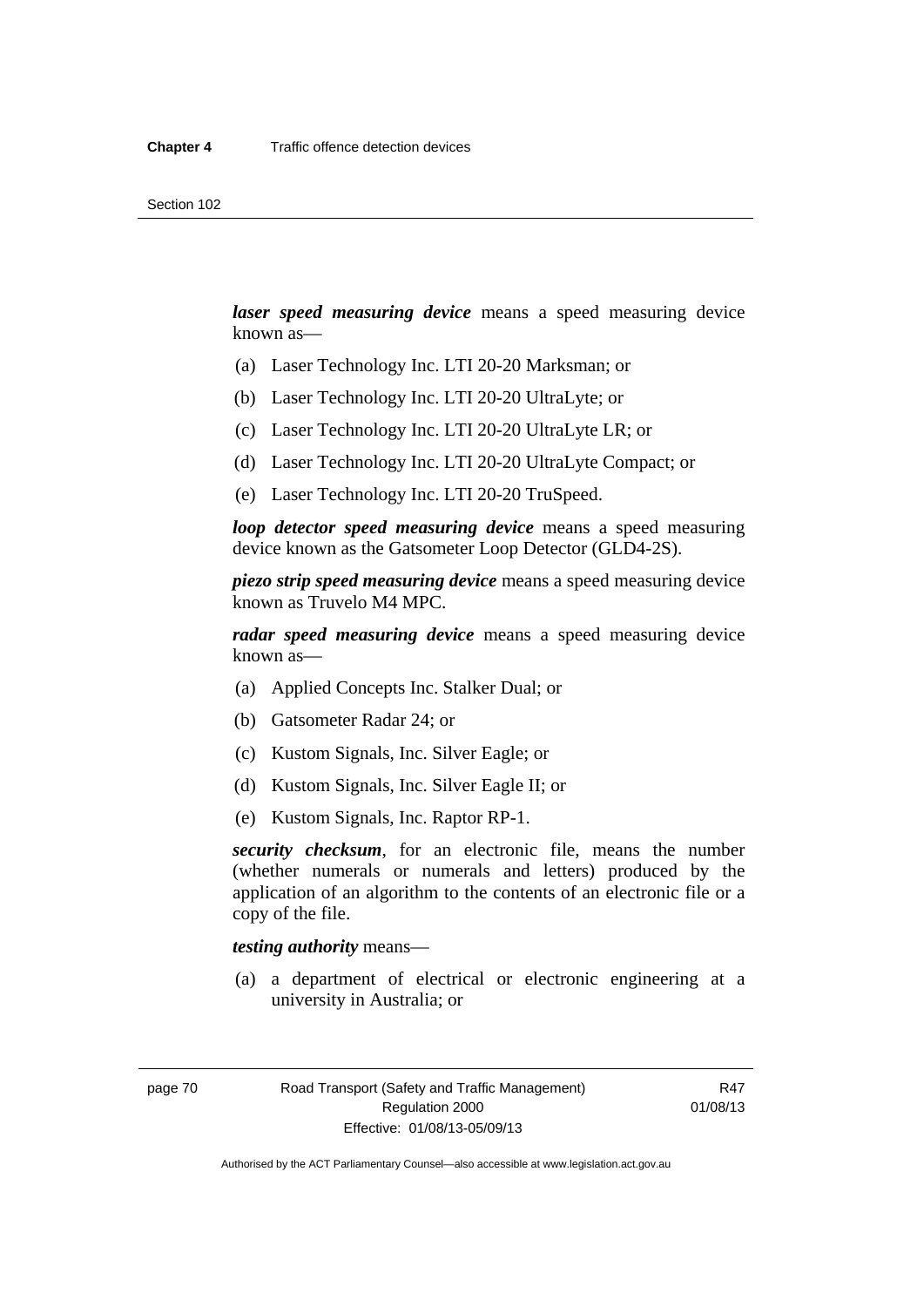- (b) the National Measurement Institute under the *[National](http://www.comlaw.gov.au/Series/C2004A07405)  [Measurement Act 1960](http://www.comlaw.gov.au/Series/C2004A07405)* (Cwlth); or
- (c) an entity that is accredited by the National Association of Testing Authorities to test traffic offence detection devices; or
- (d) Technical Services, Australian Federal Police, Canberra; or
- (e) for an approved police speedometer—an entity approved in writing by the chief police officer to test approved police speedometers.
- *Note* An entity includes an individual, see the [Legislation Act,](http://www.legislation.act.gov.au/a/2001-14) dict, pt 1, def of *entity*.

*WORM disk* means a storage device for electronic data in which the data, once written, cannot be erased or overwritten.

#### **103 Approved traffic offence detection devices**

- (1) For the [Act,](http://www.legislation.act.gov.au/a/1999-80/default.asp) dictionary, definition of *approved camera detection device*, each digital camera detection device and fixed camera detection device is approved.
- (2) For the [Act,](http://www.legislation.act.gov.au/a/1999-80/default.asp) dictionary, definition of *approved speed measuring device*, each laser speed measuring device, loop detector speed measuring device, piezo strip speed measuring device, radar speed measuring device and approved police speedometer is approved.
- (3) For the [Act](http://www.legislation.act.gov.au/a/1999-80/default.asp), dictionary, definition of *approved average speed detection system*, the P482 dual-camera automatic number plate recognition system manufactured by PIPS Technology Ltd, that is used with SpeedPoints matching software, is approved.

#### **103A Approval of police vehicle speedometers**

(1) For section 102, definition of *approved police speedometer*, the chief police officer may approve a kind of speedometer that is fitted to a motor vehicle driven by a police officer for measuring the speed at which vehicles are being driven.

page 71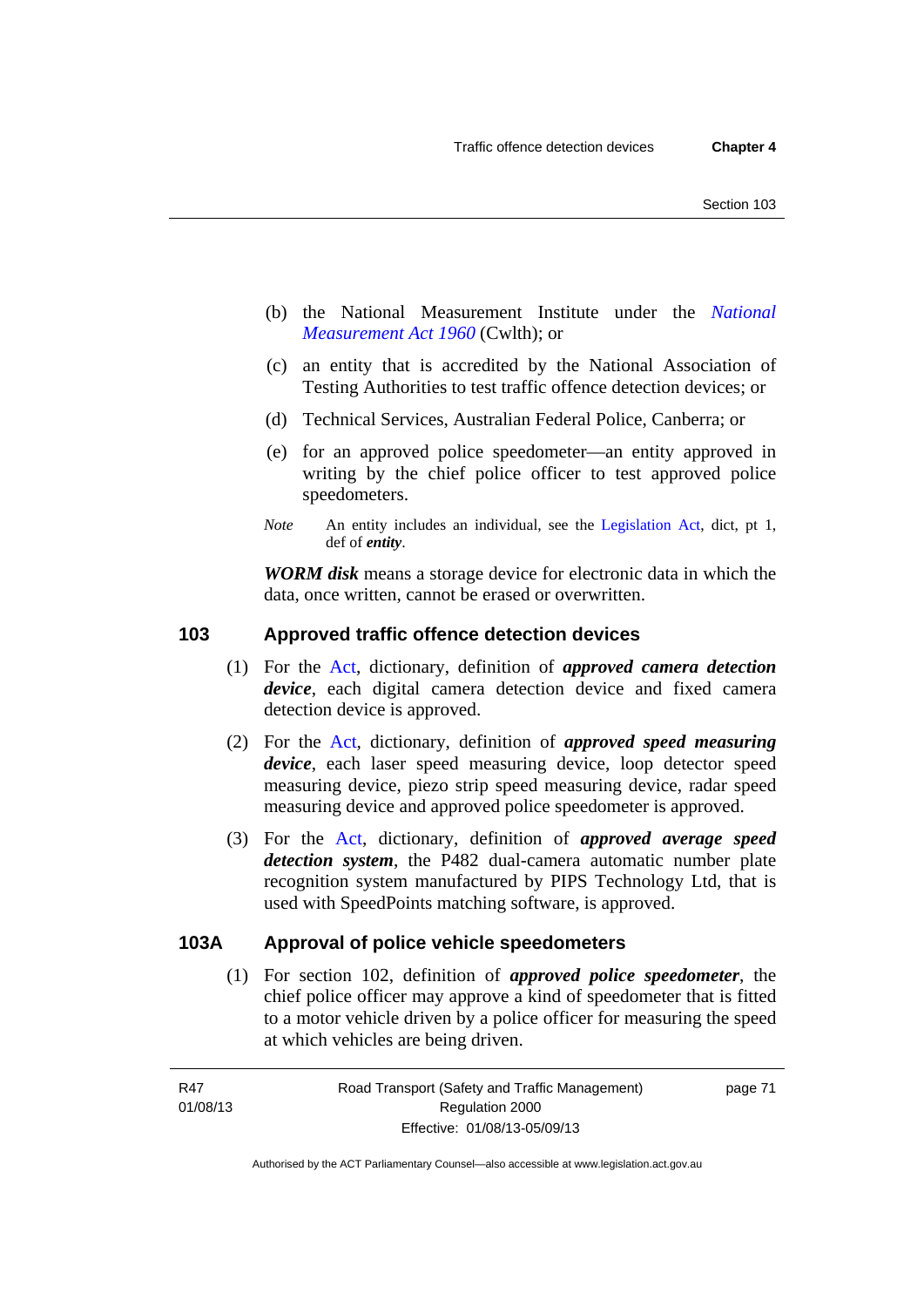(2) An approval is a notifiable instrument.

*Note* A notifiable instrument must be notified under the [Legislation Act](http://www.legislation.act.gov.au/a/2001-14).

#### **103B Average speed detection systems—Act, s 22AA, s 23B and s 24 (2)**

- (1) For the [Act](http://www.legislation.act.gov.au/a/1999-80/default.asp), section 22AA, definition of *average speed limit*, the average speed limit for the road between 2 detection points mentioned in an item in table 103B, column 2 is the speed mentioned in column 6 for the item.
- (2) For the [Act](http://www.legislation.act.gov.au/a/1999-80/default.asp), section 22AA, definition of *detection point*, the points mentioned in table 103B, column 2 are prescribed.
- (3) For the [Act](http://www.legislation.act.gov.au/a/1999-80/default.asp), section 22AA, definition of *shortest practicable distance*, the distance mentioned in an item in table 103B, column 3 is the shortest practicable distance between the 2 detection points mentioned in column 2 for the item.
- (4) For the [Act,](http://www.legislation.act.gov.au/a/1999-80/default.asp) section 23B (a), definition of *shortest practicable route*, the route mentioned in an item in table 103B, column 4 is the route used to work out the shortest practicable distance mentioned in column 3 for the item.
- (5) For the [Act](http://www.legislation.act.gov.au/a/1999-80/default.asp), section 23B (b), the minimum time that a vehicle's driver could take to drive the vehicle on the route mentioned in an item in table 103B, column 4 is the time mentioned in column 5 for the item.
- (6) In this section:

*ACT Standard Grid Coordinates*—see the *Surveyors (Surveyor-General) Practice Directions 2010 (No 2)* (DI2010-267), schedule 2.

*AHD*—see the *Surveyors (Surveyor-General) Practice Directions 2010 (No 2)* (DI2010-267), direction 5 (Definitions).

page 72 Road Transport (Safety and Traffic Management) Regulation 2000 Effective: 01/08/13-05/09/13

R47 01/08/13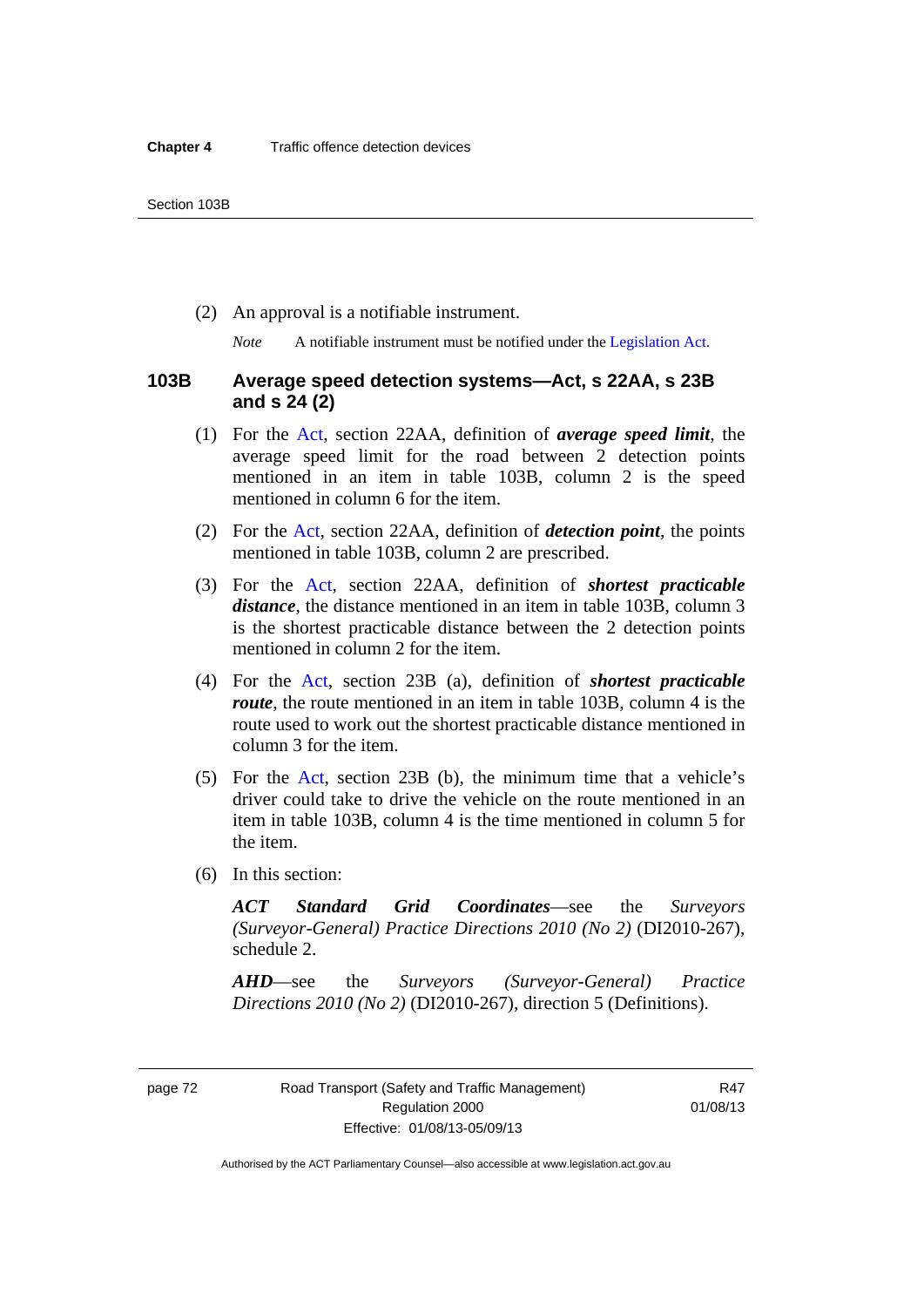| Table 103B       |                                                                                                                                                                                                                              |                                                 |                                                                                                                                                                                                          |                                          |                                       |  |
|------------------|------------------------------------------------------------------------------------------------------------------------------------------------------------------------------------------------------------------------------|-------------------------------------------------|----------------------------------------------------------------------------------------------------------------------------------------------------------------------------------------------------------|------------------------------------------|---------------------------------------|--|
| column 1<br>item | column <sub>2</sub><br>detection points                                                                                                                                                                                      | column 3<br>shortest<br>practicable<br>distance | column 4<br>shortest<br>practicable<br>route                                                                                                                                                             | column 5<br>minimum<br>time<br>(seconds) | column 6<br>average<br>speed<br>limit |  |
| 1                | <b>ACT</b> Standard<br><b>Grid Coordinates</b><br>208876.18 East,<br>596541.65 North,<br>AHD 629.88<br>Level<br><b>ACT</b> Standard<br><b>Grid Coordinates</b><br>211361.44 East,<br>596864.50 North,<br>AHD 644.45<br>Level | 2.7081 <sub>km</sub><br>(westbound)             | Hindmarsh<br>Drive<br>(westbound),<br>starting west of<br>the intersection<br>of Dalrymple<br>Street and<br>Mugga Lane<br>and ending<br>north-east of<br><b>Tyagarah Street</b>                          | 121.8645<br>(westbound)                  | 80km/h                                |  |
| $\overline{2}$   | <b>ACT</b> Standard<br><b>Grid Coordinates</b><br>208912.50 East,<br>596591.35 North,<br>AHD 629.42<br>Level<br><b>ACT</b> Standard<br><b>Grid Coordinates</b><br>211418.53 East,<br>596883.22 North,<br>AHD 641.25<br>Level | 2.7146km<br>(eastbound)                         | Hindmarsh<br>Drive<br>(eastbound),<br>starting<br>north-east of<br><b>Palmer Street</b><br>near Tyagarah<br>Street and<br>ending west of<br>the intersection<br>of Dalrymple<br>Street and<br>Mugga Lane | 122.157<br>(eastbound)                   | 80km/h                                |  |

### **104 Major testing of laser speed measuring devices**

- (1) The following devices must be tested in accordance with this section at least once every 12 months:
	- (a) a laser speed measuring device;
	- (b) the laser speed measuring device component of a digital camera detection device.

R47 01/08/13 page 73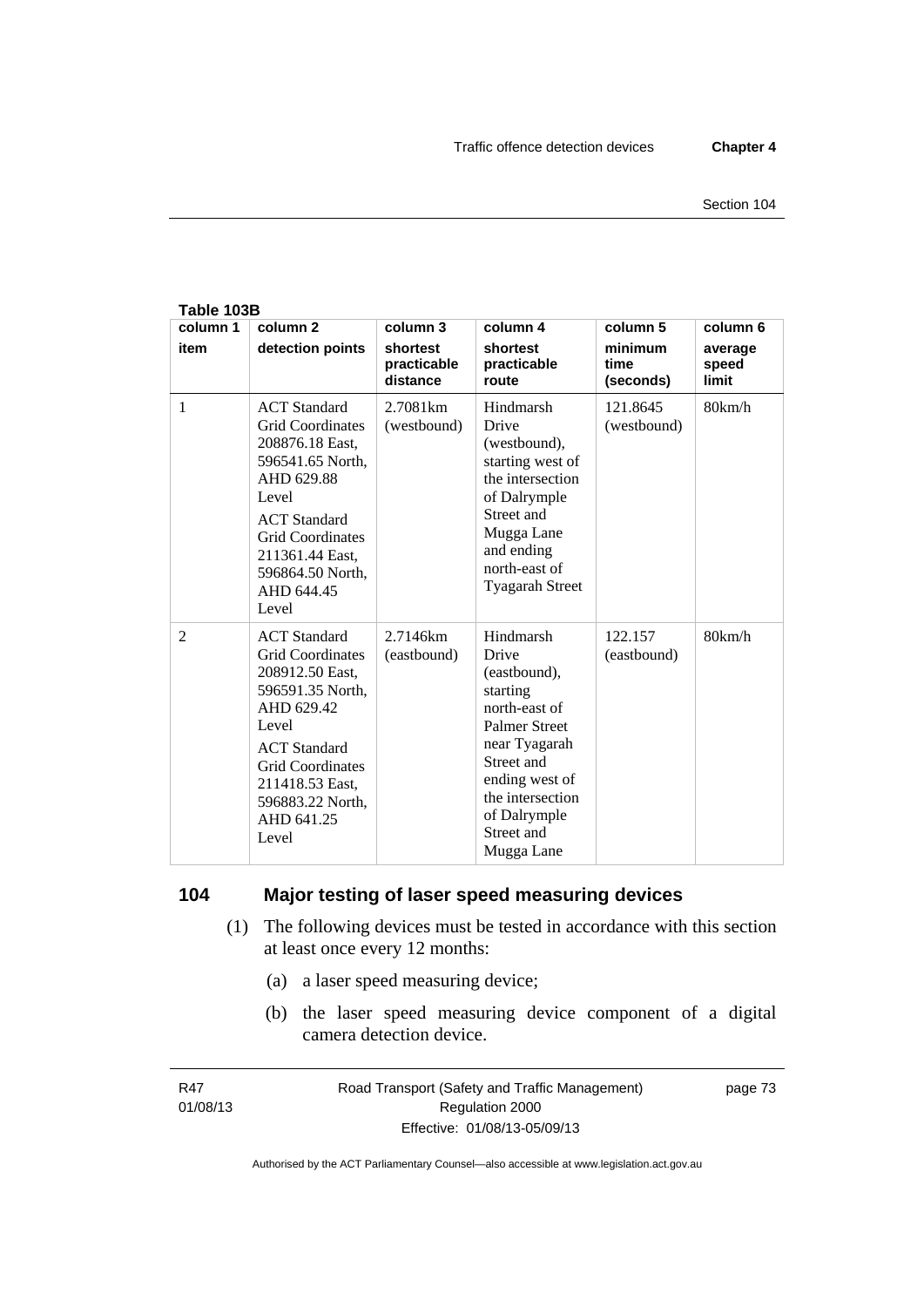- (2) The test must be carried out—
	- (a) by a person approved under section 106 (Approved people testing and sealing); and
	- (b) in accordance with Australian Standard AS 4691.1-2003, as in force on the commencement of this paragraph.
		- *Note 1* The text of an applied, adopted or incorporated law or instrument, whether applied as in force from time to time or at a particular time, is taken to be a notifiable instrument if the operation of the [Legislation Act,](http://www.legislation.act.gov.au/a/2001-14) s 47 (5) or (6) is not disapplied (see s 47 (7)).
		- *Note 2* A notifiable instrument must be notified under the [Legislation](http://www.legislation.act.gov.au/a/2001-14)  [Act](http://www.legislation.act.gov.au/a/2001-14).
- (3) The [Legislation Act,](http://www.legislation.act.gov.au/a/2001-14) section 47 (5) does not apply in relation to subsection (2) (b).
- (4) The test must show whether the device—
	- (a) is operating in accordance with the manufacturer's specifications; and
	- (b) is accurate within a tolerance of 2km/h.
- (5) For this section, it is sufficient for the laser speed measuring device component of a digital camera detection device to be tested separately from the other components of the device, and it is not necessary for the other components to be tested.

#### **104A Major testing of other traffic offence detection devices**

- (1) The following devices must be tested in accordance with this section:
	- (a) a radar speed measuring device that is not a component of a fixed camera detection device or a digital camera detection device;
	- (b) a radar speed measuring device component of a fixed camera detection device or a digital camera detection device;

| page 74 | Road Transport (Safety and Traffic Management) | R47      |
|---------|------------------------------------------------|----------|
|         | Regulation 2000                                | 01/08/13 |
|         | Effective: 01/08/13-05/09/13                   |          |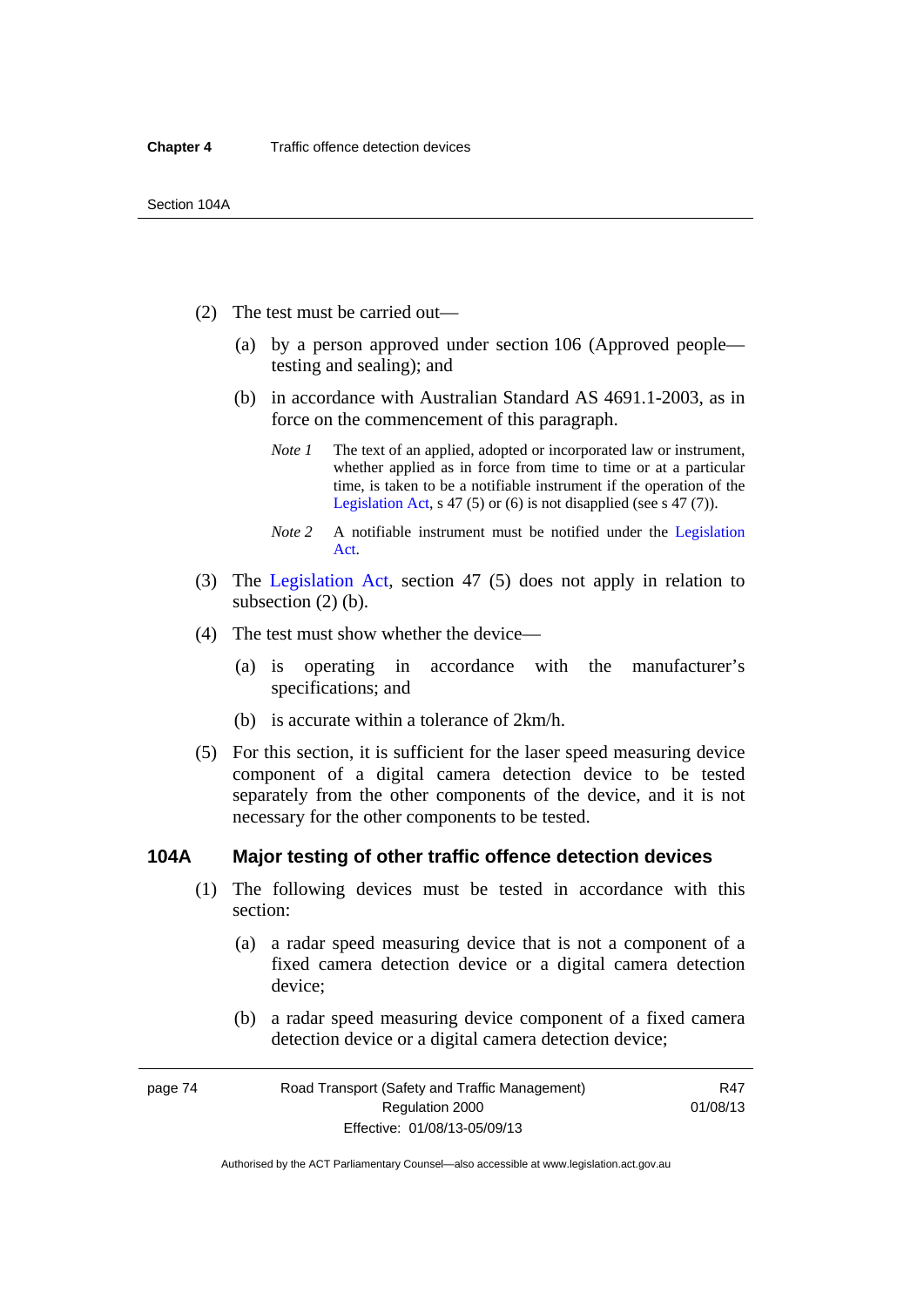- (c) an approved police speedometer;
- (d) the loop detector speed measuring device component of a fixed camera detection device;
- (e) the piezo strip speed measuring device component of a fixed camera detection device;
- (f) an approved average speed detection system.
- (2) The devices mentioned in subsection (1) must be tested at least once every 12 months.
- (3) The test must be carried out by a person approved under section 106 (Approved people—testing and sealing).
- (4) The test of a radar speed measuring device that is not a component of a fixed camera detection device, or a digital camera detection device, must show whether the device is operating in accordance with Australian Standard AS 2898.1-2, as in force on the commencement of this subsection.
	- *Note 1 AS 2898.1-2 may be purchased at* [www.standards.org.au](http://www.standards.org.au/Pages/default.aspx)*.*
	- *Note* 2 The text of an applied, adopted or incorporated law or instrument, whether applied as in force from time to time or at a particular time, is taken to be a notifiable instrument if the operation of the [Legislation](http://www.legislation.act.gov.au/a/2001-14)  [Act,](http://www.legislation.act.gov.au/a/2001-14) s 47 (5) or (6) is not disapplied (see s 47 (7)).
	- *Note 3* A notifiable instrument must be notified under the [Legislation Act](http://www.legislation.act.gov.au/a/2001-14).
- (5) The [Legislation Act,](http://www.legislation.act.gov.au/a/2001-14) section 47 (5) does not apply in relation to AS 2898.1-2 under subsection (4).
- (6) The test of the radar speed measuring device component of a fixed camera detection device, or a digital camera detection device, must show whether the device—
	- (a) is operating in accordance with the manufacturer's specifications; and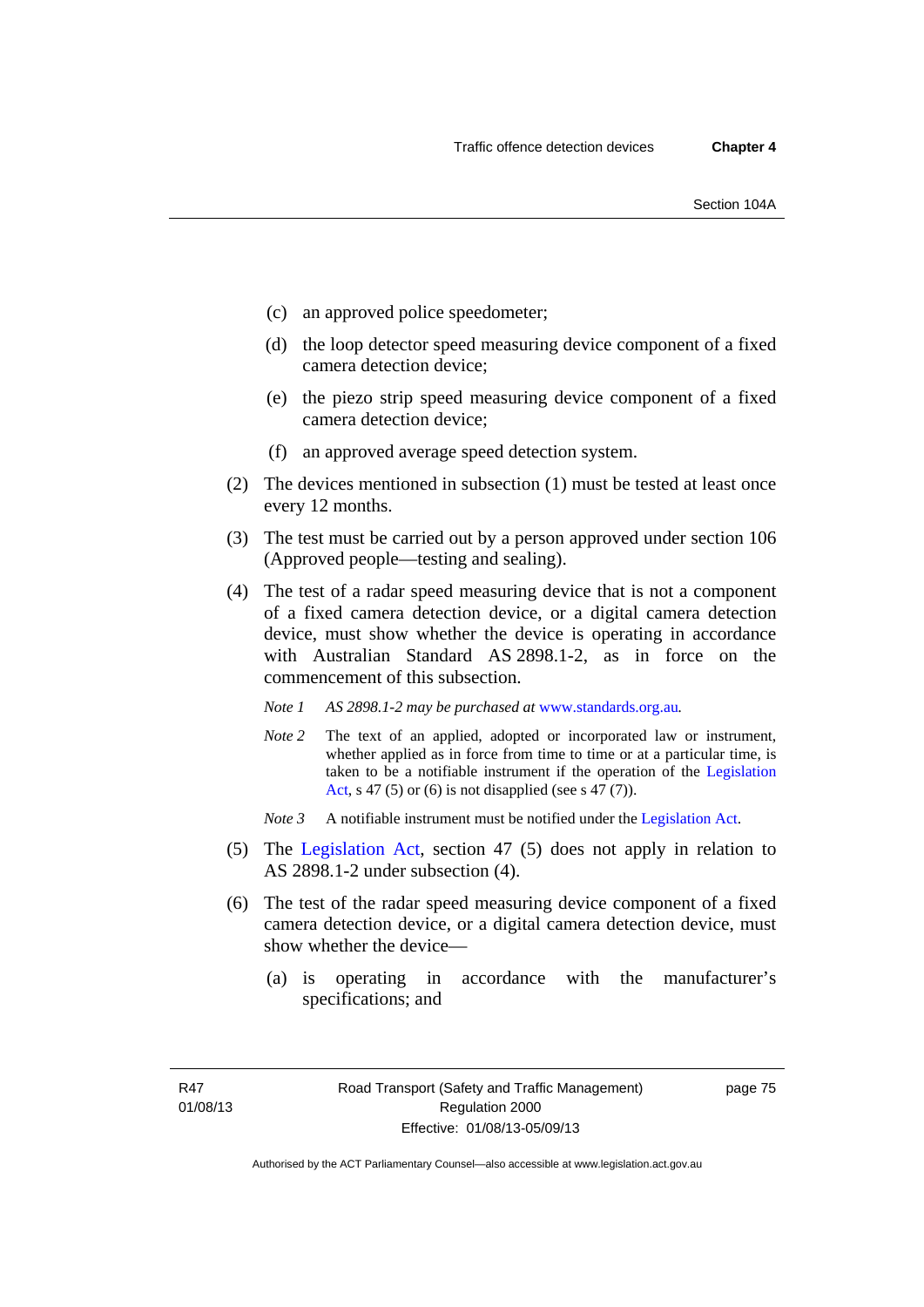- (b) for speeds of 100km/h and under—is accurate within a tolerance of 2km/h; and
- (c) for speeds over 100km/h—is accurate within a tolerance of 2%.
- (7) The test of an approved police speedometer must show whether the device is accurate within a tolerance of 2%.
- (8) The test of the loop detector speed measuring device component of a fixed camera detection device must show whether the speed measuring device—
	- (a) for speeds of 100km/h and under—is accurate within a tolerance of 2km/h; and
	- (b) for speeds over 100km/h—is accurate within a tolerance of 2%.
- (9) The test of the piezo strip speed measuring device component of a fixed camera detection device must show whether the speed measuring device—
	- (a) is operating in accordance with the manufacturer's specifications; and
	- (b) is accurate within a tolerance of 2km/h.
- (10) The test of an approved average speed detection system that takes images of vehicles at 2 detection points must show whether the device—
	- (a) is operating in accordance with the manufacturer's specifications; and
	- (b) for the measurement of the time that elapses between vehicles passing the first and second detection points—is accurate within a tolerance of 2%.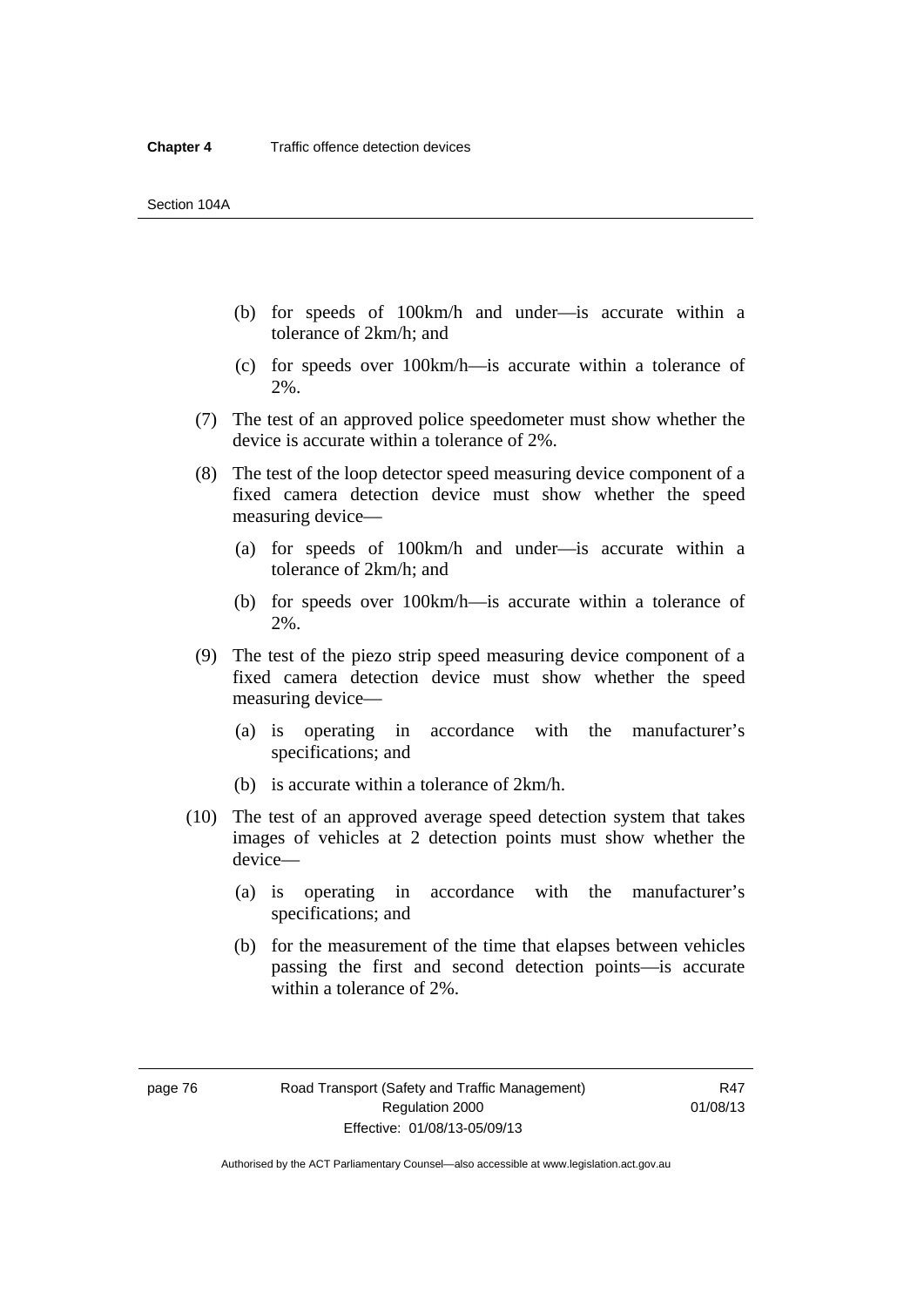### **104B Certification and sealing of traffic offence detection devices**

- (1) This section applies if a test of a traffic offence detection device under section 104 or section 104A establishes—
	- (a) a matter mentioned in section 104A (4) or (7) in relation to the device; or
	- (b) the matters mentioned in section 104 (4) or section 104A (9) in relation to the device.
- (2) The person who carried out the test must—
	- (a) sign a certificate to that effect; and
	- (b) if a seal on the device has been damaged or removed—seal the device.

#### **105 Use of certain digital camera detection devices**

- (1) This section applies to the operation of a digital camera detection device that is located in a vehicle that can be moved from place to place to detect traffic offences.
- (2) The operator of a digital camera detection device that includes as a component a radar speed measuring device must ensure that the following operations are done in accordance with the manufacturer's instructions for the device:
	- (a) aligning the vehicle in which the device is located with the road;
	- (b) activating the device;
	- (c) operating the device.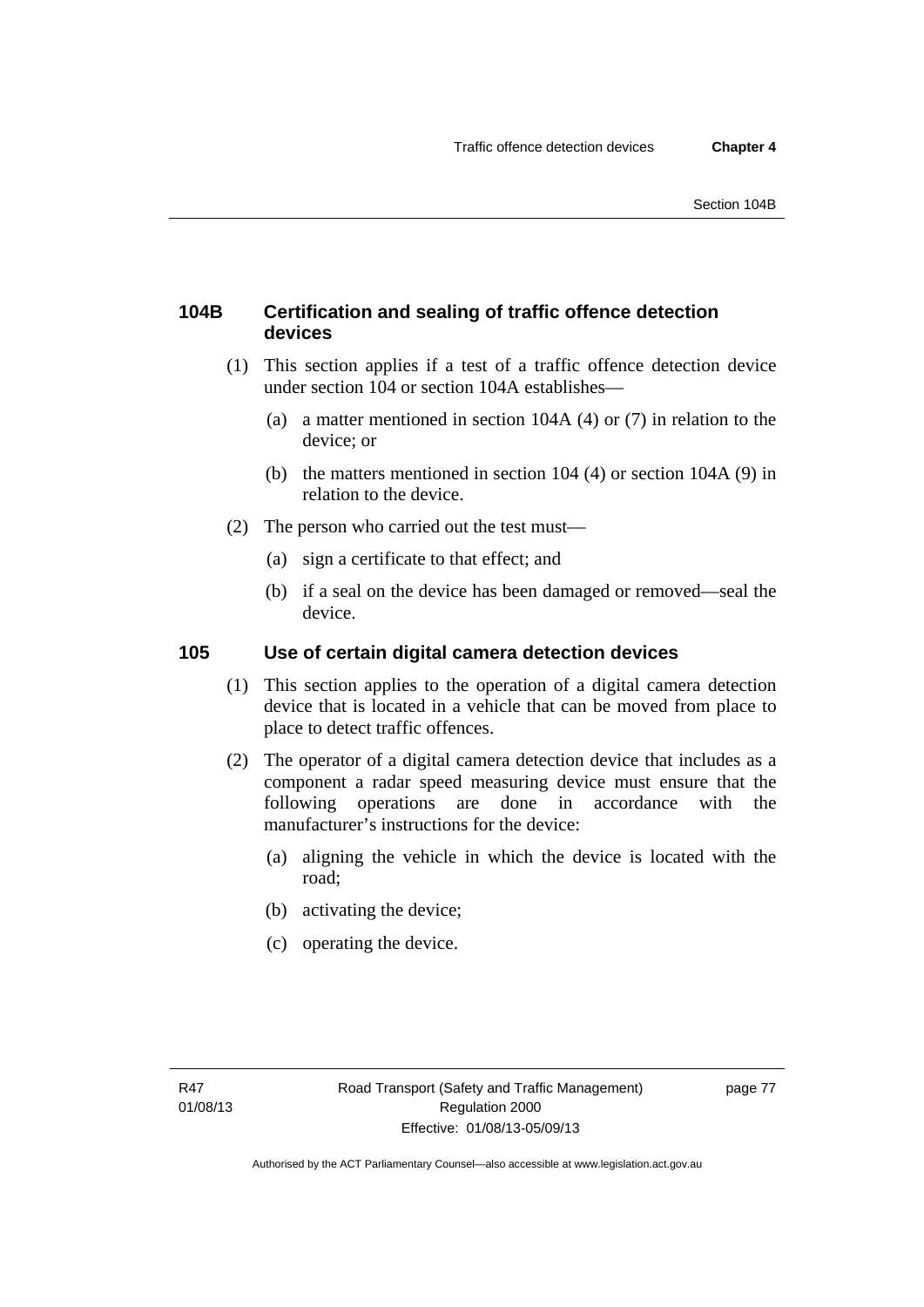- (3) The operator of a digital camera detection device that includes as a component a laser speed measuring device must ensure that the following operations are done in accordance with the manufacturer's instructions for the device:
	- (a) testing the laser speed measuring component of the device at the beginning and end of each shift of the operator by carrying out the following checks:
		- (i) an instrument confidence check;
		- (ii) a calibration verification check;
		- (iii) a scope alignment check;
	- (b) activating the device;
	- (c) operating the device.
- (4) To remove any doubt, if a device mentioned in subsection (3) is used at more than 1 place during a shift of the operator, the operator is not required to carry out the checks mentioned in subsection (3) (a) each time the device is activated at a different place.
- (5) If the requirements set out in this section are met, the device may operate unattended.
- (6) If a device is used by 2 or more operators, who are working together during a shift, the requirements set out in this section may be carried out by different operators.
- (7) In this section:

*operator* means a person approved to use a traffic offence detection device under section 107 (Approved people—use).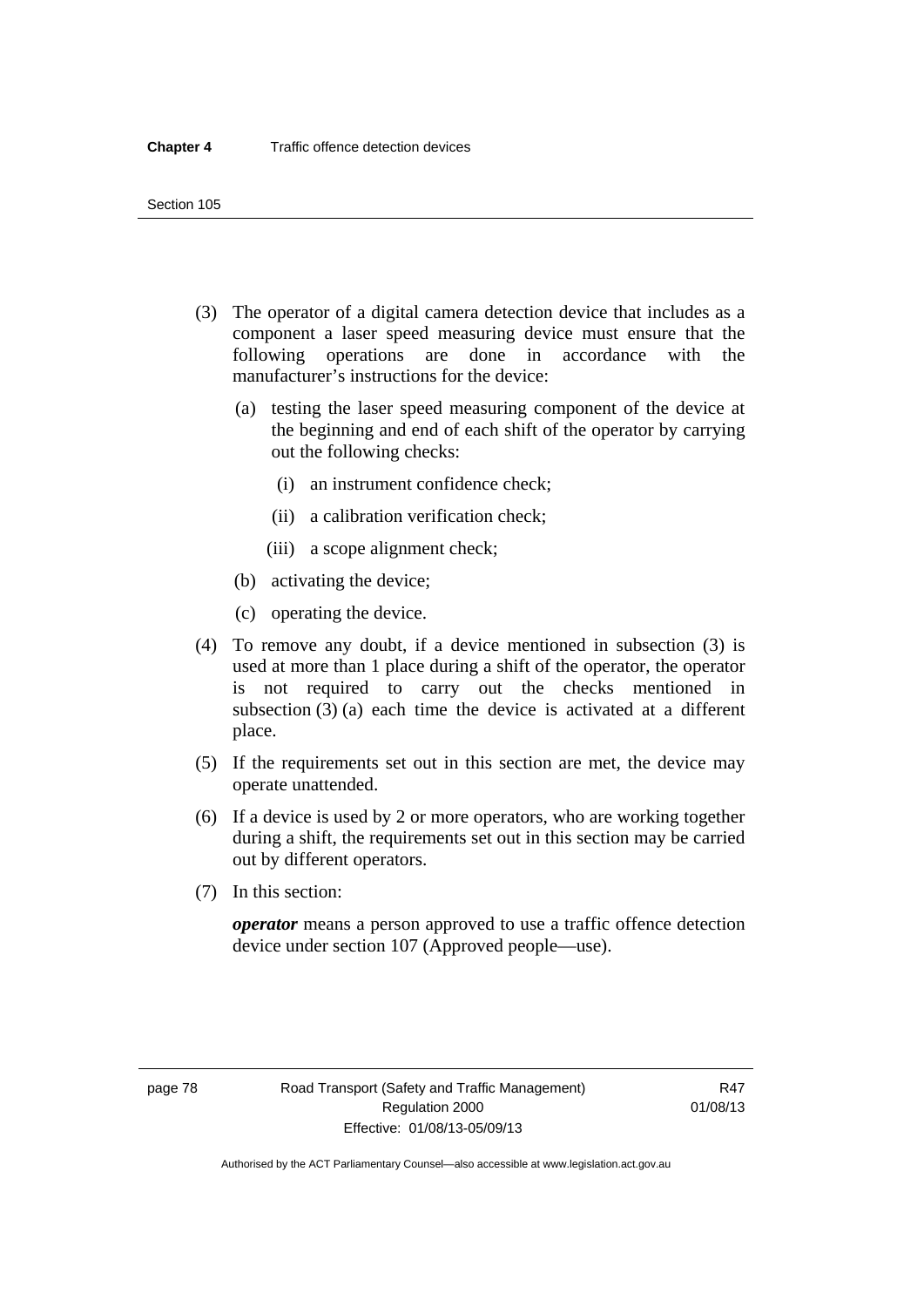### **105A Use of certain laser speed measuring devices**

- (1) This section applies to a laser speed measuring device, other than a device mentioned in section 105 (Use of certain digital camera detection devices).
- (2) The operator of the laser speed measuring device must ensure that the following operations are done in accordance with the manufacturer's instructions for the device:
	- (a) testing the device at the beginning and end of each shift of the operator by carrying out the following checks:
		- (i) an instrument confidence check;
		- (ii) a calibration verification check;
		- (iii) a scope alignment check;
	- (b) activating the device;
	- (c) operating the device.
- (3) To remove any doubt, if the device is used at more than 1 place during a shift of the operator, the operator is not required to carry out the checks mentioned in subsection (1) (a) each time the device is activated at a different place.
- (4) If the device is used by 2 or more operators who are working together during the shift, the tests mentioned in subsection (1) (a) and (d) may be carried out by different operators.
- (5) In this section:

*operator* means a person approved to use a traffic offence detection device under section 107 (Approved people—use).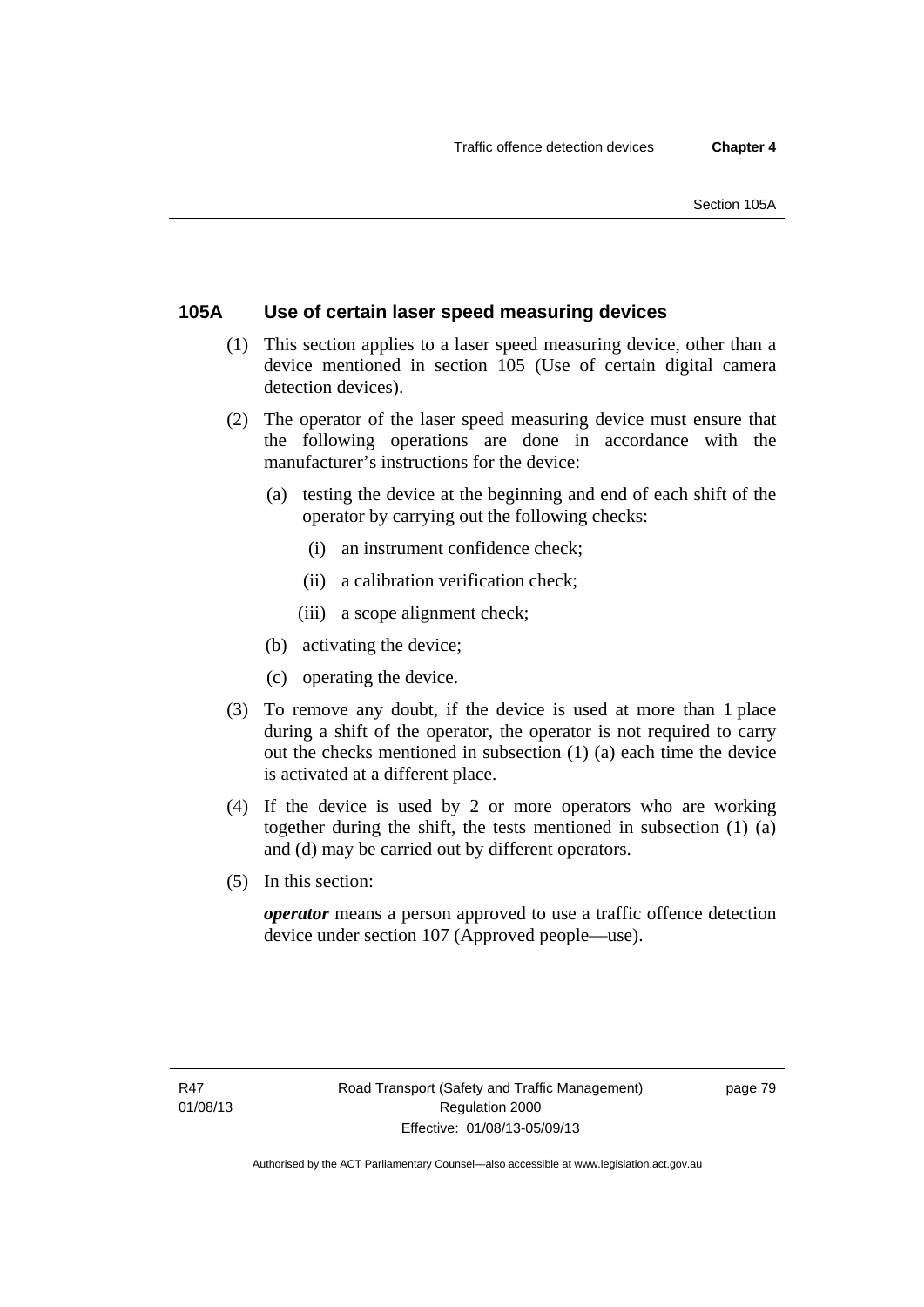#### **105B Use of certain radar speed measuring devices**

- (1) This section applies to a radar speed measuring device, other than a device that is a component of—
	- (a) a digital camera detection device; or
	- (b) a fixed camera detection device.
- (2) The radar speed measuring device must be used by an operator in accordance with the manufacturer's instructions for the device.
- (3) The operator must test the device—
	- (a) at the beginning of each shift of the operator against an approved police speedometer; and
	- (b) at the end of each shift of the operator against the speedometer mentioned in paragraph (a); and
	- (c) if the operator's shift is longer than 9 hours—9 hours after the beginning of the shift against the speedometer mentioned in paragraph (a).
- (4) After each test, the device must be found to be accurate within a tolerance of 2 km/h.
- (5) To remove any doubt, if the device is used at more than 1 place during a shift of the operator, the operator is not required to carry out the checks mentioned in subsection (3) (a) each time the device is activated at a different place.
- (6) If the device is used by 2 or more operators who are working together during the shift, the tests mentioned in subsection (3) may be carried out by different operators.
- (7) In this section:

*operator* means a person approved to use a traffic offence detection device under section 107 (Approved people—use).

page 80 Road Transport (Safety and Traffic Management) Regulation 2000 Effective: 01/08/13-05/09/13

R47 01/08/13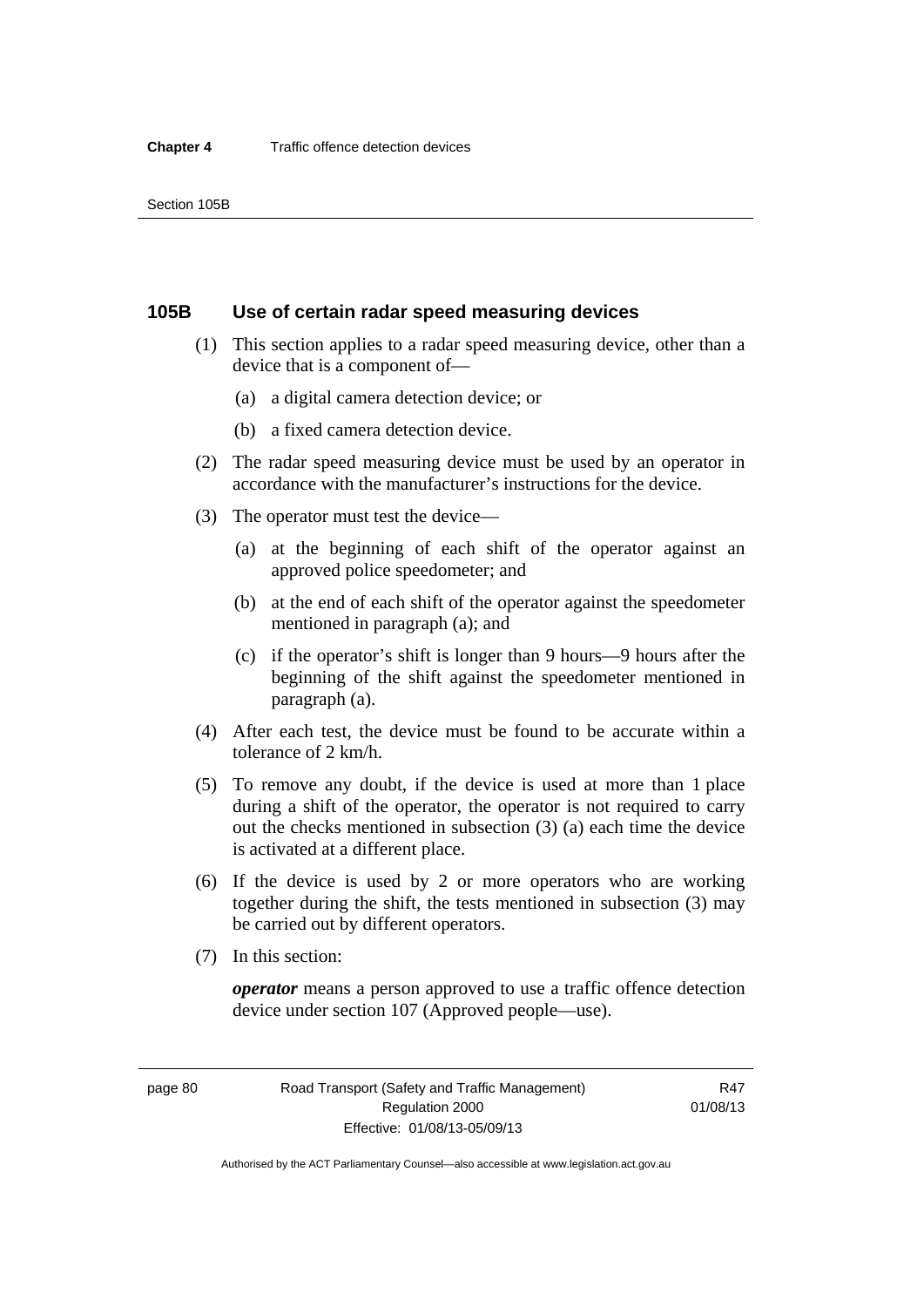### **106 Approved people—testing and sealing**

Each person employed by a testing authority to test and seal traffic offence detection devices is approved to test and seal traffic offence detection devices.

### **107 Approved people—use**

- (1) Each police officer is approved to use any traffic offence detection device (other than a fixed camera detection device).
- (2) The road transport authority may approve a person who is not a police officer to use digital camera detection devices.
- (3) The road transport authority may only approve a person under subsection (2) if the authority is satisfied that the person has appropriate qualifications to operate, or experience in the operation of, digital camera detection devices.

### **107A Recording of camera detection device image files—Act, s 23 (2) (c) (ii)**

(1) An electronic file created by a camera detection device must be recorded on a WORM disk or other storage medium for electronic data (the *recording medium*).

*Note Camera detection device*—see the [Act](http://www.legislation.act.gov.au/a/1999-80/default.asp), s 23.

- (2) The recording medium for a camera detection device may be—
	- (a) attached directly to, or located with, the device; or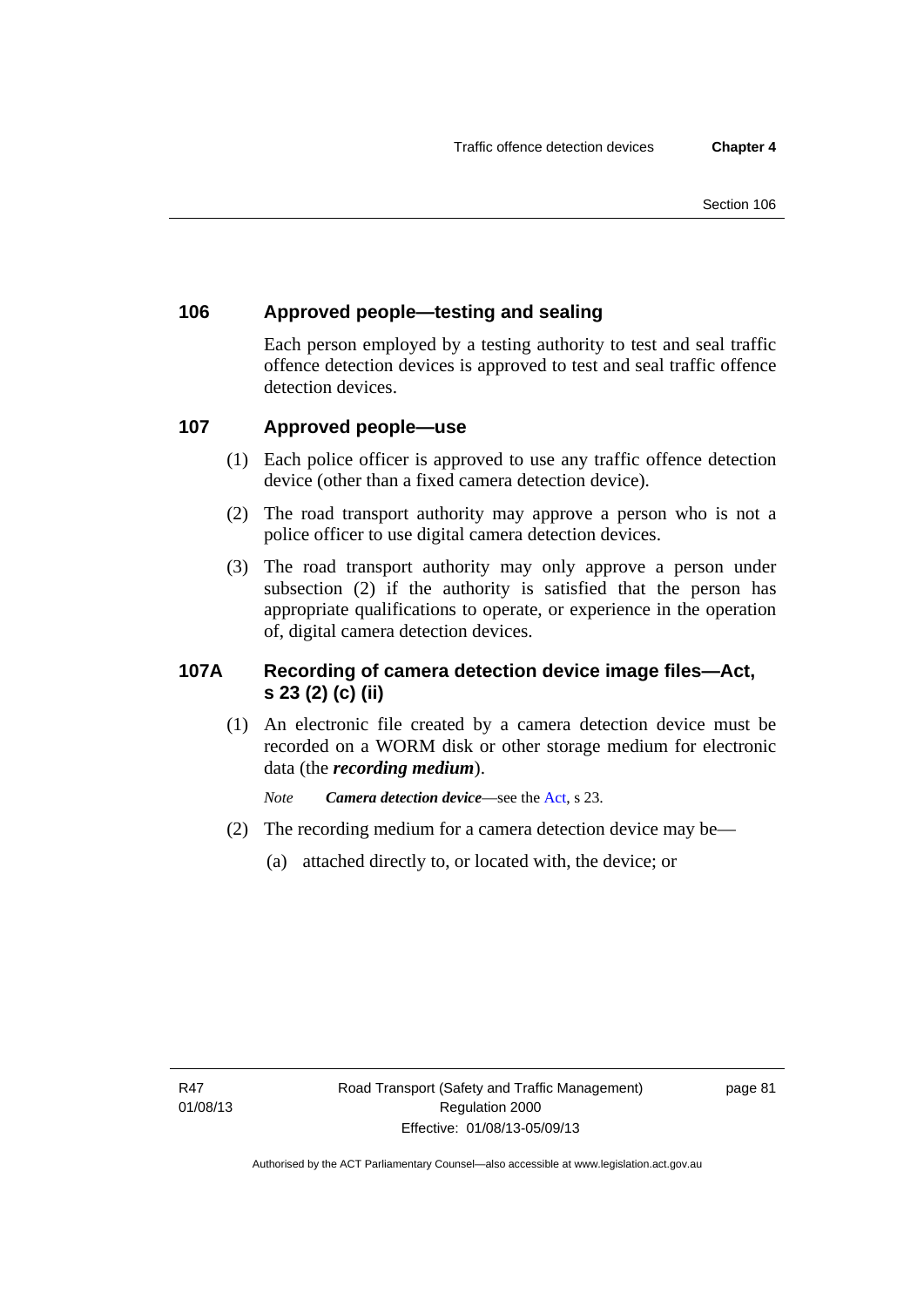(b) at a place other than the place where the device is located.

#### **Example—par (b)**

If a motor vehicle goes through a red traffic light and an image of the vehicle is taken by a fixed camera detection device, the electronic file created by the device in relation to the offence is sent along a wire or optical fibre, or across a wireless network, to a recording device in a building in another suburb and is stored at that building on a recording medium.

- *Note* An example is part of the regulation, is not exhaustive and may extend, but does not limit, the meaning of the provision in which it appears (see [Legislation Act,](http://www.legislation.act.gov.au/a/2001-14) s 126 and s 132).
- (3) If the recording medium for a camera detection device is at a place other than the place where the device is located—
	- (a) the device must produce a security checksum for each electronic file created by the device; and
	- (b) the device must encrypt the security checksum and the file; and
	- (c) the security checksum and the encrypted file must be recorded as soon as practicable on a recording medium.
- (4) However, subsection (3) does not prevent other security measures being taken in relation to a security checksum or an electronic file before it is recorded on the recording medium.

### **107B Verification of camera detection device image files—Act, s 23 (2) (c) (iii)**

- (1) This section applies if an electronic file that contains an image of a vehicle taken by a camera detection device is recorded on a recording medium that is at a place other than the place where the device is located.
- (2) Before the image of the vehicle is produced from the file, the accuracy of the file must be verified by using a computer to—
	- (a) recalculate the security checksum for the file; and

page 82 Road Transport (Safety and Traffic Management) Regulation 2000 Effective: 01/08/13-05/09/13

R47 01/08/13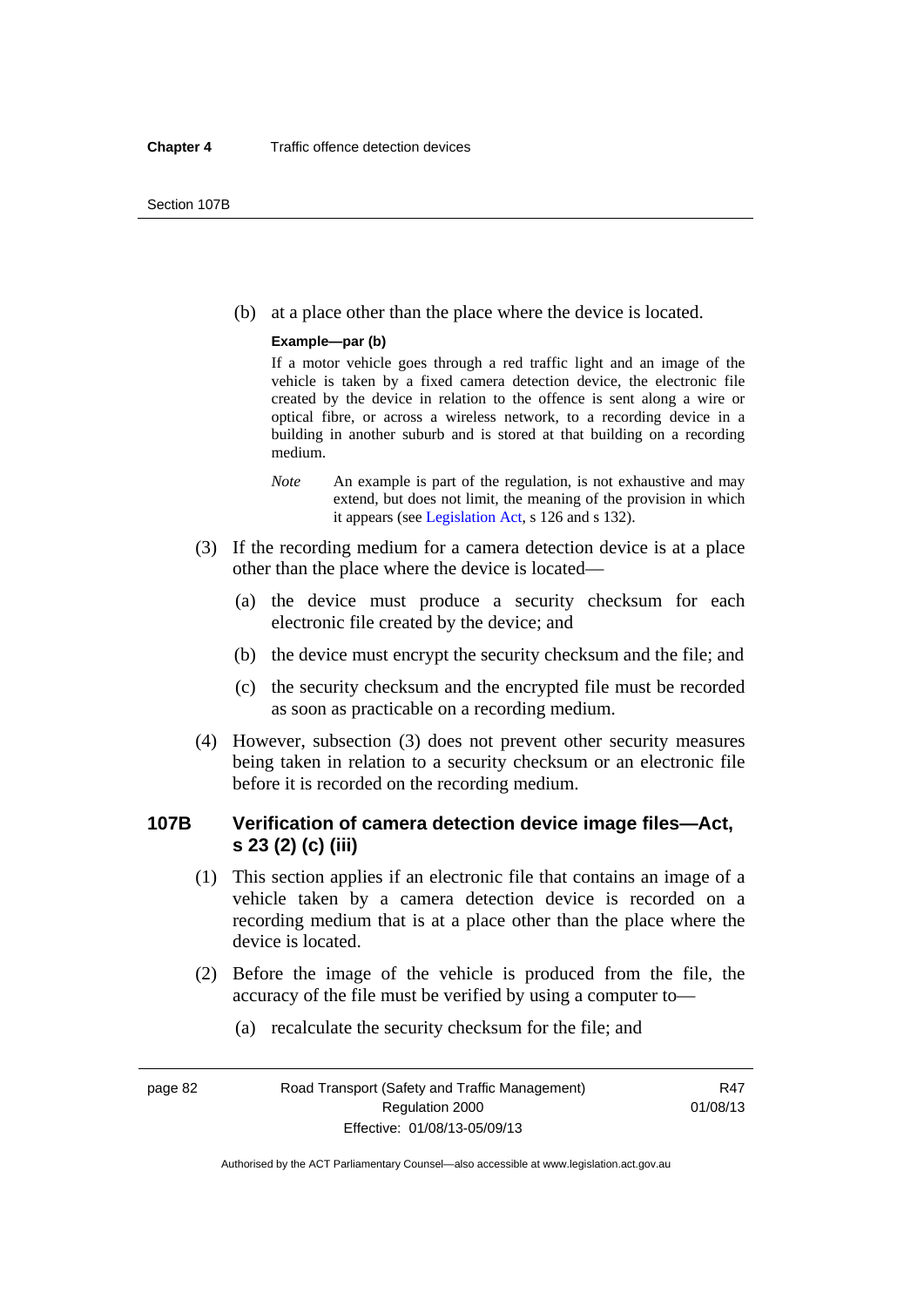(b) confirm that the security checksum produced by the recalculation is identical to the checksum produced by the device for the file.

### **108 Meaning of codes etc on image taken by approved camera detection device or approved average speed detection system—Act, s 24 (2) (a)**

(1) This section defines the meaning of codes and other information indicated on an image of a vehicle taken by an approved camera detection device or approved average speed detection system.

*Note* Information etc that is indicated on an image includes information etc accompanying or reasonably associated with the image (see [Act,](http://www.legislation.act.gov.au/a/1999-80/default.asp) dict, def of *indicated on*).

- (2) It is not necessary that all the codes and other information mentioned in this section be indicated on an image but if they do appear they have the meaning given in this section.
- (3) The characters (whether numbers, letters or both) in the field immediately after 'Device' is the code for—
	- (a) the laser speed measuring device component of the digital camera detection device that took the image; or
	- (b) the radar speed measuring device component of the digital camera detection device, or fixed camera detection device, that took the image; or
	- (c) the piezo strip speed measuring device component of the fixed camera detection device that took the image; or
	- (d) the loop detector speed measuring device component of the fixed camera detection device that took the image; or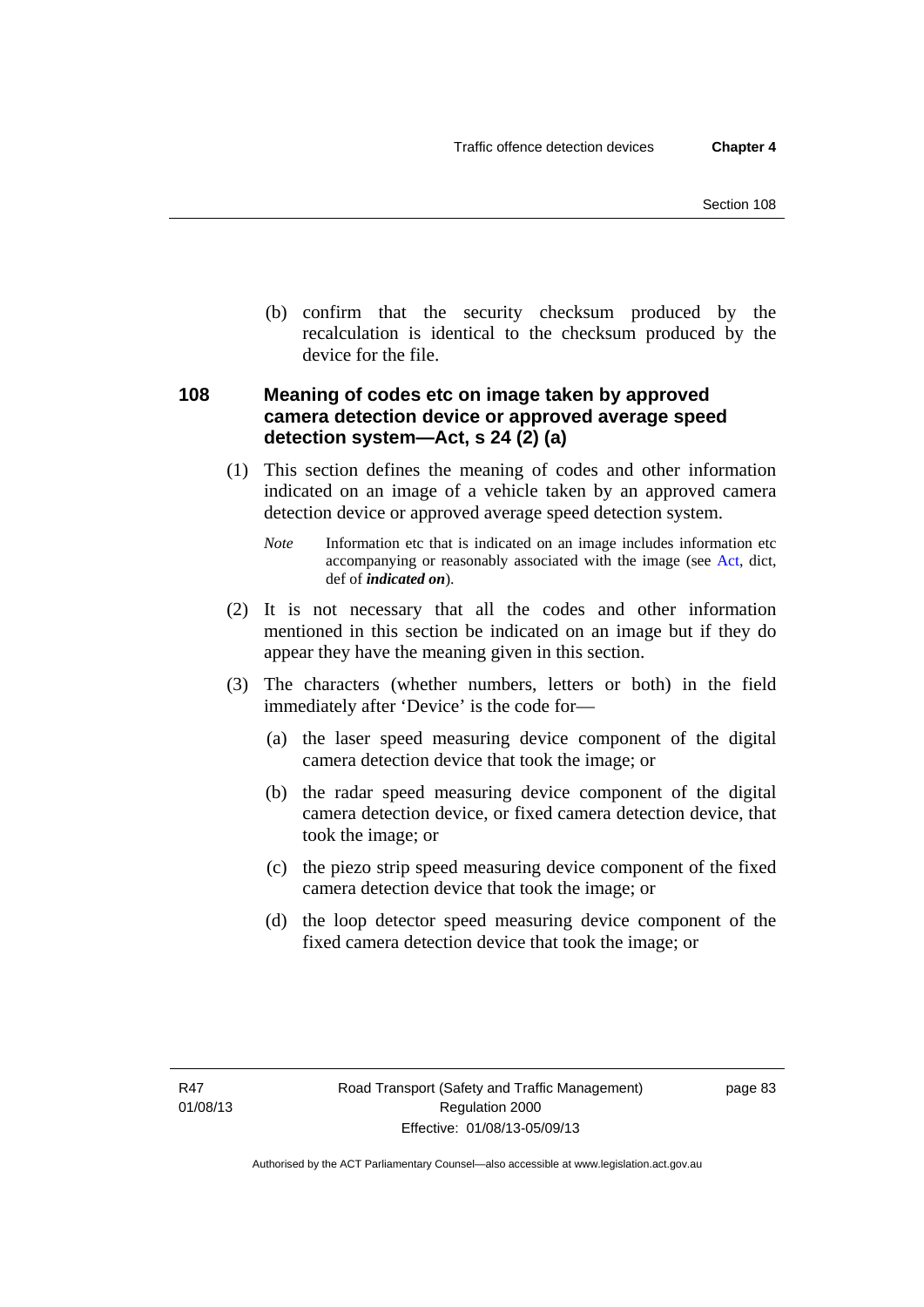(e) the automatic number plate recognition camera component of the average speed detection system that took the image.

#### **Example**

'Device: 012409' indicates that the code for the laser speed measuring device component of the digital detection device, or piezo strip speed measuring device component of the fixed camera detection device, that took the image, is 012409.

 (4) The characters (whether numbers, letters or both) in the field immediately after 'Location' or 'Loc' is the code for the place where the image was taken (the *location code*).

#### **Example**

'Location: sls0015' indicates that the code for the place where the image was taken is 0015 (see sch 1, part 1.1, item 15).

(5) A location code has the meaning given by schedule 1.

#### **Example**

The location code '0015' indicates that the image was taken at Kingsford Smith Drive between Kuringa Drive and Spalding Street (see sch 1, part 1.1, item 15).

 (6) For subsection (5) and schedule 1, if a road (however described) mentioned in an item of schedule 1 intersects with another road (however described) more than once, the word '(north)' or '(south)' is included after the name of the road to indicate the intersection relevant to the meaning of the location code.

#### **Example**

The location code '0003' means that the image was taken on Athllon Drive between Beasley Street '(south)' and Sulwood Drive (see sch 1, part 1.1, item 3). As Beasley Street intersects Athllon Drive more than once, the word 'south' indicates that the southern intersection is the relevant intersection.

 (7) The characters in the field immediately after 'Date' is the date when the image was taken, with the first 2 numbers indicating the day of the month, followed by an abbreviation for the month and the year.

#### **Example**

'Date: 15/11/00' indicates that the image was taken on 15 November 2000.

page 84 Road Transport (Safety and Traffic Management) Regulation 2000 Effective: 01/08/13-05/09/13

R47 01/08/13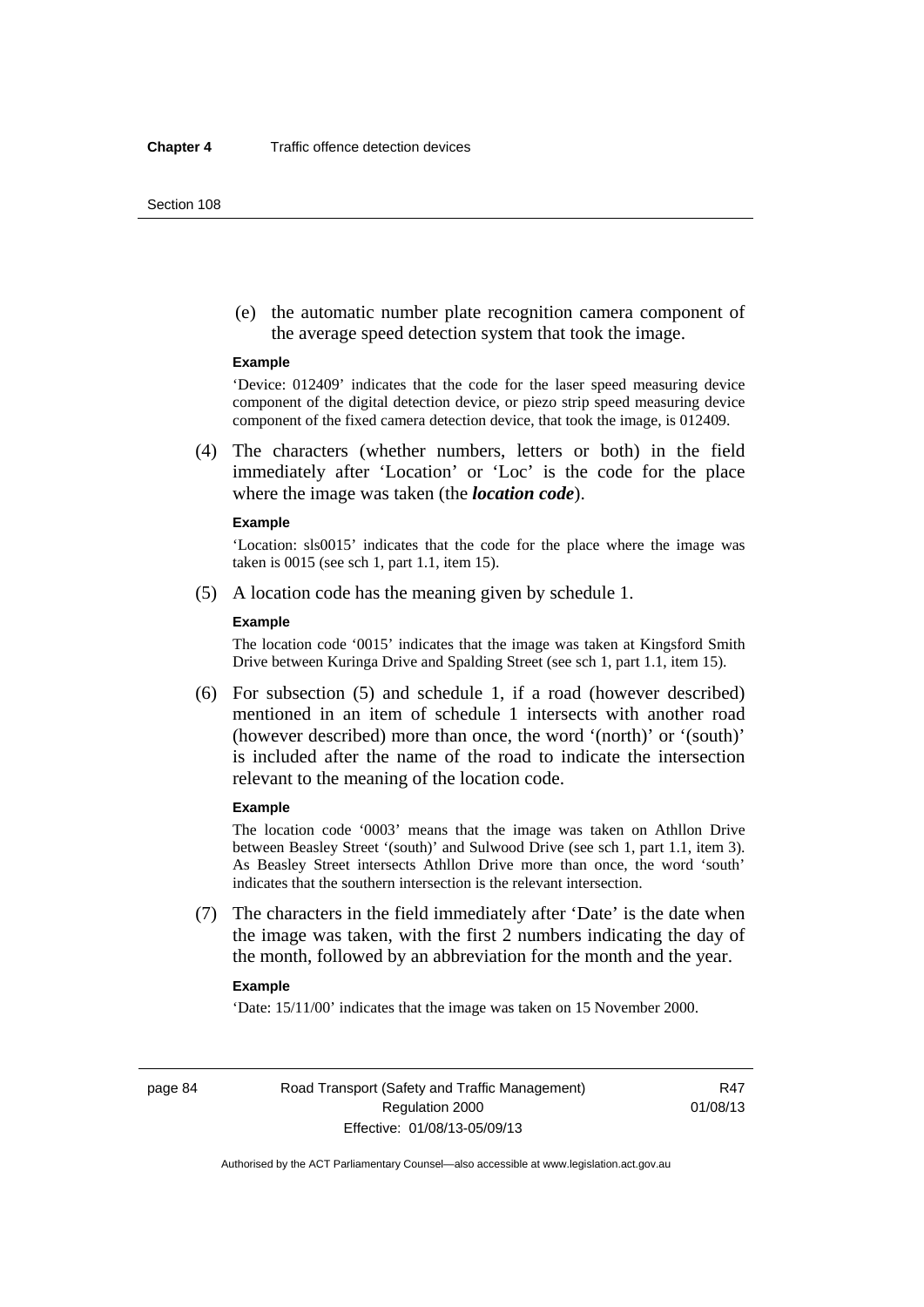(8) The numbers in the field immediately after 'Time' is the time when the image was taken, stated in the 24-hour clock system.

#### **Examples**

- 1 'Time: 11.07.00.23' indicates that the image was taken at 0.23 seconds after 11.07 am.
- 2 'Time: 13:53:10:07' indicates that the image was taken at 10.07 seconds after 1.53 pm.
- (9) The letter in the field immediately after 'Direction' or 'Dir' indicates—
	- (a) for an image taken by a digital camera detection device whether the general direction in which the vehicle was travelling was away from or towards the device, with 'A' indicating away from the device and 'T' indicating towards the device; or
	- (b) for an image taken by a fixed camera detection device—the general direction in which the vehicle was travelling when the image was taken, with 'N' indicating north, 's' indicating south, 'E' indicating east and 'W' indicating west.

#### **Example for par (a)**

'Direction: A' indicates that when the image was taken the vehicle was generally travelling away from the digital camera detection device that took the image.

#### **Example for par (b)**

'Direction: N' indicates that when the image was taken the vehicle was travelling in the general direction of north.

 (10) The characters in the field immediately after 'Lane' is the code for the lane in which the vehicle was travelling when the image was taken, with the following codes having the stated meaning:

'L1' means the lane next to the centre of the road

- 'L2' means the lane immediately to the left of L1
- 'L3' means the lane immediately to the left of L2

R47 01/08/13 page 85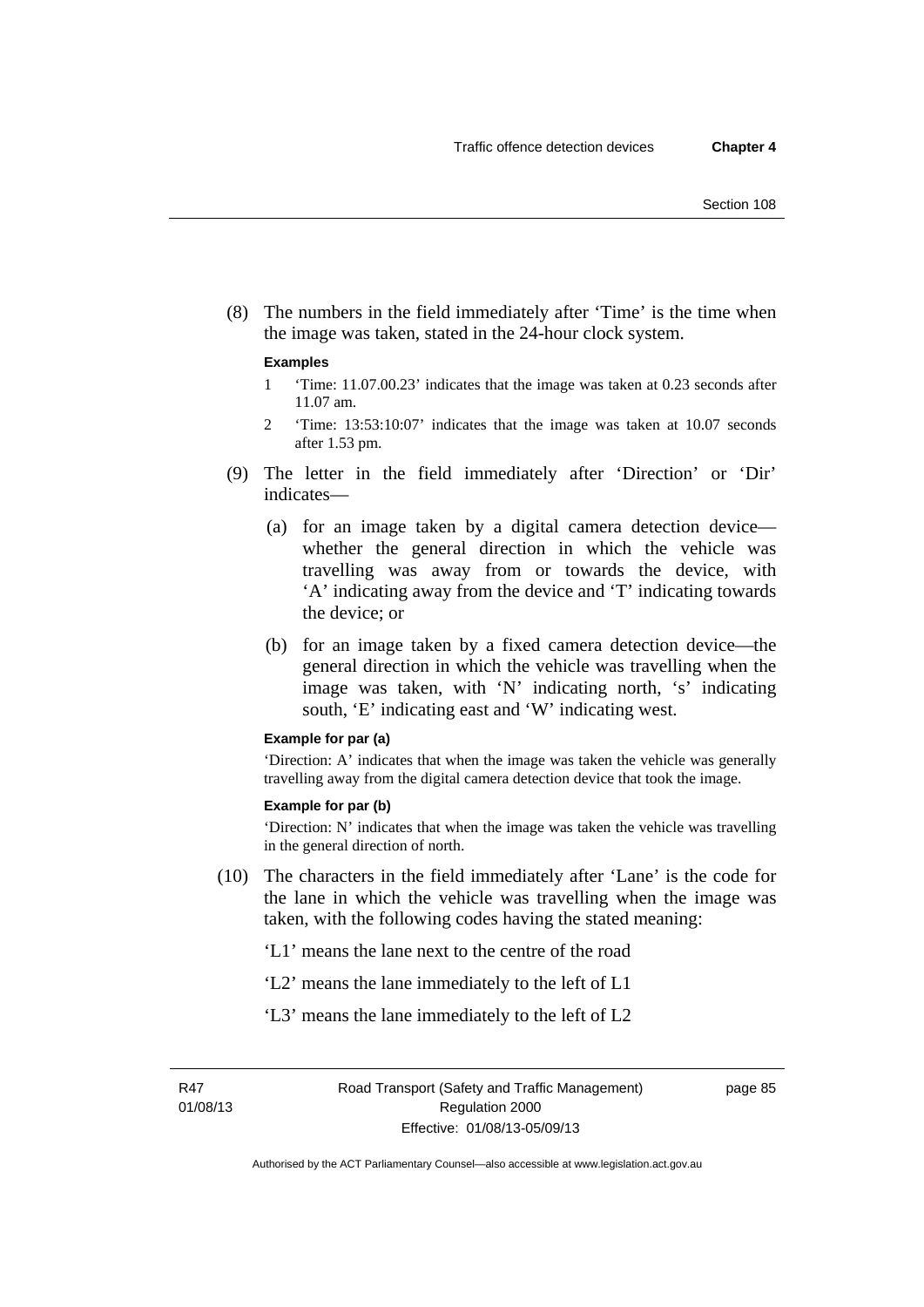'L4' means the lane immediately to the left of L3.

#### **Example**

'Lane: L1' indicates that the vehicle was travelling in the lane next to the centre of the road when the image was taken.

 (11) The number in the field immediately after 'Red time' is the time in seconds and part seconds (stated as a fraction) that a red traffic light or red traffic arrow facing the driver of the vehicle had been showing before the driver entered the intersection concerned.

#### **Example**

'Red time: 1.50' indicates that the red traffic light or red traffic arrow facing the driver of the vehicle had been showing for 1.5 seconds before the driver entered the intersection concerned.

 (12) The number in the field immediately after 'Speed li' is the speed limit applying to the driver of the vehicle for the length of road where the driver was driving when the image was taken.

#### **Example**

'Speed li: 60' indicates that the speed limit applying to the driver of the vehicle for the length of road where the driver was driving when the image was taken is 60 km/h.

 (13) The number in the field immediately after 'Speed' is the speed in kilometres per hour at which the driver of the vehicle was driving when the image was taken.

#### **Example**

'Speed: 82' indicates that the driver of the vehicle was driving at 82 km/h when the image was taken.

 (14) The characters (whether numbers, letters or both) in the field immediately after 'Operator' is the code for the person responsible for the use of the device when the image was taken.

#### **Example**

'Operator: op002' indicates that the code for the person responsible for the device when the image was taken is operator 002.

page 86 Road Transport (Safety and Traffic Management) Regulation 2000 Effective: 01/08/13-05/09/13

R47 01/08/13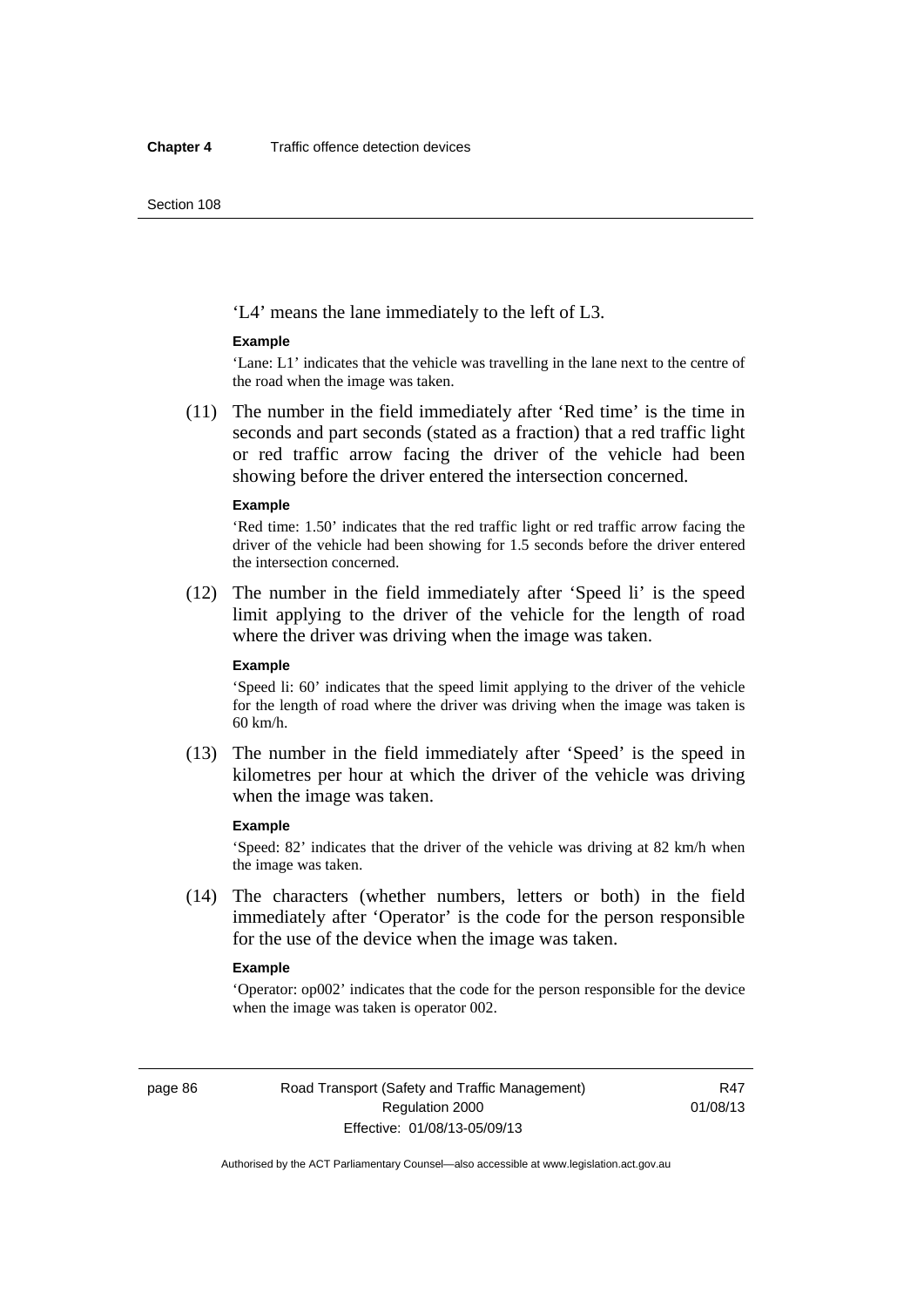(15) The characters (whether numbers, letters or both) in the field immediately after 'Disk' is the code for the recording medium used to record the image of the vehicle.

#### **Example**

'Disk: WD0022' indicates that the code for the WORM disk used to record the image was WD0022.

*Note* An example is part of the regulation, is not exhaustive and may extend, but does not limit, the meaning of the provision in which it appears (see [Legislation Act,](http://www.legislation.act.gov.au/a/2001-14) s 126 and s 132).

R47 01/08/13 Road Transport (Safety and Traffic Management) Regulation 2000 Effective: 01/08/13-05/09/13

page 87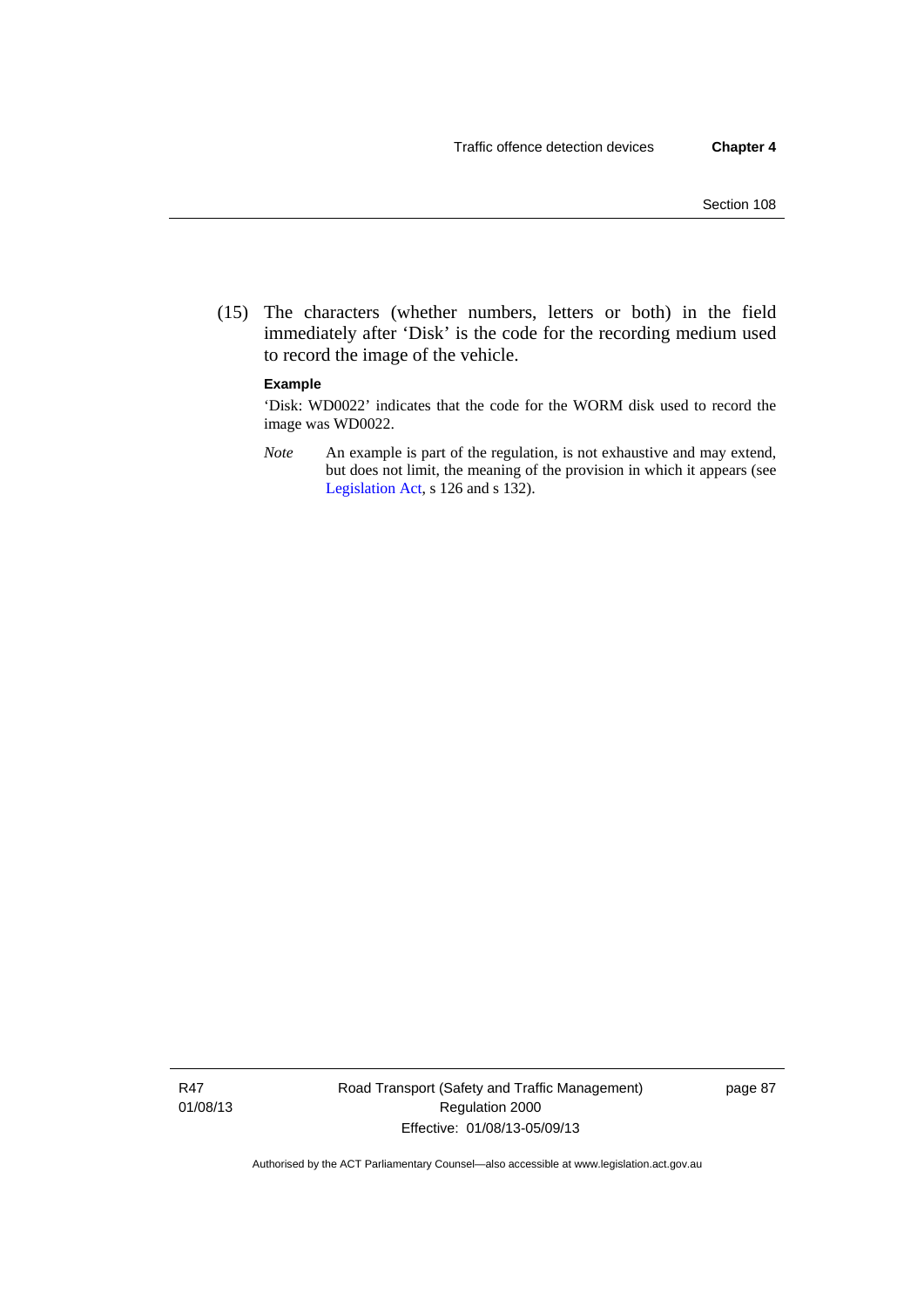# **Chapter 5 Miscellaneous**

#### **109 Additional powers of police**

- (1) A police officer may request or signal the driver of a vehicle to stop the vehicle.
- (2) A person must not, without reasonable excuse, fail to comply with a request or signal made or given by a police officer under subsection  $(1)$ .

Maximum penalty: 20 penalty units.

 (3) A police officer may, during a temporary obstruction or danger to traffic or in an emergency, direct the responsible person for or driver of a vehicle parked in any part of a pay parking area to remove the vehicle or, if no-one appears to be in charge of the vehicle, remove the vehicle.

#### **110 Prohibition on car minding**

- (1) The chief police officer may, by written notice given to a person, prohibit the person from—
	- (a) parking, minding, caring for, or taking charge of any motor vehicle or trailer (other than a motor vehicle or trailer of which the person is the driver) on a road; or
	- (b) offering his or her services for any such purpose.
- (2) A person who is given a notice under subsection (1) must comply with the notice.

Maximum penalty: 20 penalty units.

- (3) This section does not authorise the chief police officer to prohibit the proprietor of a parking station or parking area—
	- (a) from parking, minding, caring for, or taking charge of a motor vehicle or trailer in or on the parking station or parking area; or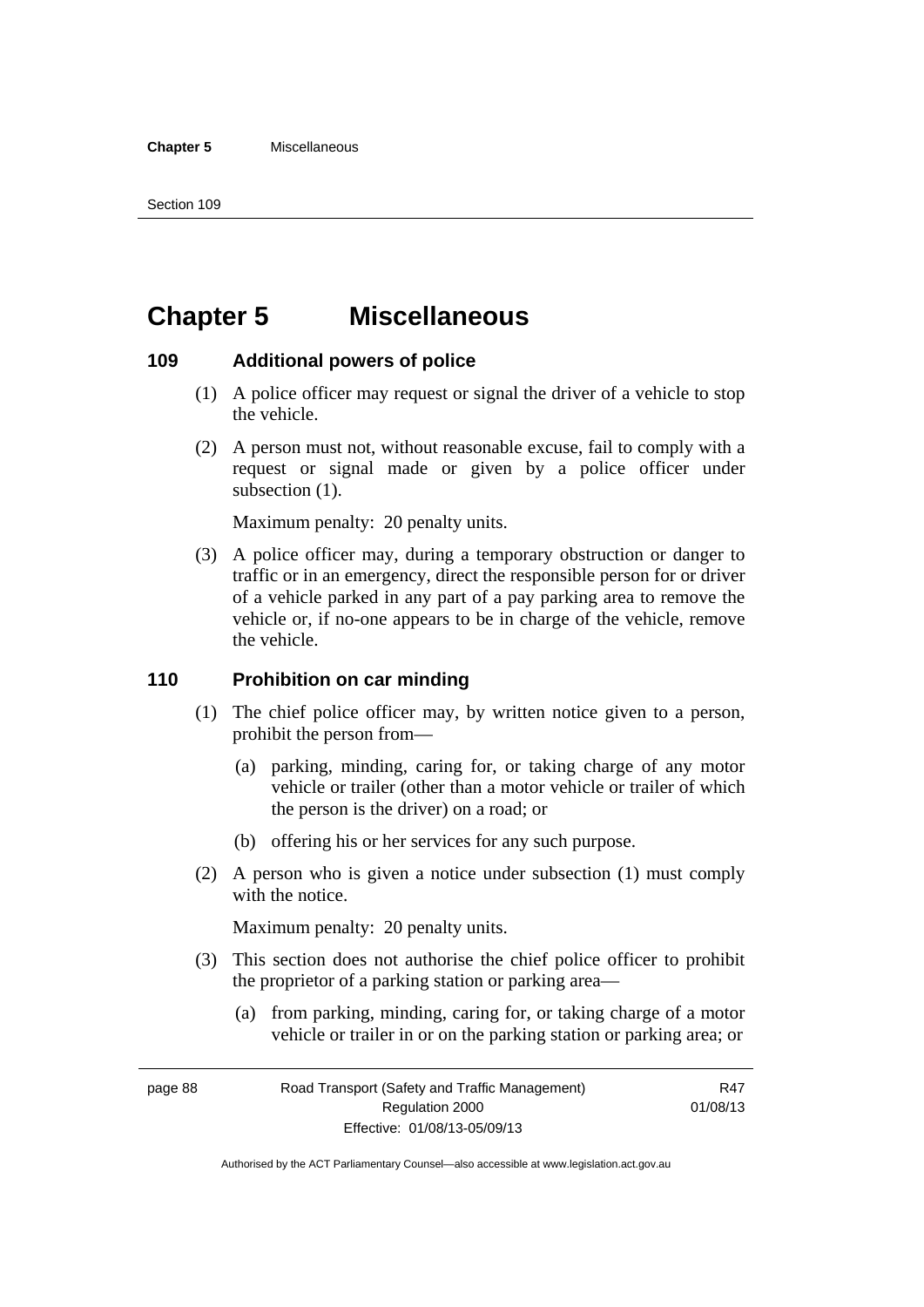- (b) from offering the proprietor's services for that purpose—
	- (i) whether by the display or publication of an advertisement in relation to the parking station or parking area or otherwise; and
	- (ii) whether the services are performed or offered to be performed by the proprietor or by an employee or agent of the proprietor.

### **111 Removal of unattended vehicles—Act, s 32 (1) (c)**

A police officer or authorised person may move an unattended vehicle from a road or road related area to a retention area if the vehicle is in—

- (a) a bus lane; or
- (b) a length of road to which a *clearway sign* applies; or
- (c) a transit lane.

### **112 Disposal of impounded vehicles—Act, s 10K**

- (1) This section applies to a vehicle impounded under the following provisions of the [Act](http://www.legislation.act.gov.au/a/1999-80/default.asp):
	- (a) section 10A (Impounding of vehicles used for menacing driving on court order before conviction etc);
	- (b) section 10B (Impounding or forfeiture of vehicles on conviction etc for certain offences);
	- (c) section 10C (Powers of police officers to seize and impound vehicles used in committing certain offences).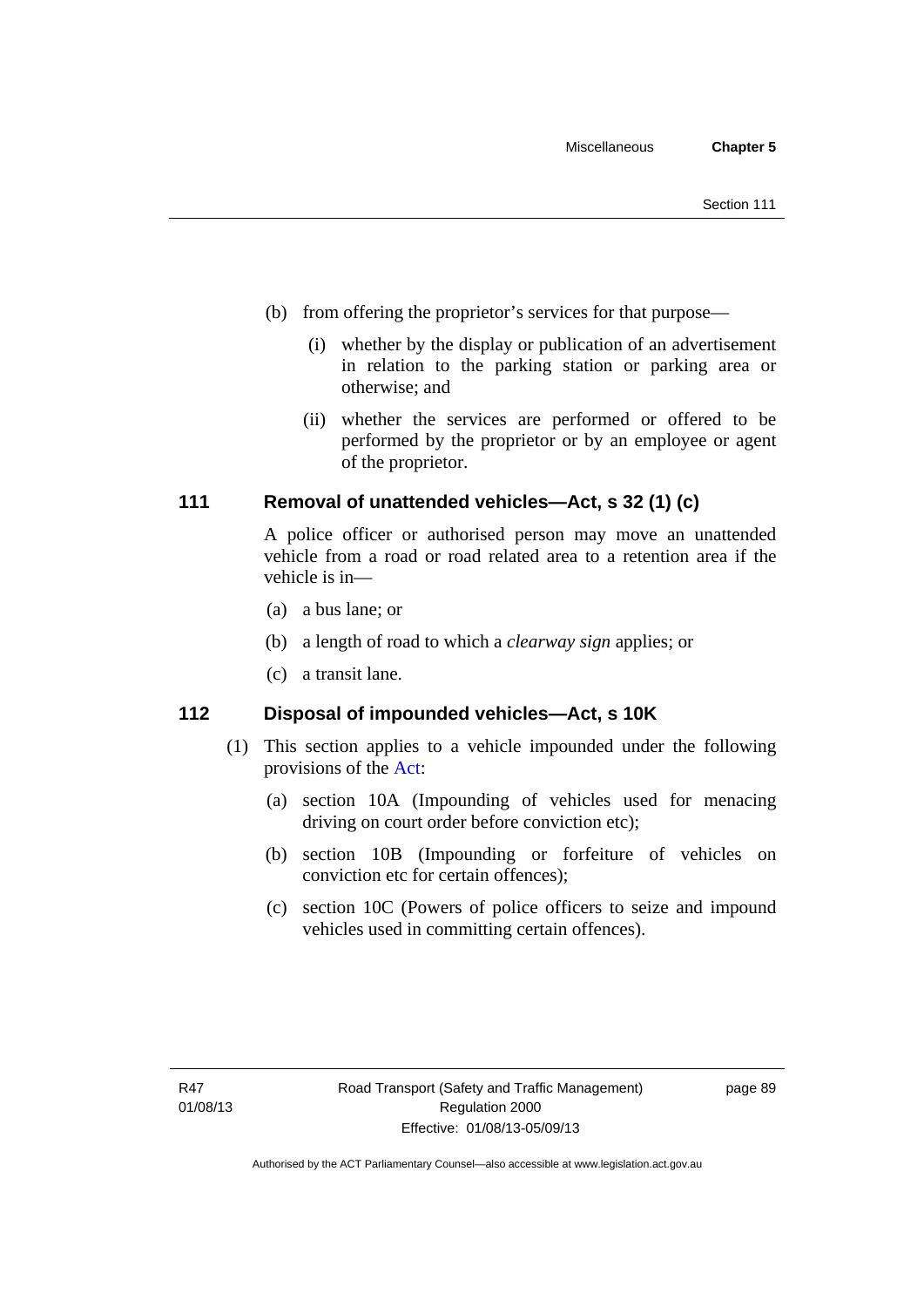- (2) If a person has not applied to the chief police officer for the release of the vehicle at the end of the period of impoundment, the chief police officer must, by notice served on the registered operator of the vehicle and every person who has a registered interest in the vehicle, warn them that the vehicle may be offered for sale if the vehicle is not removed from the place of impoundment within 28 days after the day of service of the notice.
- (3) The vehicle may be offered for sale, by public auction or public tender, if the vehicle is not removed within 28 days after service of the notice or, if more than 1 notice is served under subsection (2), the later of the notices.
- (4) A person may apply to the chief police officer for payment to the person of the balance of the proceeds of sale of a vehicle within 1 year after the vehicle is sold in accordance with subsection (3).
- (5) The balance of the proceeds of sale may be paid to the person if the person satisfies the chief police officer that—
	- (a) the person was lawfully entitled to possession of the vehicle immediately before its sale; and
	- (b) there was a reasonable excuse for the person's failure to obtain release of the vehicle before it was sold.
- (6) In this section:

*balance of the proceeds of sale*, of a vehicle, means the proceeds of the sale of the vehicle less—

- (a) any fee or other amount payable under the *[Road Transport](http://www.legislation.act.gov.au/a/1999-77)  [\(General\) Act 1999](http://www.legislation.act.gov.au/a/1999-77)* for the seizure, impounding and storage of the vehicle; and
- (b) the reasonable costs of or incidental to the sale.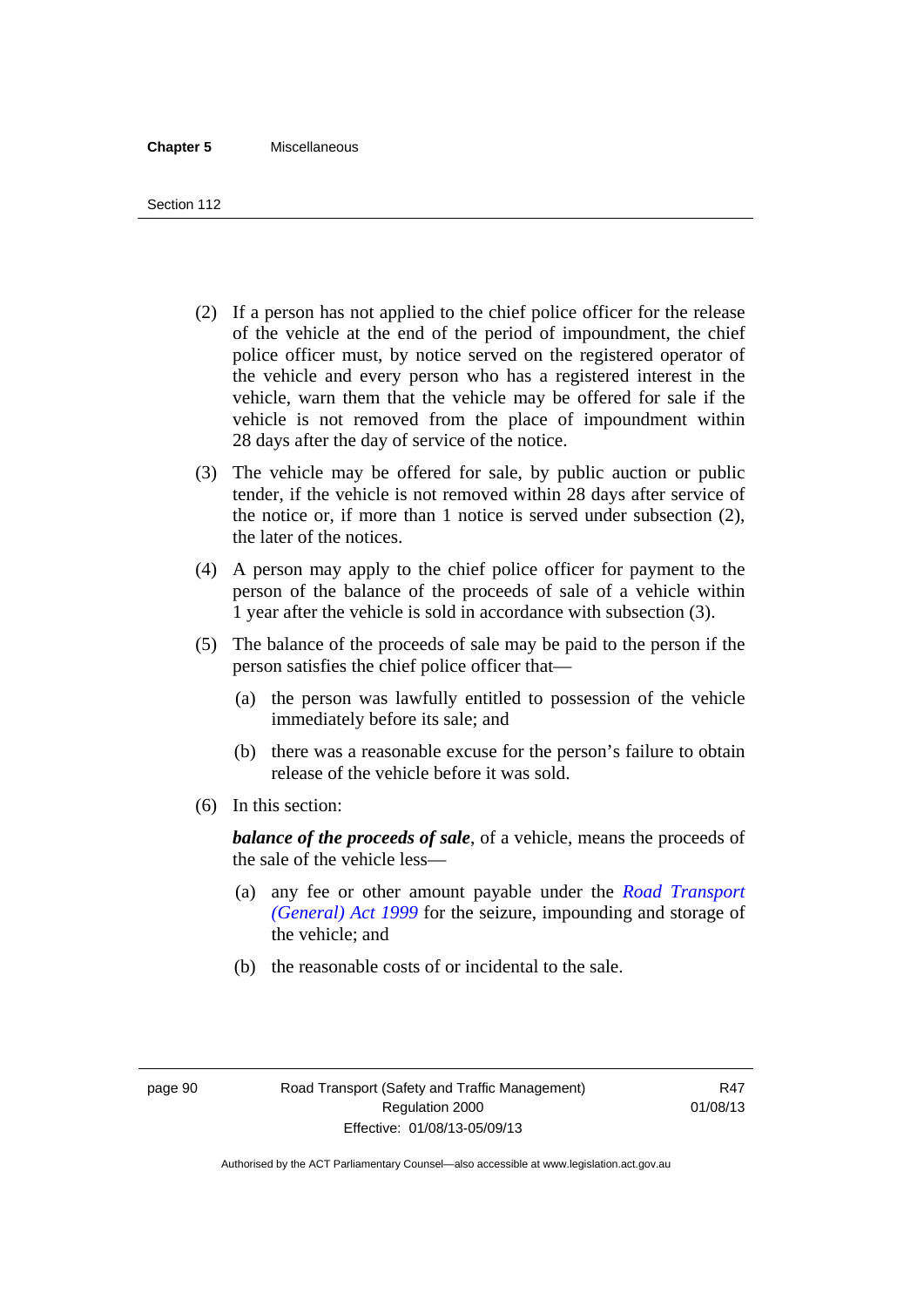(7) An interest mentioned in subsection (6), definition of *balance of proceeds of sale* paragraph (a) or (b) is a statutory interest of a kind to which the *[Personal Property Securities Act 2009](http://www.comlaw.gov.au/Series/C2009A00130)* (Cwlth), section 73 (2) applies.

### **112A Disposal of forfeited vehicles—Act, s 10K**

A vehicle that has been forfeited to the Territory under the [Act](http://www.legislation.act.gov.au/a/1999-80/default.asp), section 10B (Impounding or forfeiture of vehicles on conviction etc for certain offences) may be offered for sale by public auction or public tender.

### **113 Responsible person to inspect driver licence**

(1) Before permitting someone else to drive a motor vehicle, the responsible person for, or the person in charge of, the vehicle must require the person to produce his or her Australian driver licence or external driver licence and must inspect the licence.

Maximum penalty: 20 penalty units.

 (2) It is a defence to a prosecution of a person for an offence against subsection (1) if the person proves that the person had taken reasonable steps (other than those mentioned in the subsection) to ensure the person permitted to drive the motor vehicle was the holder of a current Australian driver licence or external driver licence.

### **114 Responsible person's consent**

The person in charge of a motor vehicle or trailer on a road must not, without reasonable excuse, permit anyone to use the vehicle without the consent of the responsible person for the vehicle.

Maximum penalty: 20 penalty units.

R47 01/08/13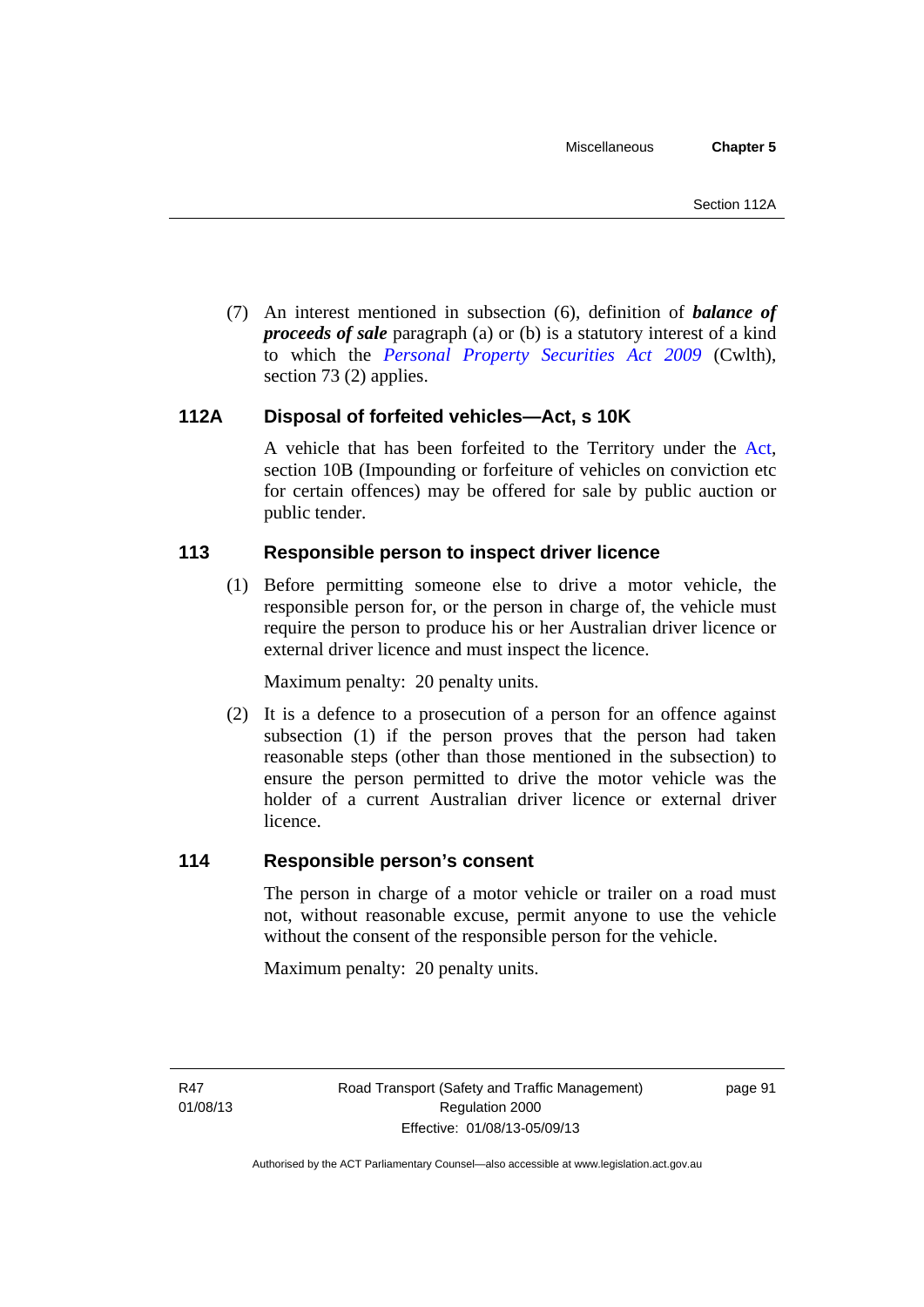#### **Chapter 5** Miscellaneous

# **115 Standards for safe carriage of loads—Act, s 14 (2)**

The prescribed standards are the performance standards in the *[Load](http://www.ntc.gov.au/viewpage.aspx?documentid=862)  [Restraint Guide—Guidelines and Performance Standards for the](http://www.ntc.gov.au/viewpage.aspx?documentid=862)  [Safe Carriage of Loads on Road Vehicles](http://www.ntc.gov.au/viewpage.aspx?documentid=862)*, 2nd ed (2004) published by the National Transport Commission.

# **116 Tracked vehicle—Act, dict, def** *vehicle***, par (b)**

- (1) Any tracked vehicle that is not used exclusively on a railway or tramway is prescribed.
- (2) In this section:

*tracked vehicle* means a vehicle that moves on wheels inside endless tracks.

### **Example—tracked vehicle**

bulldozer

*Note* An example is part of the regulation, is not exhaustive and may extend, but does not limit, the meaning of the provision in which it appears (see [Legislation Act,](http://www.legislation.act.gov.au/a/2001-14) s 126 and s 132).

page 92 Road Transport (Safety and Traffic Management) Regulation 2000 Effective: 01/08/13-05/09/13

R47 01/08/13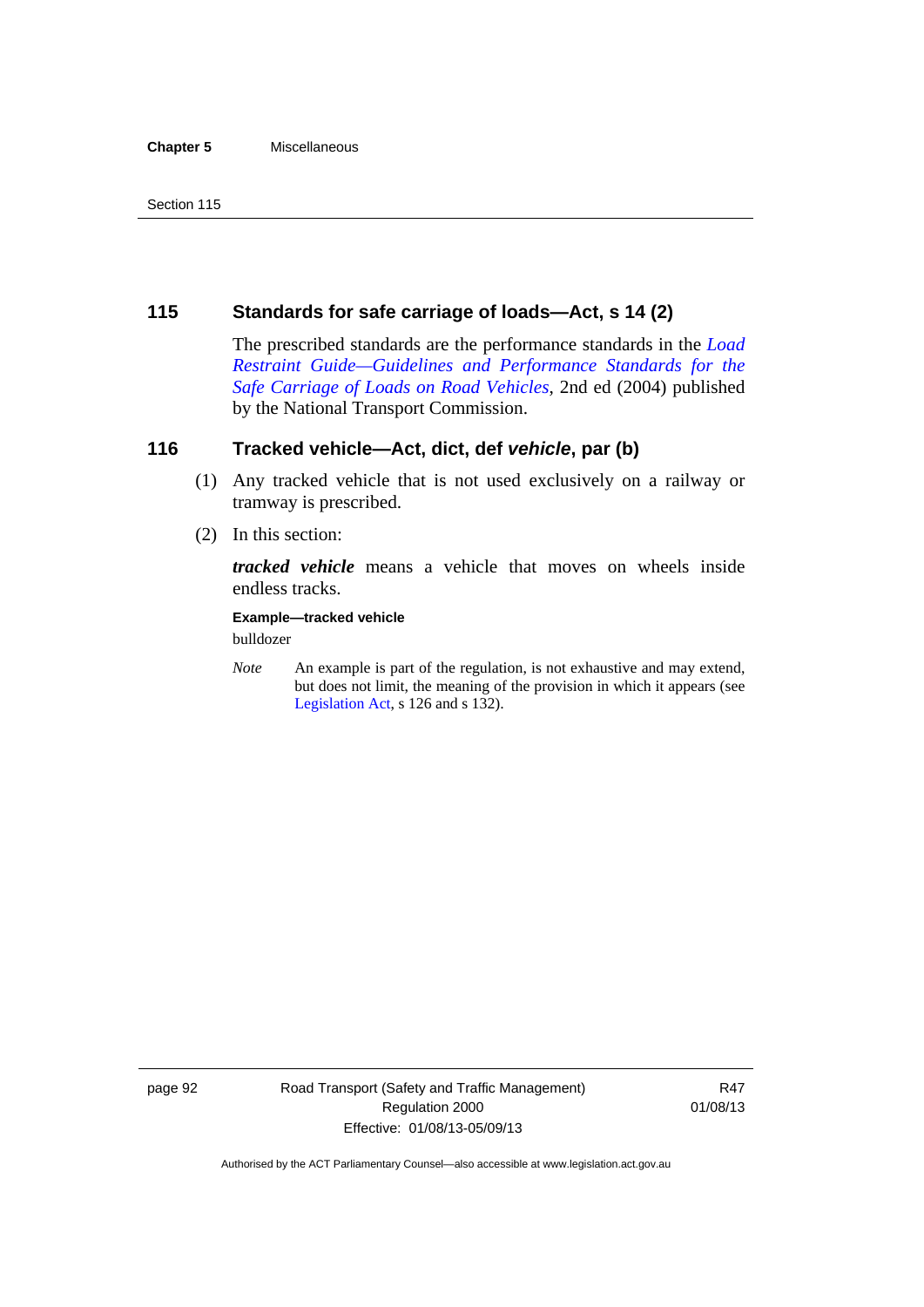# **Schedule 1 Meaning of location codes on images**

(see s 108)

# **Part 1.1 Digital camera detection devices**

| Table 1.1<br>column 1<br>item | column <sub>2</sub><br>location<br>code | column 3<br>place where image was taken                                       |
|-------------------------------|-----------------------------------------|-------------------------------------------------------------------------------|
| 1                             | 0001                                    | Adelaide Avenue between Hopetoun Circuit and Kent Street                      |
| 2                             | 0002                                    | <b>Antill Street</b>                                                          |
| 3                             | 0003                                    | Athllon Drive between Beasley Street (south) and Sulwood<br>Drive             |
| 4                             | 0004                                    | Belconnen Way between Barry Drive and Coulter Drive                           |
| 5                             | 0005                                    | Bowen Drive between Brisbane Avenue and Kings Avenue                          |
| 6                             | 0006                                    | Coppins Crossing Road between Uriarra Road and William<br><b>Hovell Drive</b> |
| 7                             | 0007                                    | Drakeford Drive between Sulwood Drive and Athllon Drive                       |
| 8                             | 0008                                    | Erindale Drive between Sulwood Drive and Sternberg Crescent                   |
| 9                             | 0009                                    | Florey Drive between Southern Cross Drive and Ginninderra<br>Drive            |
| 10                            | 0010                                    | Ginninderra Drive between Tillyard Drive and Kingsford Smith<br>Drive         |
| 11                            | 0011                                    | Ginninderra Drive between Ellenborough Street and Braybrook<br><b>Street</b>  |
| 12                            | 0012                                    | Gungahlin Drive between Wells Station Drive and Gundaroo<br>Drive             |
| 13                            | 0013                                    | Hindmarsh Drive between Dalrymple Street and Jerrabomberra<br>Avenue          |
| 14                            | 0014                                    | Hindmarsh Drive between Athllon Drive and Melrose Drive                       |

R47 01/08/13 Road Transport (Safety and Traffic Management) Regulation 2000 Effective: 01/08/13-05/09/13

page 93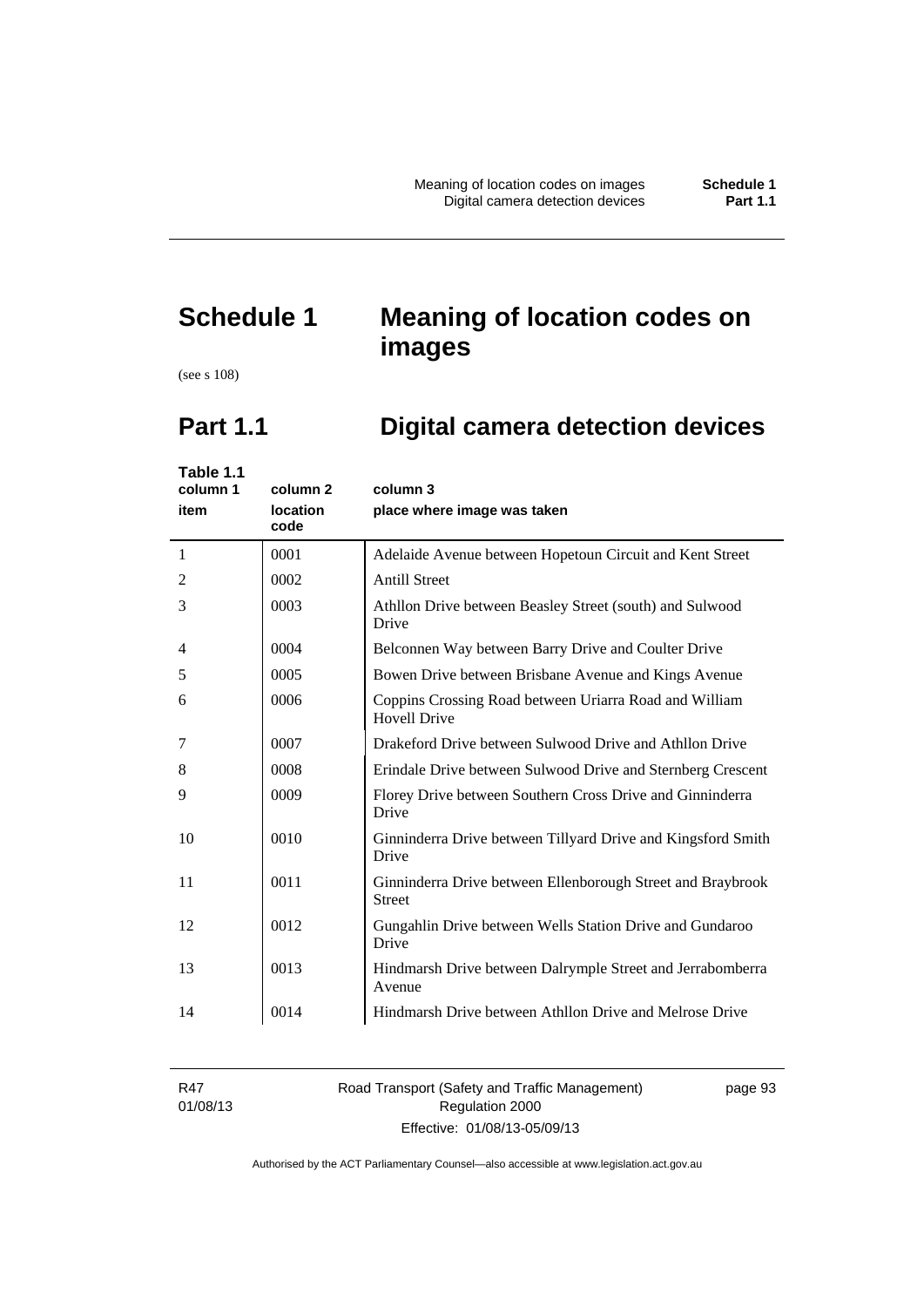| column 1<br>item | column 2<br><b>location</b><br>code | column 3<br>place where image was taken                                    |
|------------------|-------------------------------------|----------------------------------------------------------------------------|
| 15               | 0015                                | Kingsford Smith Drive between Kuringa Drive and Spalding<br><b>Street</b>  |
| 16               | 0016                                | Lady Denman Drive between Cotter Road and Barrenjoey Drive                 |
| 17               | 0017                                | Long Gully Road                                                            |
| 18               | 0018                                | Melrose Drive between Athllon Drive and Hindmarsh Drive                    |
| 19               | 0019                                | Monaro Highway between Canberra Avenue and Hindmarsh<br>Drive              |
| 20               | 0020                                | Monaro Highway between Hindmarsh Drive and Isabella Drive                  |
| 21               | 0021                                | Mugga Lane between Narrabundah Lane and Long Gully Road                    |
| 22               | 0022                                | Northbourne Avenue between Macarthur Avenue and Antill<br><b>Street</b>    |
| 23               | 0023                                | Parkes Way between Clunies Ross Street and Glenloch<br>Interchange         |
| 24               | 0024                                | Tuggeranong Parkway between Lakeside Interchange and<br><b>Cotter Road</b> |
| 25               | 0025                                | Tuggeranong Parkway between Hindmarsh Drive and Cotter<br>Road             |
| 26               | 0026                                | Tuggeranong Parkway between Hindmarsh Drive and Sulwood<br>Drive           |
| 27               | 0027                                | Yamba Drive between Mawson Drive and Beasley Street                        |
| 28               | 0028                                | Pocket Avenue                                                              |
| 29               | 0029                                | Owen Dixon Drive (excluding residential service road of same<br>name)      |
| 30               | 0030                                | <b>Taverner Street</b>                                                     |
| 31               | 0031                                | Springvale Drive                                                           |
| 32               | 0032                                | Kerrigan Street                                                            |
| 33               | 0033                                | Gladstone Street, Hall                                                     |
| 34               | 0034                                | <b>Heysen Street</b>                                                       |
| 35               | 0035                                | Mugga Way                                                                  |

# page 94 Road Transport (Safety and Traffic Management) Regulation 2000 Effective: 01/08/13-05/09/13

R47 01/08/13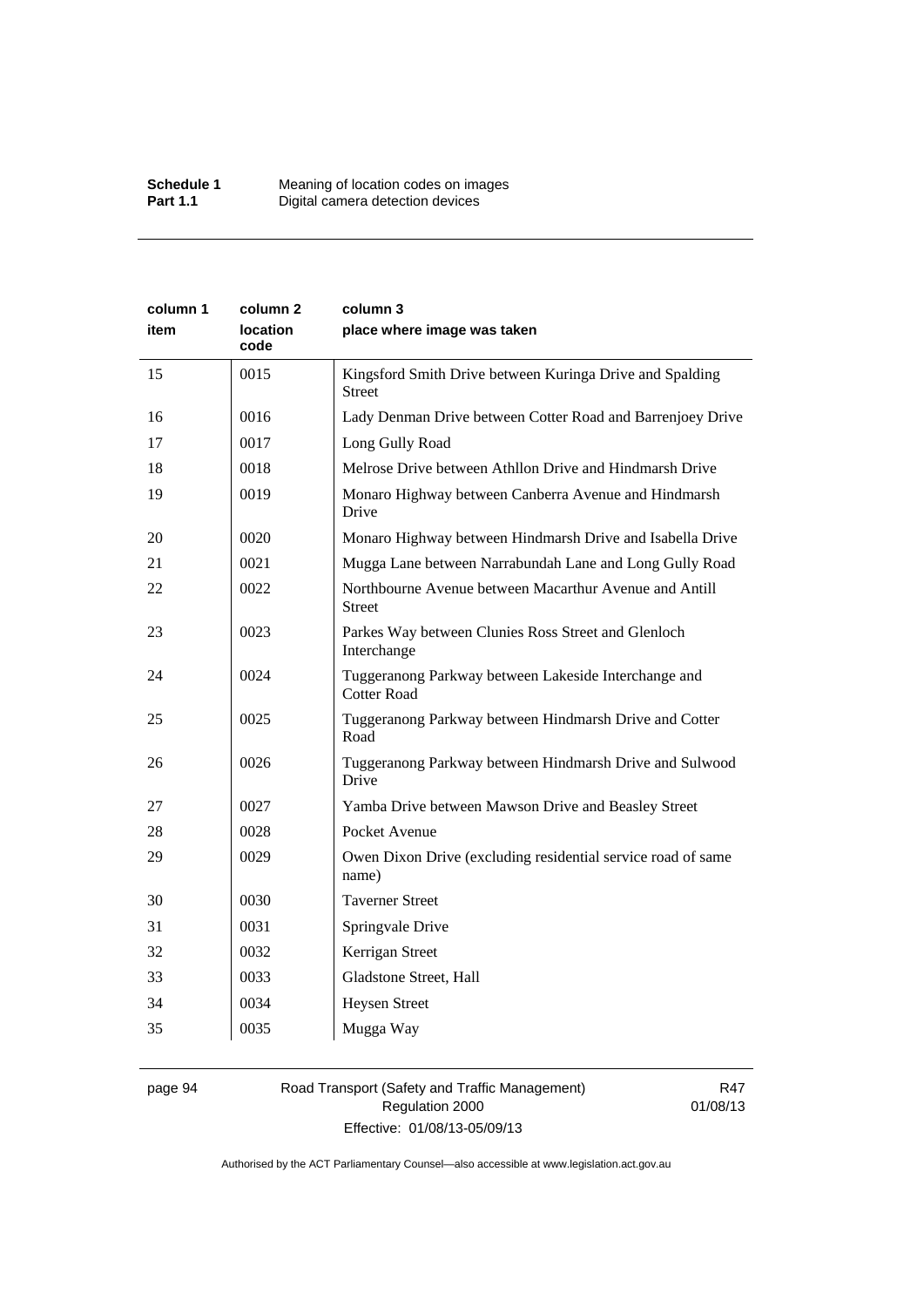Meaning of location codes on images **Schedule 1** Digital camera detection devices **Part 1.1** 

| column 1<br>item | column 2<br><b>location</b><br>code | column 3<br>place where image was taken                             |
|------------------|-------------------------------------|---------------------------------------------------------------------|
| 36               | 0036                                | <b>Badimara Street</b>                                              |
| 37               | 0037                                | Namatjira Drive                                                     |
| 38               | 0038                                | Empire Circuit between Grey Street and Canberra Avenue              |
| 39               | 0039                                | <b>Longmore Crescent</b>                                            |
| 40               | 0040                                | Maribyrnong Avenue                                                  |
| 41               | 0041                                | <b>Learmonth Drive</b>                                              |
| 42               | 0042                                | <b>Petterd Street</b>                                               |
| 43               | 0043                                | <b>Williamson Street</b>                                            |
| 44               | 0044                                | <b>Tillyard Drive</b>                                               |
| 45               | 0045                                | Dryandra Street between Fairfax Street and Archibald Street         |
| 46               | 0046                                | Newman Morris Circuit                                               |
| 47               | 0047                                | Chuculba Crescent                                                   |
| 48               | 0048                                | Livingston Avenue                                                   |
| 49               | 0049                                | Clive Steele Avenue                                                 |
| 50               | 0050                                | Darwinia Terrace                                                    |
| 51               | 0051                                | La Perouse Street                                                   |
| 52               | 0052                                | <b>Novar Street</b>                                                 |
| 53               | 0053                                | Goyder Street                                                       |
| 54               | 0054                                | Launceston Street between Hindmarsh Drive and Melrose Drive         |
| 55               | 0055                                | Athllon Drive between Hindmarsh Drive and Beasley Street<br>(south) |
| 56               | 0056                                | Athllon Drive between Sulwood Drive and Anketell Street<br>(north)  |
| 57               | 0057                                | Northbourne Avenue between Barry Drive and Macarthur<br>Avenue      |
| 58               | 0058                                | Northbourne Avenue between Antill Street and Barton Highway         |
| 59               | 0059                                | Belconnen Way between Coulter Drive and Kingsford Smith<br>Drive    |

R47 01/08/13 Road Transport (Safety and Traffic Management) Regulation 2000 Effective: 01/08/13-05/09/13

page 95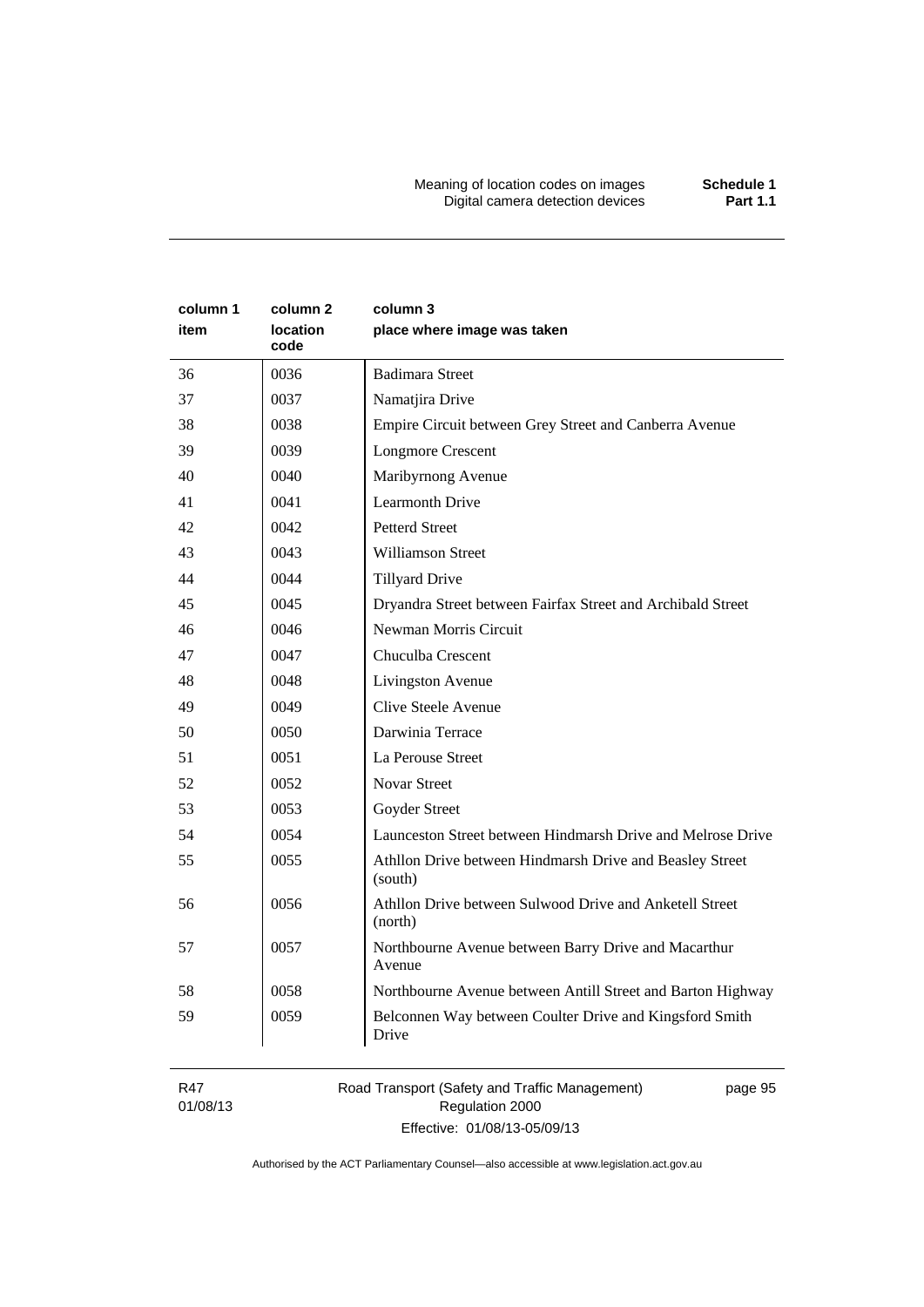| column 1 | column <sub>2</sub>     | column 3                                                                       |
|----------|-------------------------|--------------------------------------------------------------------------------|
| item     | <b>location</b><br>code | place where image was taken                                                    |
| 60       | 0060                    | Phillip Avenue between Majura Avenue and Federal Highway                       |
| 61       | 0061                    | Barton Highway between Federal Highway and Kuringa Drive                       |
| 62       | 0062                    | Drakeford Drive between Athllon Drive and Isabella Drive                       |
| 63       | 0063                    | Hindmarsh Drive between Athllon Drive and Dalrymple Street                     |
| 64       | 0064                    | Hindmarsh Drive between Jerrabomberra Avenue and Canberra<br>Avenue            |
| 65       | 0065                    | <b>Barry Drive</b>                                                             |
| 66       | 0066                    | Ginninderra Drive between Braybrook Street and Kingsford<br><b>Smith Drive</b> |
| 67       | 0067                    | Ginninderra Drive between Tillyard Drive and Florey Drive                      |
| 68       | 0068                    | Erindale Drive between Long Gully Road and Sulwood Drive                       |
| 69       | 0069                    | Erindale Drive between Soward Way and Judkins Street                           |
| 70       | 0070                    | Kuringa Drive                                                                  |
| 71       | 0071                    | Launceston Street between Bowes Street and Furzer Street                       |
| 72       | 0072                    | Monaro Highway between Johnson Drive and Isabella Drive                        |
| 73       | 0073                    | Mugga Lane between Hindmarsh Drive and Narrabundah Lane                        |
| 74       | 0074                    | Mugga Lane between Long Gully Road and Monaro Highway                          |
| 75       | 0075                    | Parkes Way between Clunies Ross Street and Edinburgh<br>Avenue                 |
| 76       | 0076                    | Yamba Drive between Kitchener Street and Bateson Road                          |
| 77       | 0077                    | Yarra Glen between Carruthers Street and Adelaide Avenue                       |
| 78       | 0078                    | Canberra Avenue between Mildura Street and Monaro Highway                      |
| 79       | 0079                    | Canberra Avenue between Harman Naval Station and Newcastle<br><b>Street</b>    |
| 80       | 0080                    | Kings Avenue between Bowen Drive and Parkes Way                                |
| 81       | 0081                    | William Hovell Drive between Bindubi Street and Coulter Drive                  |
| 82       | 0082                    | William Hovell Drive between Coulter Drive and Drake<br><b>Brockman Drive</b>  |

page 96 Road Transport (Safety and Traffic Management) Regulation 2000 Effective: 01/08/13-05/09/13

R47 01/08/13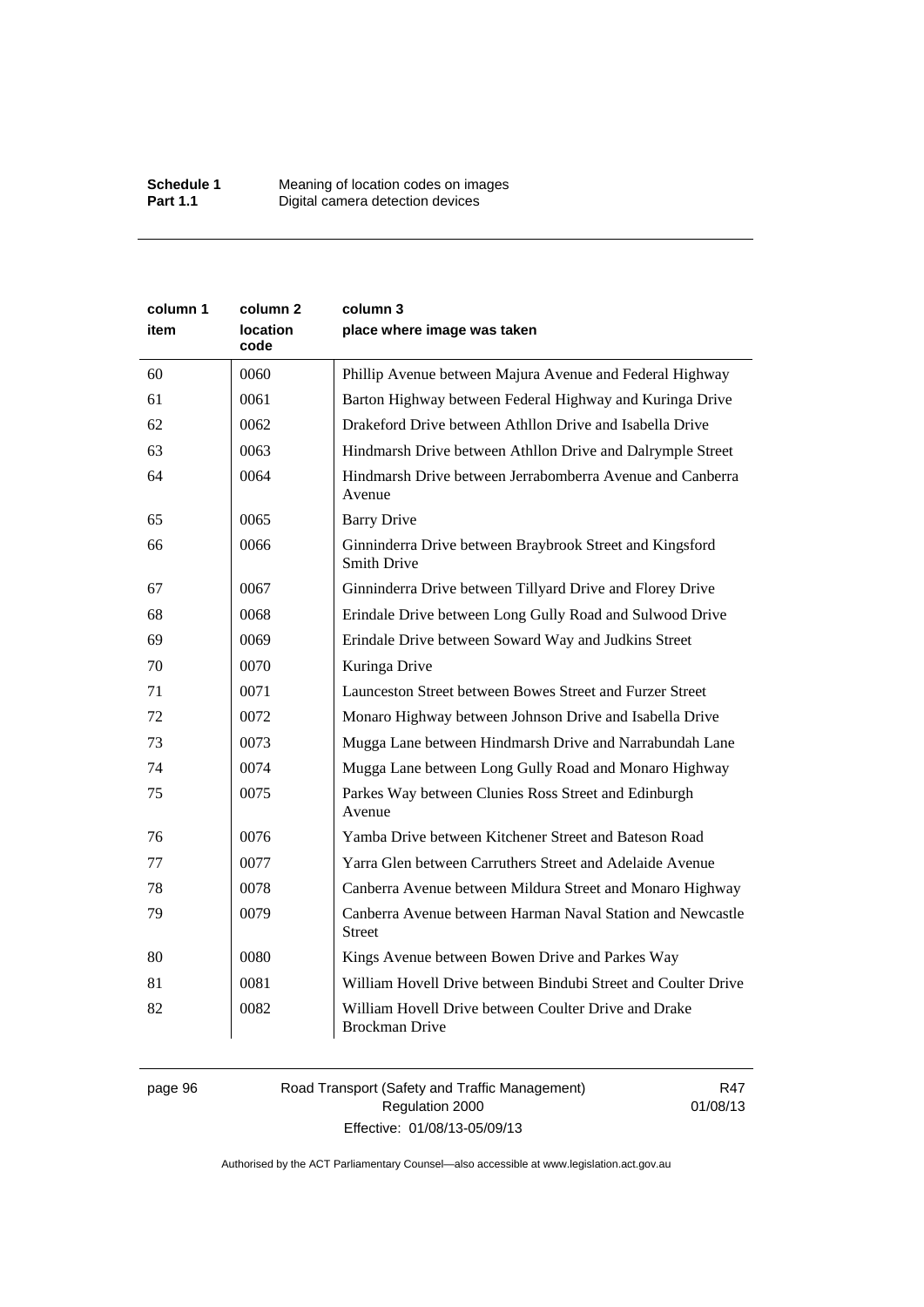| column 1<br>item | column 2<br>location<br>code | column 3<br>place where image was taken                                             |
|------------------|------------------------------|-------------------------------------------------------------------------------------|
| 83               | 0083                         | Commonwealth Ave between King Edward Terrace and London<br>Circuit                  |
| 84               | 0084                         | Gundaroo Drive between Burrowa Street and Gungahlin Drive                           |
| 85               | 0085                         | Gundaroo Drive between Barton Highway and Nudurr Drive                              |
| 86               | 0086                         | Bindubi Street between Bandjalong Cres and Cross Street                             |
| 87               | 0087                         | <b>Clift Crescent</b>                                                               |
| 88               | 0088                         | Cotter Road between Eucumbene Drive and Mount Stromlo<br>Road                       |
| 89               | 0089                         | Federal Highway between Antill Street and Majura Road                               |
| 90               | 0090                         | Majura Road between Federal Highway and Fairbairn Avenue                            |
| 91               | 0091                         | Ellenborough Street between Ginninderra Drive and<br>Maribyrnong Avenue             |
| 92               | 0092                         | Northbourne Avenue between Barton Highway and Stirling<br>Avenue                    |
| 93               | 0093                         | Southern Cross Drive between Coulter Drive and Kingsford<br><b>Smith Drive</b>      |
| 94               | 0094                         | Southern Cross Drive between Kingsford Smith Drive and<br>Spofforth Street          |
| 95               | 0095                         | Sulwood Drive between Erindale Drive and Tuggeranong<br>Parkway                     |
| 96               | 0096                         | <b>Coulter Drive</b>                                                                |
| 97               | 0097                         | Eastern Valley Way between Belconnen Way and College<br><b>Street</b>               |
| 98               | 0098                         | Haydon Drive between Belconnen Way and Ginninderra Drive                            |
| 99               | 0099                         | Yamba Drive between Hindmarsh Drive and Wisdom Street                               |
| 100              | 0100                         | Jansz Crescent between La Perouse Street and Carnegie<br>Crescent                   |
| 101              | 0101                         | Nemarang Crescent between the north and south intersections<br>with Badimara Street |
| 102              | 0102                         | Fairbairn Avenue between Anzac Parade and Pialligo Avenue                           |
| R47              |                              | Road Transport (Safety and Traffic Management)<br>page 97                           |

01/08/13

Regulation 2000 Effective: 01/08/13-05/09/13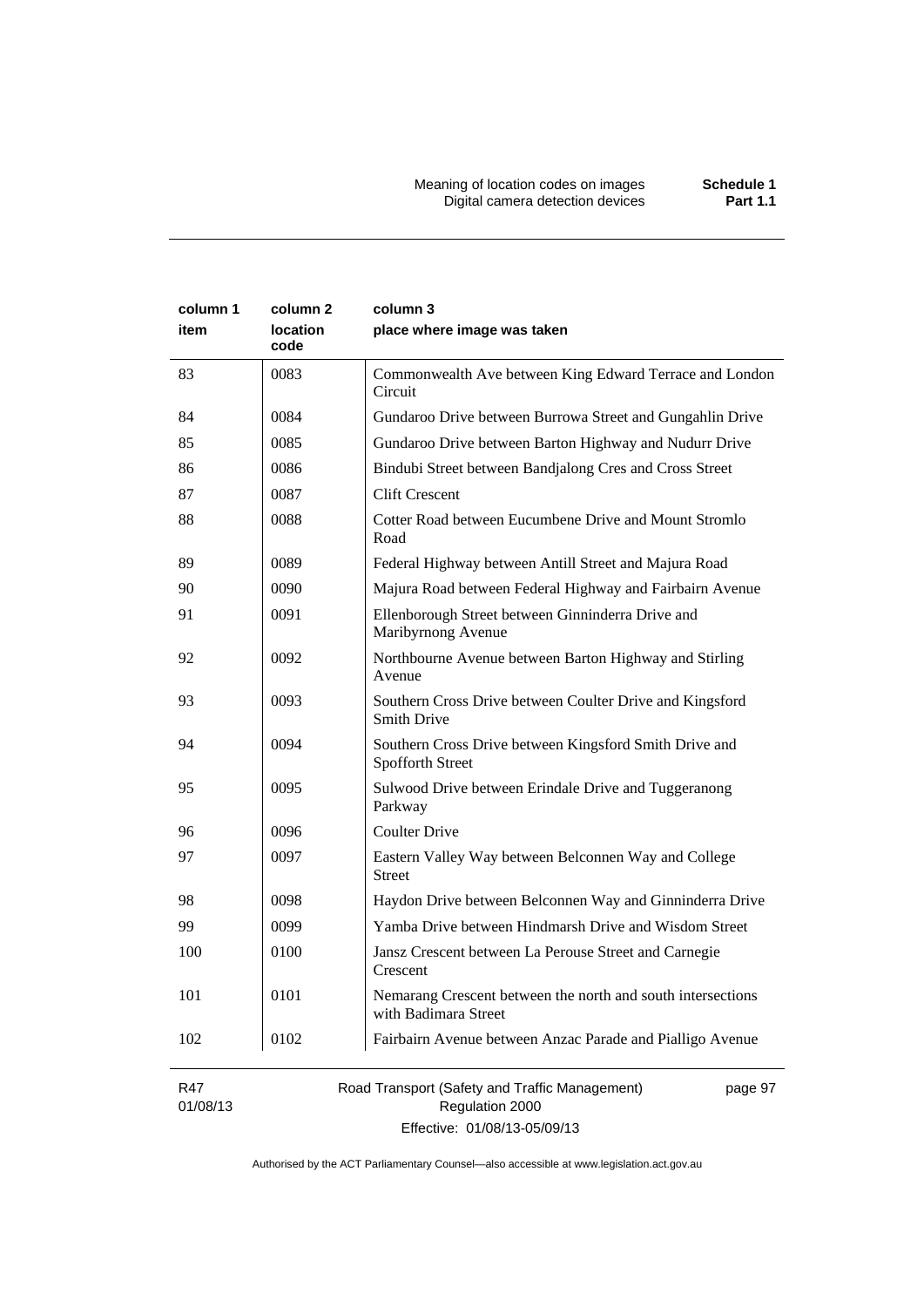| column 1 | column 2                | column 3                                                                               |
|----------|-------------------------|----------------------------------------------------------------------------------------|
| item     | <b>location</b><br>code | place where image was taken                                                            |
| 103      | 0103                    | Flinders Way between Mugga Way and Canberra Avenue                                     |
| 104      | 0104                    | Mawson Drive between Athllon Drive and Yamba Drive                                     |
| 105      | 0105                    | Stonehaven Crescent between Hopetoun Circuit and Strickland<br>Crescent                |
| 106      | 0106                    | William Webb Drive between Ginninderra Drive and Owen<br>Dixon Drive                   |
| 107      | 0107                    | Ross Smith Crescent between Chewings Street and Southern<br>Cross Drive                |
| 108      | 0108                    | Spofforth Street between Drake Brockman Drive and Southern<br>Cross Drive              |
| 109      | 0109                    | Ginninderra Drive between Florey Drive and Kerrigan Street                             |
| 110      | 0110                    | Archdall Street between Ginnninderra Drive and Osburn Drive                            |
| 111      | 0111                    | Limestone Avenue between Ainslie Avenue and Wakefield<br>Avenue                        |
| 112      | 0112                    | Copland Drive between Ginninderra Drive and Owen Dixon<br>Drive                        |
| 113      | 0113                    | Anketell Street between the north and south intersections with<br><b>Athllon Drive</b> |
| 114      | 0114                    | Groom Street between Carruthers Street and Kent Street                                 |
| 115      | 0115                    | Isabella Drive between Drakeford Drive and Monaro Highway                              |
| 116      | 0116                    | Ashley Drive between Johnson Drive and Erindale Drive                                  |
| 117      | 0117                    | Tharwa Drive between Drakeford Drive and Johnson Drive                                 |
| 118      | 0118                    | Tharwa Drive between Drakeford Drive and Knoke Avenue                                  |
| 119      | 0119                    | Horse Park Drive between Federal Highway and Katherine<br>Avenue                       |
| 120      | 0120                    | Kalgoorlie Crescent between the east and west intersections<br>with Badimara Street    |
| 121      | 0121                    | David Street                                                                           |
| 122      | 0122                    | Gungahlin Drive (including Caswell Drive) between William                              |

# page 98 Road Transport (Safety and Traffic Management) Regulation 2000 Effective: 01/08/13-05/09/13

R47 01/08/13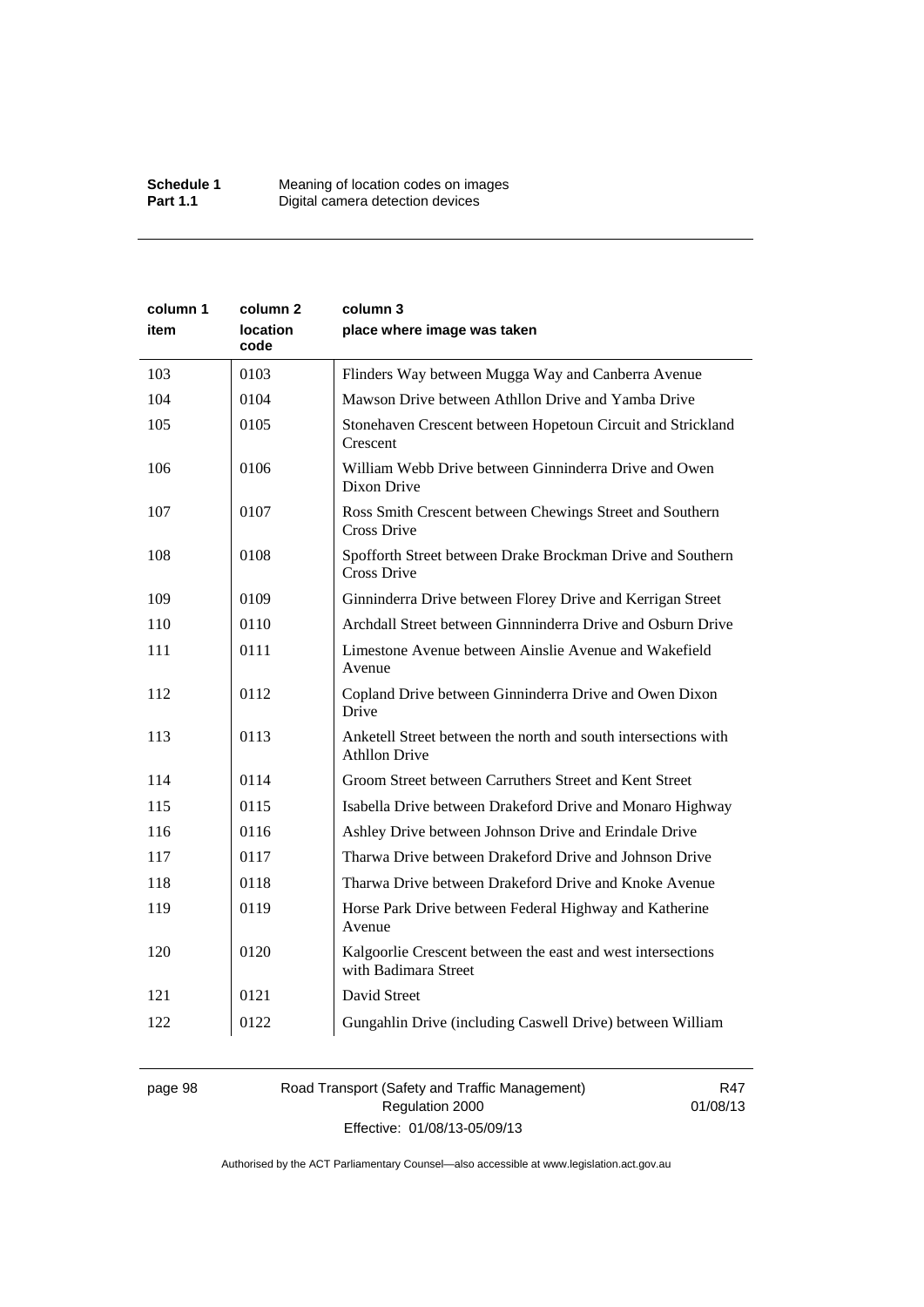# **column 1 item column 2 location code column 3 place where image was taken**  Hovell Drive and Ginninderra Drive 123 | 0123 | Drake Brockman Drive 124 | 0124 | Starke Street 125 0125 Castieau Street 126 0126 Redfern Street 127 0127 Ebden Street 128 0128 Officer Crescent 129 0129 Monaro Highway between Canberra Avenue and Dairy Road 130 0130 Chewings Street 131 | 0131 | Burkitt Street 132 0132 Canberra Avenue (eastbound) between State Circle and Mildura Street 133 0133 Canberra Avenue between Monaro Highway and Newcastle Street 134 0134 Canberra Avenue (westbound) between State Circle and Mildura Street 135 0135 Hilder Street 136 | 0136 | McInnes Street 137 0137 Kitchener Street 138 0138 Kent Street between Kitchener Street and Strickland Crescent 139 0139 Captain Cook Crescent 140 0140 Kootara Crescent 141 0141 Sturt Avenue 142 | 0142 | Sutton Road 143 0143 Bateman Street 144 0144 Boddington Street

R47 01/08/13

## Road Transport (Safety and Traffic Management) Regulation 2000 Effective: 01/08/13-05/09/13

page 99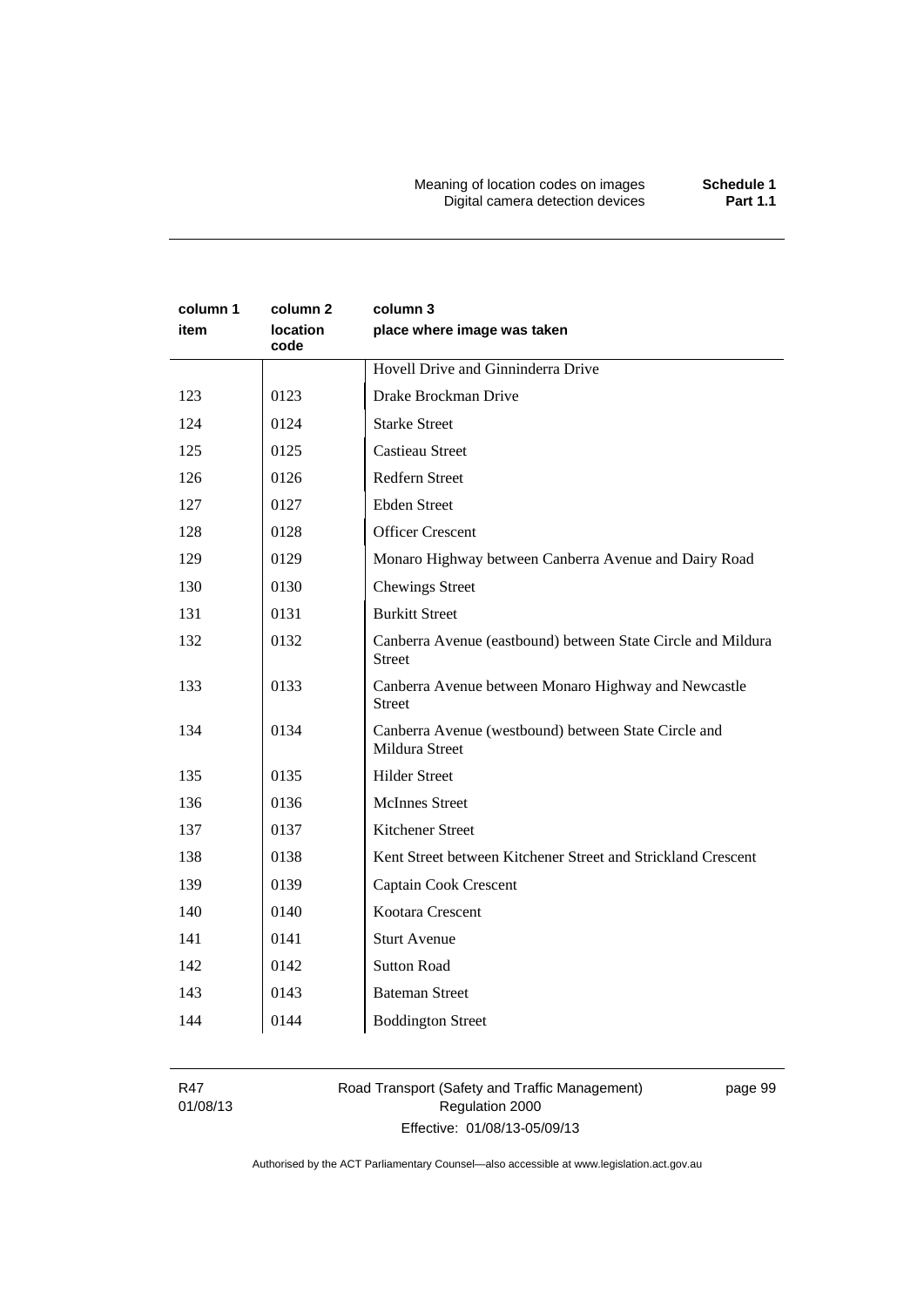| Schedule 1      | Meaning of location codes on images |
|-----------------|-------------------------------------|
| <b>Part 1.1</b> | Digital camera detection devices    |

| column 1<br>item | column <sub>2</sub><br>location<br>code | column 3<br>place where image was taken                         |
|------------------|-----------------------------------------|-----------------------------------------------------------------|
| 145              | 0145                                    | <b>Summerland Circuit</b>                                       |
| 146              | 0146                                    | Perry Drive                                                     |
| 147              | 0147                                    | Eucumbene Drive                                                 |
| 148              | 0148                                    | <b>Troughton Street</b>                                         |
| 149              | 0149                                    | Paperbark Street                                                |
| 150              | 0150                                    | Forsythe Street                                                 |
| 151              | 0151                                    | Narrabundah Lane between Mugga Lane and Jerrabomberra<br>Avenue |
| 152              | 0152                                    | Dixon Drive                                                     |
| 153              | 0153                                    | Warragamba Avenue                                               |
| 154              | 0154                                    | <b>Barraclough Crescent</b>                                     |
| 155              | 0155                                    | <b>Charleston Street</b>                                        |
| 156              | 0156                                    | <b>Streeton Drive</b>                                           |
| 157              | 0157                                    | Tom Roberts Avenue                                              |
| 158              | 0158                                    | <b>Woodcock Drive</b>                                           |
| 159              | 0159                                    | <b>Arthur Circle</b>                                            |
| 160              | 0160                                    | <b>State Circle</b>                                             |
| 161              | 0161                                    | <b>Theodore Street</b>                                          |
| 162              | 0162                                    | <b>Carruthers Street</b>                                        |
| 163              | 0163                                    | <b>Gilmore Crescent</b>                                         |
| 164              | 0164                                    | <b>Barr Smith Avenue</b>                                        |
| 165              | 0165                                    | <b>Ellerston Avenue</b>                                         |
| 166              | 0166                                    | <b>Beasley Street</b>                                           |
| 167              | 0167                                    | <b>Hodgson Crescent</b>                                         |
| 168              | 0168                                    | <b>Blamey Crescent</b>                                          |

# page 100 Road Transport (Safety and Traffic Management) Regulation 2000 Effective: 01/08/13-05/09/13

R47 01/08/13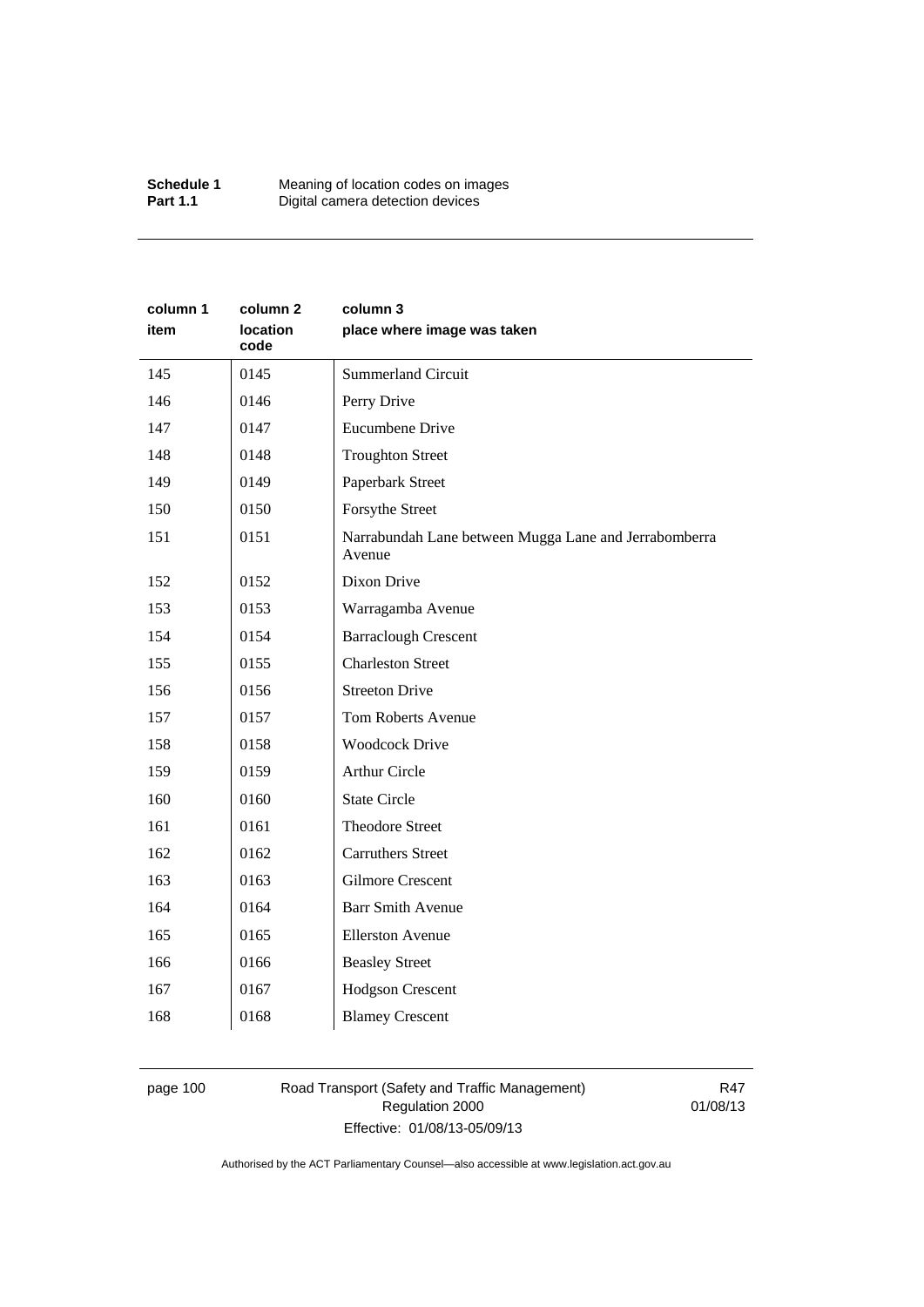Meaning of location codes on images **Schedule 1 Digital camera detection devices** 

# **column 1 item column 2 location code column 3 place where image was taken**  169 0169 Truscott Street 170 | 0170 | Giles Street 171 0171 Wentworth Avenue 172 | 0172 | Lawrence Wackett Crescent 173 | 0173 | Oaks Estate Road 174 | 0174 Macgregor Street 175 | 0175 | Sternberg Crescent 176 | 0176 | Hurley Street 177 | Madigan Street

R47 01/08/13 Road Transport (Safety and Traffic Management) Regulation 2000 Effective: 01/08/13-05/09/13

page 101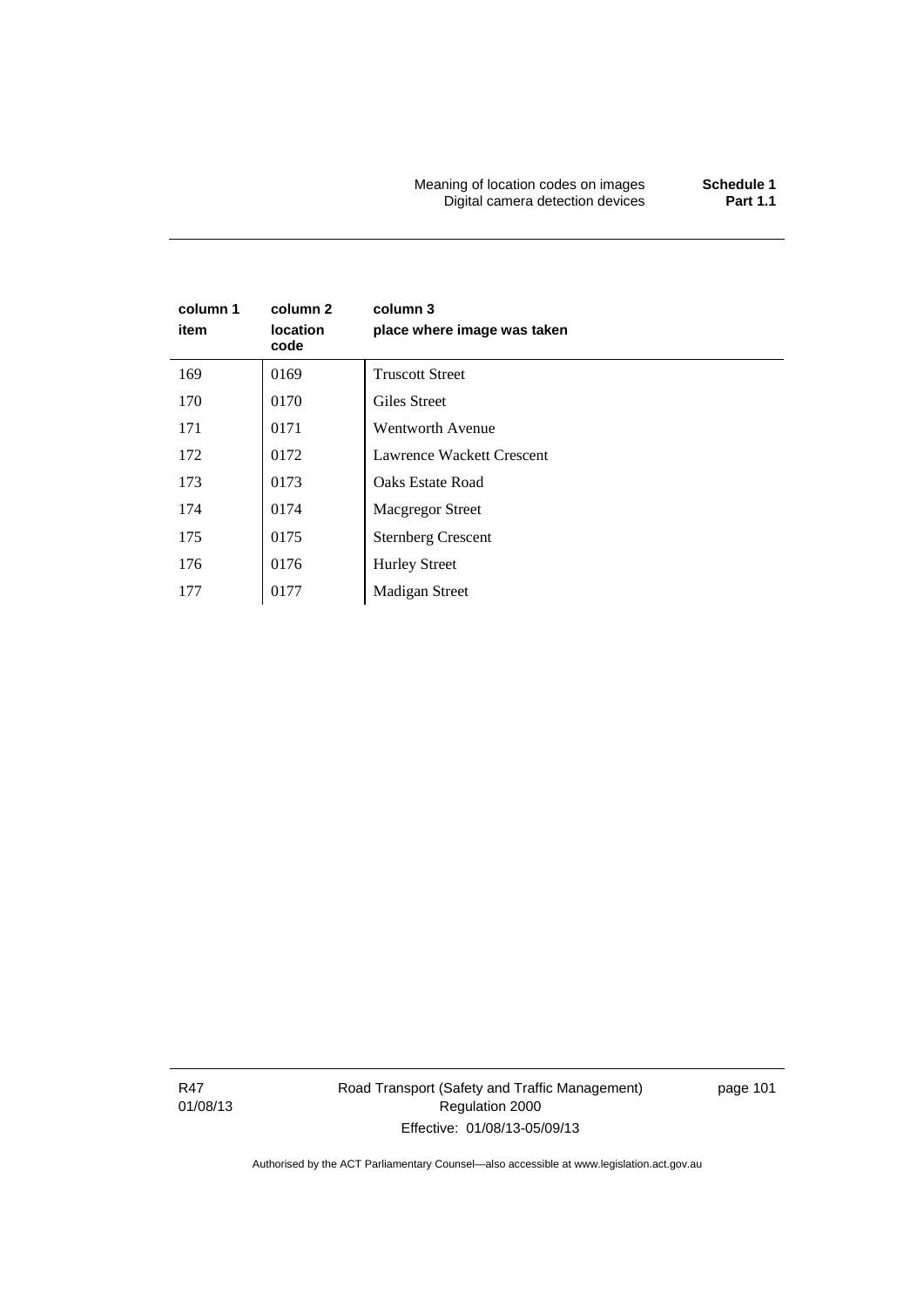# **Part 1.2 Fixed camera detection devices**

| Table 1.2<br>column 1<br>item | column <sub>2</sub><br><b>location</b><br>code | column 3<br>place where image was taken               |
|-------------------------------|------------------------------------------------|-------------------------------------------------------|
| $\mathbf{1}$                  | 1001                                           | Northbourne Avenue/London Circuit                     |
| 2                             | 1002                                           | Northbourne Avenue/Barry Drive/Cooyong Street         |
| 3                             | 1003                                           | Coulter Drive/Southern Cross Drive/Luxton Street      |
| 4                             | 1004                                           | Drakeford Drive/Boddington Crescent/Marconi Crescent  |
| 5                             | 1005                                           | Benjamin Way/Chan Street/Cameron Avenue               |
| 6                             | 1006                                           | Northbourne Avenue/Antill Street/Mouat Street         |
| 7                             | 1007                                           | Ginninderra Drive/Aikman Drive                        |
| 8                             | 1008                                           | Hindmarsh Drive/Tuggeranong Parkway                   |
| 9                             | 1009                                           | Kingsford Smith Drive/Southern Cross Drive            |
| 10                            | 1010                                           | Belconnen Way/Bindubi Street/Eastern Valley Way       |
| 11                            | 1011                                           | Ginninderra Drive/Coulter Drive                       |
| 12                            | 1012                                           | Ginninderra Drive/Baldwin Drive/Haydon Drive          |
| 13                            | 1013                                           | Macarthur Avenue/David Street/Wattle Street           |
| 14                            | 1014                                           | Benjamin Way/College Street                           |
| 15                            | 1015                                           | Barry Drive/North Road/McCaughey Street               |
| 16                            | 1016                                           | Ginninderra Drive/Copland Drive/John Cleland Crescent |
| 17                            | 1017                                           | Hindmarsh Drive/Ainsworth Street                      |
| 18                            | 1018                                           | Monaro Highway/Newcastle Street/Dairy Road            |
| 19                            | 1019                                           | Belconnen Way/Caswell Drive                           |
| 20                            | 1020                                           | <b>Barry Drive/Marcus Clarke Street</b>               |
| 21                            | 1021                                           | Hindmarsh Drive/Yamba Drive                           |
| 22                            | 1022                                           | Hindmarsh Drive/Ball Street                           |
| 23                            | 1023                                           | Canberra Avenue/Hindmarsh Drive/Newcastle Street      |
| 24                            | 1024                                           | Canberra Avenue/Captain Cook Crescent/Manuka Circle   |

# page 102 Road Transport (Safety and Traffic Management) Regulation 2000 Effective: 01/08/13-05/09/13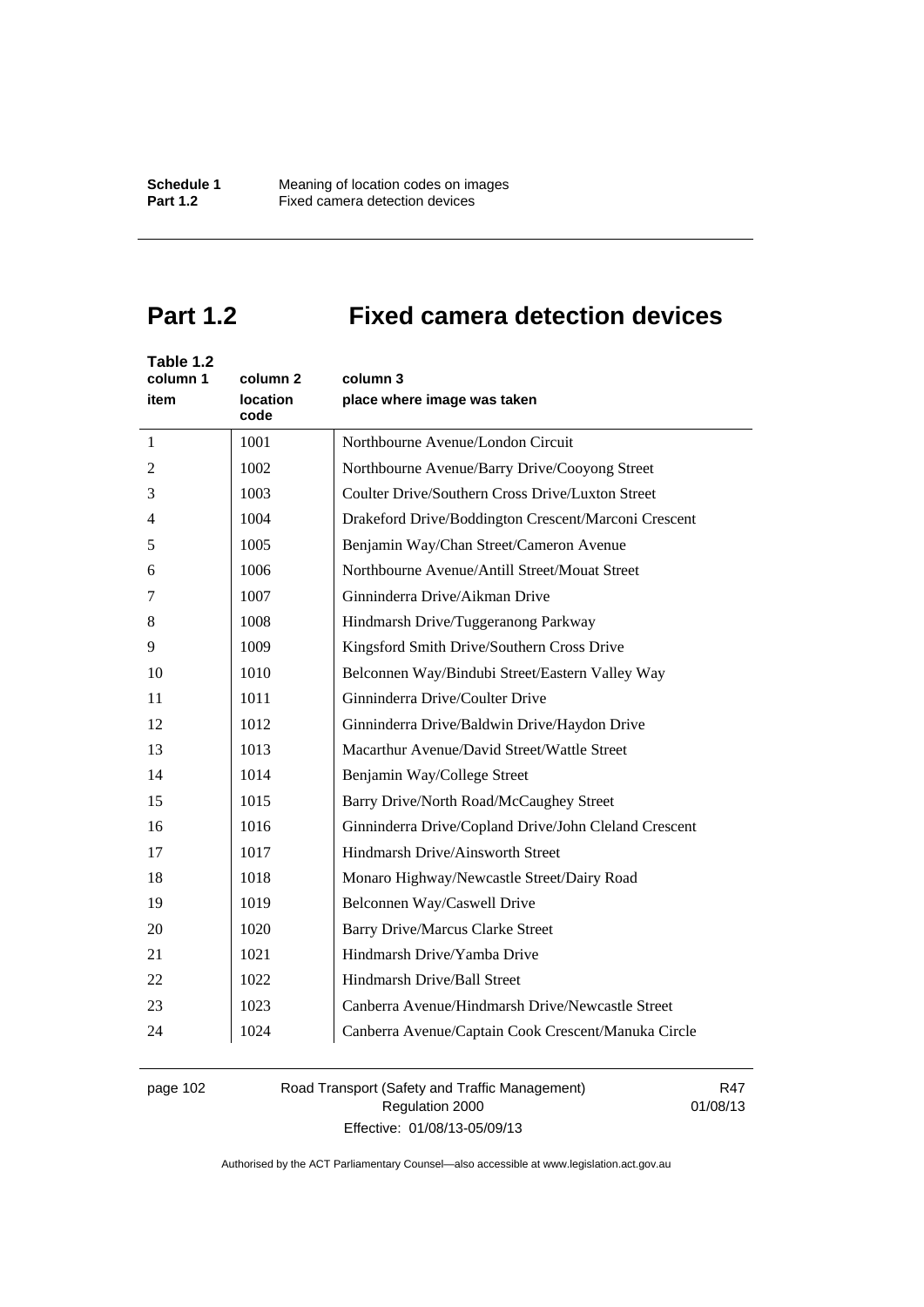Meaning of location codes on images **Schedule 1** Fixed camera detection devices **Part 1.2**

| column 1<br>item | column 2<br><b>location</b><br>code | column 3<br>place where image was taken                           |
|------------------|-------------------------------------|-------------------------------------------------------------------|
| 25               | 1025                                | Gungahlin Drive/Gundaroo Drive                                    |
| 26               | 1026                                | Barton Highway between Curran Drive and Gold Creek Road           |
| 27               | 1027                                | Barton Highway between Gungahlin Drive and Ellenborough<br>Street |
| 28               | 1028                                | Monaro Highway between Lanyon Drive and Sheppard Street           |
| 29               | 1029                                | Monaro Highway between Mugga Lane and Isabella Drive              |
| 30               | 1030                                | Federal Highway between Zelling Street and Antill Street          |
| 31               | 1031                                | Federal Highway between Antill Street and Majura Road             |
| 32               | 1032                                | Monaro Highway near Hindmarsh Drive overpass                      |
| 33               | 1033                                | Tuggeranong Parkway near Hindmarsh Drive underpass                |
| 34               | 1034                                | Tuggeranong Parkway near Cotter Road overpass, northbound         |
| 35               | 1035                                | Tuggeranong Parkway near Cotter Road overpass, southbound         |

R47 01/08/13 Road Transport (Safety and Traffic Management) Regulation 2000 Effective: 01/08/13-05/09/13

page 103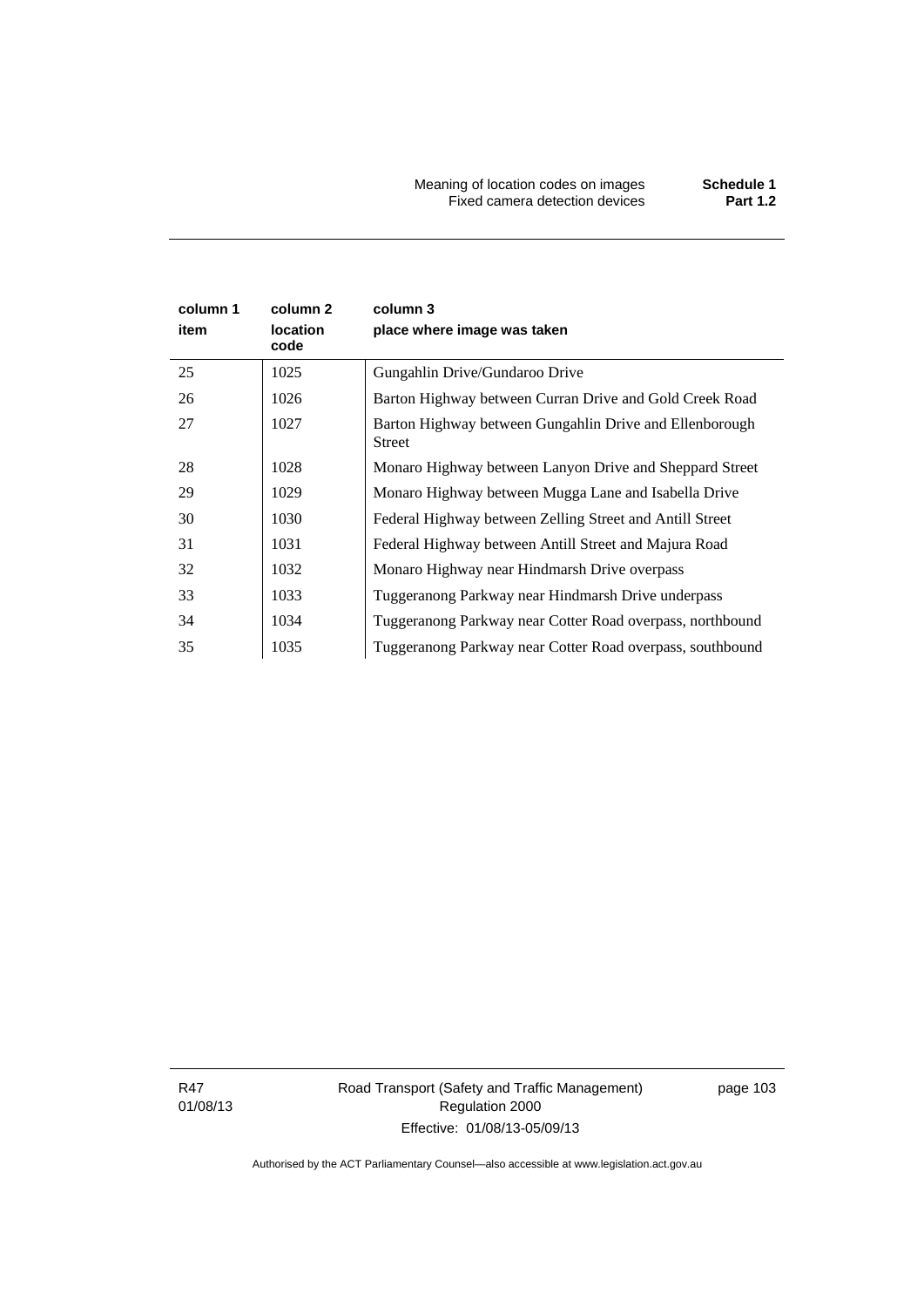# **Part 1.3 Average speed detection system**

| Table 1.3<br>column 1<br>item | column 2<br><b>location</b><br>code | column 3<br>place where image was taken                                                            |
|-------------------------------|-------------------------------------|----------------------------------------------------------------------------------------------------|
|                               | 2001                                | Hindmarsh Drive near intersection of Dalrymple Street and<br>Mugga Lane (start of westbound route) |
| $\mathfrak{D}$                | 2002                                | Hindmarsh Drive near intersection with Tyagarah Street (end of<br>westbound route)                 |
| 3                             | 2003                                | Hindmarsh Drive near intersection with Tyagarah Street (start of<br>eastbound route)               |
| $\overline{4}$                | 2004                                | Hindmarsh Drive near intersection of Dalrymple Street and<br>Mugga Lane (end of eastbound route)   |

page 104 Road Transport (Safety and Traffic Management) Regulation 2000 Effective: 01/08/13-05/09/13

R47 01/08/13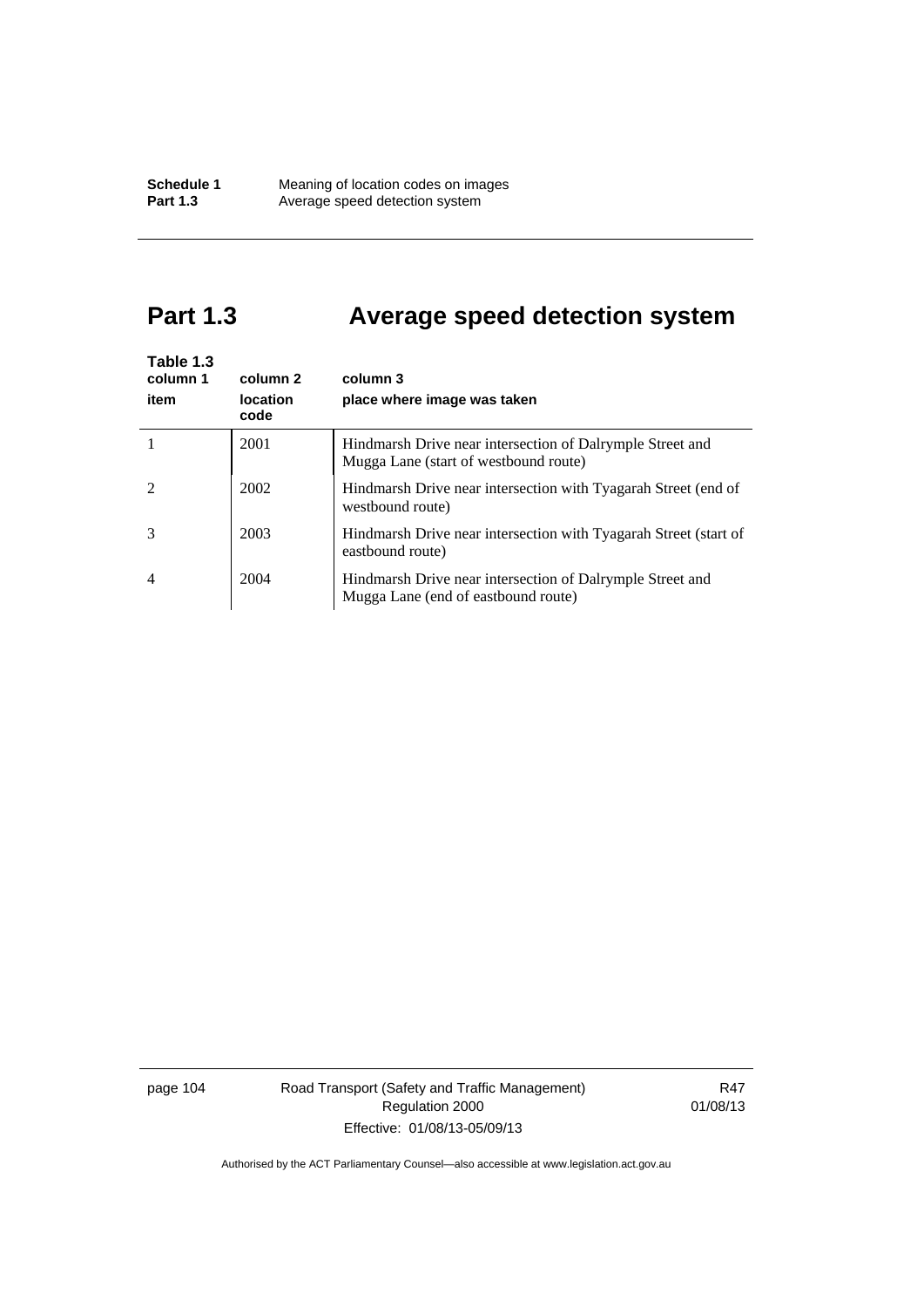# **Dictionary**

(see s 3)

*Note 1* The [Legislation Act](http://www.legislation.act.gov.au/a/2001-14) contains definitions and other provisions relevant to this regulation.

*Note 2* For example, the [Legislation Act,](http://www.legislation.act.gov.au/a/2001-14) dict, pt 1, defines the following terms:

- ambulance service
- chief police officer
- contravene
- exercise
- fire brigade
- police officer
- rural fire service
- SES
- territory plan
- the Territory.
- *Note 3* Terms used in this regulation have the same meaning that they have in the *[Road Transport \(Safety and Traffic Management\) Act 1999](http://www.legislation.act.gov.au/a/1999-80)* (see [Legislation Act,](http://www.legislation.act.gov.au/a/2001-14) s 148.) For example, the following terms are defined in the *[Road Transport \(Safety and Traffic Management\) Act 1999](http://www.legislation.act.gov.au/a/1999-80)*, dict:
	- authorised person
	- camera detection device (see s 23)
	- indicated on
	- registered interest
	- road related area
	- speed measuring device
	- traffic offence detection device.

*Note 4* The *[Road Transport \(General\) Act 1999](http://www.legislation.act.gov.au/a/1999-77)* contains definitions relevant to this Regulation. For example, the following terms are defined in the *[Road Transport \(General\) Act 1999](http://www.legislation.act.gov.au/a/1999-77)*, dictionary:

- another jurisdiction
- bicycle
- combination

R47 01/08/13 Road Transport (Safety and Traffic Management) Regulation 2000 Effective: 01/08/13-05/09/13

page 105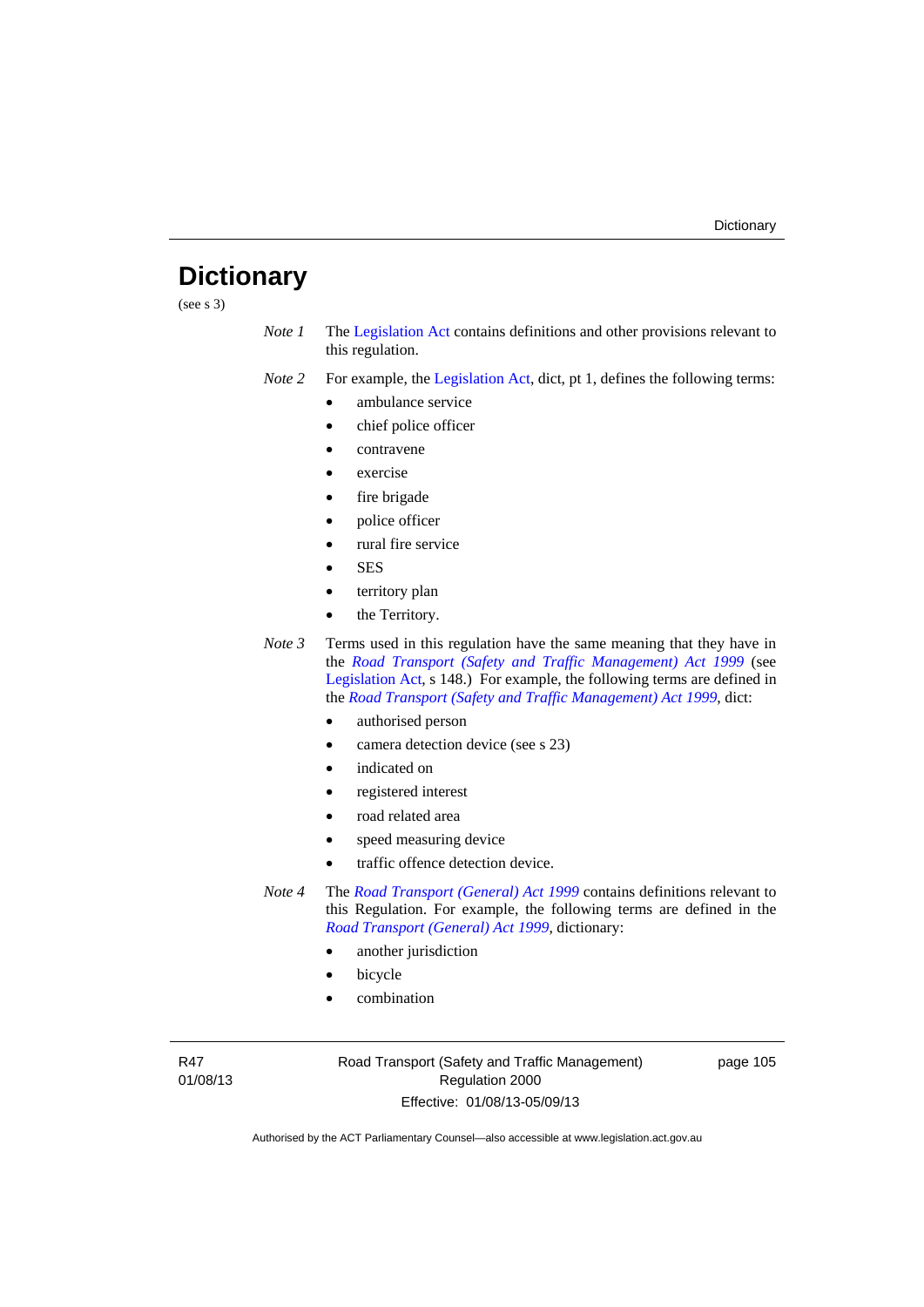- driver
- jurisdiction
- motor vehicle
- National Transport Commission
- ride
- road transport authority (or authority) (see s 16)
- road transport legislation (see s 6)
- taxi
- trailer
- use (in relation to a vehicle).

*approved child restraint* means a child restraint approved by the road transport authority under section 66 (1) (c).

*approved police speedometer*, for chapter 4 (Traffic offence detection devices)—see section 102.

*area*—see the [Australian Road Rules,](http://www.legislation.act.gov.au//ni/db_37271/default.asp) dictionary.

*area of operations*, for a parking authority, means the area of operations declared for the parking authority under section 75A.

*ARR* means [Australian Road Rules](http://www.legislation.act.gov.au//ni/db_37271/default.asp).

*articulated vehicle* means a motor vehicle with—

- (a) 2 rigid sections, each of which has wheels; and
- (b) the rear section pivoted on, and part of the rear section (other than a pole, drawbar or similar device, or an accessory of the motor vehicle) superimposed on, the front section.

*Australian driver licence*—see the *[Road Transport \(Driver](http://www.legislation.act.gov.au/a/1999-78)  [Licensing\) Act 1999](http://www.legislation.act.gov.au/a/1999-78)*, dictionary.

*Australian Road Rules*—see section 5.

*axle group*—see the *[Road Transport \(Vehicle Registration\)](http://www.legislation.act.gov.au/sl/2000-12)  [Regulation 2000](http://www.legislation.act.gov.au/sl/2000-12)*, dictionary.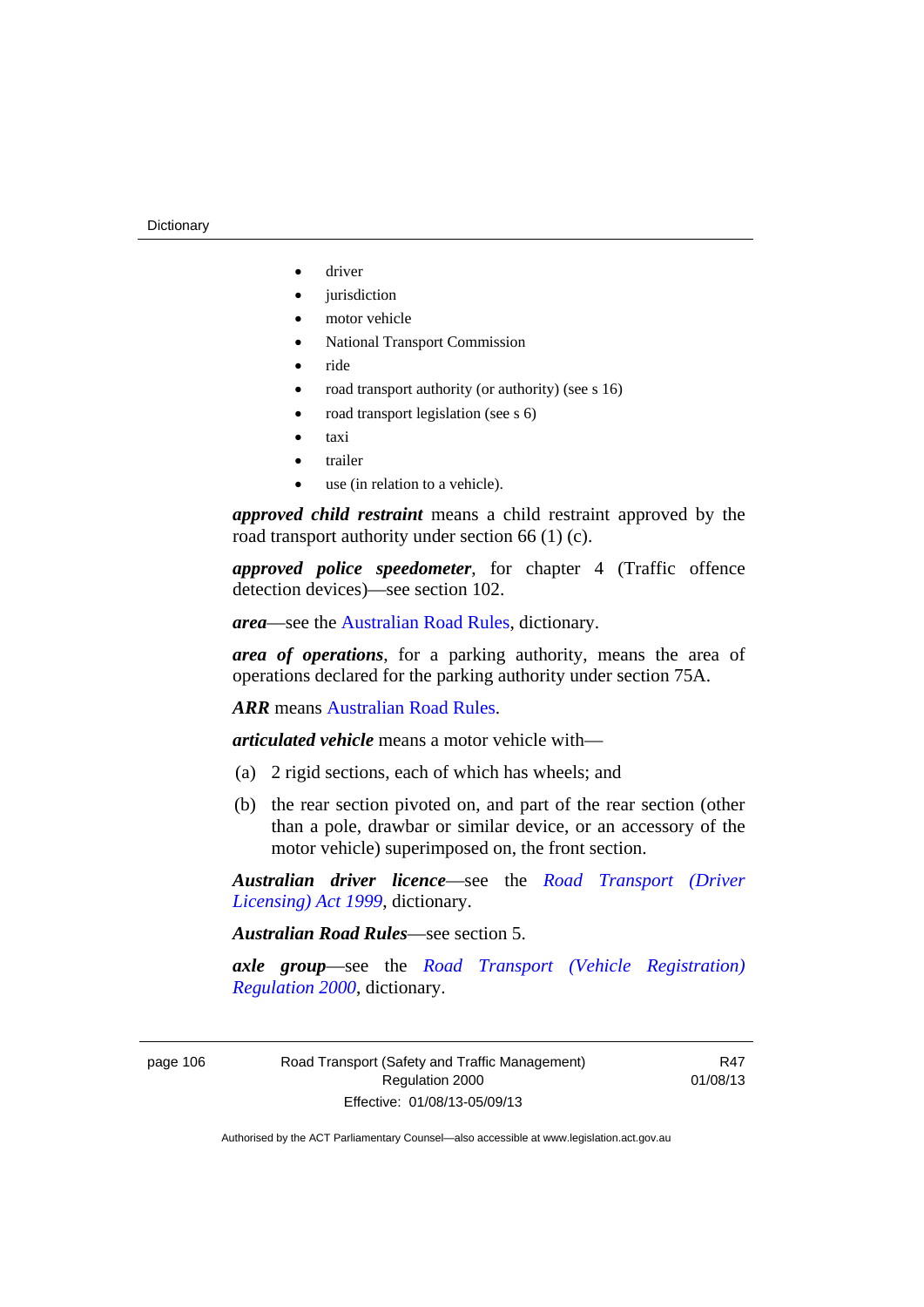*B-double*—see the *[Road Transport \(Vehicle Registration\)](http://www.legislation.act.gov.au/sl/2000-12)  [Regulation 2000](http://www.legislation.act.gov.au/sl/2000-12)*, dictionary.

**built-up area**, in relation to a length of road—see the Australian [Road Rules,](http://www.legislation.act.gov.au//ni/db_37271/default.asp) dictionary.

*bus*—see the [Australian Road Rules](http://www.legislation.act.gov.au//ni/db_37271/default.asp), dictionary.

*bus lane*—see the [Australian Road Rules](http://www.legislation.act.gov.au//ni/db_37271/default.asp), rule 154.

*camera detection device*—see the [Act,](http://www.legislation.act.gov.au/a/1999-80/default.asp) section 23 (1) (Use of camera detection devices).

*centre of the road*—see the [Australian Road Rules](http://www.legislation.act.gov.au//ni/db_37271/default.asp), dictionary.

*clearway sign*—see the [Australian Road Rules,](http://www.legislation.act.gov.au//ni/db_37271/default.asp) schedule 2, rule 314, rule 315 and rule 316.

*controlled parking hours*, in relation to a pay parking space, means the periods (as indicated by information on or with traffic signs applying to the space) when a vehicle may not be parked in the space unless the relevant parking fee has been paid.

*converter dolly*—see the *[Road Transport \(Vehicle Registration\)](http://www.legislation.act.gov.au/sl/2000-12)  [Regulation 2000](http://www.legislation.act.gov.au/sl/2000-12)*, dictionary.

*crash*—see the [Australian Road Rules](http://www.legislation.act.gov.au//ni/db_37271/default.asp), dictionary.

*demand responsive service vehicle*—see the *[Road Transport](http://www.legislation.act.gov.au/a/2001-62)  [\(Public Passenger Services\) Act 2001](http://www.legislation.act.gov.au/a/2001-62)*, section 81.

*digital camera detection device*, for chapter 4 (Traffic offence detection devices)—see section 102.

*dog trailer*—see the *[Road Transport \(Vehicle Registration\)](http://www.legislation.act.gov.au/sl/2000-12)  [Regulation 2000](http://www.legislation.act.gov.au/sl/2000-12)*, dictionary.

*do not overtake turning vehicle sign*—see the [Australian Road](http://www.legislation.act.gov.au//ni/db_37271/default.asp)  [Rules](http://www.legislation.act.gov.au//ni/db_37271/default.asp), schedule 4, rule 319 and rule 320.

*drawbar*—see the *[Road Transport \(Vehicle Registration\)](http://www.legislation.act.gov.au/sl/2000-12)  [Regulation 2000](http://www.legislation.act.gov.au/sl/2000-12)*, dictionary.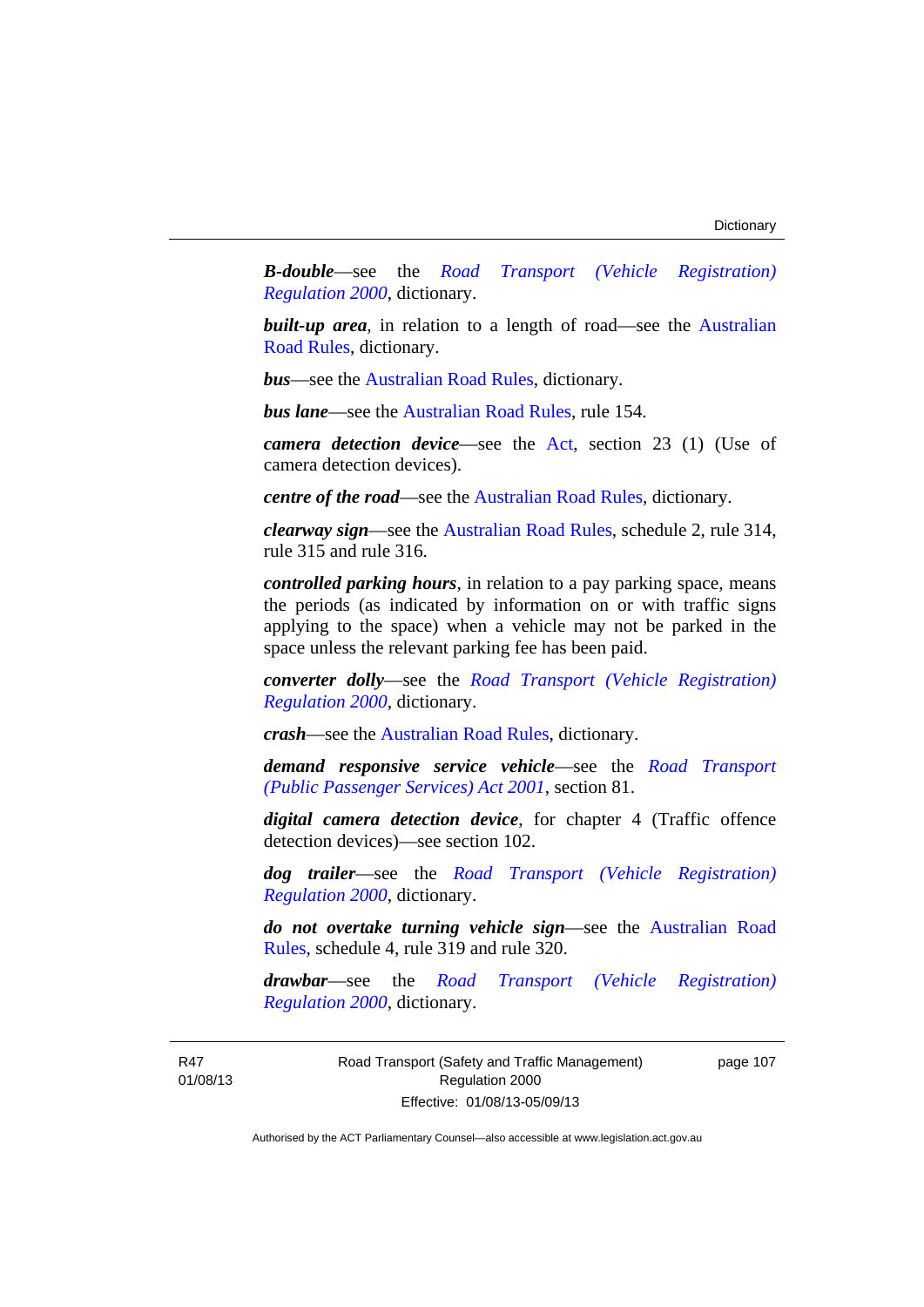*driver's vehicle*, for a driver*—*see the [Australian Road Rules](http://www.legislation.act.gov.au//ni/db_37271/default.asp), dictionary.

*emergency stopping lane*—see the [Australian Road Rules](http://www.legislation.act.gov.au//ni/db_37271/default.asp), rule 95.

*emergency vehicle* means any vehicle driven by a person who is—

- (a) an emergency worker; and
- (b) driving the vehicle in the course of his or her duties as an emergency worker.

*emergency worker*—see section 33 (1).

*external driver licence*—see the *[Road Transport \(Driver Licensing\)](http://www.legislation.act.gov.au/a/1999-78)  [Act 1999](http://www.legislation.act.gov.au/a/1999-78)*, dictionary.

*fixed camera detection device*, for chapter 4 (Traffic offence detection devices)—see section 102.

*footpath*—see the [Australian Road Rules](http://www.legislation.act.gov.au//ni/db_37271/default.asp), dictionary.

*give way*—see the [Australian Road Rules,](http://www.legislation.act.gov.au//ni/db_37271/default.asp) dictionary.

*GVM*—see the *[Road Transport \(Vehicle Registration\) Act 1999](http://www.legislation.act.gov.au/a/1999-81)*, dictionary.

*heavy vehicle*, for division 3.1.3 (Heavy vehicle parking)—see section 82.

*hire car*—see the *[Road Transport \(Public Passenger Services\)](http://www.legislation.act.gov.au/a/2001-62)  [Act 2001](http://www.legislation.act.gov.au/a/2001-62)*, section 67.

*implement*—see the *[Road Transport \(Vehicle Registration\)](http://www.legislation.act.gov.au/sl/2000-12)  [Regulation 2000](http://www.legislation.act.gov.au/sl/2000-12)*, dictionary.

*land adjoining residential land*, for division 3.1.3 (Heavy vehicle parking)—see section 82.

*laser speed measuring device*, for chapter 4 (Traffic offence detection devices)—see section 102.

*length*, of road—see the [Australian Road Rules](http://www.legislation.act.gov.au//ni/db_37271/default.asp), dictionary.

| page 108 | Road Transport (Safety and Traffic Management) |
|----------|------------------------------------------------|
|          | Regulation 2000                                |
|          | Effective: 01/08/13-05/09/13                   |

R47 01/08/13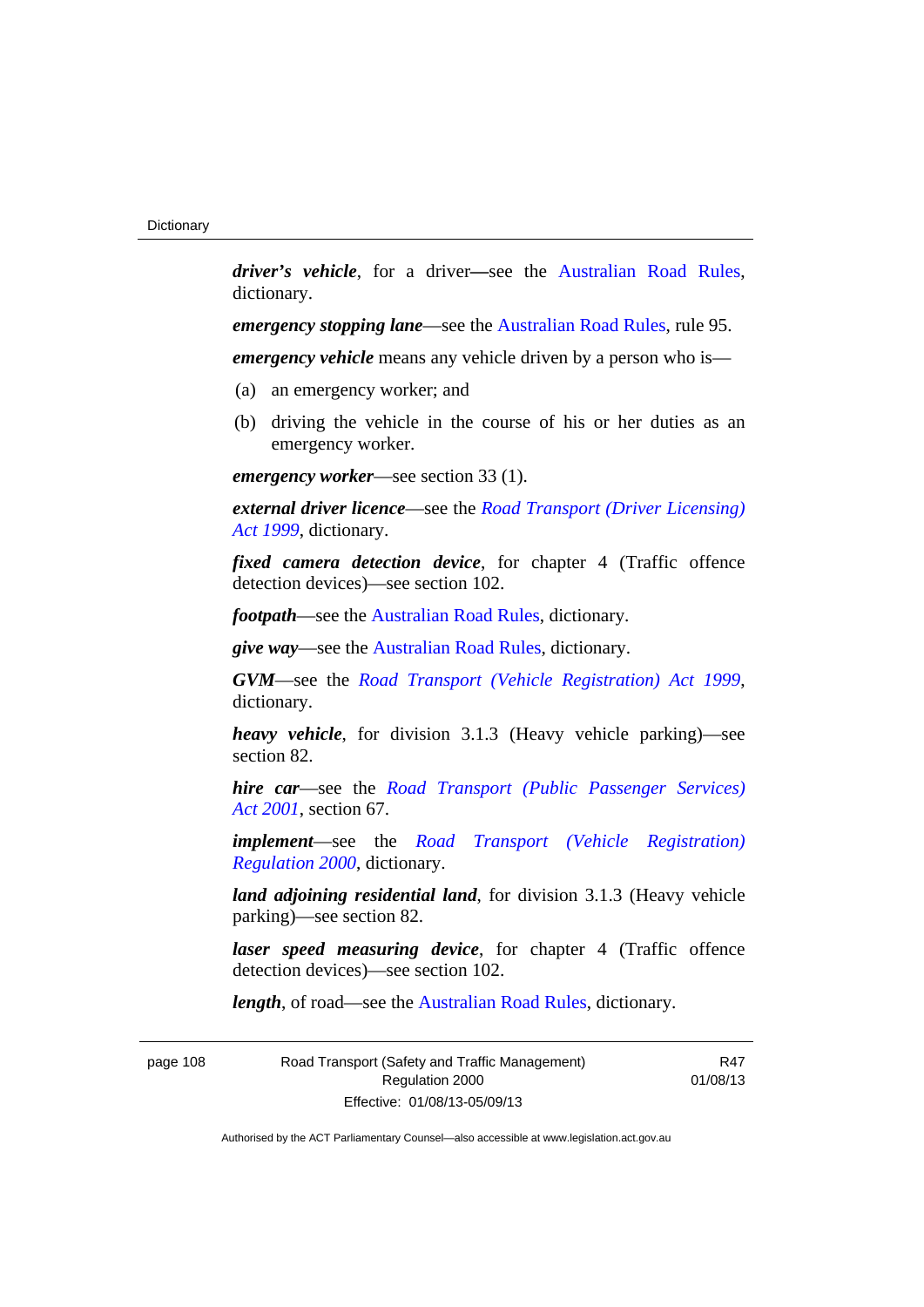*lift and tow trailer* means a trailer consisting of an axle group and a drawbar designed to support 1 axle group of a vehicle under tow.

*loading zone*—see the [Australian Road Rules,](http://www.legislation.act.gov.au//ni/db_37271/default.asp) rule 179.

*marked foot crossing*—see the [Australian Road Rules,](http://www.legislation.act.gov.au//ni/db_37271/default.asp) dictionary.

*metered parking area* means a length of road or area that is set aside as a metered parking area in accordance with section 73.

*metered parking scheme* means a metered parking scheme under division 3.1.1.

*metered parking sign* means a *permissive parking sign* with the word 'meter' on or with the sign.

*metered parking space* means an area that is a metered parking space mentioned in section 75.

*mobility parking scheme authority* means an authority issued under section 101.

*motorbike*—see the [Australian Road Rules,](http://www.legislation.act.gov.au//ni/db_37271/default.asp) dictionary, definition of *motor bike*.

*multi-space parking meter* means a parking meter that applies to 2 or more metered parking spaces.

*nature strip*—see the [Australian Road Rules](http://www.legislation.act.gov.au//ni/db_37271/default.asp), dictionary.

*night*—see the [Australian Road Rules,](http://www.legislation.act.gov.au//ni/db_37271/default.asp) dictionary.

*no parking sign*—see the [Australian Road Rules](http://www.legislation.act.gov.au//ni/db_37271/default.asp), schedule 2, schedule 3, rule 314, rule 315 and rule 316.

*no trucks sign*—see the [Australian Road Rules,](http://www.legislation.act.gov.au//ni/db_37271/default.asp) schedule 2, rule 314, rule 315 and rule 316.

*oncoming vehicle*, for a driver—see the [Australian Road Rules](http://www.legislation.act.gov.au//ni/db_37271/default.asp), dictionary.

*park*—see section 3B.

R47 01/08/13 Road Transport (Safety and Traffic Management) Regulation 2000 Effective: 01/08/13-05/09/13

page 109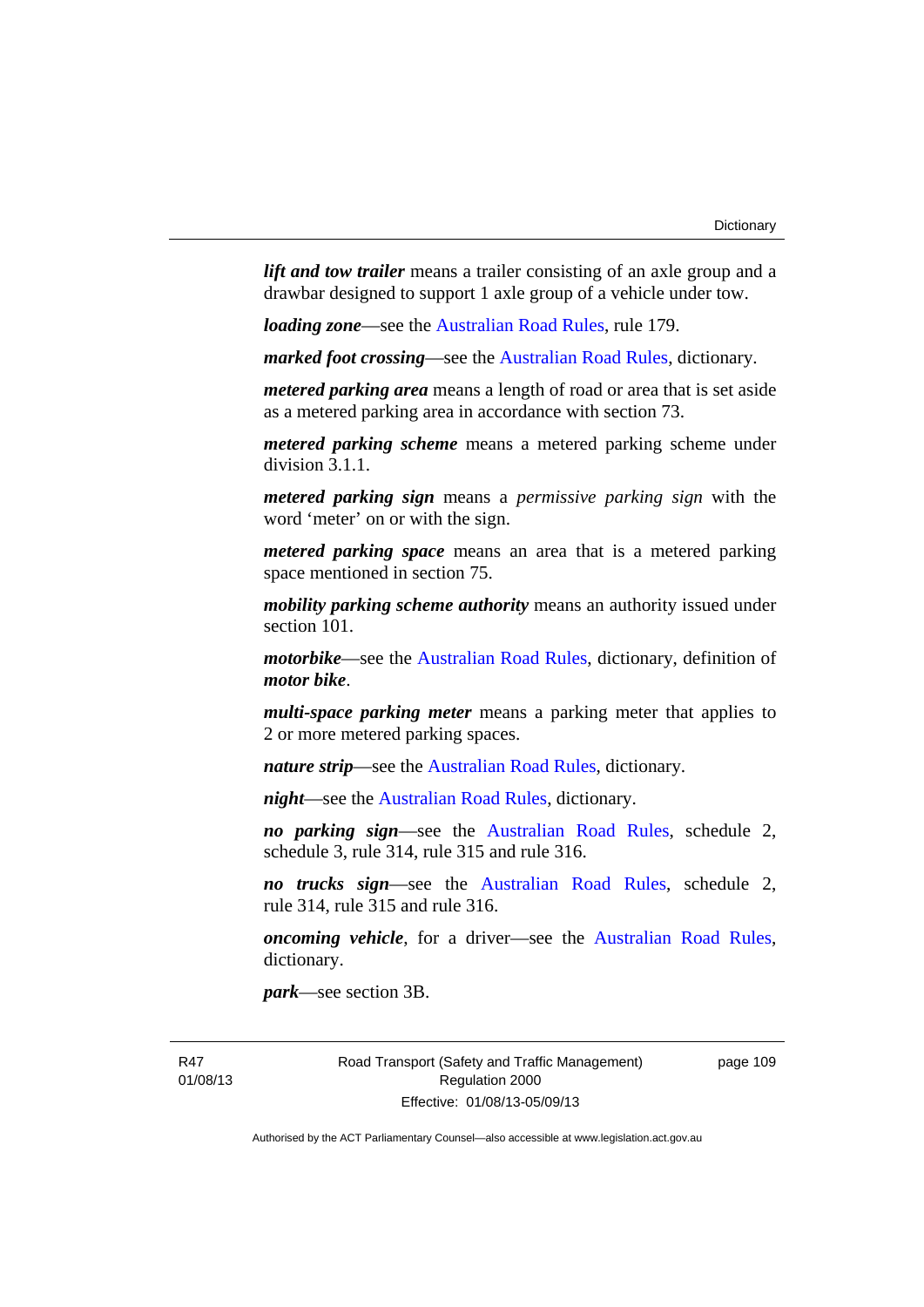*parking authority* means a person declared to be a parking authority under section 75A.

*parking authority guidelines*—see section 75B (1).

*parking bay*—see the [Australian Road Rules,](http://www.legislation.act.gov.au//ni/db_37271/default.asp) dictionary.

*parking control sign*—see the [Australian Road Rules](http://www.legislation.act.gov.au//ni/db_37271/default.asp), dictionary.

*parking meter* means a device designed to indicate, or capable of indicating, whether the relevant parking fee for the parking of a vehicle in a metered parking space has been paid, and includes the stand on which the device is erected.

*parking meter hood* means a hood or other cover designed to be fitted to a parking meter and to cover the part of the meter that would normally display a sign with the word 'expired' when the meter is not in operation.

*parking permit* means a parking permit issued under section 100.

*parking ticket* means a ticket issued by the road transport authority or a parking authority (by means of a parking ticket machine) for display in or on a vehicle as evidence of the prepayment of a parking fee.

*parking ticket machine* means a device designed to issue parking tickets, and includes the stand on which the device is erected.

*pay parking area* means a metered parking area or ticket parking area.

*pay parking device* means a parking meter or parking ticket machine.

*pay parking scheme* means a metered parking scheme or ticket parking scheme.

*pay parking sign* means a metered parking sign or ticket parking sign.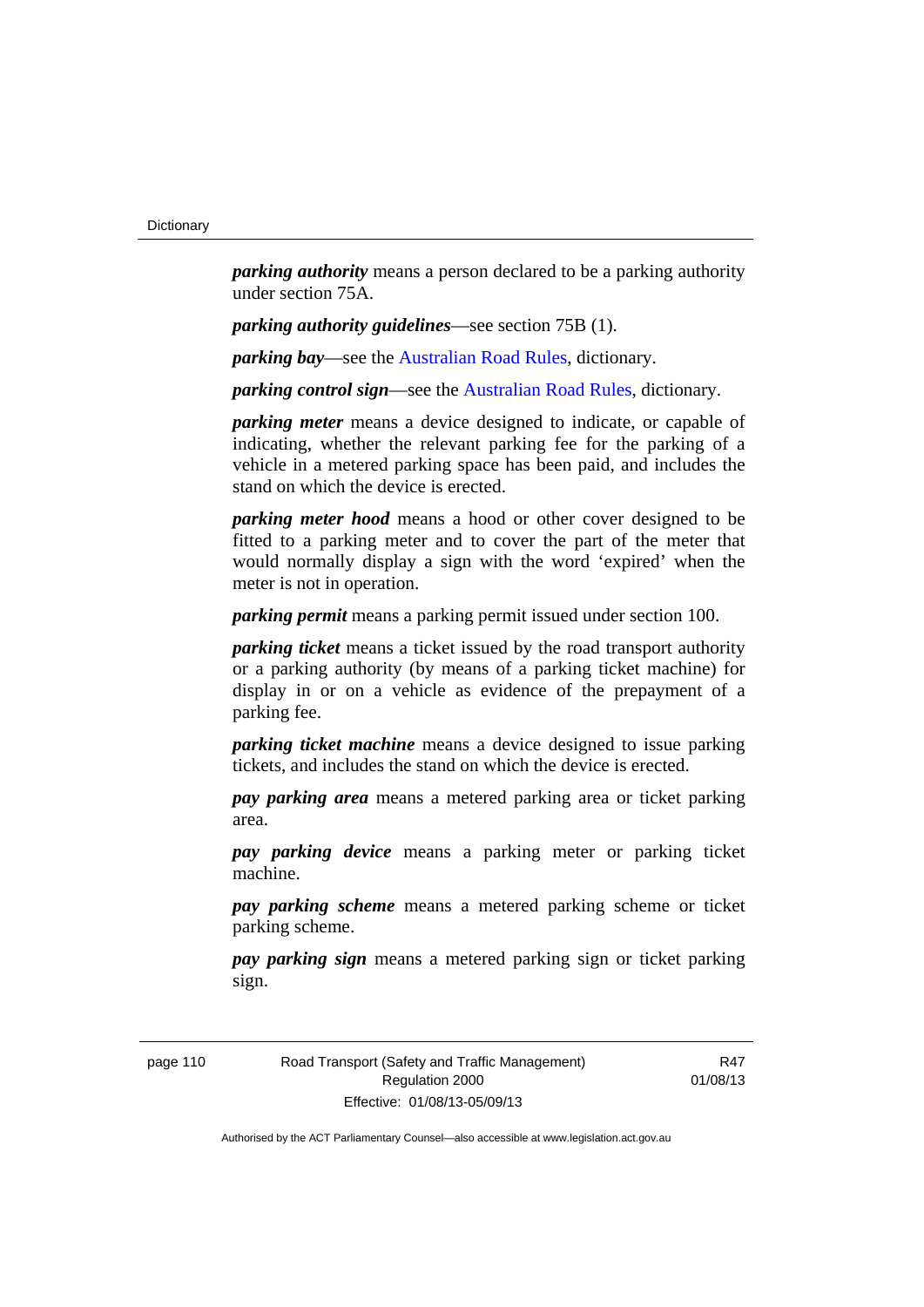*pay parking space* means a metered parking space or ticket parking space.

*pedestrian*—see the [Australian Road Rules](http://www.legislation.act.gov.au//ni/db_37271/default.asp), rule 18.

*permissive parking sign*—see the [Australian Road Rules](http://www.legislation.act.gov.au//ni/db_37271/default.asp), schedule 2, schedule 3, rule 314, rule 315 and rule 316.

*person with a disability* means a person—

- (a) who cannot walk because of permanent or temporary loss of the use of 1 or both legs or another permanent medical or physical condition; or
- (b) whose physical condition is detrimentally affected by walking 100m; or
- (c) who needs to use a walking frame, crutches, callipers, a scooter, a wheelchair or a similar mobility aid.

*piezo strip speed measuring device*, for chapter 4 (Traffic offence detection devices)—see section 102.

*police vehicle* means any vehicle driven by a person who is—

- (a) a police officer; and
- (b) driving the vehicle in the course of his or her duties as a police officer.

*postal vehicle*—see the [Australian Road Rules,](http://www.legislation.act.gov.au//ni/db_37271/default.asp) dictionary.

*premises* includes land.

*prime mover*—see the *[Road Transport \(Vehicle Registration\)](http://www.legislation.act.gov.au/sl/2000-12)  [Regulation 2000](http://www.legislation.act.gov.au/sl/2000-12)*, dictionary.

*public bus*—see the *[Road Transport \(Public Passenger Services\)](http://www.legislation.act.gov.au/a/2001-62)  [Act 2001](http://www.legislation.act.gov.au/a/2001-62)*, dictionary.

*radar speed measuring device*, for chapter 4 (Traffic offence detection devices)—see section 102.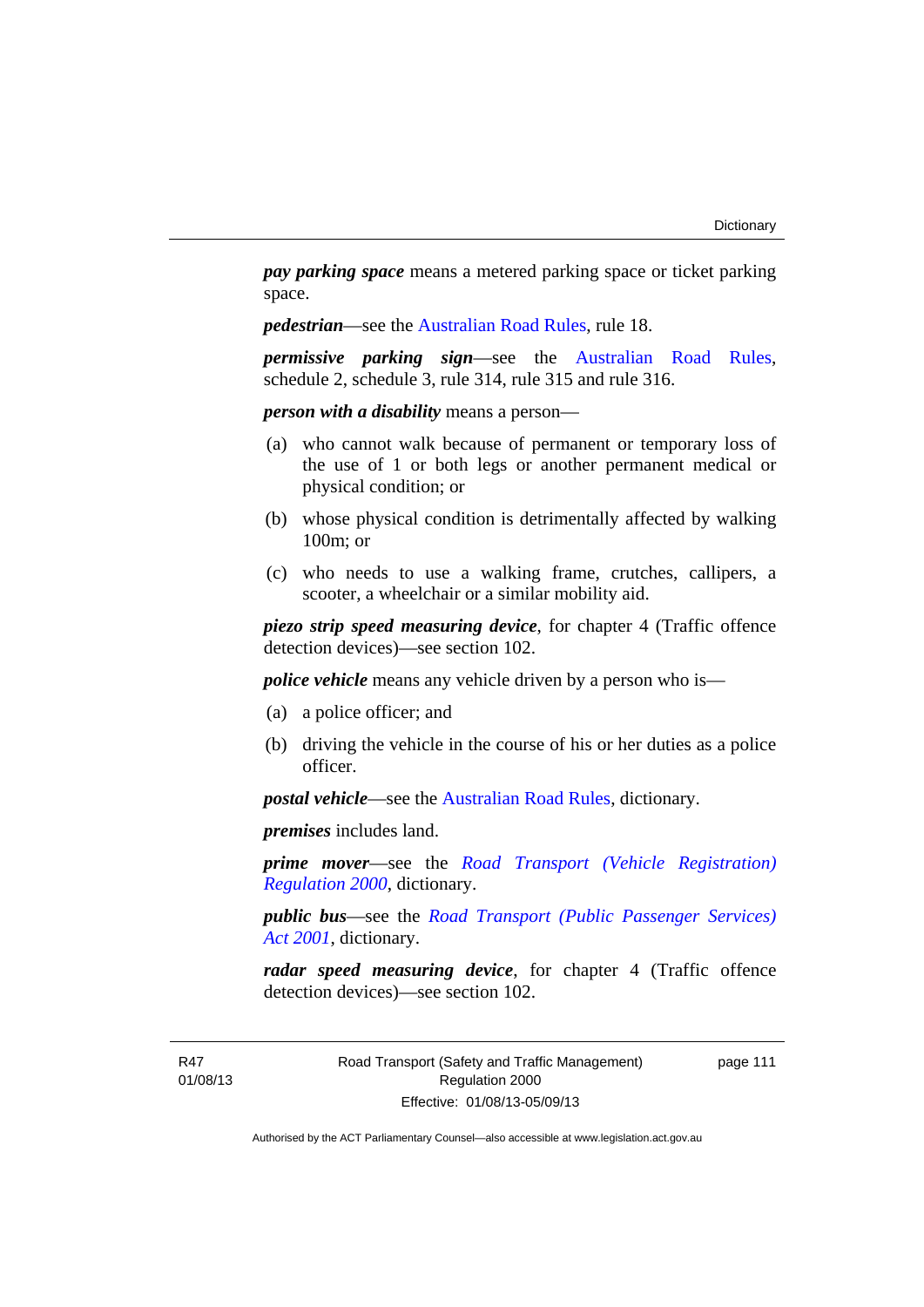*recording medium*, for chapter 4 (Traffic offence detection devices)—see section 107B (1).

*red traffic arrow*—see the [Australian Road Rules,](http://www.legislation.act.gov.au//ni/db_37271/default.asp) dictionary.

*red traffic light*—see the [Australian Road Rules,](http://www.legislation.act.gov.au//ni/db_37271/default.asp) dictionary.

*registered operator*—see the *[Road Transport \(Vehicle Registration\)](http://www.legislation.act.gov.au/a/1999-81)  [Act 1999](http://www.legislation.act.gov.au/a/1999-81)*, dictionary.

*relevant parking fee*, for parking a vehicle in a pay parking space, means the fee for parking the vehicle in the space, for the day and time when the vehicle is parked in the space, as indicated on or with the parking meter or parking ticket machine applying to the space.

*residential land*, for division 3.1.3 (Heavy vehicle parking)—see section 82.

*rider*—see the [Australian Road Rules,](http://www.legislation.act.gov.au//ni/db_37271/default.asp) rule 17.

*road*—see section 3A.

*road marking*—see the [Australian Road Rules](http://www.legislation.act.gov.au//ni/db_37271/default.asp), dictionary.

*road train*—see the *[Road Transport \(Vehicle Registration\)](http://www.legislation.act.gov.au/sl/2000-12)  [Regulation 2000](http://www.legislation.act.gov.au/sl/2000-12)*, dictionary.

*road user*—see the [Australian Road Rules,](http://www.legislation.act.gov.au//ni/db_37271/default.asp) rule 14.

*security checksum*, for chapter 4 (Traffic offence detection devices)—see section 102.

*semitrailer*—see the *[Road Transport \(Vehicle Registration\)](http://www.legislation.act.gov.au/sl/2000-12)  [Regulation 2000](http://www.legislation.act.gov.au/sl/2000-12)*, dictionary.

*stock truck*, for division 3.1.3 (Heavy vehicle parking)—see section 82.

*stop*—see section 3B.

*testing authority*, for chapter 4 (Traffic offence detection devices) see section 102.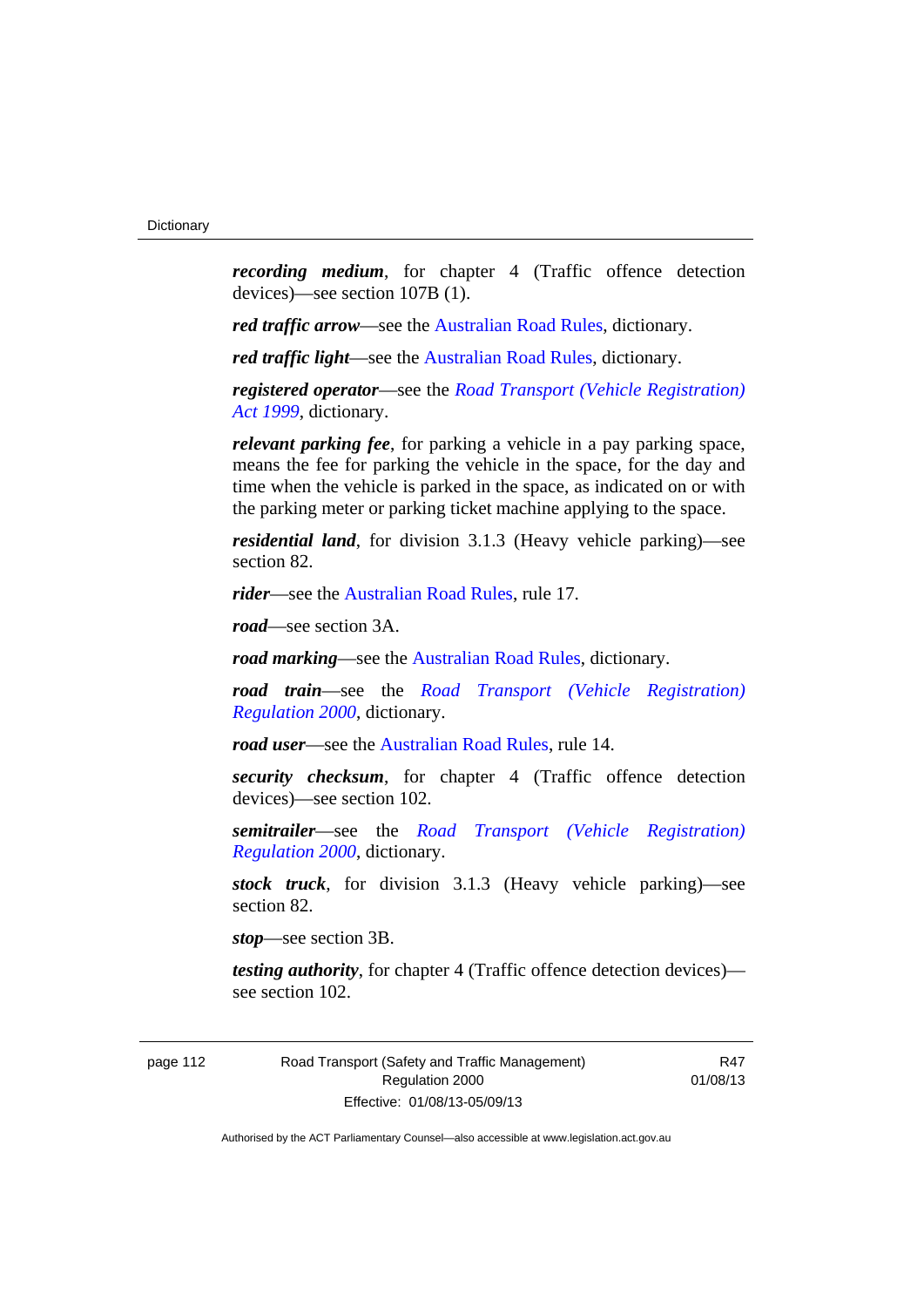# *ticket parking area*—

- (a) means a length of road or area that is set aside as a ticket parking area under section 76 (2) (a) or section 76A (2) (a); but
- (b) does not include a length of road or area that, under section 77 (2), is not taken to be included in the length of road or area set aside.

*ticket parking scheme* means a ticket parking scheme under division 3.1.2.

*ticket parking sign* means a *permissive parking sign* with the word 'ticket' on or with the sign.

*ticket parking space* means a ticket parking space under section 78.

*tow truck*—see the *[Road Transport \(Vehicle Registration\)](http://www.legislation.act.gov.au/sl/2000-12)  [Regulation 2000](http://www.legislation.act.gov.au/sl/2000-12)*, dictionary.

*towing attachment* means a device fitted to a vehicle to which the drawbar of a trailer may be attached.

*tractor*—see the *[Road Transport \(Vehicle Registration\) Regulation](http://www.legislation.act.gov.au/sl/2000-12)  [2000](http://www.legislation.act.gov.au/sl/2000-12)*, dictionary.

*traffic control device*—see the [Australian Road Rules](http://www.legislation.act.gov.au//ni/db_37271/default.asp), dictionary.

*traffic-related item*—see the [Australian Road Rules,](http://www.legislation.act.gov.au//ni/db_37271/default.asp) dictionary.

*traffic sign*—see the [Australian Road Rules](http://www.legislation.act.gov.au//ni/db_37271/default.asp), dictionary.

*traffic signals*—see the [Australian Road Rules](http://www.legislation.act.gov.au//ni/db_37271/default.asp), dictionary.

*transit lane*—see the [Australian Road Rules](http://www.legislation.act.gov.au//ni/db_37271/default.asp), rule 156.

*truck lane*—see the [Australian Road Rules](http://www.legislation.act.gov.au//ni/db_37271/default.asp), rule 157.

*vehicle*—see the [Australian Road Rules](http://www.legislation.act.gov.au//ni/db_37271/default.asp), rule 15.

*wheeled recreational device*—see the [Australian Road Rules](http://www.legislation.act.gov.au//ni/db_37271/default.asp), dictionary.

*wheeled toy*—see the [Australian Road Rules](http://www.legislation.act.gov.au//ni/db_37271/default.asp), dictionary.

R47 01/08/13 Road Transport (Safety and Traffic Management) Regulation 2000 Effective: 01/08/13-05/09/13

page 113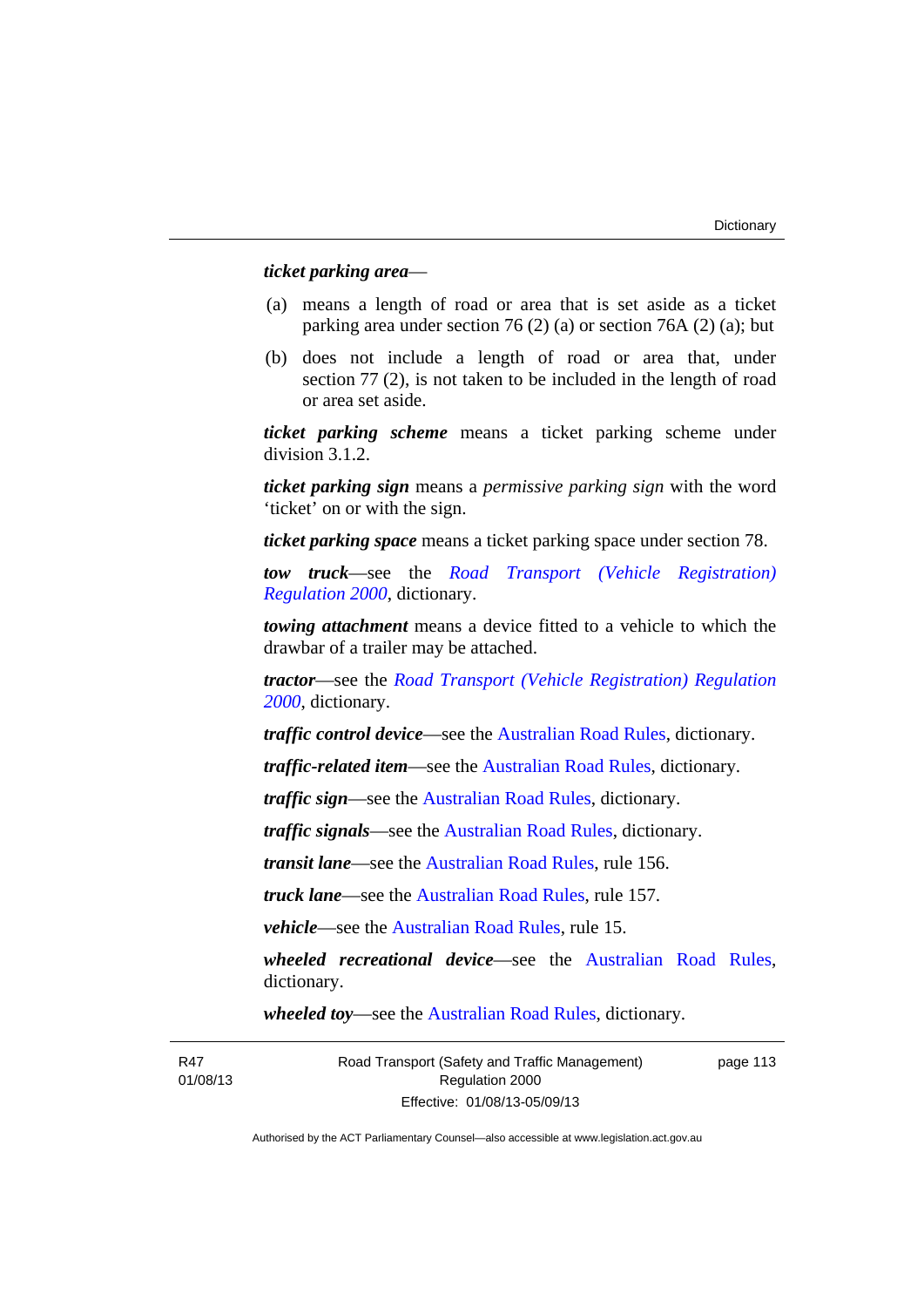**Dictionary** 

*with*, for information about the application of a traffic control device—see the [Australian Road Rules,](http://www.legislation.act.gov.au//ni/db_37271/default.asp) dictionary.

*WORM disk*, for chapter 4 (Traffic offence detection devices)—see section 102.

page 114 Road Transport (Safety and Traffic Management) Regulation 2000 Effective: 01/08/13-05/09/13

R47 01/08/13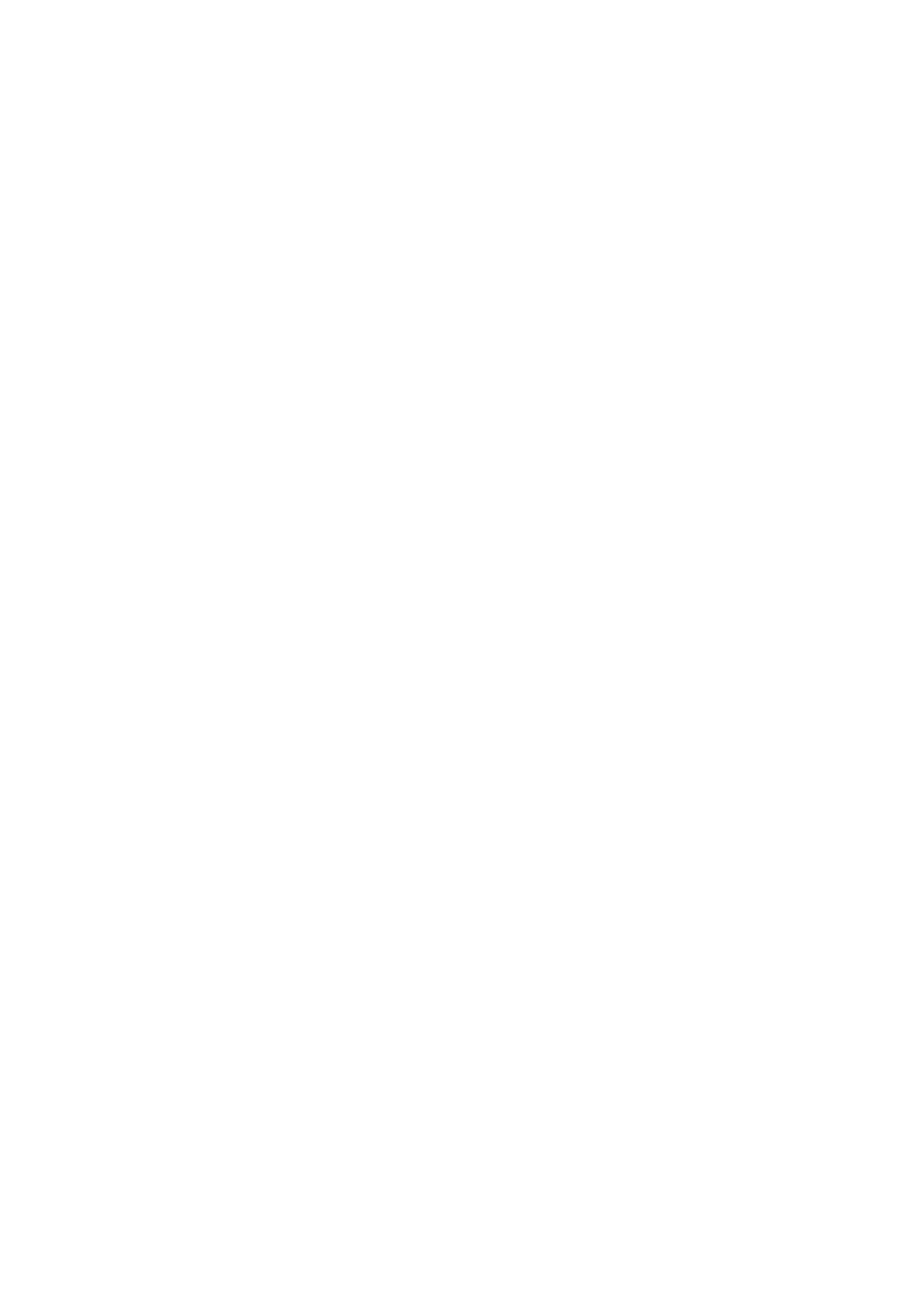# **Endnotes**

# **1 About the endnotes**

Amending and modifying laws are annotated in the legislation history and the amendment history. Current modifications are not included in the republished law but are set out in the endnotes.

Not all editorial amendments made under the *[Legislation Act 2001](http://www.legislation.act.gov.au/a/2001-14)*, part 11.3 are annotated in the amendment history. Full details of any amendments can be obtained from the Parliamentary Counsel's Office.

Uncommenced amending laws are not included in the republished law. The details of these laws are underlined in the legislation history. Uncommenced expiries are underlined in the legislation history and amendment history.

If all the provisions of the law have been renumbered, a table of renumbered provisions gives details of previous and current numbering.

The endnotes also include a table of earlier republications.

| $A = Act$<br>$AF =$ Approved form<br>$am = amended$<br>$amdt = amendment$<br>$AR = Assembly resolution$<br>$ch = chapter$<br>$CN =$ Commencement notice<br>$def = definition$<br>$DI = Disallowable instrument$<br>$dict = dictionary$<br>$disallowed = disallowed by the Legislative$<br>Assembly<br>$div = division$<br>$exp = expires/expired$<br>$Gaz = gazette$<br>$hdg = heading$<br>$IA = Interpretation Act 1967$<br>$ins = inserted/added$<br>$LA =$ Legislation Act 2001<br>$LR =$ legislation register<br>$LRA =$ Legislation (Republication) Act 1996 | NI = Notifiable instrument<br>$o = order$<br>$om = omitted/repealed$<br>$ord = ordinance$<br>$orig = original$<br>par = paragraph/subparagraph<br>$pres = present$<br>$prev = previous$<br>$(\text{prev}) = \text{previously}$<br>$pt = part$<br>$r = rule/subrule$<br>$reloc = relocated$<br>$renum = renumbered$<br>$R[X]$ = Republication No<br>$RI = reissue$<br>$s = section/subsection$<br>$sch = schedule$<br>$sdiv = subdivision$<br>$SL = Subordinate$ law<br>$sub =$ substituted<br>underlining = whole or part not commenced |
|-------------------------------------------------------------------------------------------------------------------------------------------------------------------------------------------------------------------------------------------------------------------------------------------------------------------------------------------------------------------------------------------------------------------------------------------------------------------------------------------------------------------------------------------------------------------|-----------------------------------------------------------------------------------------------------------------------------------------------------------------------------------------------------------------------------------------------------------------------------------------------------------------------------------------------------------------------------------------------------------------------------------------------------------------------------------------------------------------------------------------|
| $mod = modified/modification$                                                                                                                                                                                                                                                                                                                                                                                                                                                                                                                                     | or to be expired                                                                                                                                                                                                                                                                                                                                                                                                                                                                                                                        |
|                                                                                                                                                                                                                                                                                                                                                                                                                                                                                                                                                                   |                                                                                                                                                                                                                                                                                                                                                                                                                                                                                                                                         |

# **2 Abbreviation key**

R47 01/08/13 Road Transport (Safety and Traffic Management) Regulation 2000 Effective: 01/08/13-05/09/13

page 115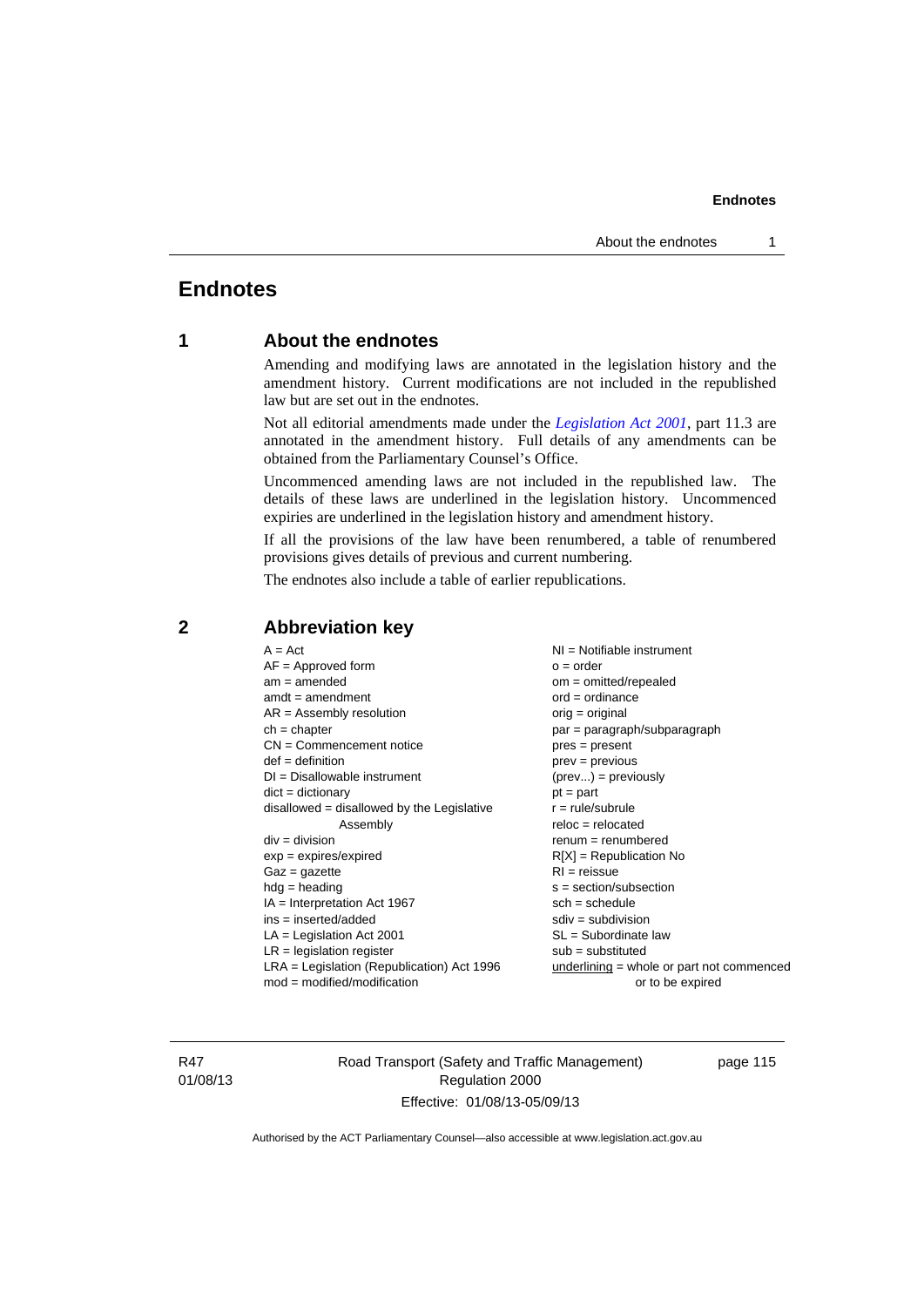3 Legislation history

# **3 Legislation history**

This regulation was originally the *Road Transport (Safety and Traffic Management) Regulations 2000*. It was renamed under the *[Legislation Act 2001](http://www.legislation.act.gov.au/a/2001-14)*.

#### **Road Transport (Safety and Traffic Management) Regulation 2000 SL2000-10**

notified 29 February 2000 [\(Gaz 2000 No S6\)](http://www.legislation.act.gov.au/gaz/2000-S6/default.asp) s 1, s 2 commenced 29 February 2000 (IA 10B) remainder commenced 1 March 2000 (s 2 and [Gaz 2000 No S5\)](http://www.legislation.act.gov.au/gaz/2000-S5/default.asp)

#### as amended by

# **Legislative Assembly [AR2000-2](http://www.legislation.act.gov.au/ar/2000-2/default.asp)** notified 18 May 2000 ([Gaz 2000 No 20 p](http://www.legislation.act.gov.au/gaz/2000-20/default.asp) 505) commenced 18 May 2000 (SLA s 6 (13)) **[Road Transport \(Safety and Traffic Management\) Regulations](http://www.legislation.act.gov.au/sl/2000-21/default.asp)**

**[Amendment](http://www.legislation.act.gov.au/sl/2000-21/default.asp) SL2000-21 pt 2**  notified 18 May 2000 ([Gaz 2000 No 20\)](http://www.legislation.act.gov.au/gaz/2000-20/default.asp) commenced 18 May 2000 (s 1)

### **[Road Transport Legislation Regulations Amendment](http://www.legislation.act.gov.au/sl/2000-33/default.asp) SL2000-33 pt 2**  notified 2 August 2000 ([Gaz 2000 No S41](http://www.legislation.act.gov.au/gaz/2000-S41/default.asp)) commenced 2 August 2000 (s 1)

**[Road Transport Legislation Regulations Amendment](http://www.legislation.act.gov.au/sl/2000-52/default.asp) SL2000-52 pt 2**  notified 14 December 2000 [\(Gaz 2000 No 50](http://www.legislation.act.gov.au/gaz/2000-50/default.asp)) commenced 14 December 2000 (s 1)

### **[Road Transport Legislation Amendment Act 2001](http://www.legislation.act.gov.au/a/2001-27) A2001-27 sch 4**  notified 24 May 2001 ([Gaz 2001 No 21\)](http://www.legislation.act.gov.au/gaz/2001-21/default.asp) s 1, s 2 commenced 24 May 2001 (IA s 10B)

sch 4 commenced 24 May 2001 (s 2)

# **[Road Transport \(Safety and Traffic Management\) Amendment](http://www.legislation.act.gov.au/a/2001-29)  [Act 2001](http://www.legislation.act.gov.au/a/2001-29) A2001-29 pt 3**

notified 24 May 2001 ([Gaz 2001 No 21\)](http://www.legislation.act.gov.au/gaz/2001-21/default.asp) commenced 24 May 2001 (s 2)

page 116 Road Transport (Safety and Traffic Management) Regulation 2000 Effective: 01/08/13-05/09/13

R47 01/08/13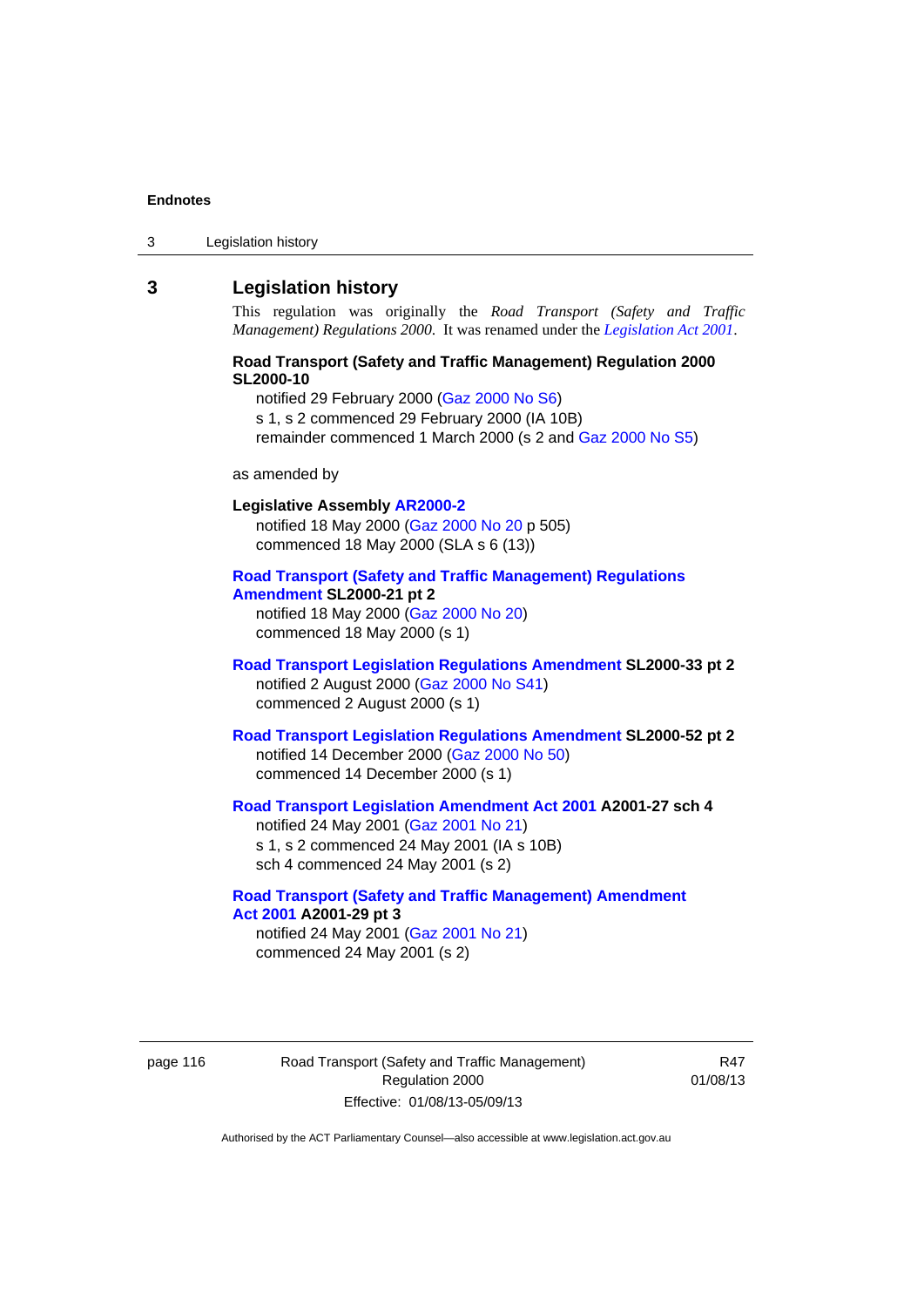#### **[Legislation \(Consequential Amendments\) Act 2001](http://www.legislation.act.gov.au/a/2001-44) A2001-44 pt 348**  notified 26 July 2001 ([Gaz 2001 No 30\)](http://www.legislation.act.gov.au/gaz/2001-30/default.asp)

s 1, s 2 commenced 26 July 2001 (IA s 10B) pt 348 commenced 12 September 2001 (s 2 and see [Gaz 2001](http://www.legislation.act.gov.au/gaz/2001-S65/default.asp)  [No S65](http://www.legislation.act.gov.au/gaz/2001-S65/default.asp))

#### **[Statute Law Amendment Act 2001](http://www.legislation.act.gov.au/a/2001-11) A2001-11 pt 3.46**

notified 5 September 2001 [\(Gaz 2001 No S 6](http://www.legislation.act.gov.au/gaz/2001-S/default.asp)5)

s 1, s 2 commenced 5 September 2001 (IA s 10B)

pt 3.46 commenced 12 September 2001 (amdt 3.475)

#### **[Road Transport \(Safety and Traffic Management\) Regulations](http://www.legislation.act.gov.au/sl/2001-32)  [Amendment 2001](http://www.legislation.act.gov.au/sl/2001-32) SL2001-32**

notified 11 September 2001 [\(Gaz 2001 No S69\)](http://www.legislation.act.gov.au/gaz/2001-S69/default.asp) commenced 11 September 2001 (s 1)

#### **[Road Transport \(Public Passenger Services\) Act 2001](http://www.legislation.act.gov.au/a/2001-62) A2001-62 pt 1.12**

notified 10 September 2001 [\(Gaz 2001 No S66\)](http://www.legislation.act.gov.au/gaz/2001-S66/default.asp)

s 1, s 2 commenced 10 September 2001 (IA s 10B)

pt 1.12 commenced 1 December 2001 (s 2 and [CN2001-2](http://www.legislation.act.gov.au/cn/2001-2/default.asp))

### **[Road Transport Legislation Amendment Regulations 2002](http://www.legislation.act.gov.au/sl/2002-2) SL2002-2 pt 5**

notified LR 27 February 2002 s 1, s 2 commenced 27 February 2002 (LA s 75) pt 5 commenced 1 March 2002 (s 2 and see [CN2002-2](http://www.legislation.act.gov.au/cn/2002-2/default.asp))

**[Road Transport \(Safety and Traffic Management\) Amendment](http://www.legislation.act.gov.au/sl/2002-7)  [Regulations 2002](http://www.legislation.act.gov.au/sl/2002-7) SL2002-7** 

notified LR 15 April 2002 commenced 16 April 2002 (s 2)

# **[Statute Law Amendment Act 2002](http://www.legislation.act.gov.au/a/2002-30) A2002-30 pt 3.73**

notified LR 16 September 2002

s 1, s 2 taken to have commenced 19 May 1997 (LA s 75 (2))

pt 3.73 commenced 17 September 2002 (s 2 (1))

R47 01/08/13 Road Transport (Safety and Traffic Management) Regulation 2000 Effective: 01/08/13-05/09/13

page 117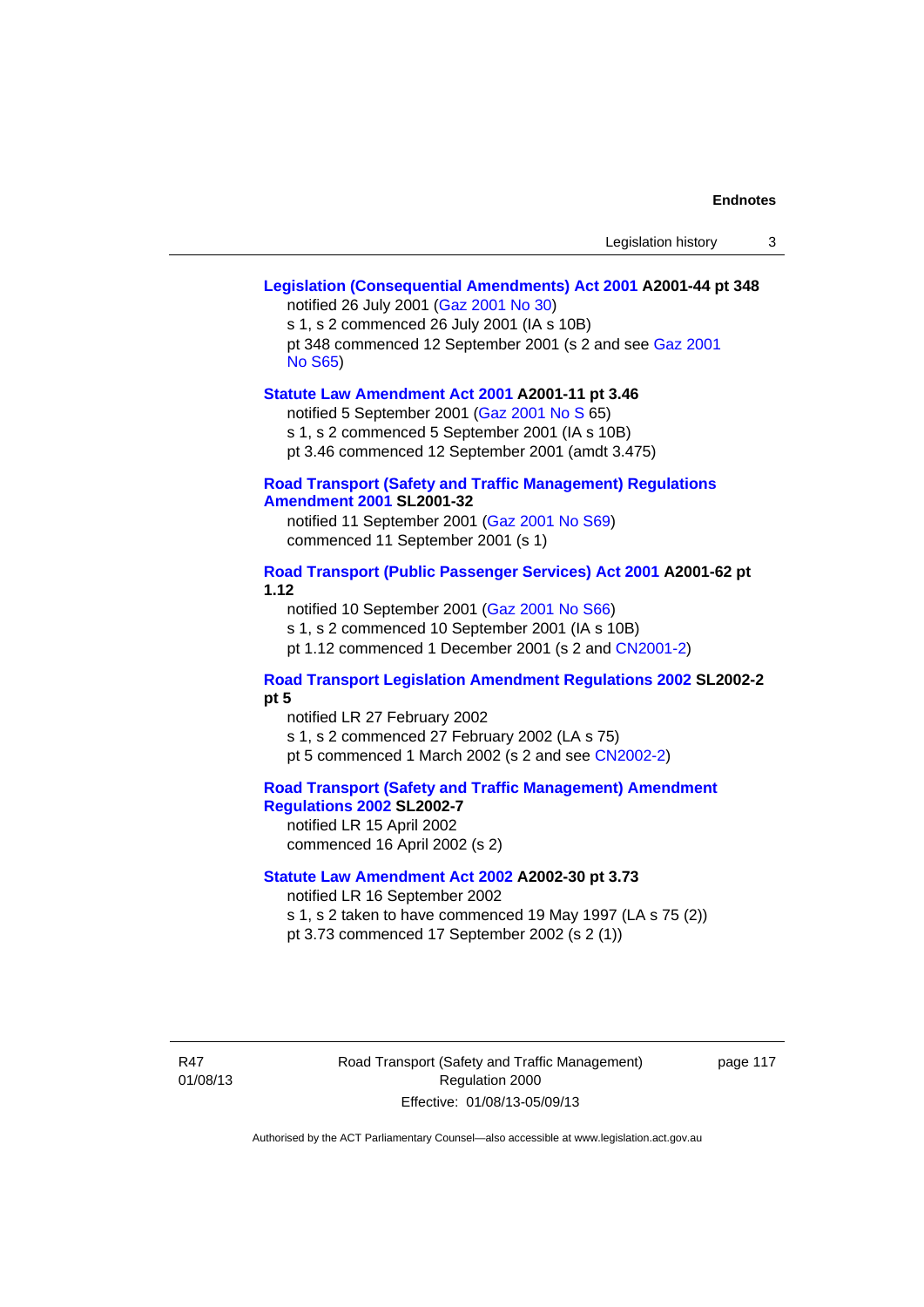3 Legislation history

#### **[Road Transport Legislation Amendment Regulations 2002 \(No 2\)](http://www.legislation.act.gov.au/sl/2002-31) SL2002-31 pt 5**

notified LR 31 October 2002 s 1, s 2 commenced 31 October 2002 (LA s 75 (1)) pt 5 commenced 1 November 2002 (s 2 (1))

#### **[Criminal Code 2002](http://www.legislation.act.gov.au/a/2002-51) A2002-51 pt 1.20**

notified LR 20 December 2002 s 1, s 2 commenced 20 December 2002 (LA s 75) pt 1.20 commenced 1 January 2003 (s 2 (1))

#### **[Urban Services \(Application of Criminal Code\) Amendment](http://www.legislation.act.gov.au/sl/2003-1)**

# **[Regulations 2002](http://www.legislation.act.gov.au/sl/2003-1) SL2003-1 pt 4**

notified LR 9 January 2003 s 1, s 2 commenced 9 January 2003 (LA s 75 (1)) pt 4 commenced 10 January 2003 (s 2 (3) and see LA s 73 (3) (b))

### **[Road Transport \(Safety and Traffic Management\) Amendment](http://www.legislation.act.gov.au/sl/2003-12)  [Regulations 2003 \(No 1\)](http://www.legislation.act.gov.au/sl/2003-12) SL2003-12**

notified LR 22 May 2003 s 1, s 2 commenced 22 May 2003 (LA s 75 (1)) remainder commenced 1 June 2003 (s 2 and [CN2003-3](http://www.legislation.act.gov.au/cn/2003-3/default.asp))

#### **[Road Transport \(Safety and Traffic Management\) Amendment](http://www.legislation.act.gov.au/sl/2003-14)  [Regulations 2003 \(No 2\)](http://www.legislation.act.gov.au/sl/2003-14) SL2003-14**

notified LR 10 June 2003 s 1, s 2 commenced 10 June 2003 (LA s 75 (1)) remainder commenced 11 June 2003 (s 2)

#### **[Dangerous Substances Act 2004](http://www.legislation.act.gov.au/a/2004-7) A2004-7 sch 1 pt 1.8**

notified LR 19 March 2004 s 1, s 2 commenced 19 March 2004 (LA s 75 (1)) sch 1 pt 1.8 commenced 5 April 2004 (s 2 and [CN2004-6](http://www.legislation.act.gov.au/cn/2004-6/default.asp))

page 118 Road Transport (Safety and Traffic Management) Regulation 2000 Effective: 01/08/13-05/09/13

R47 01/08/13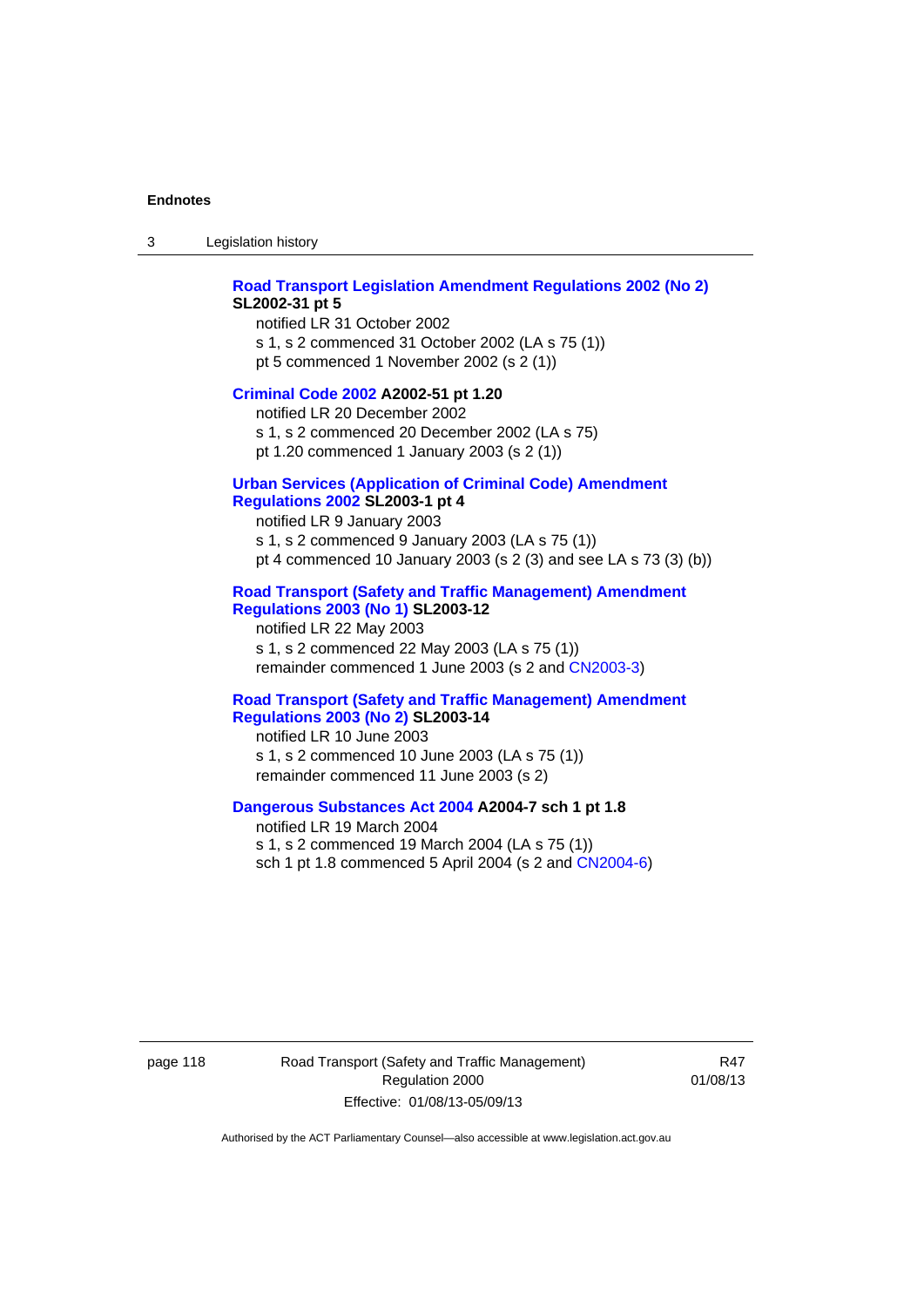## **[Road Transport Legislation \(Australian Road Rules\) Amendment](http://www.legislation.act.gov.au/sl/2004-16)  [Regulations 2004 \(No 1\)](http://www.legislation.act.gov.au/sl/2004-16) SL2004-16 pt 3**

notified LR 24 May 2004

s 1, s 2 commenced 24 May 2004 (LA s 75 (1))

pt 3 commenced 19 July 2004 (s 2 and [CN2004-10](http://www.legislation.act.gov.au/cn/2004-10/default.asp))

### **[Emergencies Act 2004](http://www.legislation.act.gov.au/a/2004-28) A2004-28 sch 3 pt 3.20**

notified LR 29 June 2004

s 1, s 2 commenced 29 June 2004 (LA s 75 (1))

sch 3 pt 3.20 commenced 1 July 2004 (s 2 (1) and [CN2004-11](http://www.legislation.act.gov.au/cn/2004-11/default.asp))

### **[Road Transport Legislation Amendment Regulations 2004 \(No 1\)](http://www.legislation.act.gov.au/sl/2004-47) SL2004-47 pt 5**

notified LR 9 September 2004

- s 1, s 2 commenced 9 September 2004 (LA s 75 (1))
- pt 5 commenced 10 September 2004 (s 2)

### **[Road Transport Legislation \(Hire Cars\) Amendment Regulation 2005](http://www.legislation.act.gov.au/sl/2005-4)  [\(No 1\)](http://www.legislation.act.gov.au/sl/2005-4) SL2005-4 sch 2 pt 2.4**

notified LR 7 March 2005

s 1, s 2 commenced 7 March 2005 (LA s 75 (1))

sch 2 pt 2.4 commenced 9 March 2005 (s 2 and see [Road Transport](http://www.legislation.act.gov.au/a/2004-69)  [\(Public Passenger Services\) \(Hire Cars\) Amendment Act 2004](http://www.legislation.act.gov.au/a/2004-69) A2004-69, s 2 and LA s 79)

### **[Road Transport \(Safety and Traffic Management\) Amendment](http://www.legislation.act.gov.au/sl/2005-7)  [Regulation 2005 \(No 1\)](http://www.legislation.act.gov.au/sl/2005-7) SL2005-7**

notified LR 8 April 2005 s 1, s 2 commenced 8 April 2005 (LA s 75 (1)) remainder commenced 9 April 2005 (s 2)

## **[Road Transport \(Safety and Traffic Management\) Amendment](http://www.legislation.act.gov.au/sl/2005-22)  [Regulation 2005 \(No 2\)](http://www.legislation.act.gov.au/sl/2005-22) SL2005-22**

notified LR 15 September 2005 s 1, s 2 commenced 15 September 2005 (LA s 75 (1)) remainder commenced 16 September 2005 (s 2)

#### **[Statute Law Amendment Act 2005 \(No 2\)](http://www.legislation.act.gov.au/a/2005-62) A2005-62 sch 1 pt 1.4**

notified LR 21 December 2005 s 1, s 2 commenced 21 December 2005 (LA s 75 (1)) sch 1 pt 1.4 commenced 11 January 2006 (s 2 (1))

R47 01/08/13 Road Transport (Safety and Traffic Management) Regulation 2000 Effective: 01/08/13-05/09/13

page 119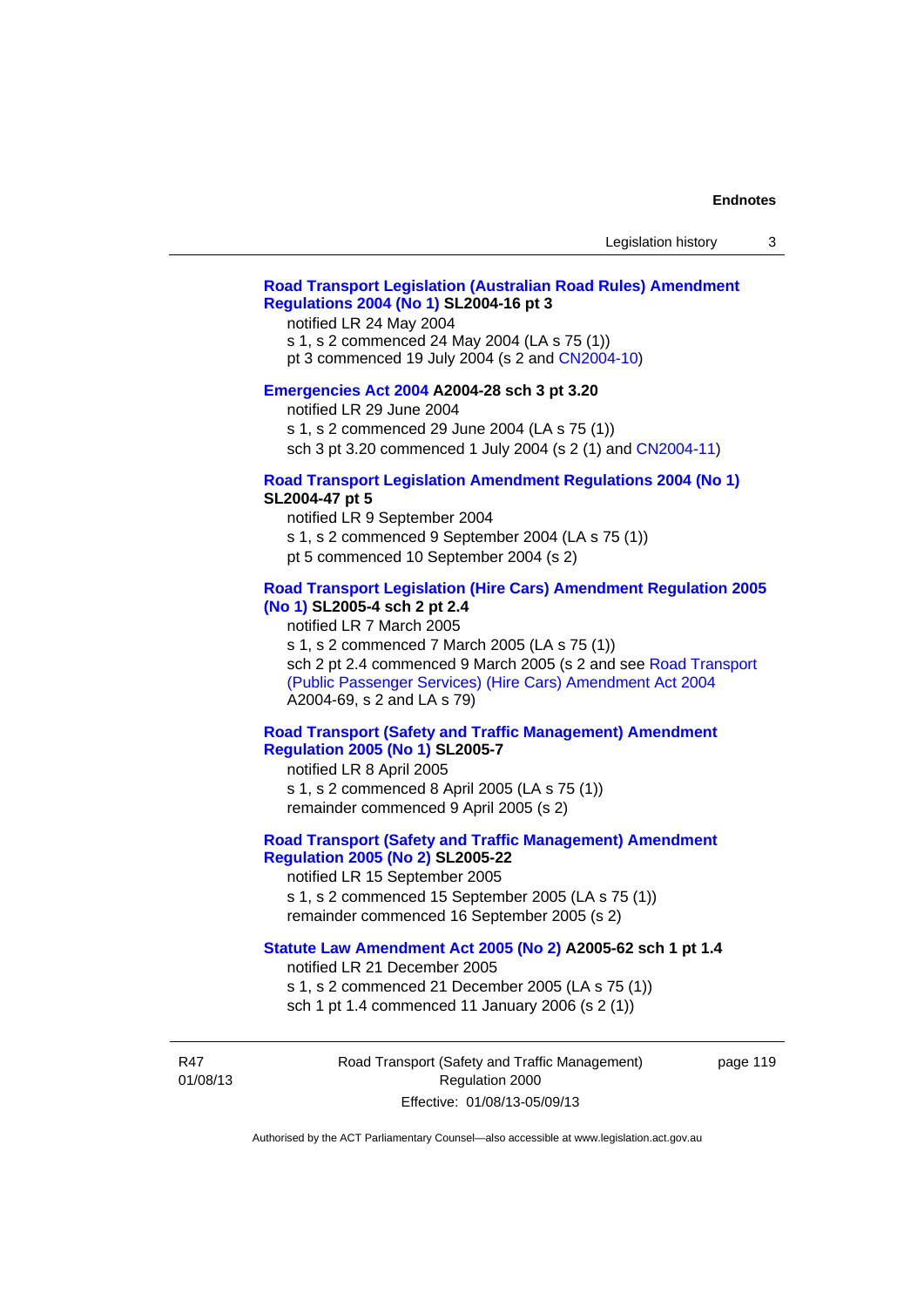| - 3 | Legislation history |
|-----|---------------------|
|-----|---------------------|

| <b>Road Transport (Safety and Traffic Management) Amendment</b><br><b>Regulation 2006 (No 1) SL2006-4</b><br>notified LR 16 January 2006<br>s 1, s 2 commenced 16 January 2006 (LA s 75 (1))<br>remainder commenced 17 January 2006 (s 2)                                                                   |
|-------------------------------------------------------------------------------------------------------------------------------------------------------------------------------------------------------------------------------------------------------------------------------------------------------------|
| <b>Road Transport (Public Passenger Services) Amendment</b><br>Regulation 2006 (No 1) SL2006-32 sch 1 pt 1.5<br>notified LR 26 June 2006<br>s 1, s 2 commenced 26 June 2006 (LA s 75 (1))<br>sch 1 pt 1.5 commenced 3 July 2006 (s 2 (2))                                                                   |
| <b>Road Transport (Safety and Traffic Management) Amendment</b><br><b>Regulation 2006 (No 2) SL2006-51</b><br>notified LR 4 December 2006<br>s 1, s 2 commenced 4 December 2006 (LA s 75 (1))<br>remainder commenced 5 December 2006 (s 2)                                                                  |
| <b>Road Transport (Safety and Traffic Management) Amendment</b><br><b>Regulation 2007 (No 1) SL2007-20</b><br>notified LR 30 July 2007<br>s 1, s 2 commenced 30 July 2007 (LA s 75 (1))<br>remainder commenced 31 July 2007 (s 2)                                                                           |
| <b>Planning and Development (Consequential Amendments) Act 2007</b><br>A2007-25 sch 1 pt 1.29<br>notified LR 13 September 2007<br>s 1, s 2 commenced 13 September 2007 (LA s 75 (1))<br>sch 1 pt 1.29 commenced 31 March 2008 (s 2 and see Planning and<br>Development Act 2007 A2007-24, s 2 and CN2008-1) |

### **[Road Transport \(Safety and Traffic Management\) Amendment](http://www.legislation.act.gov.au/sl/2008-40)  [Regulation 2008 \(No 1\)](http://www.legislation.act.gov.au/sl/2008-40) SL2008-40**  notified LR 11 September 2008

s 1, s 2 commenced 11 September 2008 (LA s 75 (1)) remainder commenced 11 March 2009 (s 2 and LA s 79)

page 120 Road Transport (Safety and Traffic Management) Regulation 2000 Effective: 01/08/13-05/09/13

R47 01/08/13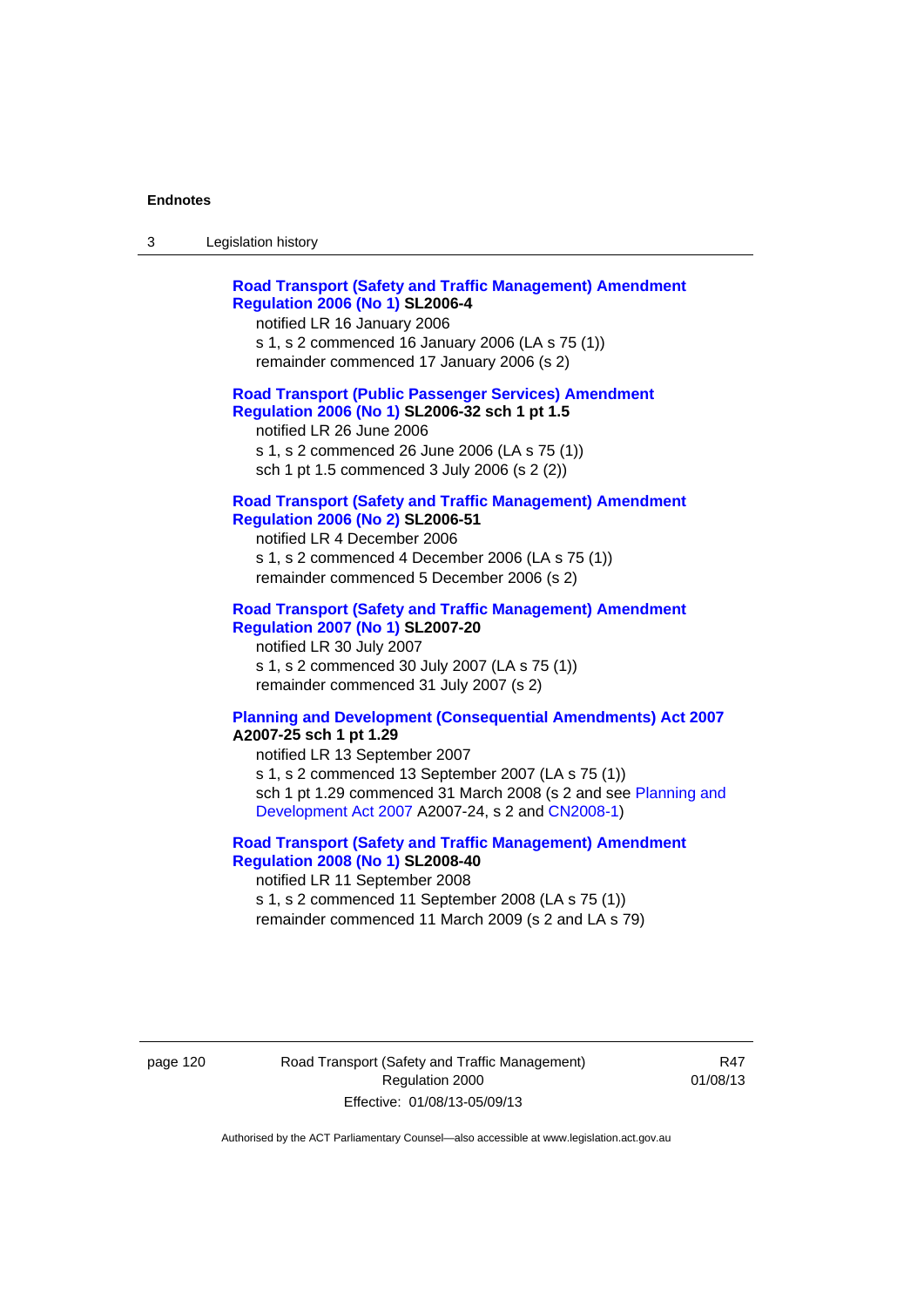#### **[Road Transport Legislation Amendment Regulation 2008 \(No 2\)](http://www.legislation.act.gov.au/sl/2008-47) SL2008-47 sch 1 pt 1.3**

notified LR 1 December 2008 s 1, s 2 commenced 1 December 2008 (LA s 75 (1)) sch 1 pt 1.3 commenced 2 December 2008 (s 2)

### **[Road Transport Legislation Amendment Regulation 2009 \(No 1\)](http://www.legislation.act.gov.au/sl/2009-6) SL2009-6 pt 4**

notified LR 11 March 2009 s 1, s 2 commenced 11 March 2009 (LA s 75 (1)) pt 4 commenced 16 March 2009 (s 2 and [CN2009-7\)](http://www.legislation.act.gov.au/cn/2009-7/default.asp)

#### **[Road Transport \(Safety and Traffic Management\) Amendment](http://www.legislation.act.gov.au/sl/2009-7)  [Regulation 2009 \(No 1\)](http://www.legislation.act.gov.au/sl/2009-7) SL2009-7**

notified LR 12 March 2009 s 1, s 2 commenced 12 March 2009 (LA s 75 (1)) remainder commenced 13 March 2009 (s 2)

#### **[Road Transport \(Mass, Dimensions and Loading\) Act 2009](http://www.legislation.act.gov.au/a/2009-22/default.asp) A2009-22 sch 1 pt 1.10**

notified LR 3 September 2009 s 1, s 2 commenced 3 September 2009 (LA s 75 (1)) sch 1 pt 1.10 commenced 3 March 2010 (s 2 and LA s 79)

# **[Dangerous Goods \(Road Transport\) Act 2009](http://www.legislation.act.gov.au/a/2009-34) A2009-34 sch 1 pt 1.3**

notified LR 28 September 2009 s 1, s 2 commenced 28 September 2009 (LA s 75 (1)) sch 1 pt 1.3 commenced 2 April 2010 (s 2, [CN2010-5 a](http://www.legislation.act.gov.au/cn/2010-5/default.asp)nd LA s 77 (3))

**[Road Transport Legislation Amendment Regulation 2010 \(No 1\)](http://www.legislation.act.gov.au/sl/2010-5)**

#### **SL2010-5 pt 4**

notified LR 1 March 2010 s 1, s 2 commenced 1 March 2010 (LA s 75 (1)) s 55, ss 58-62 commenced 15 March 2011 (s 2 (2)) pt 4 remainder commenced 15 March 2010 (s 2 (1))

# **[Road Transport Legislation Amendment Regulation 2010 \(No 2\)](http://www.legislation.act.gov.au/sl/2010-7) SL2010-7 pt 5**

notified LR 16 March 2010 s 1, s 2 commenced 16 March 2010 (LA s 75 (1)) pt 5 commenced 17 March 2010 (s 2 (1))

R47 01/08/13 Road Transport (Safety and Traffic Management) Regulation 2000 Effective: 01/08/13-05/09/13

page 121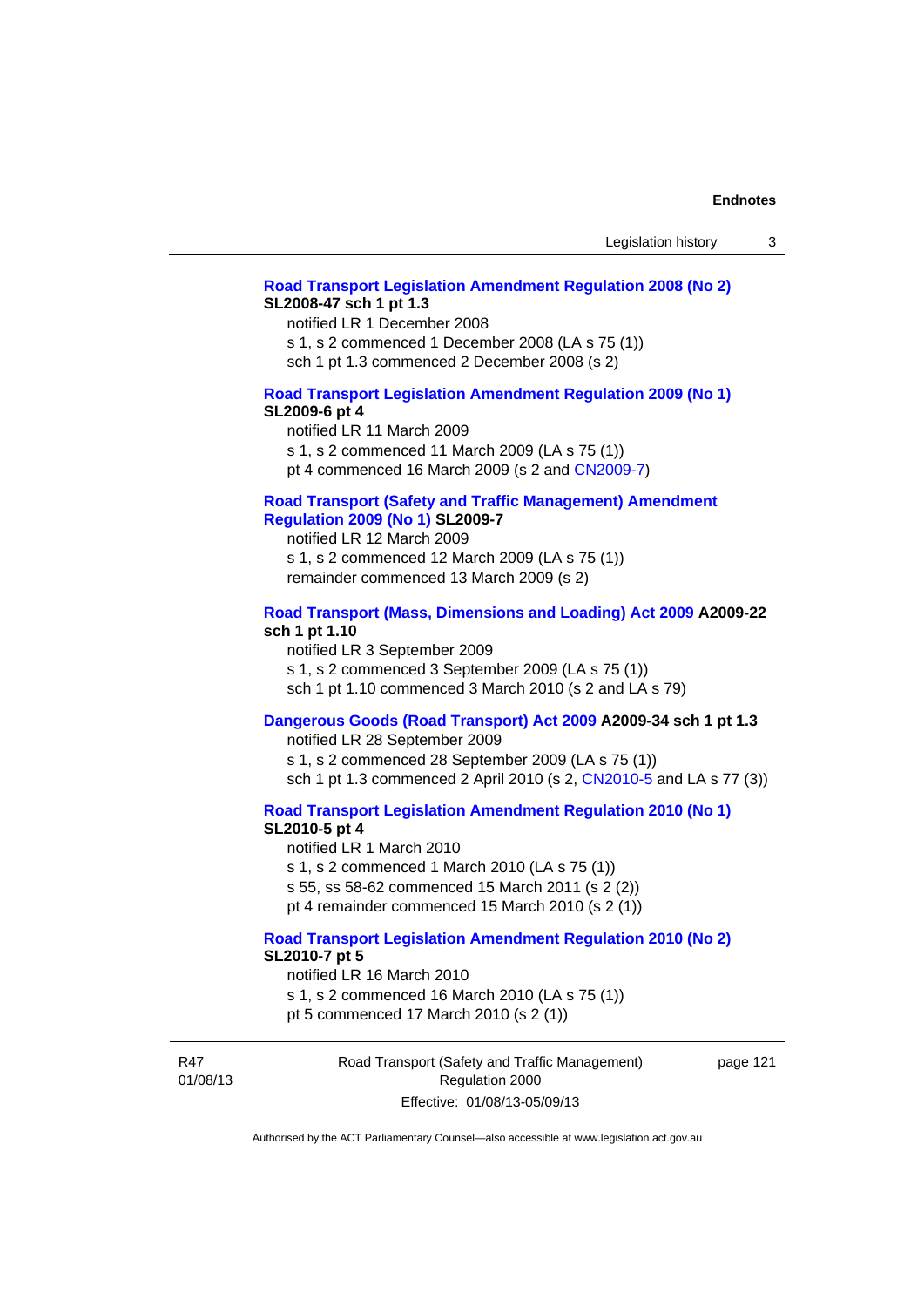3 Legislation history

#### **[Personal Property Securities Act 2010](http://www.legislation.act.gov.au/a/2010-15) A2010-15 sch 2 pt 2.5**

notified LR 1 April 2010 s 1, s 2 commenced 1 April 2010 (LA s 75 (1)) sch 2 pt 2.5 commenced 30 January 2012 (s 2 (2) (b))

#### **[Statute Law Amendment Act 2010](http://www.legislation.act.gov.au/a/2010-18) A2010-18 sch 3 pt 3.21**

notified LR 13 May 2010 s 1, s 2 commenced 13 May 2010 (LA s 75 (1)) sch 3 pt 3.21 commenced 3 June 2010 (s 2)

#### **[Road Transport Legislation Amendment Regulation 2010 \(No 4\)](http://www.legislation.act.gov.au/sl/2010-33) SL2010-33 pt 3**

notified LR 5 August 2010 s 1, s 2 commenced 5 August 2010 (LA s 75 (1)) pt 3 commenced 6 August 2010 (s 2)

#### **[Road Transport \(Safety and Traffic Management\) Amendment](http://www.legislation.act.gov.au/sl/2010-38)  [Regulation 2010 \(No 1\)](http://www.legislation.act.gov.au/sl/2010-38) SL2010-38**

notified LR 16 September 2010 s 1, s 2 commenced 16 September 2010 (LA s 75 (1)) remainder commenced 17 September 2010 (s 2)

#### **[Road Transport Legislation Amendment Regulation 2011 \(No 1\)](http://www.legislation.act.gov.au/sl/2011-2) SL2011-2 pt 3**

notified LR 27 January 2011 s 1, s 2 commenced 27 January 2011 (LA s 75 (1)) pt 3 commenced 28 January 2011 (s 2)

# **[Statute Law Amendment Act 2011 \(No 3\)](http://www.legislation.act.gov.au/a/2011-52) A2011-52 sch 3 pt 3.49**

notified LR 28 November 2011 s 1, s 2 commenced 28 November 2011 (LA s 75 (1)) sch 3 pt 3.49 commenced 12 December 2011 (s 2)

page 122 Road Transport (Safety and Traffic Management) Regulation 2000 Effective: 01/08/13-05/09/13

R47 01/08/13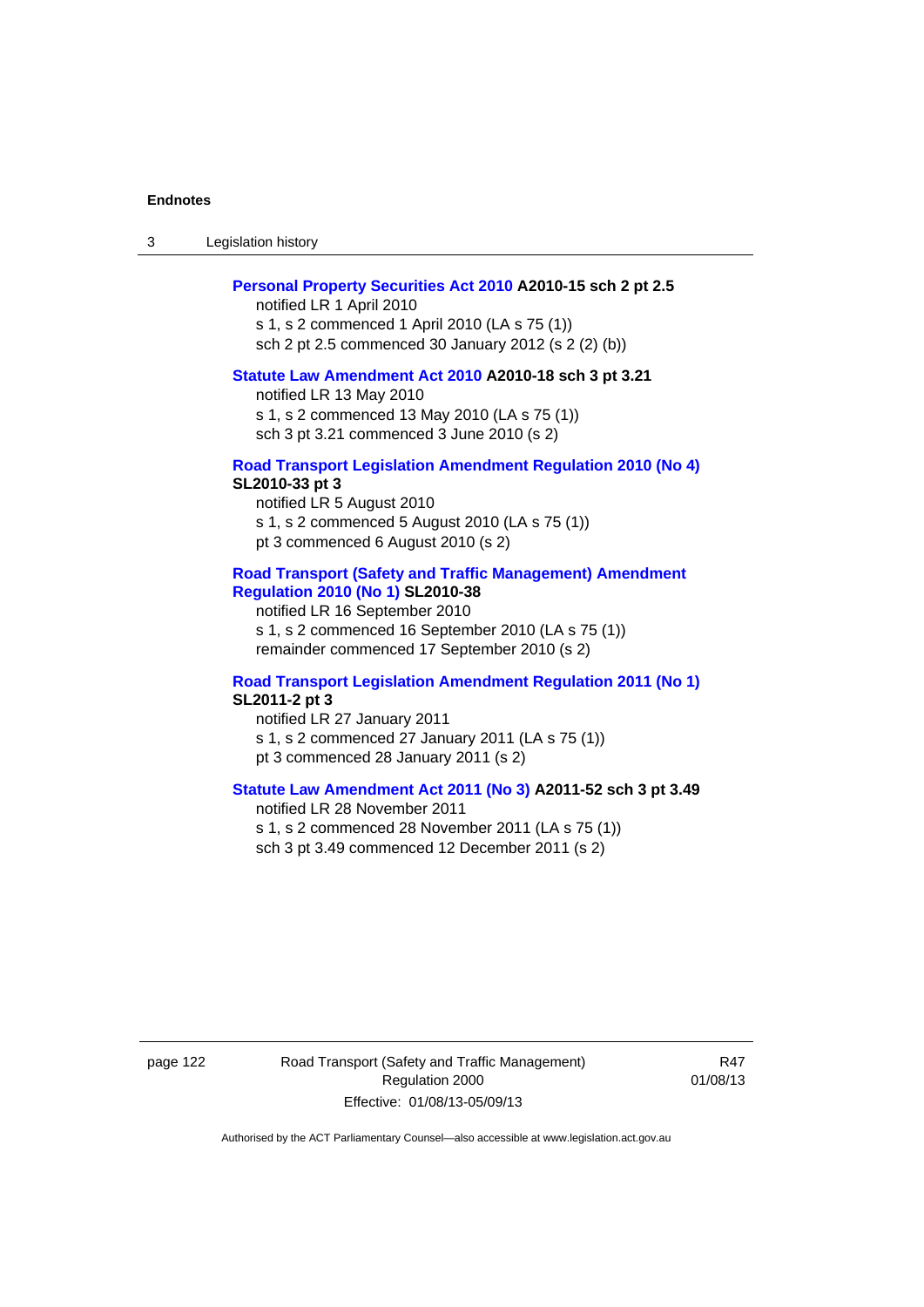### **[Road Transport \(Safety and Traffic Management\) Amendment](http://www.legislation.act.gov.au/sl/2011-35)  [Regulation 2011 \(No 1\)](http://www.legislation.act.gov.au/sl/2011-35) SL2011-35**

notified LR 19 December 2011

s 1, s 2 commenced 19 December 2011 (LA s 75 (1)) remainder commenced 15 January 2012 (s 2 and see [Road Transport](http://www.legislation.act.gov.au/a/2011-38)  [\(Safety and Traffic Management\) Amendment Act 2011](http://www.legislation.act.gov.au/a/2011-38) A2011-38, s 2 and [CN2011-15\)](http://www.legislation.act.gov.au/cn/2011-15/default.asp)

**[Road Transport Legislation Amendment Regulation 2012 \(No 1\)](http://www.legislation.act.gov.au/sl/2012-44/default.asp) SL2012-44 pt 6** 

notified LR 19 December 2012

s 1, s 2 commenced 19 December 2012 (LA s 75 (1))

pt 6 commenced 20 December 2012 (s 2)

#### **[Road Transport \(Police Driver and Rider Exemptions\) Amendment](http://www.legislation.act.gov.au/sl/2013-9/default.asp)  [Regulation 2013 \(No 1\)](http://www.legislation.act.gov.au/sl/2013-9/default.asp) SL2013-9 pt 3**

notified LR 6 May 2013

s 1, s 2 commenced 6 May 2013 (LA s 75 (1))

pt 3 commenced 7 May 2013 (s 2)

### **[Road Transport Legislation Amendment Regulation 2013 \(No 3\)](http://www.legislation.act.gov.au/sl/2013-20) SL2013-20 pt 3**

notified LR 29 July 2013

s 1, s 2 commenced 29 July 2013 (LA s 75 (1))

pt 3 commenced 1 August 2013 (s 2)

R47 01/08/13 Road Transport (Safety and Traffic Management) Regulation 2000 Effective: 01/08/13-05/09/13

page 123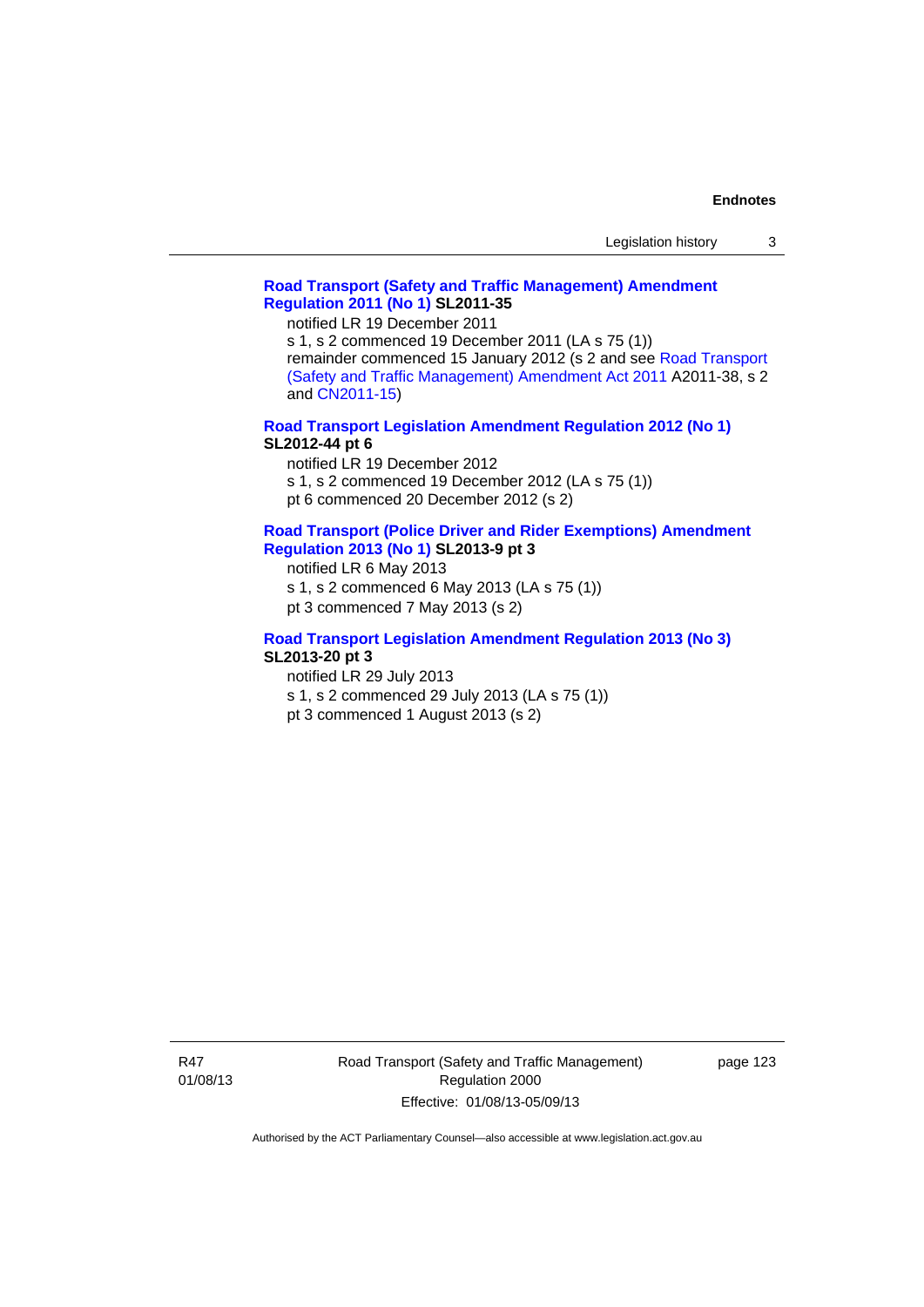| 4 | Amendment history |
|---|-------------------|
|---|-------------------|

# **4 Amendment history**

```
Name of regulation 
s 1 am R18 LA
Dictionary 
s 2 om A2001-27 amdt 4.24
                ins SL2005-22 amdt 1.1 
Dictionary—application to Australian Road Rules 
s 3 hdg bracketed note exp 17 September 2002 (s 4 (3))
s 3 am A2001-44 amdt 1.3793 
                sub SL2005-22 amdt 1.1 
Road includes road related area 
s 3A ins SL2005-22 amdt 1.1
Meaning of park and stop
SL2005-22 amdt 1.1
Notes 
s 4 hdg bracketed note exp 17 September 2002 (s 4 (3))<br>s 4 am A2001-44 amdt 1.3794: A2002-30 amdt 3.76
                A2001-44 A2002-30 amdt 3.769
                (2), (3) exp 17 September 2002 (s (4 (3)) 
Offences against regulation—application of Criminal Code etc 
SL2003-1 s 16
Offences against regulation are strict liability offences 
SL2003-1 s 16
General defence of accident or reasonable effort 
SL2003-1 s 16
Meaning of Australian Road Rules
s 5 hdg bracketed note exp 17 September 2002 (s 4 (3)) 
SL2004-16 s 25
                 am SL2005-22 amdt 1.2 
                sub SL2010-5 s 51 
                 am SL2013–20 s 24 
Incorporation of Australian Road Rules into ACT law 
s 6 hdg bracketed note exp 17 September 2002 (s 4 (3)) 
Transitional—ARR r 266 and r 267 
SL2010-5 s 52
                exp 14 March 2011 (s 6A (2)) 
Substitution—ARR r 300 
SL2010-38 s 4
                om SL2013–20 s 25
```

| page 124 |  |  |
|----------|--|--|
|          |  |  |

Road Transport (Safety and Traffic Management) Regulation 2000 Effective: 01/08/13-05/09/13

R47 01/08/13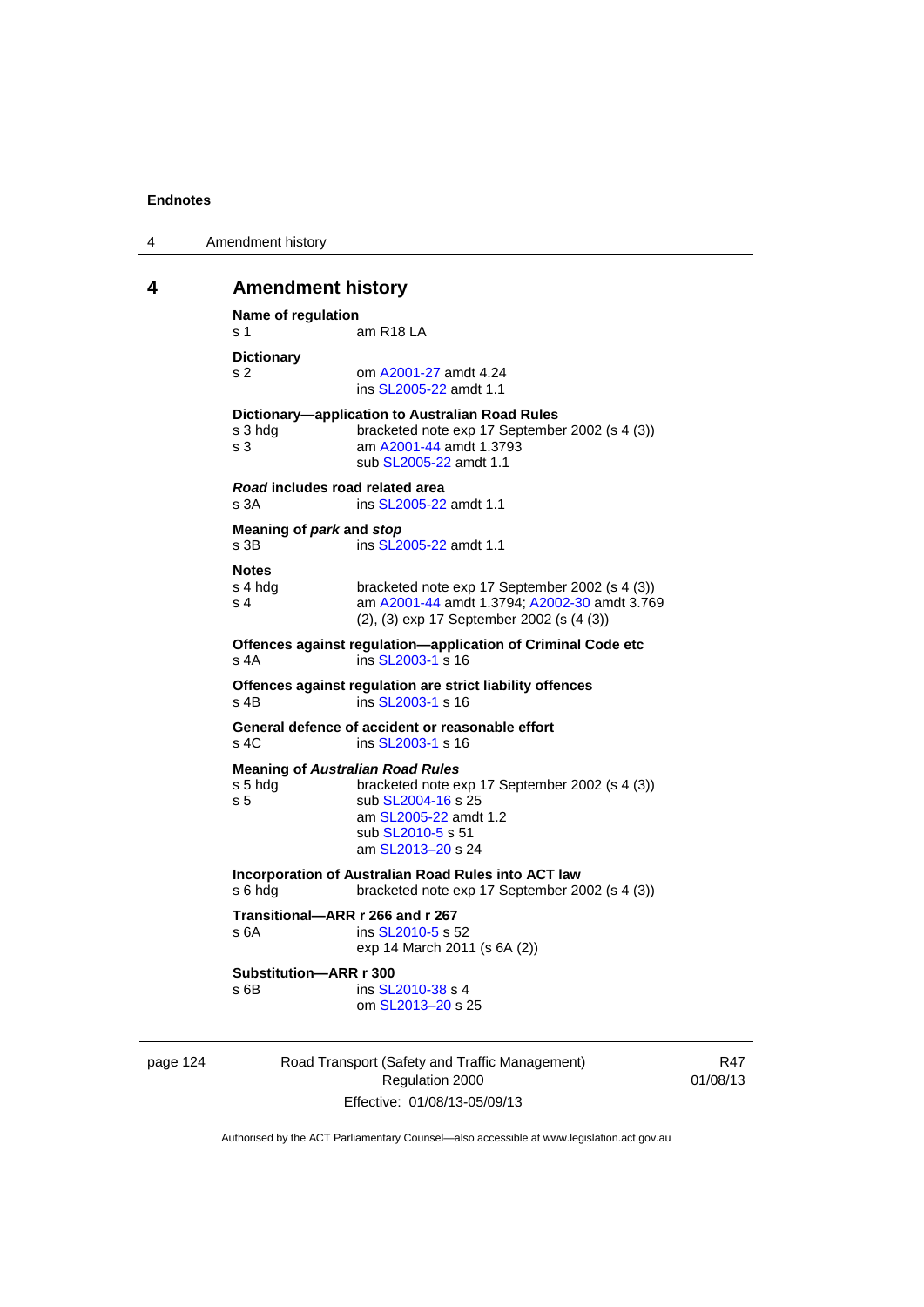Amendment history 4

| General       |                                                                                                                                                 |
|---------------|-------------------------------------------------------------------------------------------------------------------------------------------------|
| div 2.2.1 hdg |                                                                                                                                                 |
| note 2        | am SL2000-52 s 3; SL2001-32 s 3; SL2002-31 s 22;                                                                                                |
|               | SL2003-12 s 4: SL2004-16 ss 26-30                                                                                                               |
|               | sub SL2005-22 s 4                                                                                                                               |
|               | am SL2006-32 amdt 1.92; items renum R24 LA; SL2010-5<br>s 53, s 54; items renum R34 LA; SL2010-5 s 55; SL2013-2<br>ss 26-28; items renum R47 LA |
| div 2.2.1 hdg |                                                                                                                                                 |
| note 3        | sub SL2005-22 s 4                                                                                                                               |
|               | am A2009-22 amdt 1.25; SL2010-33 s 5; items renum R38 L                                                                                         |
|               |                                                                                                                                                 |

# sub [SL2005-22](http://www.legislation.act.gov.au/sl/2005-22) am [SL2006-32](http://www.legislation.act.gov.au/sl/2006-32) a s 53, s 54; items renum R34 LA; [SL2010-5](http://www.legislation.act.gov.au/sl/2010-5) s 55; [SL2013–20](http://www.legislation.act.gov.au/sl/2013-20) ss 26-28; items div 2.2.1 hdg note 3 sub [SL2005-22](http://www.legislation.act.gov.au/sl/2005-22) s am [A2009-22](http://www.legislation.act.gov.au/a/2009-22) amdt 1.25; [SL2010-33](http://www.legislation.act.gov.au/sl/2010-33) s 5; items renum R38 LA **References to another law of this jurisdiction etc**  s 7 hdg bracketed note exp 17 September 2002 (s 4 (3))<br>s 7 am A2001-44 amdt 1.3795, amdt 1.3796 s 7 am [A2001-44](http://www.legislation.act.gov.au/a/2001-44) amdt 1.3795, amdt 1.3796 **ARR r 10 (2)—penalties for offences**  s 8 hdg bracketed note exp 17 September 2002 (s 4 (3)) **ARR r 25 (2)—default speed-limit in built-up area**  s 8A ins [SL2003-12](http://www.legislation.act.gov.au/sl/2003-12) s 5 om [SL2004-16](http://www.legislation.act.gov.au/sl/2004-16) s 31 **ARR r 95—emergency stopping lane only signs**  s 9 hdg bracketed note exp 17 September 2002 (s 4 (3)) s 9 am [SL2005-22](http://www.legislation.act.gov.au/sl/2005-22) amdt 1.3 **ARR r 104—no truck signs**  s 10 hdg bracketed note exp 17 September 2002 (s 4 (3)) s 10 am [SL2005-22](http://www.legislation.act.gov.au/sl/2005-22) amdt 1.4 **ARR r 158 (2) (c)—other vehicles permitted to travel in bus lanes**  s 12 hdg bracketed note exp 17 September 2002 (s 4 (3)) s 12 sub [SL2002-31](http://www.legislation.act.gov.au/sl/2002-31) s 23; [SL2005-4](http://www.legislation.act.gov.au/sl/2005-4) amdt 2.38 am [SL2006-32](http://www.legislation.act.gov.au/sl/2006-32) amdt 1.93 **ARR r 170 (1)—driver not to stop in intersection unless permitted**  s 12A ins [SL2004-16](http://www.legislation.act.gov.au/sl/2004-16) s 32 om [SL2010-5](http://www.legislation.act.gov.au/sl/2010-5) s 56 **ARR r 179 (1) (c)—stopping in a loading zone—goods and permit vehicles**  s 13 hdg bracketed note exp 17 September 2002 (s 4 (3)) s 13 sub [SL2005-22](http://www.legislation.act.gov.au/sl/2005-22) s 5 **ARR r 179 (1) (c) and (2) (c)—stopping in loading zone—taxis**  s 13A ins [SL2005-22](http://www.legislation.act.gov.au/sl/2005-22) s 5

**ARR r 183—stopping in a bus zone**  s 13B ins [SL2006-32](http://www.legislation.act.gov.au/sl/2006-32) amdt 1.94

R47 01/08/13 
> Road Transport (Safety and Traffic Management) Regulation 2000 Effective: 01/08/13-05/09/13

page 125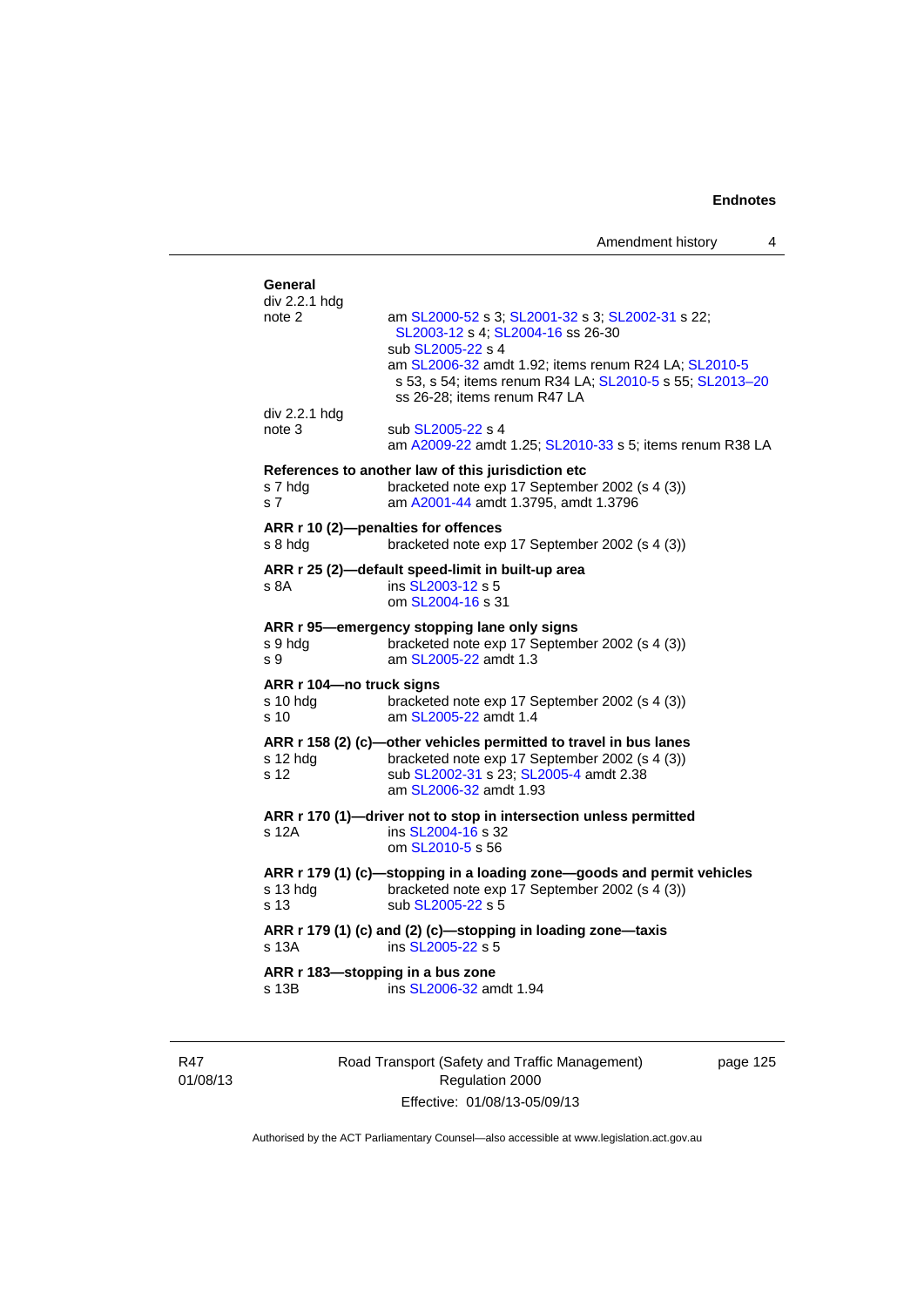| 4 | Amendment history                                                                                                                                                                                                               |
|---|---------------------------------------------------------------------------------------------------------------------------------------------------------------------------------------------------------------------------------|
|   | ARR r 195-stopping at or near a bus stop<br>s 13C<br>ins SL2006-32 amdt 1.94                                                                                                                                                    |
|   | ARR r 199 (2)-stopping near postbox<br>s 14 hdg<br>bracketed note exp 17 September 2002 (s 4 (3))                                                                                                                               |
|   | ARR r 206 (2) (b), (c)—time extension for people with disabilities permit<br>bracketed note exp 17 September 2002 (s 4 (3))<br>s 15 hdq<br>sub SL2005-22 amdt 1.5                                                               |
|   | ARR r 207 (2) (a)—fees for parking in pay parking spaces<br>s 16 hdg<br>bracketed note exp 17 September 2002 (s 4 (3))                                                                                                          |
|   | ARR r 213 (5)—making a motor vehicle secure—exception<br>ins Legislative Assembly AR2000-2 (see Gaz SL2000-20)<br>s 16A<br>am SL2004-16 s 33<br>sub SL2005-22 amdt 1.6                                                          |
|   | ARR r 216 (3)—towing a vehicle at night or in hazardous weather conditions<br>s 18 hdg<br>bracketed note exp 17 September 2002 (s 4 (3))<br>s 18<br>sub A2009-34 amdt 1.6                                                       |
|   | ARR r 225-use of radar detectors<br>s 22 hdg<br>bracketed note exp 17 September 2002 (s 4 (3))                                                                                                                                  |
|   | ARR r 236 (6)-hitchhiking, roadside commerce etc permitted<br>s 22A<br>ins SL2004-16 s 34                                                                                                                                       |
|   | ARR r 244C-motorised scooters not to be used<br>s 23 hdg<br>bracketed note exp 17 September 2002 (s 4 (3))<br>s 23<br>sub SL2010-5 s 57                                                                                         |
|   | ARR r 266-children travelling in interstate registered vehicles<br>ins SL2000-21 s 3<br>s 23A<br>om SL2004-16 s 35<br>ins SL2010-5 s 58<br>om SL2013-20 s 29                                                                    |
|   | ARR r 266 (2B)-children travelling in goods compartments<br>s 23B<br>ins SL2001-32 s 4<br>am SL2002-2 s 28; A2002-51 amdt 1.38; SL2005-4 amdt 2.39,<br>amdt 2.40; SL2006-32 amdt 1.95<br>sub SL2010-5 s 58<br>om SL2013-20 s 29 |
|   | ARR r 266 (7)-wearing of seatbelts by passengers under 16 years old<br>s 24 hdg<br>bracketed note exp 17 September 2002 (s 4 (3))<br>s 24<br>am SL2010-5 s 59                                                                   |

| page 126 |  |
|----------|--|
|----------|--|

Road Transport (Safety and Traffic Management) Regulation 2000 Effective: 01/08/13-05/09/13

R47 01/08/13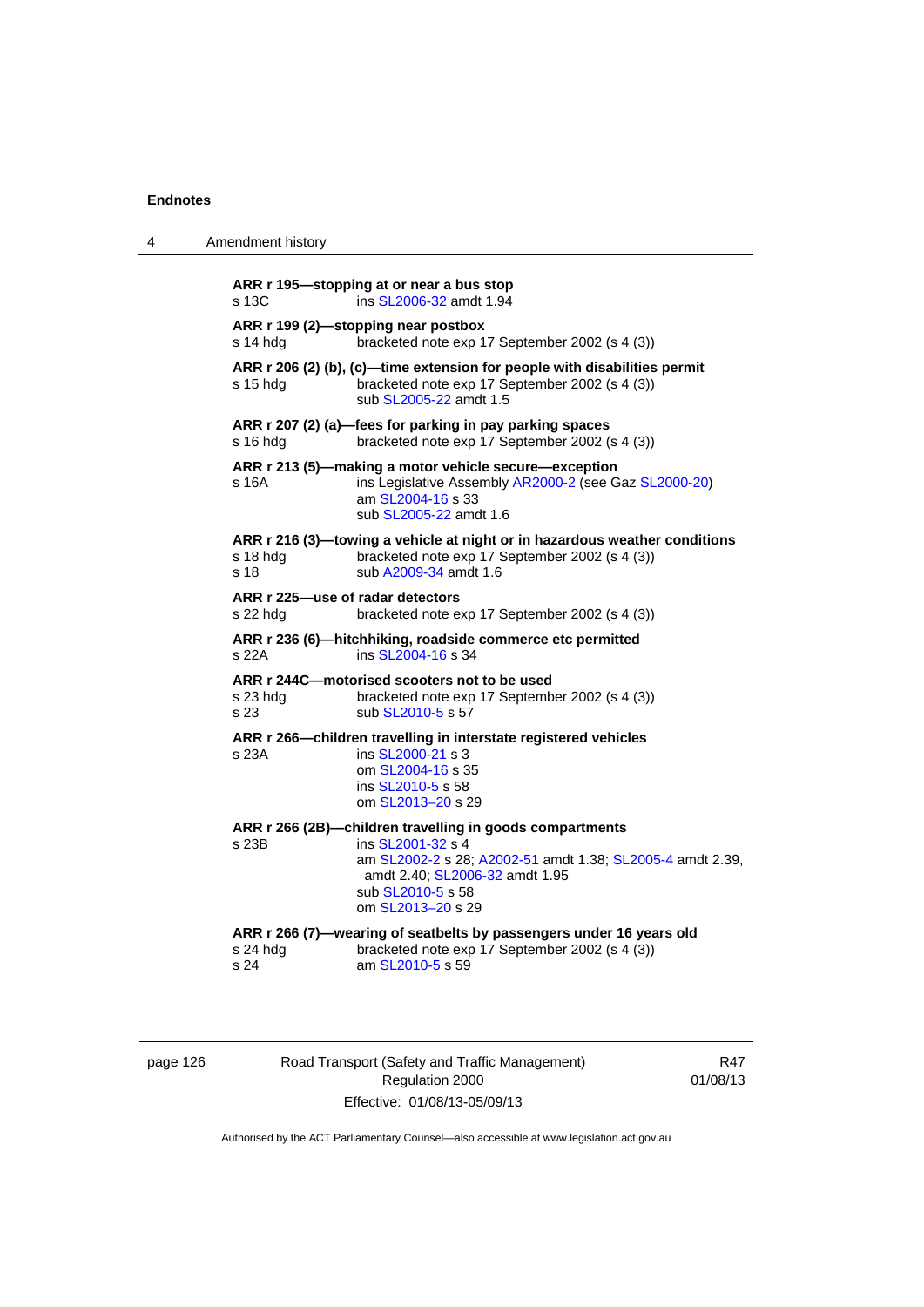Amendment history 4

| s 25 hda<br>s 25                     | ARR r 267 (3)-certificates of exemption from wearing seatbelts<br>bracketed note exp 17 September 2002 (s 4 (3))<br>om SL2010-5 s 60                                                                                                                                                                                                                                                                                                                                                                                                                                                                                                         |
|--------------------------------------|----------------------------------------------------------------------------------------------------------------------------------------------------------------------------------------------------------------------------------------------------------------------------------------------------------------------------------------------------------------------------------------------------------------------------------------------------------------------------------------------------------------------------------------------------------------------------------------------------------------------------------------------|
| s 26 hda                             | ARR r 270 (3)-wearing motorbike helmets<br>bracketed note exp 17 September 2002 (s 4 (3))                                                                                                                                                                                                                                                                                                                                                                                                                                                                                                                                                    |
| s 27 hda                             | ARR r 271 (6)-riding on motorbikes<br>bracketed note exp 17 September 2002 (s 4 (3))                                                                                                                                                                                                                                                                                                                                                                                                                                                                                                                                                         |
| s 27A                                | ARR r 280 (2) (a)-other vehicles to which B light rules apply<br>ins SL2002-31 s 24<br>sub SL2005-4 amdt 2.41; SL2006-32 amdt 1.96                                                                                                                                                                                                                                                                                                                                                                                                                                                                                                           |
| s 28 hda<br>s 28                     | ARR r 287 (3), (4)-duties of participants in crashes<br>bracketed note exp 17 September 2002 (s 4 (3))<br>sub SL2008-40 s 4                                                                                                                                                                                                                                                                                                                                                                                                                                                                                                                  |
| s 29 hdg<br>s 29                     | ARR r 289 (1) (g)—driving on nature strip<br>bracketed note exp 17 September 2002 (s 4 (3))<br>am SL2004-16 s 36; pars renum R16 LA (see SL2004-16<br>s 37); SL2005-22 amdt 1.7                                                                                                                                                                                                                                                                                                                                                                                                                                                              |
| s 30                                 | ARR r 298—driving with a person in or on trailer<br>am SL2005-22 amdt 1.8                                                                                                                                                                                                                                                                                                                                                                                                                                                                                                                                                                    |
| ARR r 313-postal workers<br>s 32 hdg | bracketed note exp 17 September 2002 (s 4 (3))                                                                                                                                                                                                                                                                                                                                                                                                                                                                                                                                                                                               |
| s 33 hdg<br>s 33                     | ARR dict-definitions for dictionary<br>bracketed note exp 17 September 2002 (s 4 (3))<br>am SL2005-22 amdt 1.9; SL2013-20 s 31<br>def approved seatbelt ins SL2013-20 s 30<br>def <i>authorised person</i> am SL2010-33 s 6<br>def emergency worker am A2004-28 amdt 3.61<br>def <i>hire car</i> ins SL2005-4 amdt 2.43<br>def oversize vehicle sub A2009-22 amdt 1.26<br>def <b>police officer</b> sub A2001-56 amdt 3.475<br>def private hire car om SL2005-4 amdt 2.44<br>def <b>public bus</b> sub A2001-62 amdt 1.38<br>def restricted hire vehicle om SL2005-4 amdt 2.44<br>def <i>taxi</i> sub SL2002-2 s 29<br>am SL2005-4 amdt 2.42 |
| div 2.2.3 hdg                        | <b>Offences against the Australian Road Rules</b><br>om SL2003-1 s 17                                                                                                                                                                                                                                                                                                                                                                                                                                                                                                                                                                        |

R47 01/08/13 Road Transport (Safety and Traffic Management) Regulation 2000 Effective: 01/08/13-05/09/13

page 127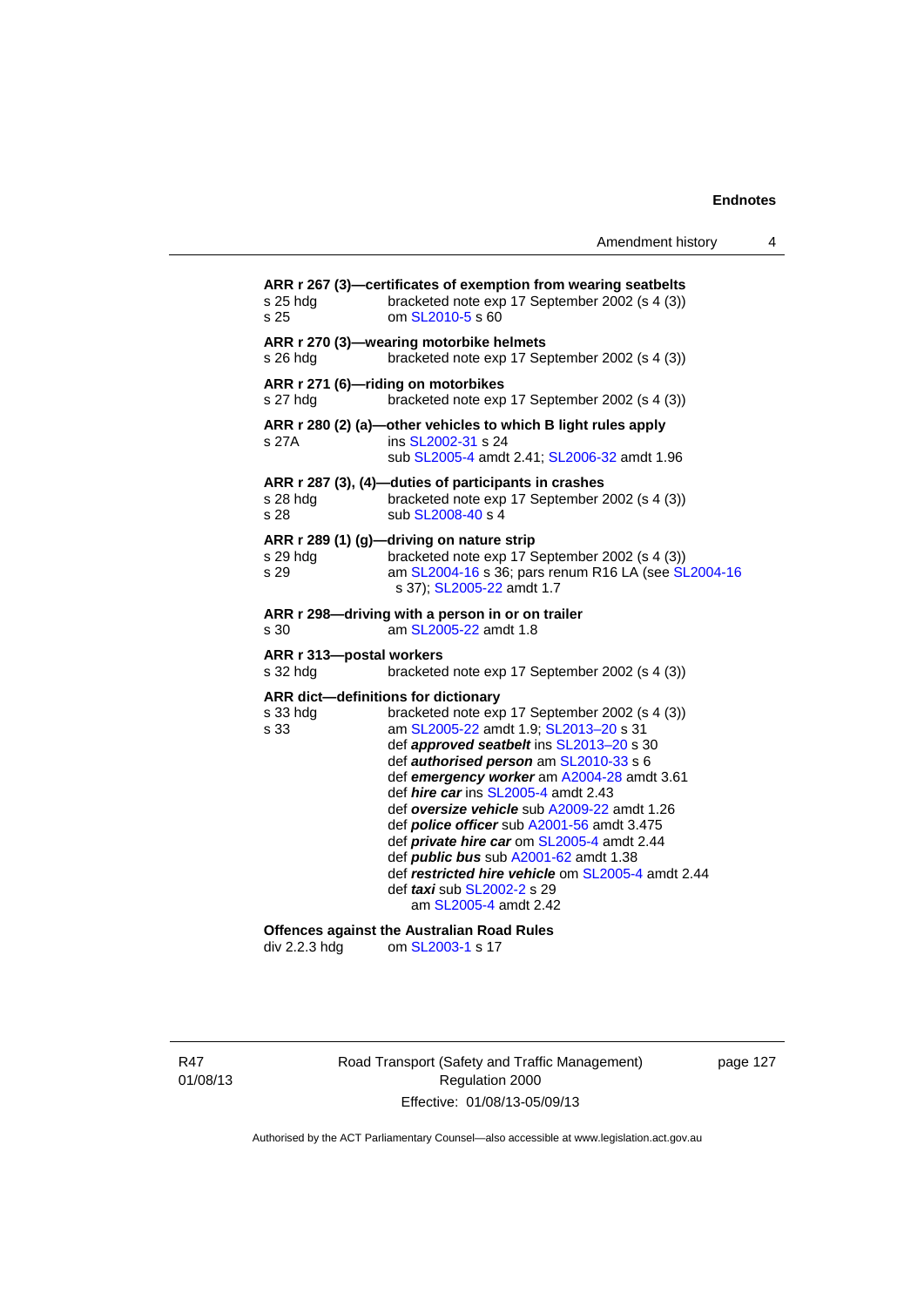| 4 | Amendment history                                          |                                                                                                                                                 |
|---|------------------------------------------------------------|-------------------------------------------------------------------------------------------------------------------------------------------------|
|   | <b>Application of Criminal Code</b><br>s 34 hda<br>s 34    | bracketed note exp 17 September 2002 (s 4 (3))<br>sub A2002-51 amdt 1.39<br>om SL2003-1 s 17                                                    |
|   | Offences are strict liability offences<br>s 35 hdg<br>s 35 | bracketed note exp 17 September 2002 (s 4 (3))<br>am A2002-51 amdt 1.40<br>om SL2003-1 s 17                                                     |
|   | s 36 hda<br>s 36                                           | General defence of accident or reasonable effort<br>bracketed note exp 17 September 2002 (s 4 (3))<br>am A2002-51 amdt 1.41<br>om SL2003-1 s 17 |
|   | Making unnecessary engine noise<br>s 37 hdg                | bracketed note exp 17 September 2002 (s 4 (3))                                                                                                  |
|   | Emission of waste oil or grease<br>s 38 hda                | bracketed note exp 17 September 2002 (s 4 (3))                                                                                                  |
|   | Safety of persons on trailers<br>s 39 hdg<br>s 39          | bracketed note exp 17 September 2002 (s 4 (3))<br>am SL2005-22 amdt 1.10, amdt 1.11                                                             |
|   | Passengers in sidecars to be seated<br>s 40 hdg            | bracketed note exp 17 September 2002 (s 4 (3))                                                                                                  |
|   | s 41 hda                                                   | Number of vehicles that may be drawn<br>bracketed note exp 17 September 2002 (s 4 (3))                                                          |
|   | Towing by vehicles under 4.5t<br>s 42 hdg                  | bracketed note exp 17 September 2002 (s 4 (3))                                                                                                  |
|   | Lights on motor vehicles generally<br>s 43 hda             | bracketed note exp 17 September 2002 (s 4 (3))                                                                                                  |
|   | <b>Metered parking</b><br>div 2.3.5 hdg                    | sub SL2005-22 s 6                                                                                                                               |
|   | Metered parking-parking in spaces<br>s 44 hdg<br>s 44      | bracketed note exp 17 September 2002 (s 4 (3))<br>sub SL2005-22 s 7                                                                             |
|   | Metered parking-parking fees<br>s 44A                      | ins SL2005-22 s 7                                                                                                                               |
|   | s 44B                                                      | Metered parking-maximum length of stay<br>ins SL2005-22 s 7                                                                                     |

# page 128 Road Transport (Safety and Traffic Management) Regulation 2000 Effective: 01/08/13-05/09/13

R47 01/08/13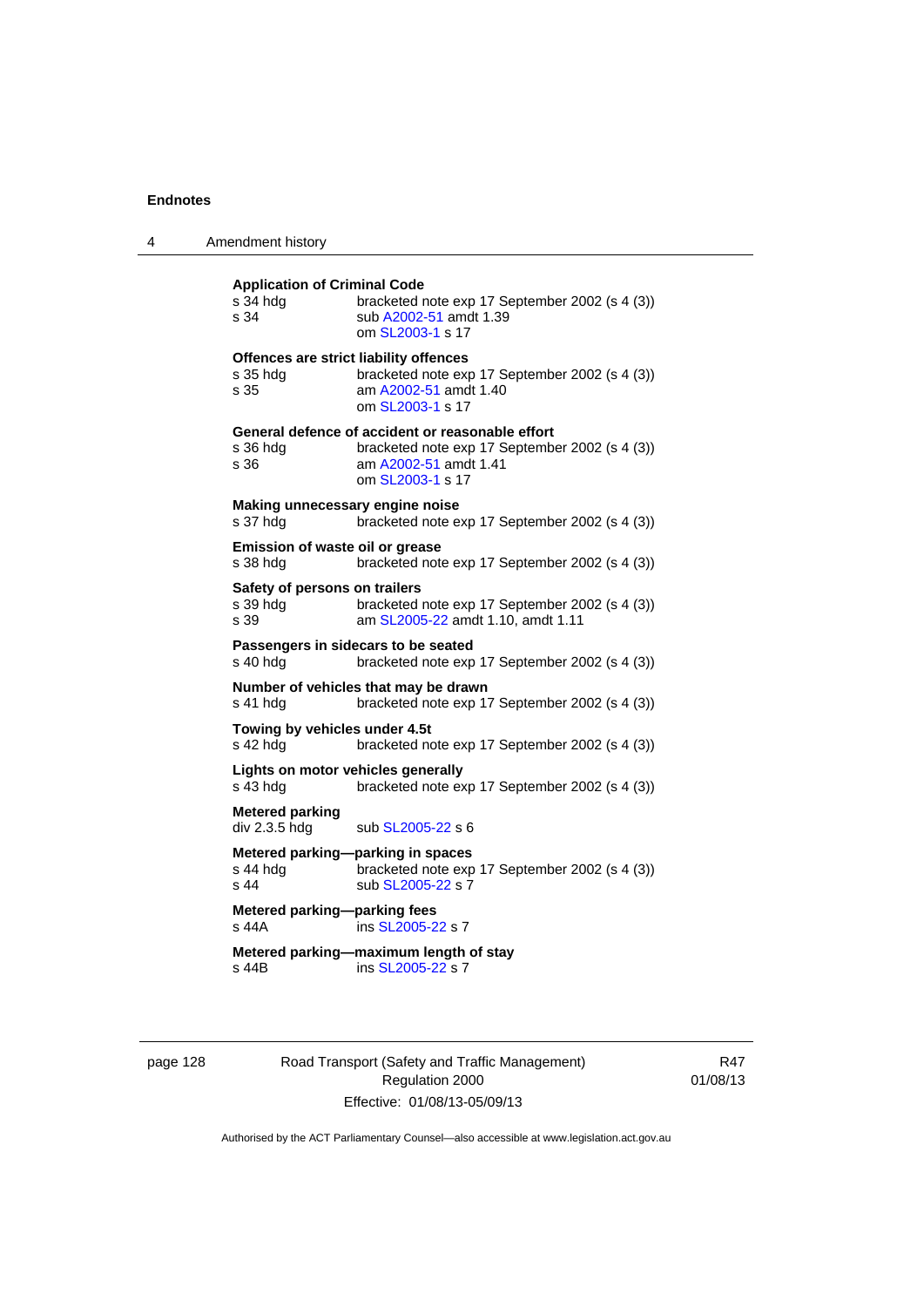| s 45 hdg<br>s 45                                      | bracketed note exp 17 September 2002 (s 4 (3))<br>sub SL2005-22 s 7                                                               |
|-------------------------------------------------------|-----------------------------------------------------------------------------------------------------------------------------------|
| s 46 hdg                                              | Temporary closure of metered parking spaces<br>bracketed note exp 17 September 2002 (s 4 (3))                                     |
| Misuse of parking meters<br>s 47 hdg                  | bracketed note exp 17 September 2002 (s 4 (3))                                                                                    |
| Interfering with parking meters etc<br>s 48 hdg       | bracketed note exp 17 September 2002 (s 4 (3))                                                                                    |
| <b>Ticket parking</b><br>div 2.3.6 hdg                | orig div 2.3.6 hdg renum as div 2.3.8 hdg<br>ins by SL2005-22 s 8                                                                 |
| Ticket parking-parking in spaces<br>s 49 hdg<br>s 49  | bracketed note exp 17 September 2002 (s 4 (3))<br>sub SL2005-22 s 8                                                               |
| Ticket parking-display of tickets<br>s 49A            | ins SL2005-22 s 8<br>am SL2010-7 s 42                                                                                             |
| s 49B                                                 | Ticket parking—maximum length of stay<br>ins SL2005-22 s 8                                                                        |
| s 50 hdg<br>s 50                                      | Ticket parking—exceptions to s 49A and s 49B<br>bracketed note exp 17 September 2002 (s 4 (3))<br>sub SL2005-22 s 8               |
| s 51 hdg                                              | Temporary closure of ticket parking spaces and areas<br>bracketed note exp 17 September 2002 (s 4 (3))<br>sub SL2005-22 amdt 1.12 |
| s 51                                                  | am SL2002-7 s 4, s 5; regs renum R6 LA (see SL2002-7 s 6)                                                                         |
| s 52 hdg<br>s 52                                      | Use of false or damaged parking tickets etc<br>bracketed note exp 17 September 2002 (s 4 (3))<br>sub SL2005-22 s 9                |
| Misuse of parking ticket machines<br>s 53 hdg<br>s 53 | bracketed note exp 17 September 2002 (s 4 (3))<br>sub SL2005-22 s 9                                                               |
| s 54 hdg                                              | Interfering with parking ticket machines etc<br>bracketed note exp 17 September 2002 (s 4 (3))                                    |
| Interfering with parking tickets<br>s 55 hda          | bracketed note exp 17 September 2002 (s 4 (3))                                                                                    |

R47 01/08/13 Road Transport (Safety and Traffic Management) Regulation 2000 Effective: 01/08/13-05/09/13

page 129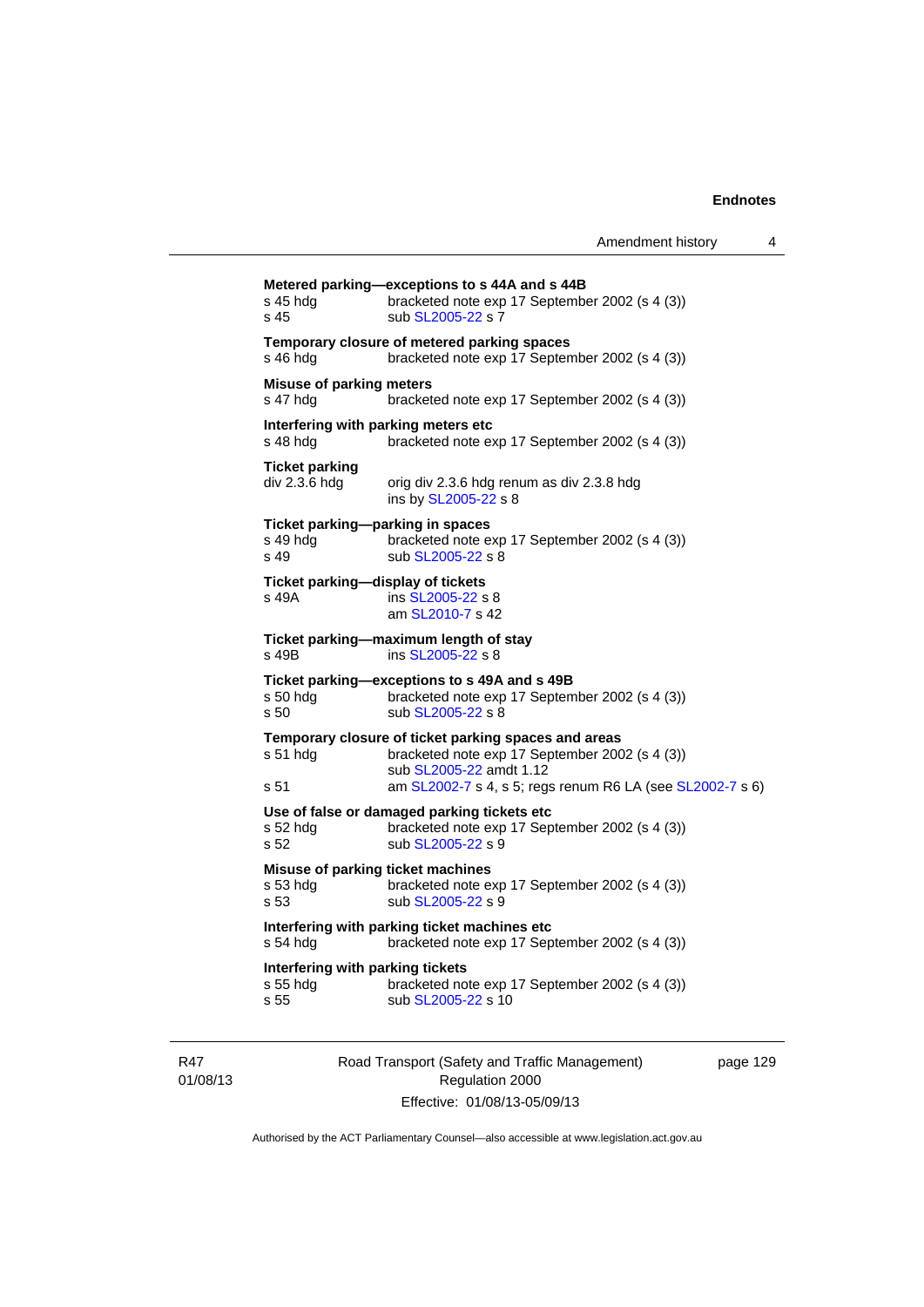| 4 | Amendment history                                                                                                                                                                                   |
|---|-----------------------------------------------------------------------------------------------------------------------------------------------------------------------------------------------------|
|   | Other ACT road rules about stopping and parking<br>ins SL2005-22 s 10<br>div 2.3.7 hdg                                                                                                              |
|   | Unauthorised use of parking permits and mobility parking scheme                                                                                                                                     |
|   | authorities<br>s 56 hda<br>bracketed note exp 17 September 2002 (s 4 (3))<br>s 56<br>am A2002-30 amdt 3.770<br>sub SL2005-22 s 10                                                                   |
|   | Interfering with parking permits and mobility parking scheme authorities<br>s 56A<br>ins SL2005-22 s 10                                                                                             |
|   | No stopping on a road with a red kerb<br>s 57<br>am SL2001-32 s 5<br>exp 1 December 2002 (s 57 (2))                                                                                                 |
|   | Stopping public buses in bus zones and at bus stops<br>bracketed note exp 17 September 2002 (s 4 (3))<br>s 57A hdg<br>s 57A<br>ins SL2000-33 s 3<br>am 2001 Act No 62 amdts 1.39-1.41               |
|   | Stopping in an emergency etc or to comply with another law<br>bracketed note exp 17 September 2002 (s 4 (3))<br>s 58 hda<br>s 58<br>am SL2005-22 s 11, s 12                                         |
|   | Other ACT road rules<br>div 2.3.8 hdg<br>(prev div 2.3.6 hdg) ins SL2005-22 s 13                                                                                                                    |
|   | <b>Carrying dangerous substances</b><br>s 59 hdg<br>bracketed note exp 17 September 2002 (s 4 (3))<br>sub A2004-7 amdt 1.14                                                                         |
|   | am A2004-7 amdt 1.15, amdt 1.16<br>s 59<br>om A2009-34 amdt 1.7                                                                                                                                     |
|   | Interrupting funeral processions etc<br>bracketed note exp 17 September 2002 (s 4 (3))<br>s 60 hda                                                                                                  |
|   | Driving on roads closed to traffic<br>s 61 hda<br>bracketed note exp 17 September 2002 (s 4 (3))                                                                                                    |
|   | Use of wheeled recreational devices and wheeled toys on roads<br>s 62 hda<br>bracketed note exp 17 September 2002 (s 4 (3))                                                                         |
|   | Devices that are prescribed traffic control devices-Act, dict, def prescribed<br>traffic control device<br>s 63 hda<br>bracketed note exp 17 September 2002 (s 4 (3))<br>sub SL2005-22 s 14<br>s 63 |
|   | Preventing prescribed traffic control devices being clearly visible<br>s 64 hda<br>bracketed note exp 17 September 2002 (s 4 (3))                                                                   |

page 130 Road Transport (Safety and Traffic Management) Regulation 2000 Effective: 01/08/13-05/09/13

R47 01/08/13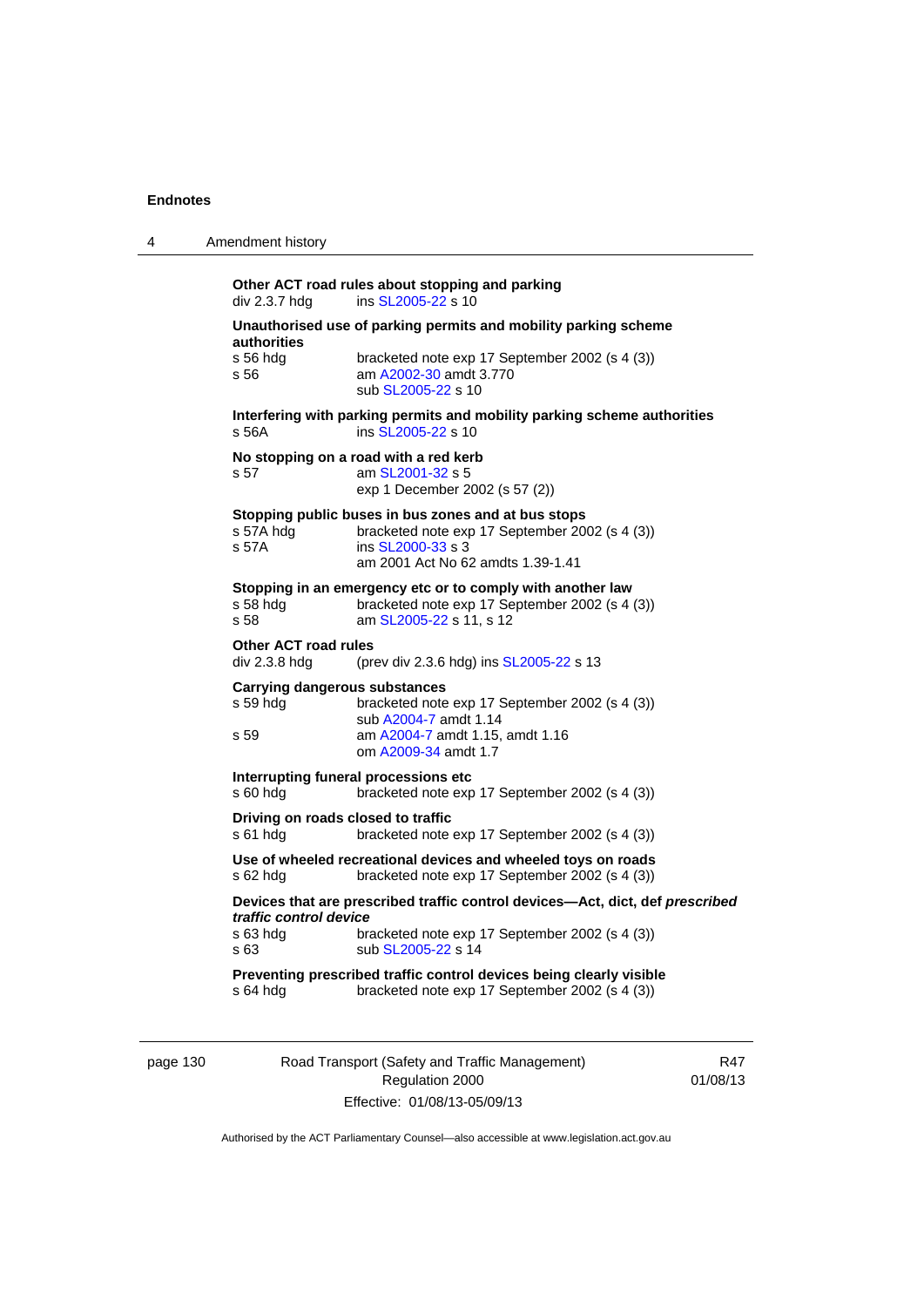| Amendment history |  |
|-------------------|--|
|-------------------|--|

```
Use of do not overtake turning vehicle sign 
s 65 hdg bracketed note exp 17 September 2002 (s 4 (3)) 
Approvals etc by road transport authority 
s 66 am A2001-44 amdt 1.3797, amdt 1.3798; SL2010-5 s 61, s 62; 
                 pars renum R41 LA; A2011-52 amdt 3.184 
Defence of complying with direction of police officer or authorised person 
s 68 hdg bracketed note exp 17 September 2002 (s 4 (3)) 
Exemption for driver of police vehicle—generally—Act, s 35 
s 69 hdg bracketed note exp 17 September 2002 (s 4 (3)) 
s 69 sub SL2013-9 s 8
Exemption for driver of police vehicle—training and assessment 
s 69A ins SL2013-9 s 9
Exemption for driver of emergency vehicles 
s 70 hdg bracketed note exp 17 September 2002 (s 4 (3)) 
Stopping and parking exemption for police and emergency vehicles and 
authorised people 
s 71 hdg bracketed note exp 17 September 2002 (s 4 (3)) 
SL2002-7 SL2005-22 s 15
Parking 
ch 3 hdg ins SL2001-32 s 6
Metered parking schemes 
s 72 hdg bracketed note exp 17 September 2002 (s 4 (3)) 
Metered parking areas 
s 73 hdg bracketed note exp 17 September 2002 (s 4 (3))<br>s 73 am SL2005-22 amdt 1.13
                  SL2005-22 amdt 1.13
Parking meters 
s 74 hdg bracketed note exp 17 September 2002 (s 4 (3)) 
Metered parking spaces 
s 75 hdg bracketed note exp 17 September 2002 (s 4 (3))
 SL2005-22 s 16
Parking authorities 
s 75A ins SL2002-7 s 8
                  am A2011-52 amdt 3.185
Parking authority guidelines 
                 bracketed note exp 17 September 2002 (s 4 (3))
s 75B ins SL2002-7 s 8
                  am A2011-52 amdt 3.186
```
R47 01/08/13 Road Transport (Safety and Traffic Management) Regulation 2000 Effective: 01/08/13-05/09/13

page 131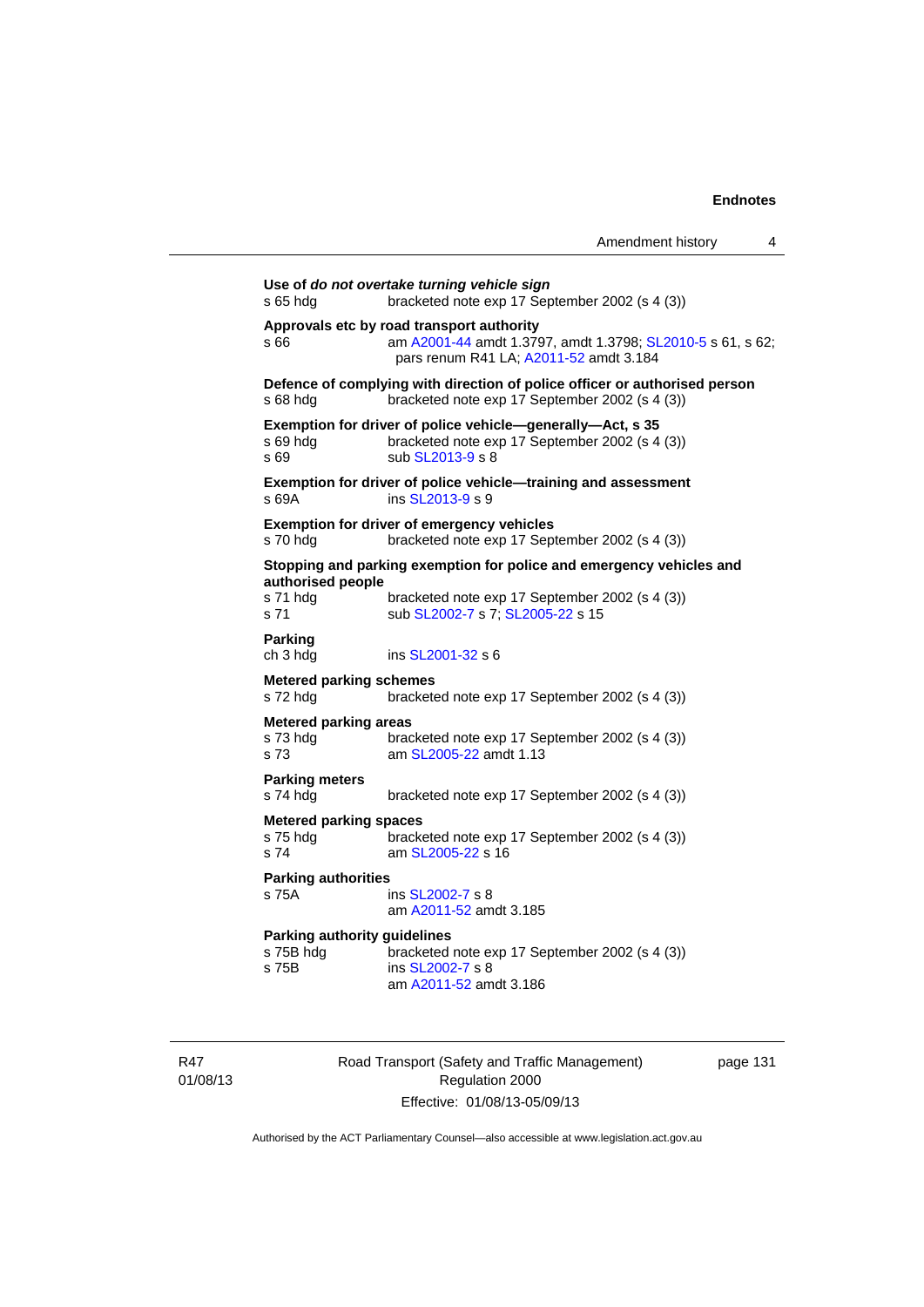| 4 | Amendment history                               |                                                                                                                                                                                                                                                 |
|---|-------------------------------------------------|-------------------------------------------------------------------------------------------------------------------------------------------------------------------------------------------------------------------------------------------------|
|   | s 76 hdg<br>s 76                                | Ticket parking schemes-road transport authority<br>sub SL2002-7 s 9<br>bracketed note exp 17 September 2002 (s 4 (3))<br>am SL2005-22 s 17                                                                                                      |
|   | s 76A hdg<br>s 76A                              | Ticket parking schemes-parking authorities<br>bracketed note exp 17 September 2002 (s 4 (3))<br>sub SL2005-22 amdt 1.14<br>ins SL2002-7 s 10                                                                                                    |
|   | <b>Ticket parking areas</b><br>s 77 hdg<br>s 77 | bracketed note exp 17 September 2002 (s 4 (3))<br>am SL2005-22 amdt 1.15, amdt 1.16<br>(3), (4) exp 1 December 2006 (s 77 (4))                                                                                                                  |
|   | <b>Ticket parking spaces</b><br>s 78 hdg        | bracketed note exp 17 September 2002 (s 4 (3))                                                                                                                                                                                                  |
|   | <b>Ticket machines</b><br>s 79 hda              | bracketed note exp 17 September 2002 (s 4 (3))                                                                                                                                                                                                  |
|   | <b>Parking tickets</b><br>s 80 hdg<br>s 80      | bracketed note exp 17 September 2002 (s 4 (3))<br>am SL2002-7 s 11; SL2005-22 ss 18-20; SL2010-7 ss 43-46                                                                                                                                       |
|   | <b>Duration of parking tickets</b><br>s 81 hdg  | bracketed note exp 17 September 2002 (s 4 (3))                                                                                                                                                                                                  |
|   | Definitions-div 3.1.3<br>s 82 hda<br>s 82       | bracketed note exp 17 September 2002 (s 4 (3))<br>def code of practice om SL2008-47 amdt 1.4<br>def exemption om SL2008-47 amdt 1.4<br>def existing operator om SL2008-47 amdt 1.4<br>def existing operator's certificate om SL2008-47 amdt 1.4 |
|   | s 83 hdg                                        | References in div 3.1.3 to land adjoining residential land<br>bracketed note exp 17 September 2002 (s 4 (3))                                                                                                                                    |
|   | s 84 hdg                                        | Vehicle parked partly on residential land<br>bracketed note exp 17 September 2002 (s 4 (3))                                                                                                                                                     |
|   | s 85 hdg<br>s 85                                | Parking of certain vehicles on residential land prohibited<br>bracketed note exp 17 September 2002 (s 4 (3))<br>am SL2005-22 amdt 1.17; SL2008-47 amdt 1.5                                                                                      |
|   | s 85A                                           | No more than 1 heavy vehicle on residential land<br>ins SL2008-47 amdt 1.6                                                                                                                                                                      |
|   | s 85B                                           | Heavy vehicles to be parked away from residential land boundaries<br>ins SL2008-47 amdt 1.6                                                                                                                                                     |

| page 132 |  |
|----------|--|
|          |  |

Road Transport (Safety and Traffic Management) Regulation 2000 Effective: 01/08/13-05/09/13

R47 01/08/13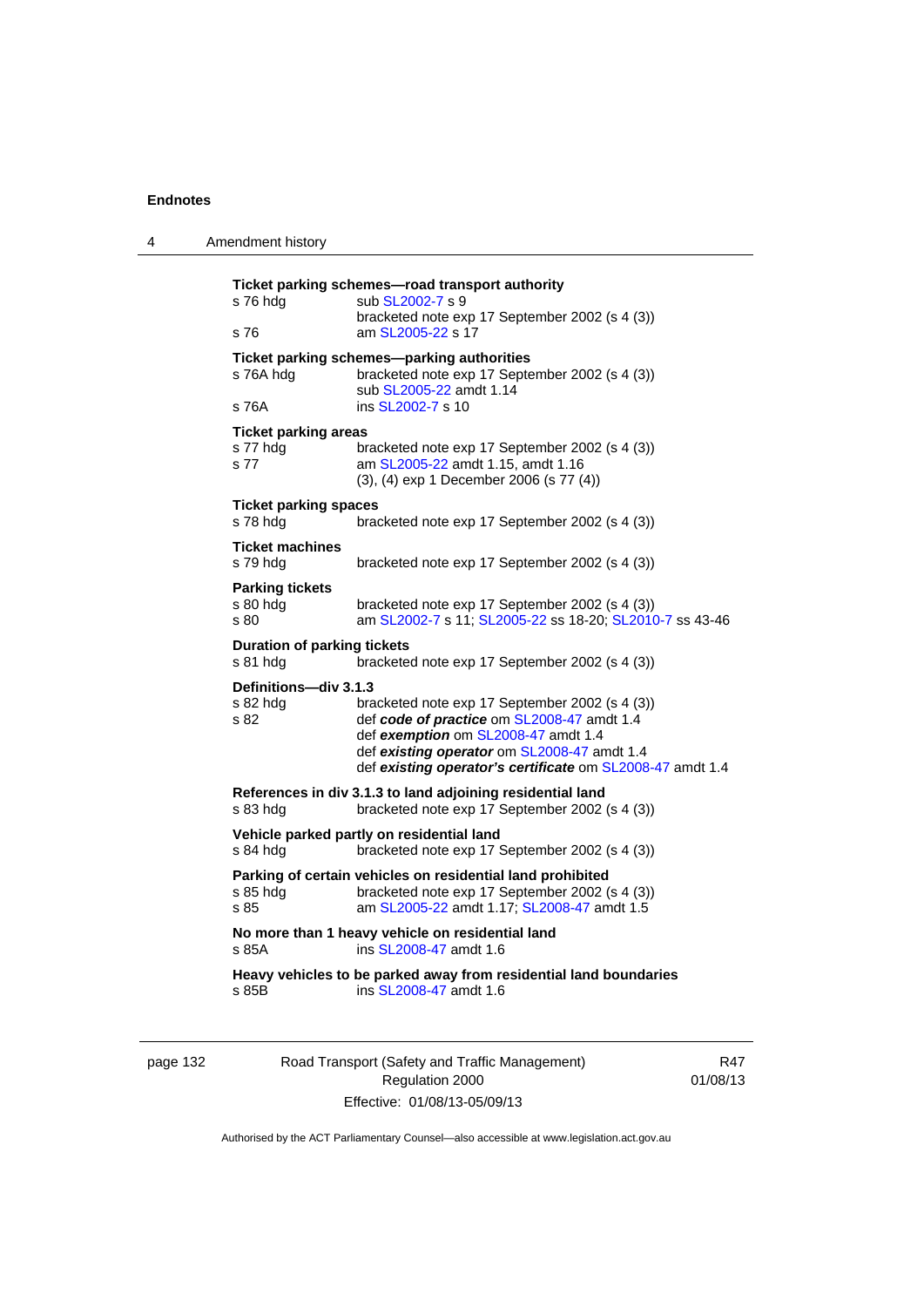| s 86 hda<br>s 86                                | bracketed note exp 17 September 2002 (s 4 (3))<br>am SL2005-22 amdt 1.17; SL2008-47 amdt 1.7, amdt 1.8;<br>ss renum R29 LA                                                                                                                                               |
|-------------------------------------------------|--------------------------------------------------------------------------------------------------------------------------------------------------------------------------------------------------------------------------------------------------------------------------|
| s 87 hdg<br>s 87                                | Parking of certain commercial vehicles on land with multi-unit housing<br>bracketed note exp 17 September 2002 (s 4 (3))<br>sub A2007-25 amdt 1.165<br>am A2002-30 amdt 3.771; SL2005-22 amdt 1.17; A2007-25<br>amdt 1.166, amdt 1.167; SL2008-47 amdt 1.9; ss renum R29 |
| s 87A                                           | LA<br>No offence if reasonable necessity etc<br>ins SL2008-47 amdt 1.10                                                                                                                                                                                                  |
| s 87B                                           | Heavy vehicle refrigeration units not to be operated on residential land<br>ins SL2008-47 amdt 1.10                                                                                                                                                                      |
| s 87C                                           | Prohibition on night operation of heavy vehicle<br>ins SL2008-47 amdt 1.10                                                                                                                                                                                               |
| <b>Daily infringement</b><br>s 88 hdg<br>s 88   | bracketed note exp 17 September 2002 (s 4 (3))<br>am A2007-25 amdt 1.168<br>sub SL2008-47 amdt 1.11                                                                                                                                                                      |
| div 3.1.3A hdg                                  | Heavy vehicle parking-enforcement<br>ins SL2008-47 amdt 1.13                                                                                                                                                                                                             |
| s 89 hdg<br>s 89                                | Meaning of occupier-div 3.1.3A<br>bracketed note exp 17 September 2002 (s 4 (3))<br>am A2001-44 amdt 1.3799, amdt 1.3800<br>om SL2008-47 amdt 1.12<br>ins SL2008-47 amdt 1.13                                                                                            |
| Power to enter premises<br>s 90 hdg<br>s 90     | bracketed note exp 17 September 2002 (s 4 (3))<br>am A2001-44 amdts 1.3801-1.3803<br>def the code of practice om A2001-44 amdt 1.3803<br>om SL2008-47 amdt 1.12<br>ins SL2008-47 amdt 1.13                                                                               |
| Production of identity card<br>s 91 hdg<br>s 91 | bracketed note exp 17 September 2002 (s 4 (3))<br>om SL2008-47 amdt 1.12<br>ins SL2008-47 amdt 1.13                                                                                                                                                                      |

R47 01/08/13 Road Transport (Safety and Traffic Management) Regulation 2000 Effective: 01/08/13-05/09/13

page 133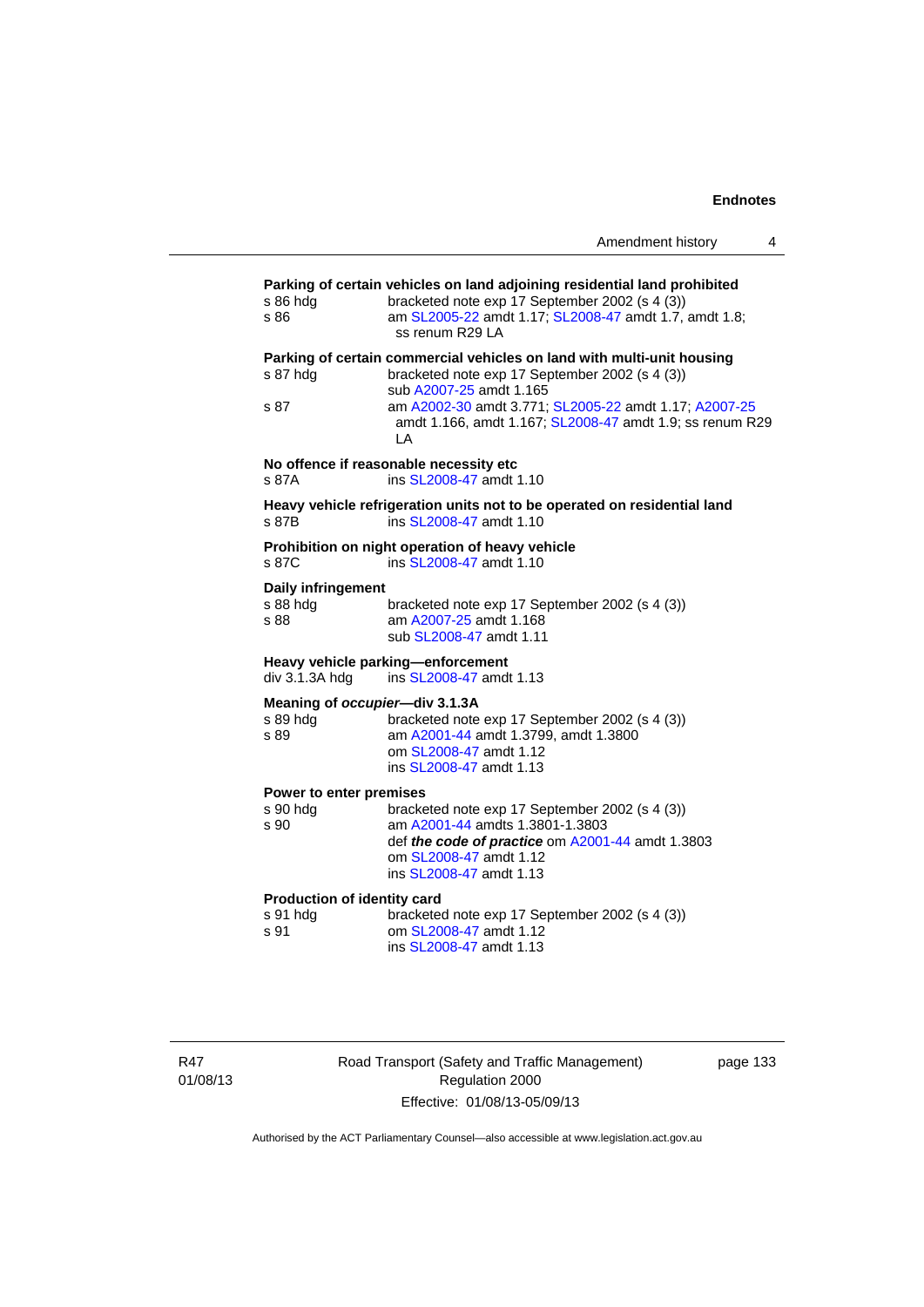| 4 | Amendment history                                       |                                                                                                                                                               |
|---|---------------------------------------------------------|---------------------------------------------------------------------------------------------------------------------------------------------------------------|
|   | <b>Consent to entry</b><br>s 92 hdg<br>s 92             | bracketed note exp 17 September 2002 (s 4 (3))<br>am SL2005-22 s 21<br>om SL2008-47 amdt 1.12<br>ins SL2008-47 amdt 1.13<br>am A2010-18 amdt 3.93             |
|   | s 93 hdg<br>s 93                                        | General powers on entry to premises<br>bracketed note exp 17 September 2002 (s 4 (3))<br>om SL2008-47 amdt 1.12<br>ins SL2008-47 amdt 1.13                    |
|   | Damage etc to be minimised<br>s 94 hdg<br>s 94          | bracketed note exp 17 September 2002 (s 4 (3))<br>om SL2008-47 amdt 1.12<br>ins SL2008-47 amdt 1.13                                                           |
|   | s 95 hdg<br>s 95                                        | <b>Compensation for exercise of enforcement powers</b><br>bracketed note exp 17 September 2002 (s 4 (3))<br>om SL2008-47 amdt 1.12<br>ins SL2008-47 amdt 1.13 |
|   | s 96 hdg<br>s 96                                        | Loss etc of existing operator's certificate<br>bracketed note exp 17 September 2002 (s 4 (3))<br>om SL2008-47 amdt 1.12                                       |
|   | s 97 hdg<br>s 97                                        | Cancellation of existing operator's certificate etc<br>bracketed note exp 17 September 2002 (s 4 (3))<br>am A2002-30 amdt 3.772<br>om SL2008-47 amdt 1.12     |
|   | s 97A hdg<br>s 97A                                      | Other powers to provide pay parking<br>bracketed note exp 17 September 2002 (s 4 (3))<br>ins SL2002-7 s 12                                                    |
|   | <b>Overlapping schemes</b><br>s 98 hdg<br>s 98          | bracketed note exp 17 September 2002 (s 4 (3))<br>am SL2002-7 s 13                                                                                            |
|   | Income from ticket parking scheme<br>s 98A hdg<br>s 98A | bracketed note exp 17 September 2002 (s 4 (3))<br>ins SL2002-7 s 14                                                                                           |
|   | Costs of ticket parking scheme<br>s 98B hdg<br>s 98B    | bracketed note exp 17 September 2002 (s 4 (3))<br>ins SL2002-7 s 14                                                                                           |
|   | Trailers not separately chargeable<br>s 99 hdg          | bracketed note exp 17 September 2002 (s 4 (3))                                                                                                                |

page 134 Road Transport (Safety and Traffic Management) Regulation 2000 Effective: 01/08/13-05/09/13

R47 01/08/13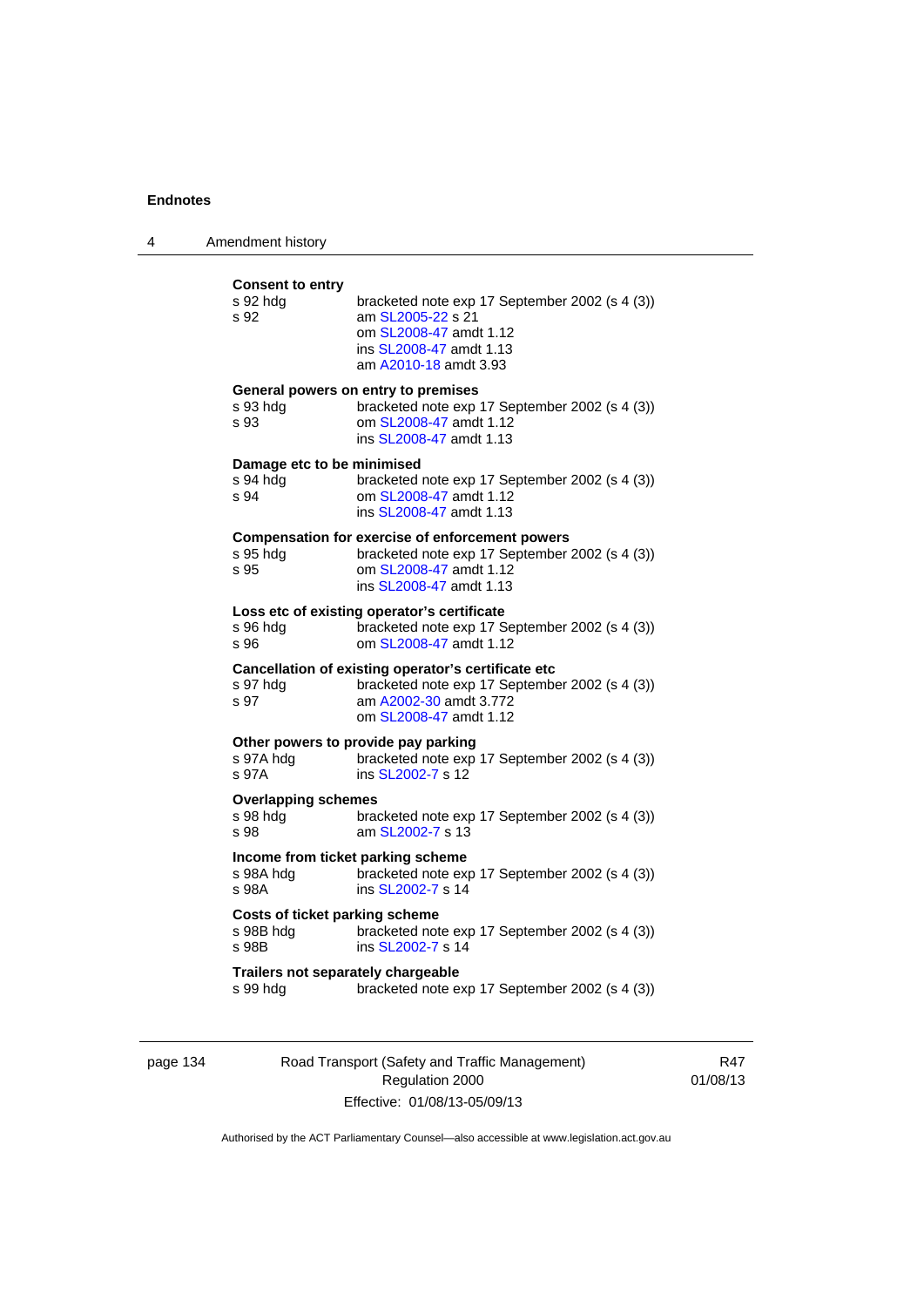| <b>Parking permits</b><br>s 100 hdg<br>s 100 | bracketed note exp 17 September 2002 (s 4 (3))<br>sub SL2005-22 s 22                                                                                                                                                                                                                                                                                                                                                                                                                                                                                                                                                                                                                                                                                                                                                              |
|----------------------------------------------|-----------------------------------------------------------------------------------------------------------------------------------------------------------------------------------------------------------------------------------------------------------------------------------------------------------------------------------------------------------------------------------------------------------------------------------------------------------------------------------------------------------------------------------------------------------------------------------------------------------------------------------------------------------------------------------------------------------------------------------------------------------------------------------------------------------------------------------|
| s 101 hdg<br>s 101                           | Mobility parking scheme authorities<br>bracketed note exp 17 September 2002 (s 4 (3))<br>sub SL2005-22 s 22                                                                                                                                                                                                                                                                                                                                                                                                                                                                                                                                                                                                                                                                                                                       |
| s 101A                                       | Parking permits and mobility parking scheme authorities-cancellation<br>ins SL2005-22 s 22                                                                                                                                                                                                                                                                                                                                                                                                                                                                                                                                                                                                                                                                                                                                        |
| cancelled                                    | Parking permits and mobility parking scheme authorities-return when                                                                                                                                                                                                                                                                                                                                                                                                                                                                                                                                                                                                                                                                                                                                                               |
| s 101B                                       | ins SL2005-22 s 22                                                                                                                                                                                                                                                                                                                                                                                                                                                                                                                                                                                                                                                                                                                                                                                                                |
| Parking-other provisions<br>pt 3.3 hdg       | ins SL2006-51 s 4                                                                                                                                                                                                                                                                                                                                                                                                                                                                                                                                                                                                                                                                                                                                                                                                                 |
| s 101C                                       | Marking tyres by parking inspectors<br>ins SL2006-51 s 4                                                                                                                                                                                                                                                                                                                                                                                                                                                                                                                                                                                                                                                                                                                                                                          |
| Definitions-ch 4                             |                                                                                                                                                                                                                                                                                                                                                                                                                                                                                                                                                                                                                                                                                                                                                                                                                                   |
| s 102 hdg<br>s 102                           | bracketed note exp 17 September 2002 (s 4 (3))<br>am SL2000-33 s 4; SL2000-52 s 4<br>def approved police speedometer ins SL2001-32 s 7<br>def digital camera detection device sub SL2001-32 s 8;<br>SL2007-20 s 4<br>def fixed camera detection device ins SL2007-20 s 5<br>def laser speed measuring device sub SL2004-47 s 40<br>am SL2009-7 s 4<br>def loop detector speed measuring device ins SL2006-51<br>s 5<br>def piezo strip speed measuring device sub SL2006-51 s 6<br>def radar speed measuring device sub SL2004-47 s 41;<br>SL2007-20 s 6<br>am SL2009-7 s 5<br>def security checksum ins SL2001-32 s 9<br>def testing authority am SL2001-32 s 10; SL2004-47 s 42;<br>SL2009-6 s 33<br>def traffic lights camera detection device am SL2006-51 s 7<br>om SL2007-20 s 7<br>def <b>WORM disk</b> ins SL2004-47 s 43 |
|                                              | Approved traffic offence detection devices                                                                                                                                                                                                                                                                                                                                                                                                                                                                                                                                                                                                                                                                                                                                                                                        |
| s 103 hdg<br>s 103                           | bracketed note exp 17 September 2002 (s 4 (3))<br>sub SL2000-52 s 5<br>am SL2001-32 s 11; SL2006-51 s 8; SL2007-20 s 8;<br>SL2011-35 s 4                                                                                                                                                                                                                                                                                                                                                                                                                                                                                                                                                                                                                                                                                          |

R47 01/08/13 Road Transport (Safety and Traffic Management) Regulation 2000 Effective: 01/08/13-05/09/13

page 135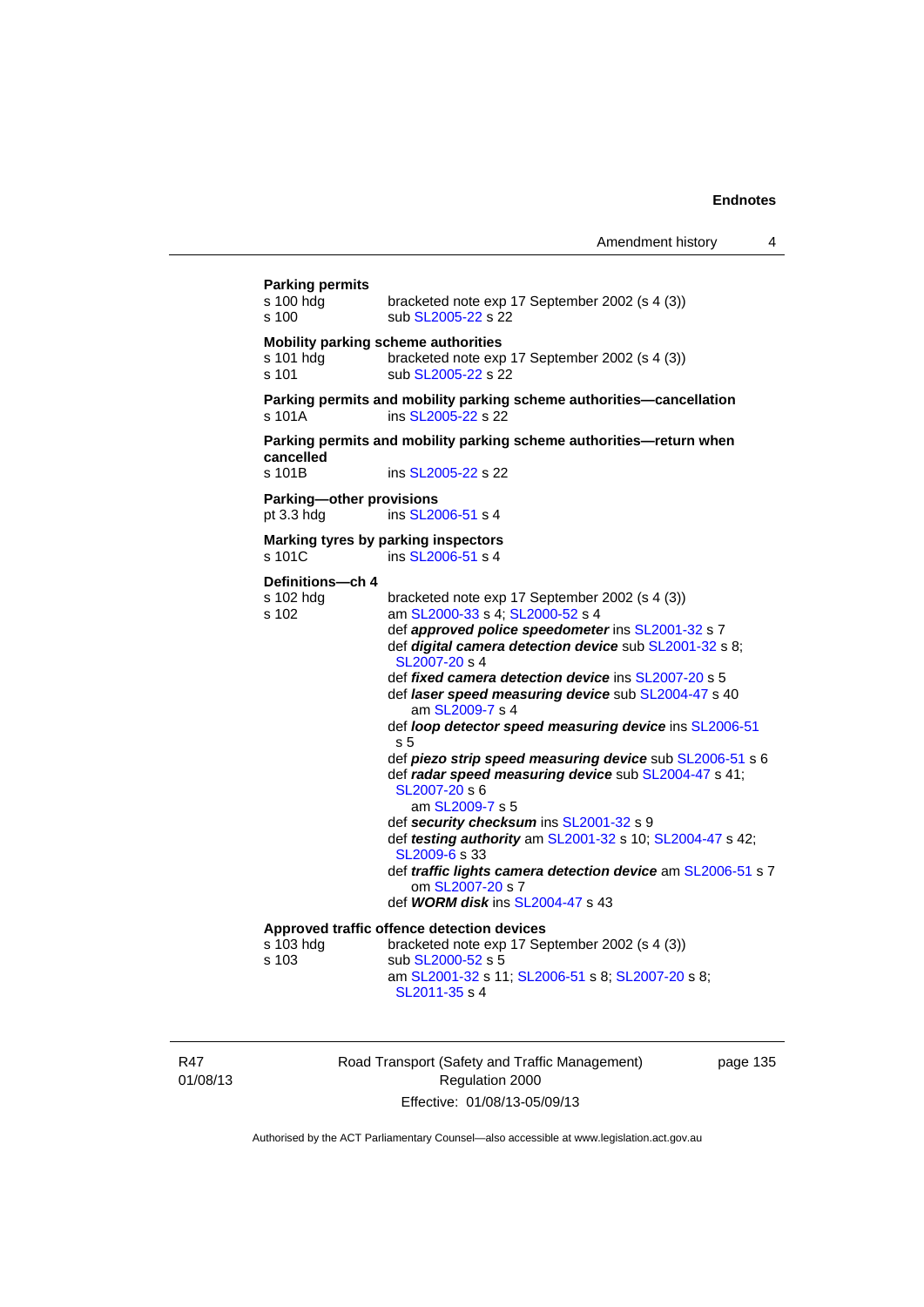| 4 | Amendment history                         |                                                                                                                                                                                                                        |
|---|-------------------------------------------|------------------------------------------------------------------------------------------------------------------------------------------------------------------------------------------------------------------------|
|   | s 103A                                    | Approval of police vehicle speedometers<br>ins SL2001-32 s 12<br>am A2011-52 amdt 3.187                                                                                                                                |
|   | s 103B                                    | Average speed detection systems-Act, s 22AA, s 23B and s 24 (2)<br>ins SL2011-35 s 5                                                                                                                                   |
|   | s 104 hdg<br>s 104                        | Major testing of laser speed measuring devices<br>bracketed note exp 17 September 2002 (s 4 (3))<br>am SL2000-33 s 5<br>sub SL2000-52 s 5<br>am SL2001-32 regs 13-17<br>sub SL2004-47 s 44                             |
|   | s 104A                                    | Major testing of other traffic offence detection devices<br>ins SL2004-47 s 44<br>am SL2006-51 ss 9-11; ss renum R26 LA<br>sub SL2007-20 s 9<br>am SL2011-35 s 6, s 7                                                  |
|   | s 104B                                    | Certification and sealing of traffic offence detection devices<br>ins SL2004-47 s 44<br>am SL2011-35 s 8                                                                                                               |
|   | s 105 hdg<br>s 105                        | Use of certain digital camera detection devices<br>bracketed note exp 17 September 2002 (s 4 (3))<br>sub SL2001-32 s 18; SL2007-20 s 10                                                                                |
|   | s 105A hdg<br>s 105A                      | Use of certain laser speed measuring devices<br>bracketed note exp 17 September 2002 (s 4 (3))<br>sub SL2007-20 s 11<br>ins SL2001-32 s 18                                                                             |
|   | s 105B hdg<br>s 105B                      | am SL2007-20 s 11; ss renum R27 LA<br>Use of certain radar speed measuring devices<br>bracketed note exp 17 September 2002 (s 4 (3))<br>sub SL2007-20 s 12<br>ins SL2001-32 s 18<br>am SL2007-20 s 12; ss renum R27 LA |
|   | s 106 hdg                                 | Approved people-testing and sealing<br>bracketed note exp 17 September 2002 (s 4 (3))                                                                                                                                  |
|   | Approved people-use<br>s 107 hdg<br>s 107 | bracketed note exp 17 September 2002 (s 4 (3))<br>am SL2000-52 s 6; SL2007-20 s 13                                                                                                                                     |

# page 136 Road Transport (Safety and Traffic Management) Regulation 2000 Effective: 01/08/13-05/09/13

R47 01/08/13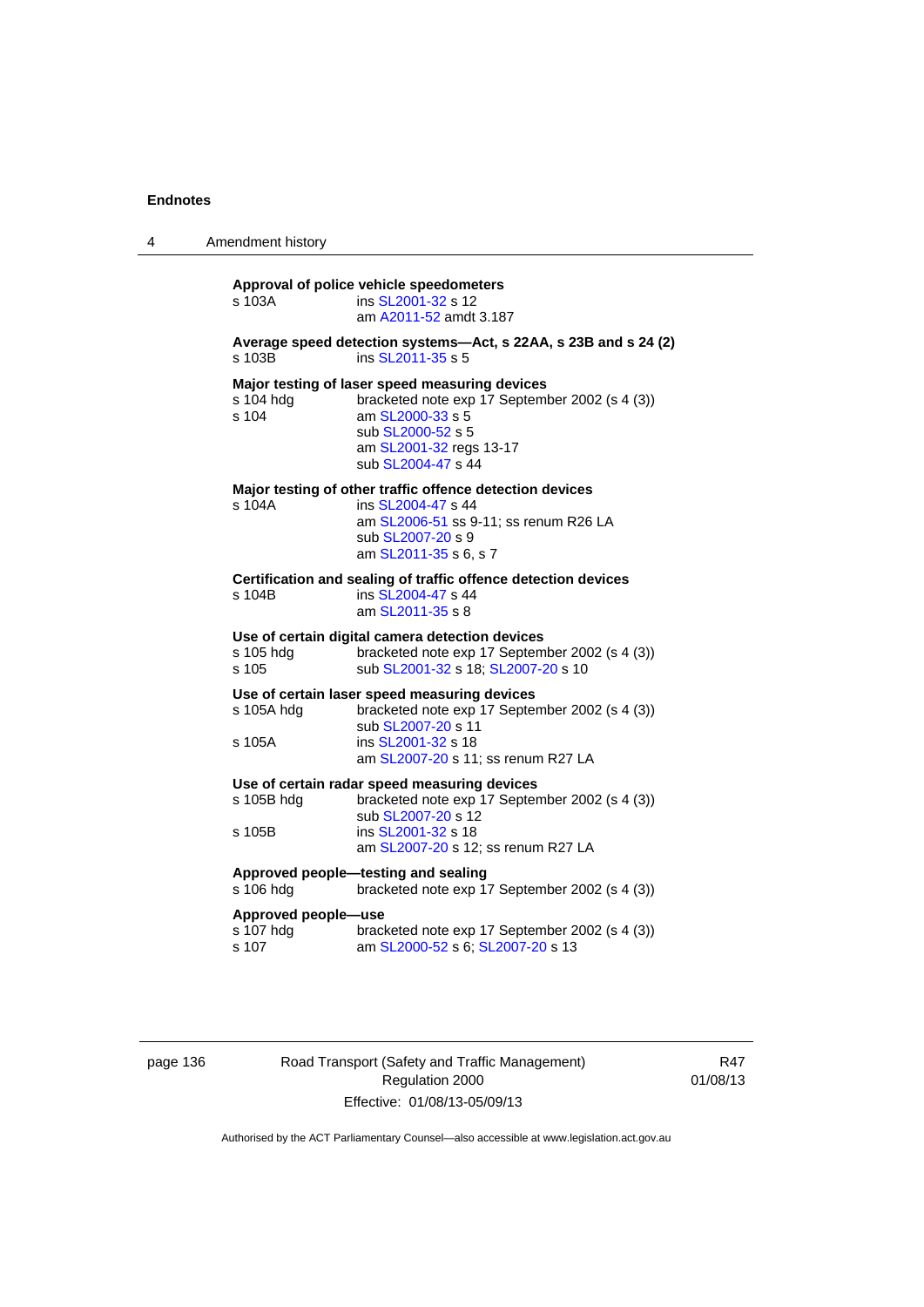**Recording of camera detection device image files—Act, s 23 (2) (c) (ii)**  s 107A **ins [SL2001-32](http://www.legislation.act.gov.au/sl/2001-32) s** 19 am [SL2004-47](http://www.legislation.act.gov.au/sl/2004-47) s 45 sub [SL2007-20](http://www.legislation.act.gov.au/sl/2007-20) s 14 **Verification of camera detection device image files—Act, s 23 (2) (c) (iii)**  s 107B ins [SL2001-32](http://www.legislation.act.gov.au/sl/2001-32) s 19 sub [SL2007-20](http://www.legislation.act.gov.au/sl/2007-20) s 14 **Verification of traffic lights camera detection device image files—Act, s 23 (2) (c) (iii)**  s 107C ins [SL2001-32](http://www.legislation.act.gov.au/sl/2001-32) s 19 om [SL2007-20](http://www.legislation.act.gov.au/sl/2007-20) s 14 **Meaning of codes etc on image taken by approved camera detection device or approved average speed detection system—Act, s 24 (2) (a)**  s 108 hdg bracketed note exp 17 September 2002 (s 4 (3))  $\begin{array}{r} \text{sub S} \perp 2011-35 \text{ s } 9 \\ \text{s } 108 \hspace{2.5cm} \text{sub S} \perp 2000-33 \text{ s } 6 \end{array}$ sub [SL2000-33](http://www.legislation.act.gov.au/sl/2000-33) s 6; [SL2000-52](http://www.legislation.act.gov.au/sl/2000-52) s 7 am [SL2001-32](http://www.legislation.act.gov.au/sl/2001-32) regs 20-22; [SL2005-7](http://www.legislation.act.gov.au/sl/2005-7) ss 4-6; [SL2006-51](http://www.legislation.act.gov.au/sl/2006-51) s 12; [SL2007-20](http://www.legislation.act.gov.au/sl/2007-20) s 15, s 16; [SL2011-35](http://www.legislation.act.gov.au/sl/2011-35) s 10, s 11 **Additional powers of police**  s 109 hdg bracketed note exp 17 September 2002 (s 4 (3)) **Prohibition on car minding**  s 110 hdg bracketed note exp 17 September 2002 (s 4 (3)) **Removal of unattended vehicles—Act, s 32 (1) (c)**  s 111 hdg bracketed note exp 17 September 2002 (s 4 (3)) s 111 sub [SL2005-22](http://www.legislation.act.gov.au/sl/2005-22) amdt 1.18 **Disposal of impounded or forfeited vehicles**  s 112 hdg bracketed note exp 17 September 2002 (s 4 (3)) s 112 am [A2001-29](http://www.legislation.act.gov.au/a/2001-29) s 14 sub [SL2001-32](http://www.legislation.act.gov.au/sl/2001-32) s 23 am [A2010-15](http://www.legislation.act.gov.au/a/2010-15) amdt 2.5 **Disposal of forfeited vehicles—Act, s 10J**  s 112A hdg bracketed note exp 17 September 2002 (s 4 (3)) s 112A **ins [SL2001-32](http://www.legislation.act.gov.au/sl/2001-32) s 23 Responsible person to inspect driver licence**  s 113 hdg bracketed note exp 17 September 2002 (s 4 (3)) **Responsible person's consent**  s 114 hdg bracketed note exp 17 September 2002 (s 4 (3))

R47 01/08/13 Road Transport (Safety and Traffic Management) Regulation 2000 Effective: 01/08/13-05/09/13

page 137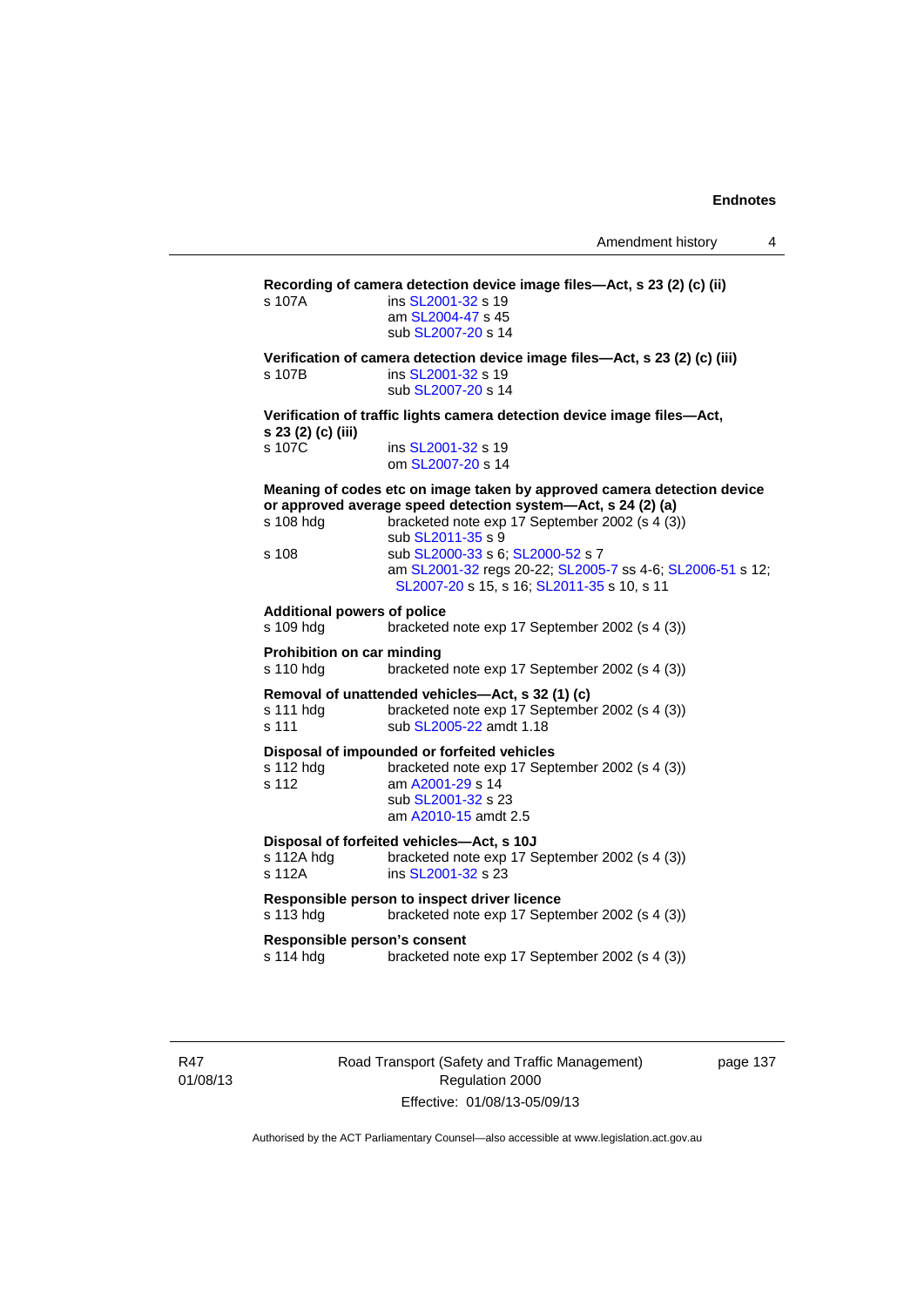| 4 | Amendment history                                                                                                                                                                                 |
|---|---------------------------------------------------------------------------------------------------------------------------------------------------------------------------------------------------|
|   | Standards for safe carriage of loads-Act, s 14 (2)<br>bracketed note exp 17 September 2002 (s 4 (3))<br>s 115 hdg<br>sub A2002-51 amdt 1.42<br>s 115<br>om SL2003-1 s 18<br>ins A2005-62 amdt 1.6 |
|   | Tracked vehicle-Act, dict, def vehicle, par (b)<br>bracketed note exp 17 September 2002 (s 4 (3))<br>s 116 hdg<br>s 116<br>am A2002-51 amdt 1.43<br>om SL2003-1 s 18<br>ins SL2012-44 s 8         |
|   | General defence of accident or reasonable effort<br>s 117 hdg<br>bracketed note exp 17 September 2002 (s 4 (3))<br>s 117<br>am A2002-51 amdt 1.44<br>om SL2003-1 s 18                             |
|   | <b>Transitional</b><br>ch 6 hdg<br>exp 1 March 2002 (s 128)                                                                                                                                       |
|   | Parking<br>pt $6.1$ hdg<br>exp 1 March 2002 (s 128)                                                                                                                                               |
|   | <b>Existing Class A and Class B parking spaces</b><br>exp 1 March 2002 (s 128)<br>s 118                                                                                                           |
|   | <b>Existing parking labels</b><br>s 119<br>exp 1 March 2002 (s 128)                                                                                                                               |
|   | <b>Existing disability labels</b><br>s 120<br>exp 1 June 2000 (s 120)                                                                                                                             |
|   | <b>Existing codes of practice</b><br>s 121<br>exp 1 March 2002 (s 128)                                                                                                                            |
|   | <b>Existing exemptions</b><br>s 122<br>exp 1 March 2002 (s 128)                                                                                                                                   |
|   | Existing applications for exemptions and variation of conditions<br>s 123<br>exp 1 March 2002 (s 128)                                                                                             |
|   | <b>Existing notices to show cause</b><br>s 124<br>exp 1 March 2002 (s 128)                                                                                                                        |
|   | <b>Traffic offence detection devices</b><br>exp 1 March 2002 (s 128)<br>pt $6.2$ hdg                                                                                                              |
|   | <b>Existing tests and certificates</b><br>s 125<br>am SL2001-32 s 24<br>exp 1 March 2002 (s 128)                                                                                                  |
|   |                                                                                                                                                                                                   |

page 138 Road Transport (Safety and Traffic Management) Regulation 2000 Effective: 01/08/13-05/09/13

R47 01/08/13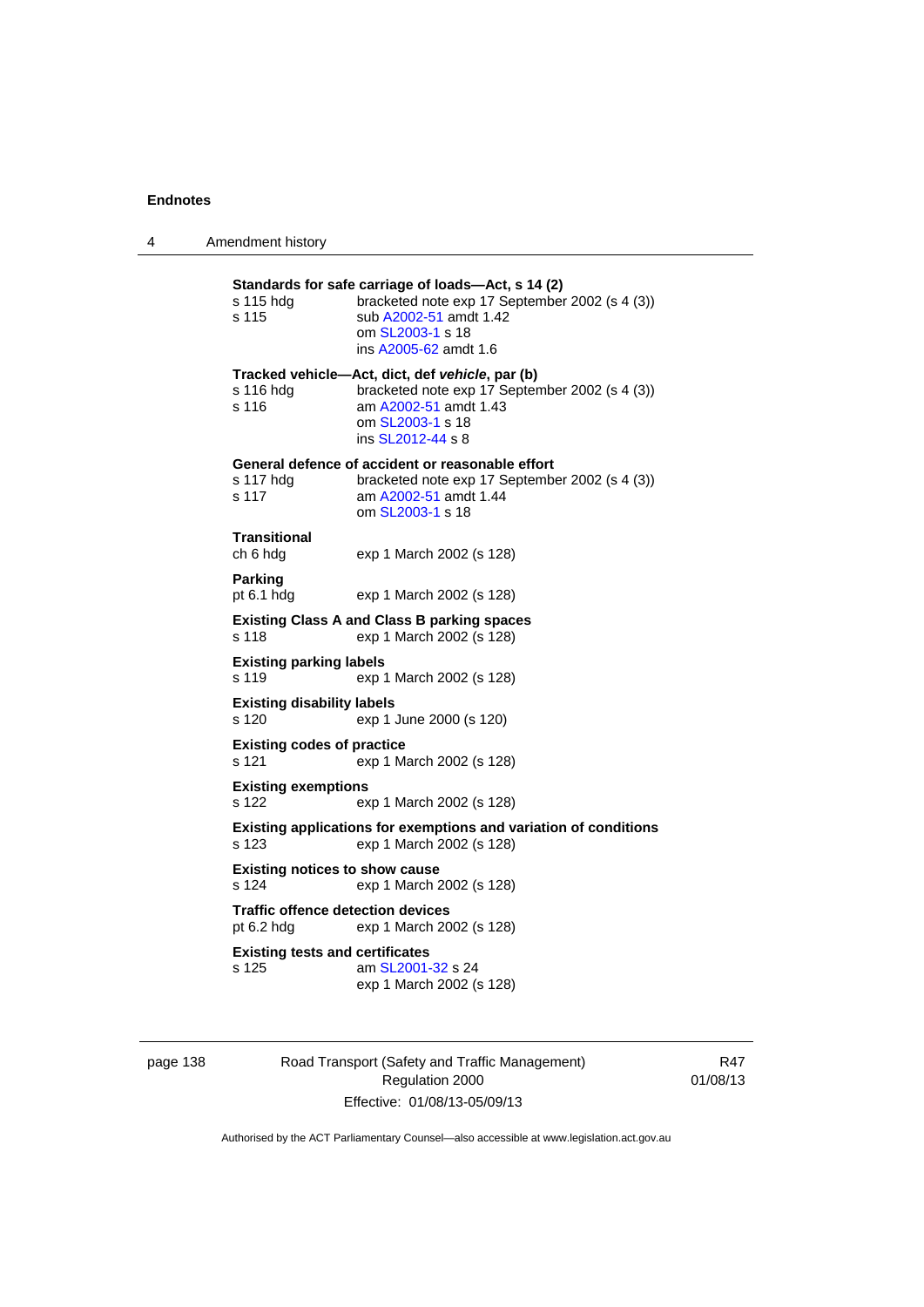| Amendment history |  |
|-------------------|--|
|-------------------|--|

| s 126                                          | exp 1 March 2002 (s 128)                                                                                                           |
|------------------------------------------------|------------------------------------------------------------------------------------------------------------------------------------|
| Other transitional provisions<br>pt 6.3 hdg    | exp 1 March 2002 (s 128)                                                                                                           |
| s 127                                          | <b>Existing medical certificate about seatbelts</b><br>exp 1 March 2002 (s 128)                                                    |
| Expiry of ch 6<br>s 128                        | am A2001-27 amdt 4.25<br>am A2001-44 amdt 1.3804<br>exp 1 March 2002 (s 128)                                                       |
| sch 1                                          | Meaning of location codes on images<br>sub SL2000-33 s 8                                                                           |
| <b>Digital camera detection devices</b>        |                                                                                                                                    |
| sch 1 pt 1.1 hdg                               | (prev sch 1 pt 1 hdg) ins SL2000-52 s 8<br>renum R4 LA                                                                             |
| sch 1 pt 1.1                                   | am SL2000-52 s 8; SL2005-7 s 7; SL2006-4 s 4; SL2006-51<br>ss 13-15; SL2011-2 ss 6-10                                              |
| <b>Fixed camera detection devices</b>          |                                                                                                                                    |
| sch 1 pt 1.2 hdg                               | (prev sch 1 pt 2 hdg) ins SL2000-52 s 8<br>renum R4 LA<br>sub SL2007-20 s 17                                                       |
| sch 1 pt 1.2                                   | ins SL2000-52 s 8<br>am SL2003-14 s 4; items renum SL2005-7 s 8; SL2006-51<br>s 16; SL2007-20 s 18                                 |
| Average speed detection system<br>sch 1 pt 1.3 | ins SL2011-35 s 12                                                                                                                 |
| <b>Dictionary</b>                              |                                                                                                                                    |
| dict                                           | am A2004-28 amdt 3.62; SL2007-20 s 19; A2007-25<br>amdt 1.169; SL2008-47 amdt 1.14; A2010-18 amdt 3.94;<br>SL2013-9 s 10           |
|                                                | def approved police speedometer ins SL2001-32 s 26<br>def area of operations ins SL2002-7 s 15<br>def <i>ARR</i> ins SL2003-12 s 6 |
|                                                | def bicycle om A2010-18 amdt 3.95                                                                                                  |
|                                                | def camera detection device ins SL2000-52 s 9<br>sub SL2001-32 s 25                                                                |
|                                                | def centre of the road ins $SL2000-52$ s 9                                                                                         |
|                                                | def code of practice om SL2008-47 amdt 1.15<br>def combination om A2010-18 amdt 3.96                                               |
|                                                | def demand responsive service vehicle ins SL2006-32                                                                                |
|                                                | amdt 1.97                                                                                                                          |

R47 01/08/13

Road Transport (Safety and Traffic Management) Regulation 2000 Effective: 01/08/13-05/09/13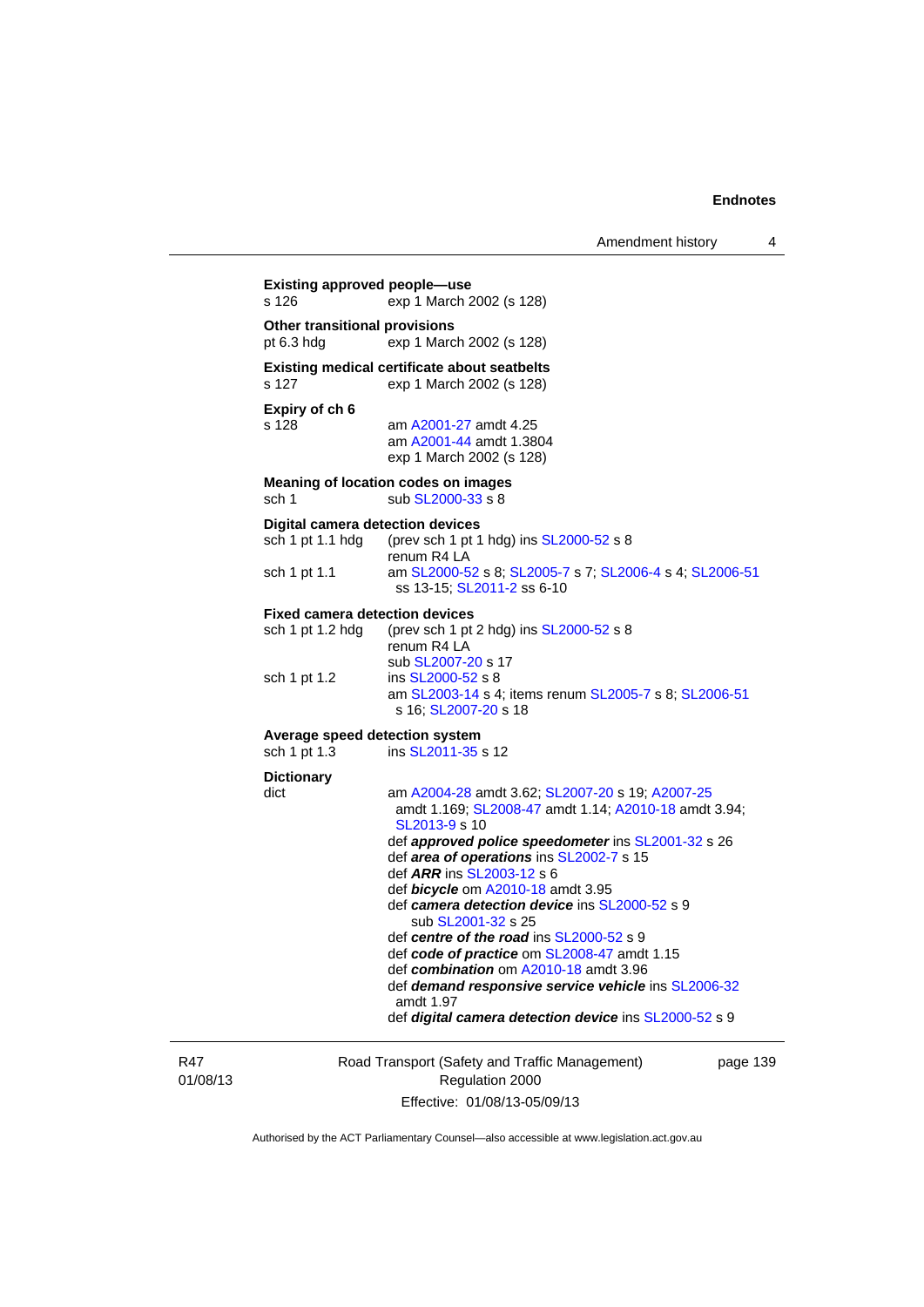|  | Amendment history |
|--|-------------------|
|--|-------------------|

```
 def emergency worker om SL2004-16 s 38 
    ins SL2005-22 amdt 1.19 
 def exemption om SL2008-47 amdt 1.15
 def existing operator's certificate om SL2008-47 amdt 1.15 
 def fixed camera detection device ins SL2007-20 s 20 
 def give way ins SL2000-21 s 4 
 def hire car ins SL2005-4 amdt 2.43 
 def indicated on ins SL2001-32 s 26 
   om R18 LA 
 def laser speed measuring device ins SL2000-52 s 9 
 def length ins SL2000-52 s 9 
 def length of road om SL2000-52 s 9 
 def loading zone permit om SL2005-22 s 23 
 def marked foot crossing ins SL2000-21 s 4 
 def motor vehicle ins SL2000-52 s 9 
    om A2010-18 amdt 3.97
 def park sub SL2005-22 amdt 1.10 
 def parking authority ins SL2002-7 s 15 
 def parking authority guidelines ins SL2002-7 s 15 
 def parking meter am SL2005-22 s 24 
 def parking permit sub SL2005-22 s 25 
 def parking ticket am SL2002-7 s 16 
 def pay parking device sub SL2005-22 s 25 
 def pay parking sign ins SL2005-22 s 26 
 def pedestrian ins SL2000-21 s 4 
 def piezo strip speed measuring device ins SL2000-52 s 9 
 def postal vehicle am SL2004-16 s 39 
 def premises ins SL2008-47 amdt 1.16 
 def private hire car om SL2005-4 amdt 2.44 
 def public bus sub A2001-62 amdt 1.42
 def radar speed measuring device ins SL2000-52 s 9 
 def recording medium ins SL2001-32 s 26 
 def red traffic arrow ins SL2000-52 s 9 
 def red traffic light ins SL2000-52 s 9 
 def registered interest om R18 LA 
 def relevant parking fee sub SL2005-22 s 27 
 def restricted hire vehicle om SL2005-4 amdt 2.44 
 def restricted taxi om SL2002-2 s 30 
 def ride ins SL2000-21 s 4 
    om A2010-18 amdt 3.97
 def rider ins SL2000-21 s 4 
 def road sub A2002-30 amdt 3.773; SL2005-22 amdt 1.20 
 def road related area ins A2002-30 amdt 3.774 
   om R18 LA 
 def security checksum ins SL2001-32 s 26
```
page 140 Road Transport (Safety and Traffic Management) Regulation 2000 Effective: 01/08/13-05/09/13

R47 01/08/13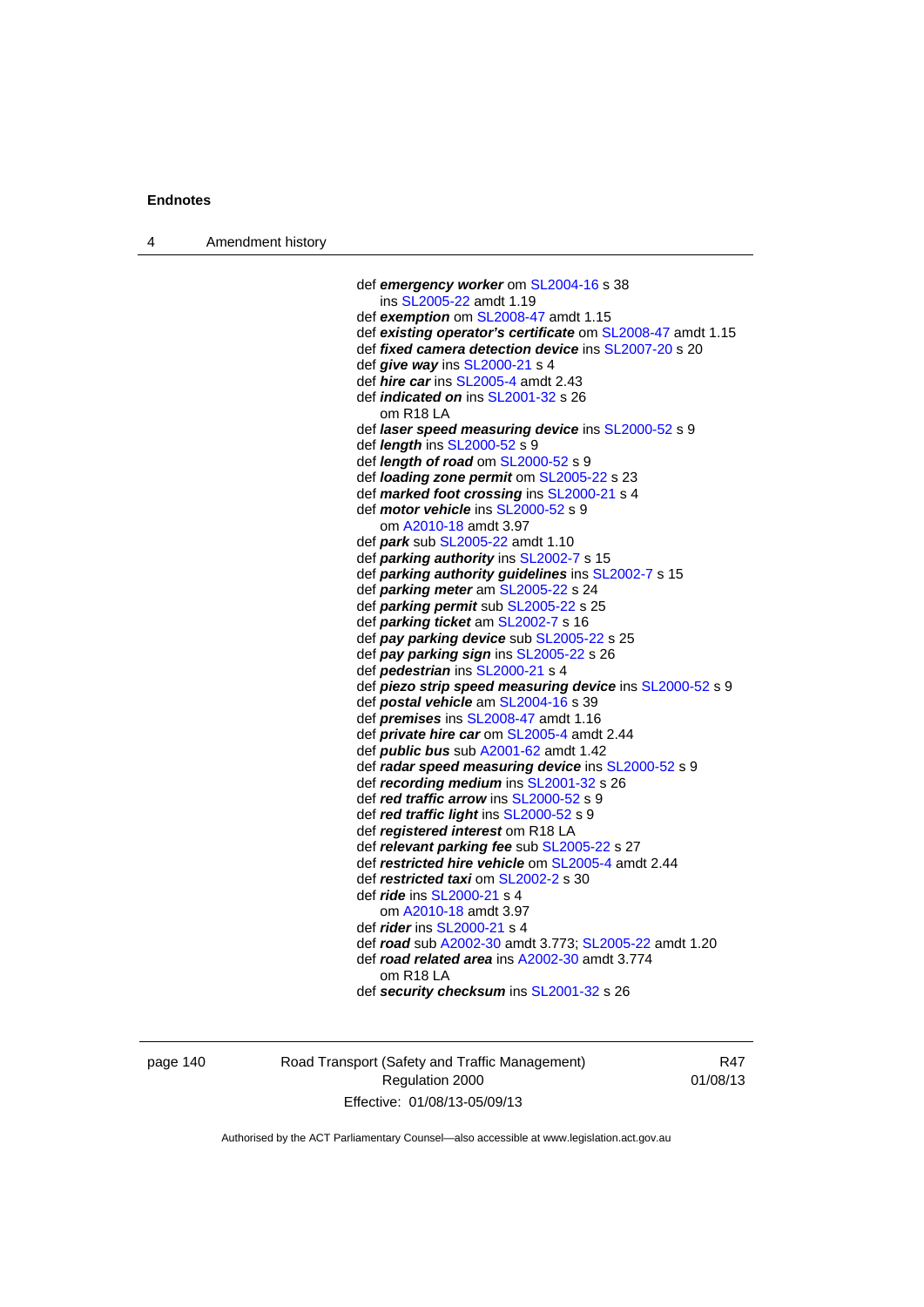Amendment history 4

 def *speed measuring device* ins [SL2000-52](http://www.legislation.act.gov.au/sl/2000-52) s 9 om R18 LA def *stop* sub [SL2005-22](http://www.legislation.act.gov.au/sl/2005-22) amdt 1.20 def *taxi* sub [SL2002-2](http://www.legislation.act.gov.au/sl/2002-2) s 31 om [A2010-18](http://www.legislation.act.gov.au/a/2010-18) amdt 3.97 def *testing authority* ins [SL2000-52](http://www.legislation.act.gov.au/sl/2000-52) s 9 def *the Act* om [A2001-44](http://www.legislation.act.gov.au/a/2001-44) amdt 1.3805 def *ticket parking area* sub [SL2005-22](http://www.legislation.act.gov.au/sl/2005-22) s 27 def *ticket parking space* sub [SL2005-22](http://www.legislation.act.gov.au/sl/2005-22) s 27 def *traffic lights camera detection device* ins [SL2000-52](http://www.legislation.act.gov.au/sl/2000-52) s 9 om [SL2007-20](http://www.legislation.act.gov.au/sl/2007-20) s 21 def *trailer* ins [SL2000-52](http://www.legislation.act.gov.au/sl/2000-52) s 9 om [A2010-18](http://www.legislation.act.gov.au/a/2010-18) amdt 3.97 def *use* om [A2010-18](http://www.legislation.act.gov.au/a/2010-18) amdt 3.97 def *vehicle* ins [SL2000-52](http://www.legislation.act.gov.au/sl/2000-52) s 9 def *WORM disk* ins [SL2001-32](http://www.legislation.act.gov.au/sl/2001-32) s 26 sub [SL2004-47](http://www.legislation.act.gov.au/sl/2004-47) s 46

R47 01/08/13 Road Transport (Safety and Traffic Management) Regulation 2000 Effective: 01/08/13-05/09/13

page 141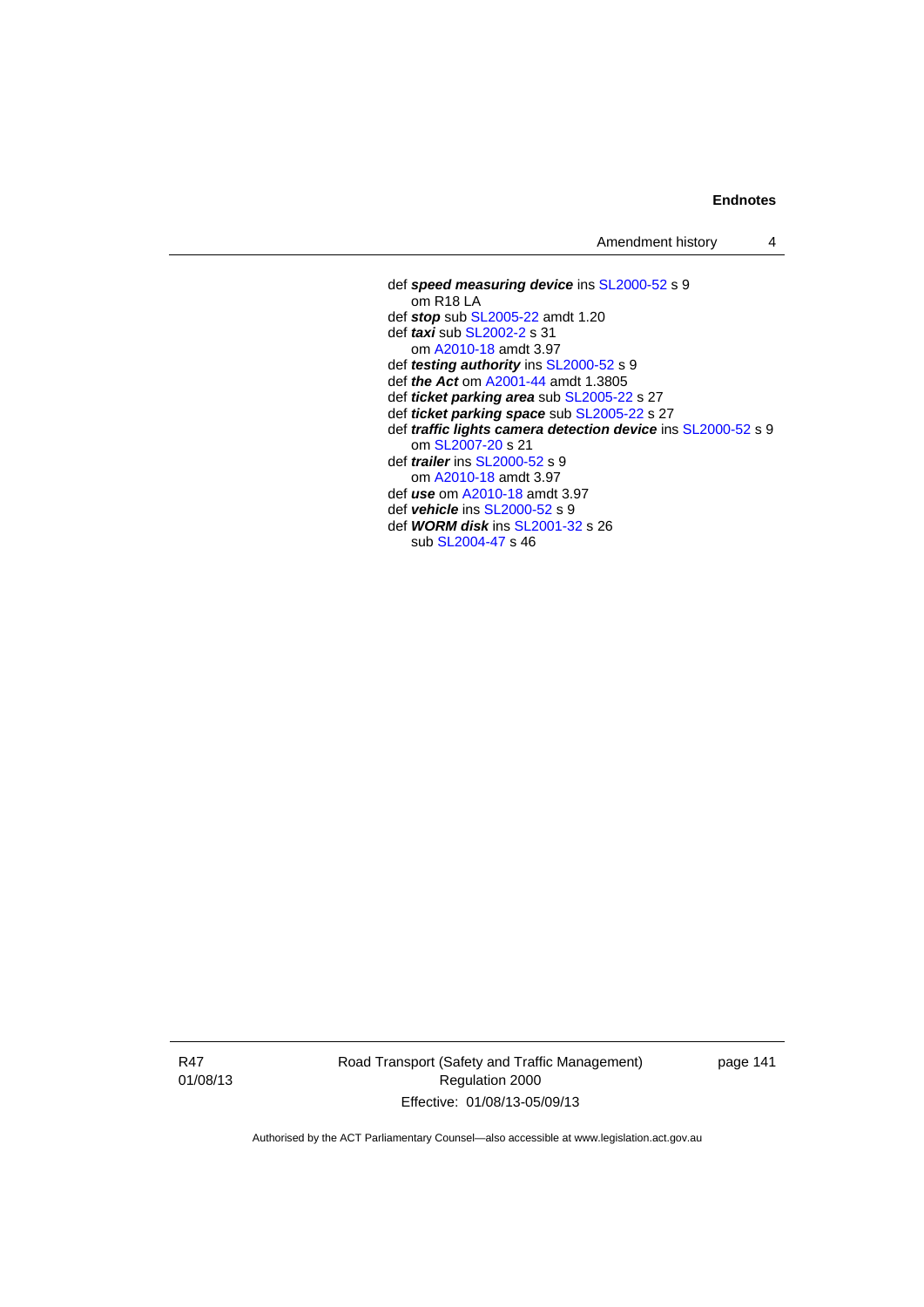# **5 Earlier republications**

Some earlier republications were not numbered. The number in column 1 refers to the publication order.

Since 12 September 2001 every authorised republication has been published in electronic pdf format on the ACT legislation register. A selection of authorised republications have also been published in printed format. These republications are marked with an asterisk (\*) in column 1. Electronic and printed versions of an authorised republication are identical.

| <b>Republication No</b> | <b>Amendments to</b> | <b>Republication date</b> |
|-------------------------|----------------------|---------------------------|
| 1                       | not amended          | 1 March 2000              |
| 2                       | A2001-56             | 12 September 2001         |
| 3                       | A2001-62             | 3 December 2001           |
| 4                       | SL2002-2             | 1 March 2002              |
| $5*$                    | <b>SL2002-2</b>      | 2 March 2002              |
| 6                       | SL2002-7             | 16 April 2002             |
| 7                       | A2002-30             | 10 October 2002           |
| 8                       | SL2002-31            | 1 November 2002           |
| 9                       | SL2002-31            | 2 December 2002           |
| 10                      | A2002-51             | 1 January 2003            |
| 11                      | <b>SL2003-1</b>      | 10 January 2003           |
| $12*$                   | SL2003-12            | 1 June 2003               |
| 13                      | SL2003-14            | 11 June 2003              |
| 14                      | A2004-7              | 5 April 2004              |
| 15                      | A2004-28             | 1 July 2004               |
| 16                      | A2004-28             | 19 July 2004              |
| 17                      | SL2004-47            | 10 September 2004         |
| 18                      | SL2004-47            | 2 November 2004           |
| 19                      | <b>SL2005-4</b>      | 9 March 2005              |
| 20                      | SL2005-7             | 9 April 2005              |
| $21*$                   | SL2005-22            | 16 September 2005         |
|                         |                      |                           |

page 142 Road Transport (Safety and Traffic Management) Regulation 2000 Effective: 01/08/13-05/09/13

R47 01/08/13